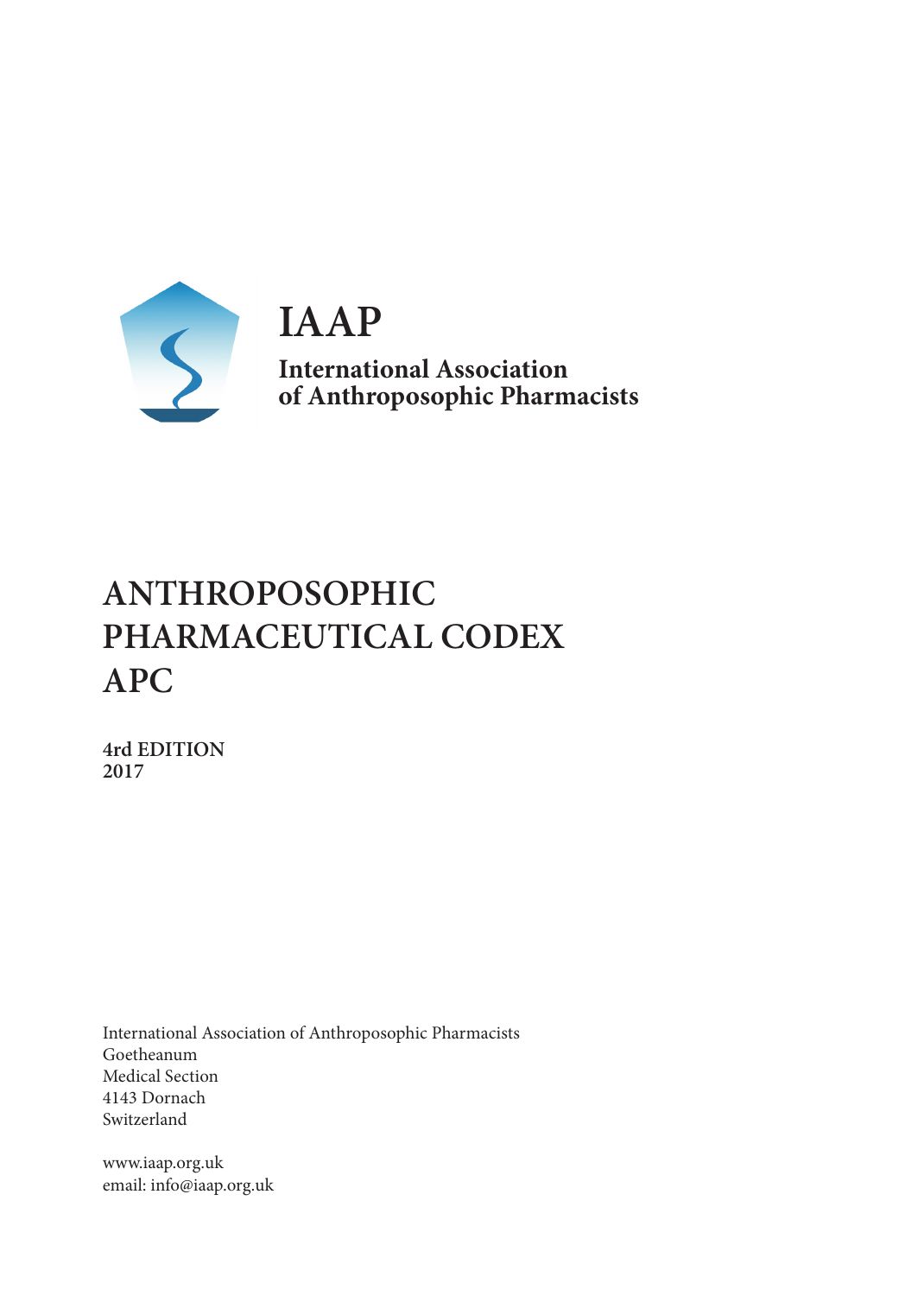# **Introductory Note APC 4th edition, 2017**

#### **International Association of Anthroposophic Pharmacists, IAAP**

The IAAP is the international umbrella organisation of the national associations of Anthroposophic Pharmacists.

Its purpose, objective and tasks are, in detail:

- To represent anthroposophic pharmacy in the anthroposophic-medical movement and in public life on an international level: Anthroposophic pharmacy is understood as an extension of conventional pharmacy.
- To establish standards regarding further education and training as well as practice in anthroposophic pharmacy (including but not limited to retail pharmacy).
- To establish quality standards regarding manufacturing methods and substances used for anthroposophic medicinal products.
- To promote research in anthroposophic pharmacy.
- To achieve international recognition by specialised publications as well as training material for anthroposophic pharmacists.
- To establish a cooperative network between anthroposophic pharmacists to exchange information and best practice throughout the world.
- To initiate / coordinate international activities.

According to these aims the Board is pleased to publish the 4th edition of the Anthroposophic Pharmaceutical Codex (APC). Since this edition will only be presented in an electronic version, it has been possible to add more information, by giving easily accessible links to additional information.

Several manufacturing procedures have been adjusted to the wording and the requirements of the European Pharmacopoeia (Ph.Eur.) 9.2 (including the declaration of ethanol concentration in % *V/V*), especially because many methods have been adopted by the Ph.Eur. The changes are marked by a line to the side of the text. A new appendix (2.7) has been added to describe the production of some stocks by specific methods. The lists of starting materials used have been updated and widened to include for each substance

1) the manufacturing methods in use,

2) all relevant monographs of the Commission C and 3) the name of the monograph of the pharmacopoeia referred to.

In addition, several new substances, missing in the 3rd edition have been added. Further, the literature

references, which demonstrate that the substance is generally known and used in anthroposophic pharmacy / medicine, have been extended.

The APC is reviewed and updated by an anthroposophic pharmaceutical committee reporting to the IAAP board.

The changes in summary:

#### **NEW TEXTS**

**Part IIa: Production methods** 3.3.3 3.8.2

# **Part IV: Appendices**

**Appendix 2.2** Boswellia species Campanula rotundifolia Crataegus laevigata, C. monogyna, dried leaves Illicium verum Ledum palustre Ph.fr. Malus domestica Ononis spinosa Origanum majorana Ph.fr. Passiflora alata Pinus sylvestris (essential oil DAB) Polygala senega Primula farinosa Primula veris DAC (dried flowers) Solanum dulcamara Ph.fr. Veratrum album (fresh, underground parts) Veronica officinalis (fresh aerial parts) Viscum album L. 7 new substances

#### **Appendix 2.3**

Arteria vertebralis Cartilago (rabbit) Colon (rabbit) Cor (rabbit) Corpora quadrigemina (pig) Corpus ciliare Cortex cerebri Cutis (feti) (pig) Disci intervertebrales (pig) Gingiva (pig) Glandula suprarenales (rabbit) Globus oculi Hypothalamus (rabbit) Lamina quadrigemina (rabbit) Larynx (rabbit) Lens cristallina (rabbit) Lien (rabbit) Mamma (rabbit) Mandibula (feti) (pig)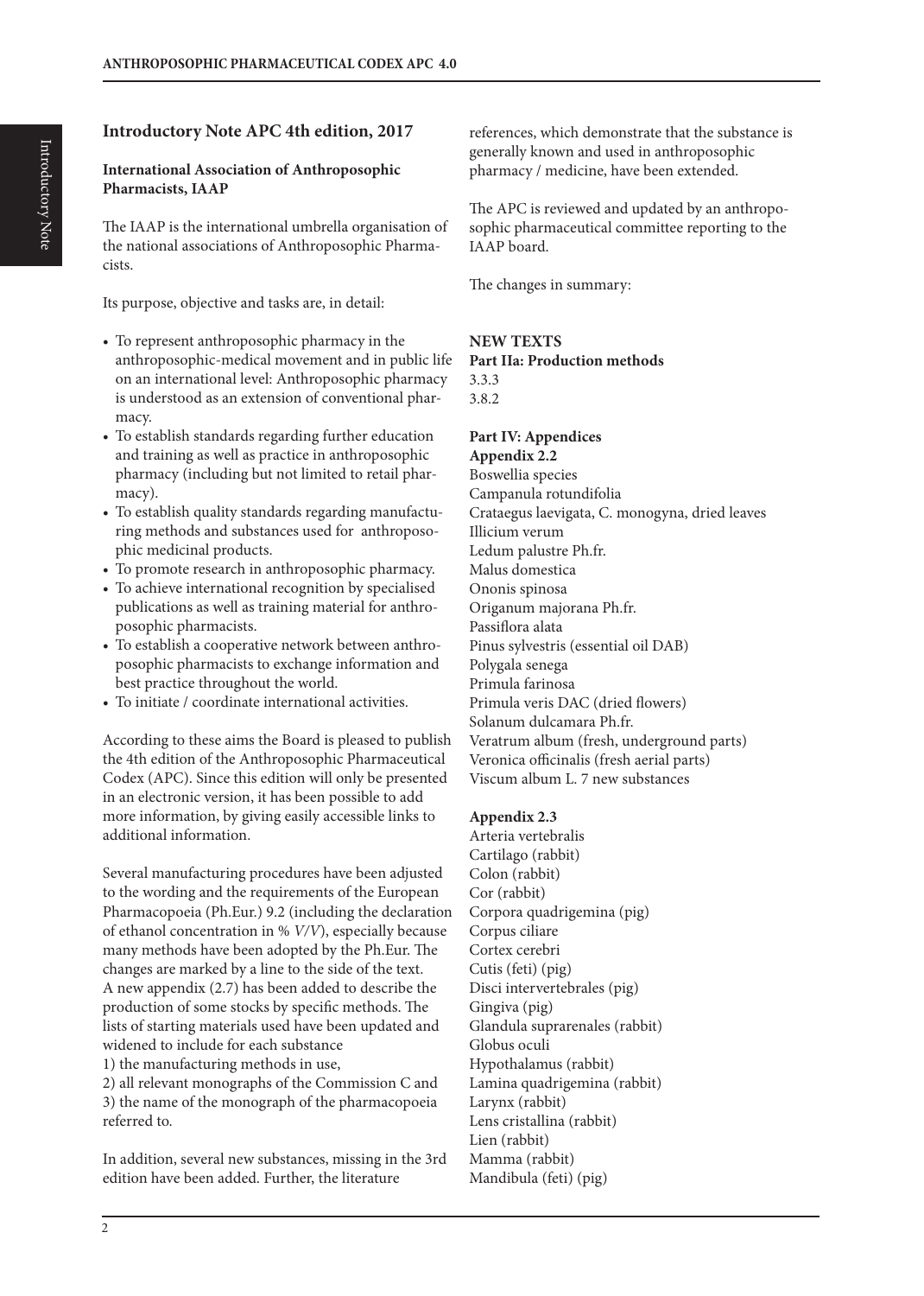Maxilla (feti) (pig) Medulla spinalis (rabbit) Mucosa sinusalis (rabbit) Nervus oculomotorius (pig) Nervus ophtalmicus from the calf Nervus opticus (pig) Nervus parasympathicus (rabbit) Ovarium (rabbit) Periodontium (pig) Retina (et chorioidea) (pig) Retina (et chorioidea) (rabbit) Stomachus (rabbit) Thymus (glandula) (rabbit) Truncus cerebri (rabbit) Truncus sympathicus (rabbit) Vaginae synovialis tendinum (pig) Vena cava (rabbit)

#### **Appendix 2.4**

Calcarea phosphorica (calcium phosphate Ph.Eur.) Calcii lactas Hepar sulfuris Sulfur ad usum externum

#### **Appendix 2.6**

Equisetum hyemale-Rubellit Onopordon comp. praeparatum (CH) Rubellit comp. Viscum …: 8 new preparations

**New appendix 2.7** with 15 new preparations

#### **REVISED TEXTS**

List of abbreviations and Symbols **Part IIa: Production methods "Correlation table ..." changed to "Survey of general methods for the manufacturing of anthroposophic medicinal products and related specific production methods in pharmacopoeias"**

All concerned monographs: The test on 2-propanol has been deleted.

All concerned monographs: The unit for the ethanol concentration was changed from *m/m* to *V/V*. Method 3.6 was changed to be in accordance with HAB 2016. Method 3.8 was changed to be in accordance with Ph.Eur. 9.0.

Methods 7.2.3 and 7.2.4: "water for injections" was replaced by "purified water".

#### **Part IV: Appendices**

For each substance, preparation methods and all monographs have been added. The "references to standards" have been updated. The names of many substances have been changed in accordance with changes to the pharmacopoeias.

#### **Appendix 2.6**

Quercus robur/petrae e cortice cum Calcio carbonico changed in Quercus e cortice cum Calcio carbonico For many compositions the potentising method has been added to the preparation method.

#### **DELETED TEXTS**

**Appendix 2.1:** Calcite Calx jurassica Carnelian Diamond Pyrolysit Sulfur Sulfur selenosum Terra rubra Vanadinite Zircon

#### **Appendix 2.2:**

Acorus calamus (Volatile oil from the underground parts) Adonis vernalis (fresh flowers) Aethusa cynapium Ailanthus altissima Ajuga reptans Alchemilla xanthochlora Amaryllis belladonna Anagallis arvensis (fresh aerial parts) Anagallis arvensis Ph. fr. (not fresh aerial parts) Angelica archangelica (fermented juice from roots) Armoracea rusticana Armoracea rusticana Ph.fr. Arundo donax Aspidosperma quebracho-blanco Atropa belladonna Ph.fr. (now Ph.Eur.) Atropa bella-donna DAC Ballota nigra Bambusa arundinacea, Bambusa vulgaris Boswellia species ( Olibanum DAC) Botrychium lunaria Centaurium erythraea Chamaelirium luteum Cheiranthus cheiri Chondodendron tomentosum Cichorium intybus (dried root) Coffea arabica Ph.fr.

3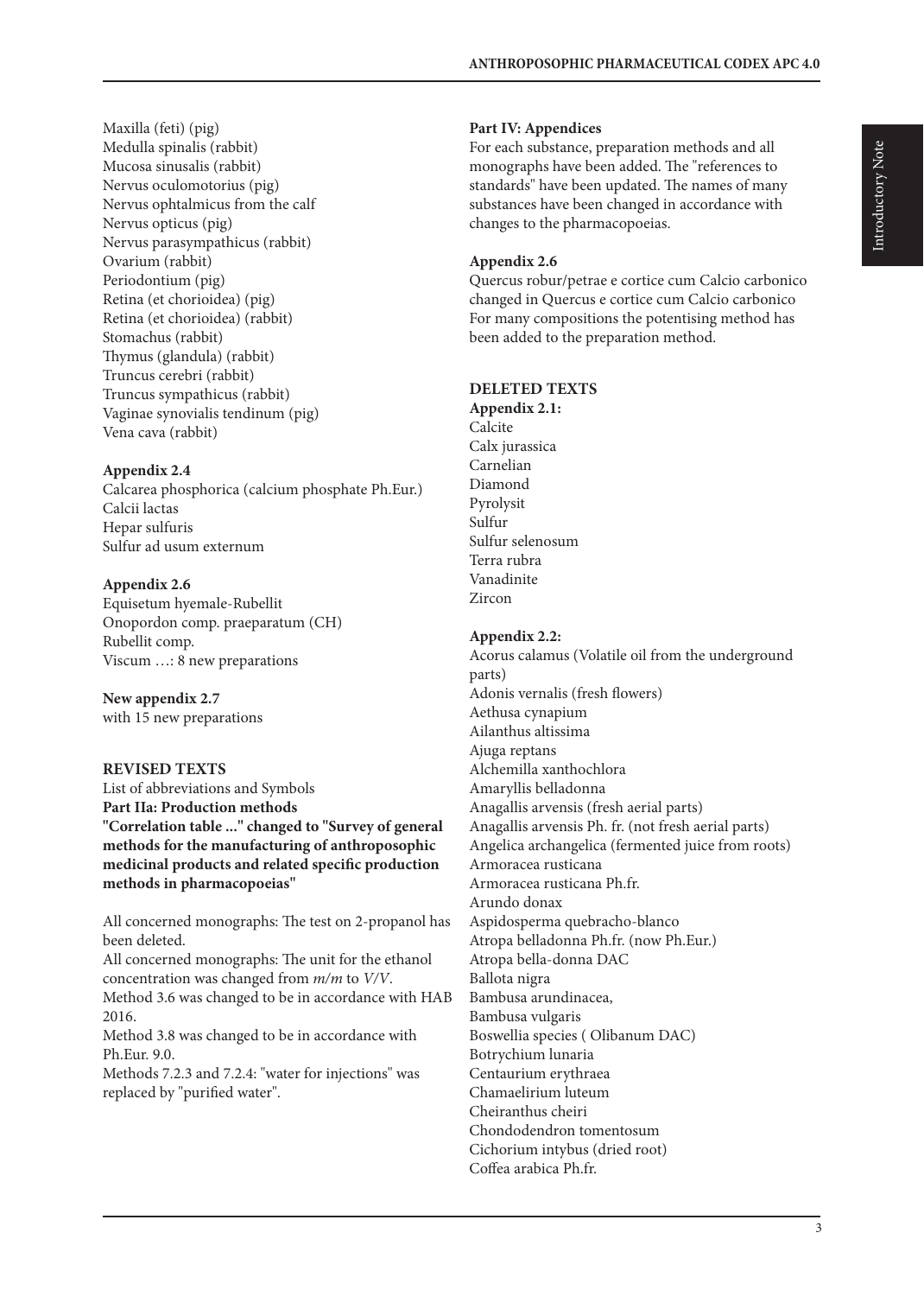Colchicum autumnale Ph.fr. Collinsonia canadensis L. Croton tiglium L. Cupressus sempervirens Euphorbia resinifera Filipendula ulmaria (fresh inflorecence) Fraxinus americana Fucus vesiculosus Galium odoratum Glechoma hederacea Ph.fr. Gramineae Heracleum mantegazzianum Hibiscus sabdariffa Hippophaë rhamnoides (fresh branches with fruits) Hoya carnosa Humulus lupulus Laurus nobilis Lavandula angustifolia HAB (fresh flowers) Lavandula angustifolia Ph.fr. (flowering stems) Leptandra virginica Levisticum officinale, whole fresh plant Levisticum officinale, fresh flowers Levisticum officinale, fresh leaves Lilium lancifolium Ph.fr. (whole fresh flowering plant) Linum usitatissimum (linseed) Lophophora williamsi Lycopersicon lycopersicum, fresh ripe fruits Malus sylvestris (core from fresh fruit) Malus sylvestris (fresh unripe fruit) Malva sylvestris Ph.fr. Medicago sativa Melilotus officinalis Menyanthes trifoliata Momordica balsamina Monotropa uniflora Ocimum basilicum (dried flowering aerial parts) Ornithogalum umbellatum Petroselinum crispum (dried roots) Phyllanthus niruri Picea nigra (dried resin) Piper nigrum (dried fruit) Plantago lanceolata DAB 1999 Plantago lanceolata Ph.Eur. Podophyllum peltatum Pollen Polygala amara Polypodium vulgare (fresh underground parts) Primula veris Ph.fr. (dried flowers) Ptelea trifoliate Rhamnus purshiana Rhododendron ferrugineum L. (Ph.fr. remains) Robinia pseudoacacia (HAB/Ph.fr. remains) Rosa canina Sambucus nigra (dried inflorescence) Sanicula europaea HAB

Saponaria officinalis Sarcopoterium spinosum Scrophularia nodosa Scutellaria laterifolia Sedum acre (HAB remains) Sedum telephium Senecio vulgaris Serenoa repens HAB Smilax species Ph.fr. Solanum dulcamara HAB Spigelia anthelmia Ph.fr. Stellaria media Syzygium jambos Tanacetum vulgare Teucrium marum HAB Triticum aestivum (fresh flowers) Urginea maritima var. rubra (HAB remains) Urtica dioica, fresh leaves Urtica dioica: Urticae folium Ph.Eur. Urtica dioica (dried leaves) Vaccinium myrtillus Ph.Eur. Vaccinium vitis-idaea Valeriana officinalis (fresh flowers) Veratrum album Ph.fr. (fresh) Verbascum densiflorum HAB Verbascum densiflorum (dried fruit) Vinca minor Viola tricolor Ph.fr. Viola tricolor (Violae herba cum flore Ph.Eur.) Viscum album (Fresh plant excluding haustorium (Host tree: Oak)) Viscum album (Fresh plant excluding haustorium (Host tree: e.g. Ulmus caprinifolia Gled., Elm)) Viscum album HAB Viscum album (Fresh shoots collected in summer and flowers collected in winter (Host tree: Salix alba)) Viscum album (Fresh aerial parts including fruit of Viscum album L. (Host trees: Apple, Birch, Fir, Pine, Lime)) Zea mays

#### **Appendix 2.3**

Asterias rubens Badiaga Blatta orientalis Bothrops Bufo rana Ductus deferens Elaps Favus Fel: Bile from gall bladder from the rabbit Glucogenum Jejunum Keratinum Equi Lachesis lanceolatus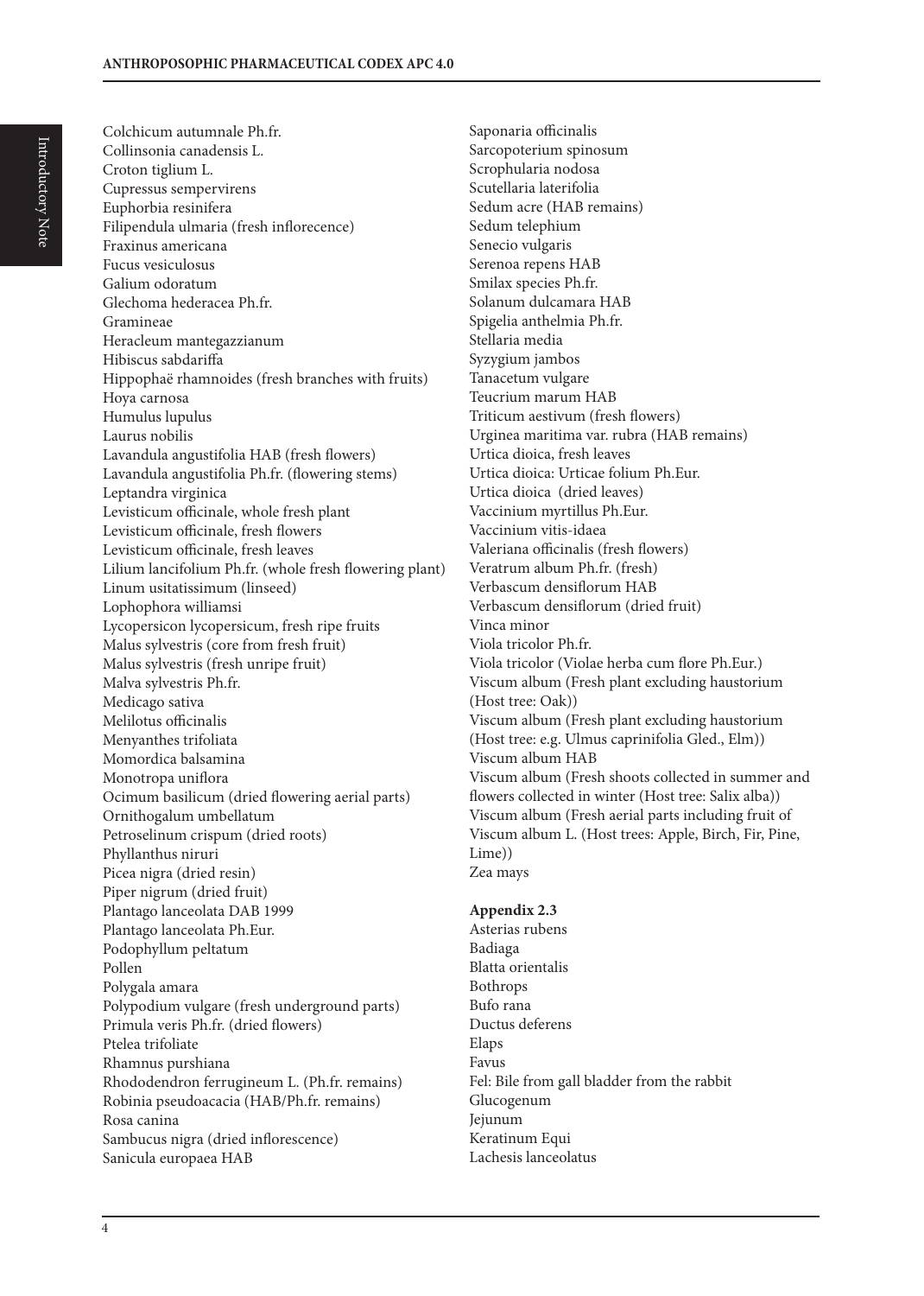#### Moschus

Nervus trigeminus from the rabbit Ossa (Bones from the pig) Ossa longa from the calf Pelvis renalis (et Ureter) from the calf Portio vaginalis from the cow Sepia Tarantula hispanica Testes from the rabbit Thalamus from the rabbit Truncus encephali (brain stem) Truncus encephali (hypothalamus and other organs) Uterus from the pig Vena tibialis

#### **Appendix 2.4**

Acidum benzoicum Acidum benzoicum e resina Acidum citricum (Citric acid) Acidum formicicum Chinini sulfas Ferrum gluconicum Hydrargyrum stibiato-sulfuratum Hydrargyrum sulfuratum nigrum Kalium arsenicosum pph Stannum silicicum Stibium sulfuratum nigrum

#### **Appendix 2.6**

Hepar sulfuris (now in app. 2.4) Lapis Cancri praeparatus Onopordon comp. praeparatum (D) Quarz cum Ferro sulfurico Viscum Pini cum Argento Viscum Pini cum Cupro

#### **Members of the APC committee**

**Gabriele Jones**, pharmacist, Germany, member of the Further Education Committee of GAPiD.

**Jakob Maier**, pharmacist, Switzerland, Board member of VAEPS and member of the Committee on Complementary Medicinal Products of the Swiss Pharmacopoeia (Ph.Helv.) until April 2017.

**Peter Pedersen**, pharmacist, Denmark (chairman), former member of the Committee on Manufacturing Methods of the German Homoeopathic Pharmacopoeia (GHP/HAB).

**René Schwarz**, biology technician, former head of production Weleda Switzerland, Board member of VAEPS.

Responsible person of the IAAP:

**Mónica Mennet-von Eiff**, pharmacist, Switzerland, President of the Swiss association VAEPS, Board member of the IAAP; member of the Working Group HOM on Homoeopathic Raw Materials and Stocks of the European Pharmacopoeia (Ph. Eur. HOM WP).

The committee appreciates substantial help from Anne Vernet (Weleda, France), Elke Heid (WALA), Wolfram Engel (Weleda, Germany) and Anja Glockmann (ESCAMP, Germany).

The APC is recognised by the following national anthroposophic pharmaceutical associations:

the **French** Association **AFERPA** (Association Française d'étude et de recherche sur la pharmacie anthroposophique – French Association for Studies and Research on Anthroposophic Pharmacy); the **Brazilian** Association **Farmantropo** (Associação Brasileira de Farmácia Antroposófica – Brazilian Anthroposophic Pharmacy Association); the **German** Association **GAPiD** (Gesellschaft Anthroposophischer Apotheker in Deutschland – Society of Anthroposophic Pharmacists in Germany); the **Austrian** Association **ÖGAPh** (Österreichische Gesellschaft anthroposophischer Pharmazeuten – Austrian Society of Anthroposophic Pharmacists); the **Italian** Association **SOFAI** (Società di farmacisti antroposofi in Italia – Society of Anthroposophic Pharmacists in Italy);

the pharmacist section of the **Swiss** association **VAEPS** (Verband für Anthroposophisch Erweiterte Pharmazie in der Schweiz – Association for Anthroposophically Extended Pharmacy in Switzerland).

*Dr. Manfred Kohlhase, President IAAP, 30.06.2017 For full details of the IAAP Guidelines, see website www.iaap.org.uk*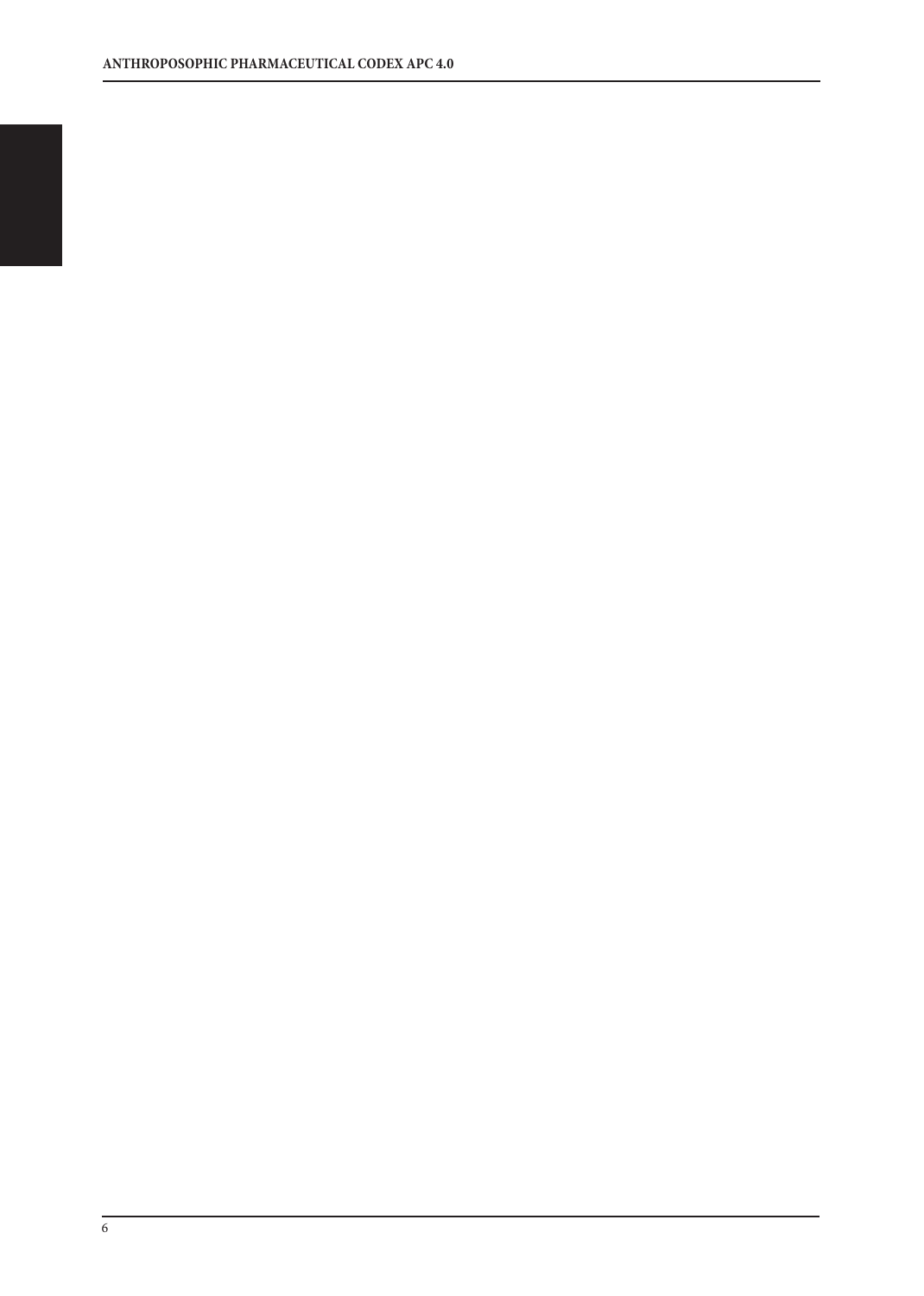# **Foreword**

Pharmacy extended by the principles of anthroposophy began to be developed at the beginning of the 20<sup>th</sup> century by Rudolf Steiner (founder of anthroposophy, 1861 – 1925) and Oskar Schmiedel (Austrian chemist, 1887 – 1959), in collaboration with a number of physicians. Their aim was to reinterpret and complement the results of pharmaceutical and medical research with insights gained from anthroposophic research of the human being and nature. The basis of the anthroposophic approach to pharmacy is the "holistic" knowledge of mankind and nature, which recognizes the notion that human beings and the kingdoms of nature are related through a common evolution<sup>1</sup>.

This perception leads to a comprehensive view of substances in their relationship to health, illness and to a specific approach to pharmacy.

Therefore anthroposophic pharmacy uses substances from the mineral, plant and animal kingdoms<sup>2,3</sup>.

Anthroposophic medicinal products have been on the market world-wide and prescribed by qualified medical practitioners since 1921.

The range of anthroposophic medicinal products is partially determined by the physical characteristics of substances, whereby allopathic, phytotherapeutic and homoeopathic criteria are taken into consideration. Most particularly, anthroposophic medicinal products are characterised by their manufacturing processes involving specific anthroposophic and typical homoeopathic pharmaceutical procedures. The range of anthroposophic medicinal products includes potentised medicinal products, manufactured by using the methods of the official homoeopathic pharmacopoeias, as well as concentrated mineral, herbal or animal substances or preparations and compounded medicinal products. Considering this diversity, anthroposophic medicinal products, cannot be defined under a single substance classification.

The *Anthroposophic Pharmaceutical Codex APC* gives an overview of substances and methods used in the manufacture of anthroposophic medicinal products as well as of the related quality parameters.

#### **Legal Situation**

Today the European Union Directive 2001/83/EEC and amendments contain the main legislation concerning medicinal products. The legal status of anthroposophic medicinal products in the EU is closely related to that of homoeopathic medicinal products (see below).

Preamble of Directive 2001/83/EEC n° (22) refers to anthroposophic medicinal products as follows: *"Anthroposophic medicinal products, which are described in an official pharmacopoeia and prepared by a homoeopathic method are to be considered, as regards to registration and marketing authorization, as homeopathic medicinal products."*

From a regulatory point of view anthroposophic medicinal products can be devided into two categories:

• anthroposophic medicinal products manufactured according to a homoeopathic manufacturing method within the meaning of Directive 2001/83/EEC, article  $1, 5.$ :

*"Any medicinal product prepared from substances called homoeopathic stocks in accordance with a homoeopathic manufacturing procedure described by the European Pharmacopoeia or, in absence thereof, by the pharmacopoeias currently used officially in the Member States. (...)"*

• anthroposophic medicinal products other than those manufactured by a homoeopathic manufacturing method.

These are equally important and have never been included in any pharmacopoeia.

The definitions of anthroposophic medicinal products given in the Swiss and German Drug Laws take both categories into account (translations by APC Committee):

*Switzerland: Regulation of Swissmedic concerning the simplified Authorisation of Complementary and Herbal Medicinal Products (Verordnung des Schweizerischen Heilmittelinstituts über die vereinfachte Zulassung von Komplementär- und Phytoarzneimitteln)* Art. 4,2 f: Anthroposophic medicinal product: Medicinal product, whose active substances are manufactured by a homoeopathic manufacturing procedure, or according to an anthroposophic manufacturing procedure described in the German Homoeopathic Pharmacopoeia or in the British

<sup>&</sup>lt;sup>1</sup> Jos Verhulst: "Der Erstgeborene" (The first-born), publisher Verlag Freies Geistesleben, Stuttgart, D 2001.

<sup>&</sup>lt;sup>2</sup> Rudolf Steiner/Ita Wegman: "Grundlegendes für eine Erweiterung der Heilkunst nach geisteswissenschaftlichen Erkenntnissen." GA 27, publisher Rudolf Steiner Verlag, Dornach, CH, 1992.

In English: "Extending Practical Medicine – Fundamental Principles based on the Science of the Spirit". Rudolf Steiner Press , London, GB, 1996.

<sup>&</sup>lt;sup>3</sup> Rudolf Steiner: "Geisteswissenschaft und Medizin", 20 Vorträge für Ärzte (1920), Rudolf Steiner Verlag, Dornach, CH 1985. In English: "Introducing Anthroposophical Medicine" (previously published as: Spiritual Science and Medicine). Twenty lectures to doctors. Dornach 21 March – 9 April 1920, GA 312. Anthroposophic Press, Hudson, NY, USA, 1999.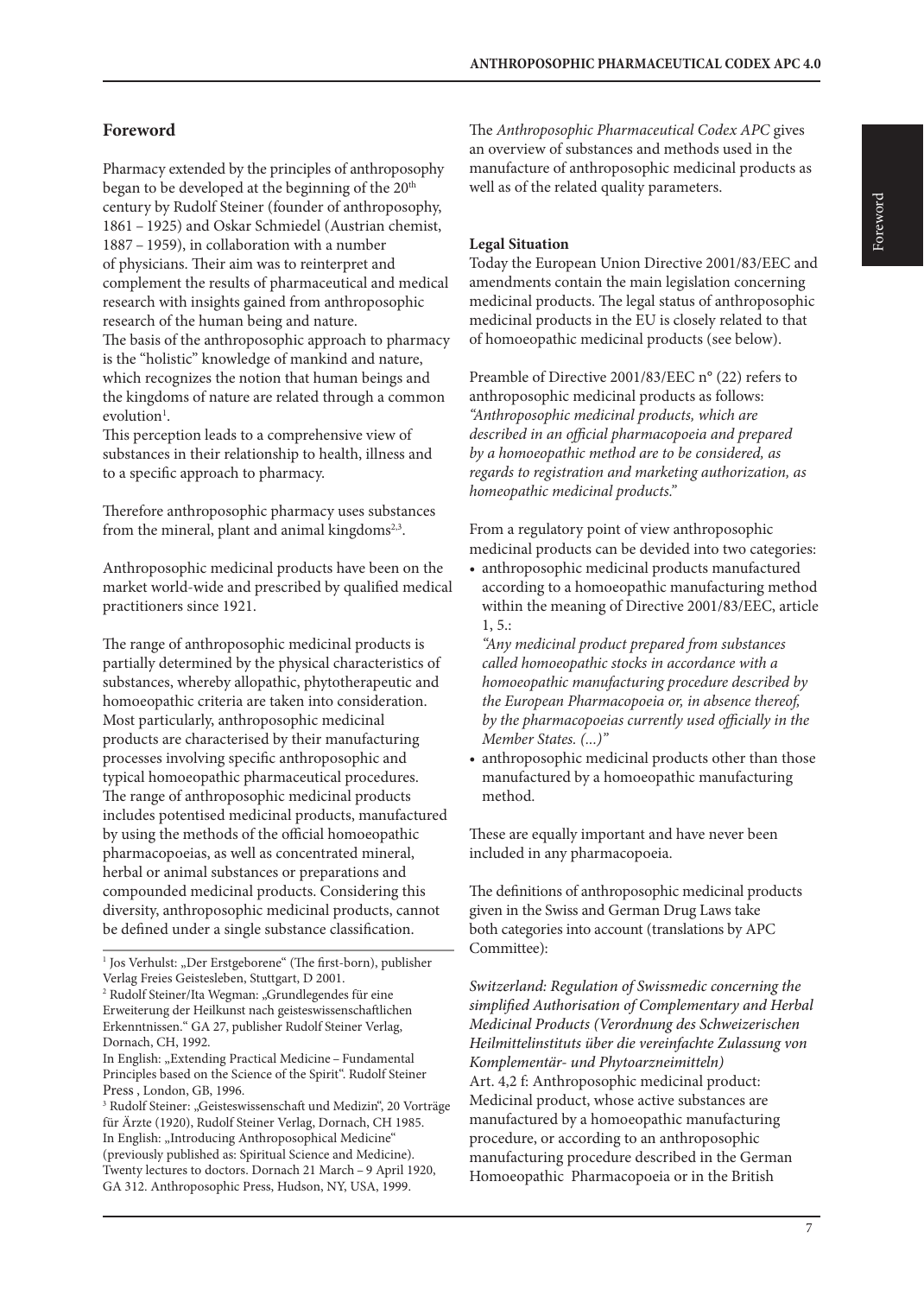Homoeopathic Pharmacopoeia or according to a special anthroposophic manufacturing procedure and that is formulated and developed according to the anthroposophic knowledge of man, animal, substance and nature and is meant to be used according to these principles.

#### *Germany: Medicinal Products Act (Gesetz über den Verkehr mit Arzneimitteln)*

*Art. 4, (33) An anthroposophic medicinal product is a medicinal product that has been developed according to the anthroposophic knowledge of man and nature and that is manufactured according to a homoeopathic manufacturing procedure described in the European Pharmacopoeia or in absence thereof in a pharmacopoeia officially used in the Member States or according to a special anthroposophic manufacturing procedure and that is meant to be used according to the anthroposophic principles concerning man and nature.*

In many EU countries, and also world-wide, medicinal products used for the anthroposophic therapeutics are thus partially integrated in legislation.

In Brazil as well as in Australia the APC has been officially recognised as quality standard and reference for anthroposophic medicinal products (RESOLUÇÃO RDC No – 26, DE 30 DE MARÇO DE 2007; amendments to the Australian Therapeutic Goods Act, 2009).

In summary anthroposophic medicinal products as a whole are step by step gaining legal recognition in the EU as well as world-wide, and among other things this requires comprehensive publication of their pharmaceutical quality.

The publication of the *Anthroposophic Pharmaceutical Codex* is to provide transparency of anthroposophic pharmaceutical quality for pharmacists and bodies requiring an appreciation of anthroposophic medicinal products and pharmacy. Furthermore it provides a basis for the maintenance of existing and development of new anthroposophic medicinal products.

#### **The relationship of the APC to the European Pharmacopoeia, to other existing official Pharmacopoeias and non official pharmacopoeias**

The APC is published by the IAAP, an independent association of professional pharmacists, within the context of official existing pharmacopoeias. It is the intention of the APC to refer where possible to existing pharmacopoeias. In fact anthroposophic medicinal

products are often manufactured and controlled according to existing specifications and standards. A part of the reference pharmacopoeias for the APC are published by official Authorities, in particular The European Pharmacopoeia The French Pharmacopoeia

The German Homoeopathic Pharmacopoeia (which is a part of the German Pharmacopoeia); The Swiss Pharmacopoiea has implemented two texts concerning anthroposophic pharmacy in the last eight

- years: • in 2009 (Suppl. 10.1) with the general Ph.Helv.-monograph "Praeparationes anthroposophicae (Anthroposophic Preparations)" (Ph.Helv. CH 306); it was the first time that anthroposophic preparations appeared as a monograph in an official pharmacopeia. This monograph includes the paragraphs definitions, starting materials, methods of preparation and dosage forms, by analogy with the Ph.Eur.-monograph Homoeopathic preparations Ph.Eur. 1038.
- in September 2013 (Suppl. 11.1) the new Ph.Helv. chapter "17.7 Manufacturing methods for anthroposophic preparations" came into force. This chapter gives an overview on the general manufacturing processes and describes in more detail some manufacturing methods which are more frequently used in anthroposophic pharmacy and had not been described in an official pharmacopoeia before. The APC served as important basis to establish both of these Ph.Helv.-texts. Therefore it can be concluded, that the continuing work of the APC supports the establishment of the pharmaceutical quality standards and the regulation of anthroposophic medicinal products in Switzerland.

Further official pharmacopoeias of reference: The Austrian Pharmacopoeia The British Pharmacopoeia

In particular the *European Pharmacopoeia* today represents and for the future will represent a reference of paramount importance for the APC.

Therefore in part IV of the APC containing the lists of the various substances used in anthroposophic pharmacy reference is made where possible to the European Pharmacopoeia and other official pharmacopoeias.

Particularly important Ph.Eur. monographs are: Herbal drugs for homoeopathic preparations (2045) Homoeopathic preparations (1038) Methods of preparation of homoeopathic stocks and potentisation (2371) Minimising the risk of transmitting animal spongiform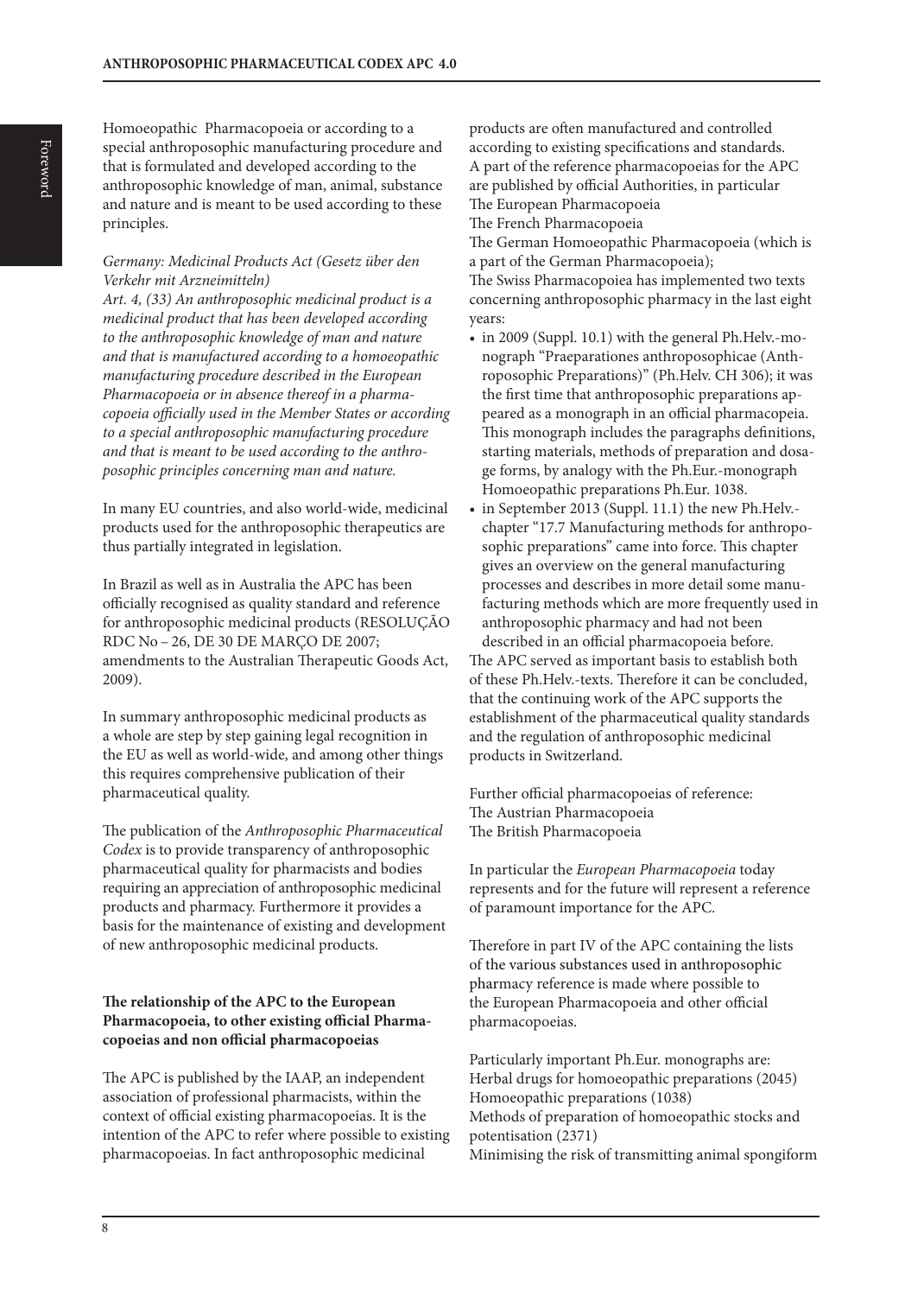encephalopathy agents via human and veterinary medicinal products (50208) Mother tinctures for homoeopathic preparations (2029) Tinctures (chapter in 0765 Extracts) Viral safety (50107) Other pharmacopoeias referred to in the APC are not officially recognised. Nevertheless they provide reliable standards accepted e.g. by regulatory authorities, in particular the British Homoeopathic Pharmacopoeia.

The IAAP understands its task to sustain anthroposophic pharmaceutical activities at any level (e.g. manufacturing, quality control, regulatory affairs), **worldwide**, that is, beyond the countries of the European Pharmacopoeia Convention. Therefore during the evolution of the APC other official pharmacopoeias (or reliable private pharmacopoeias) will possibly be referred to, e.g. the Brazilian Pharmacopoeia.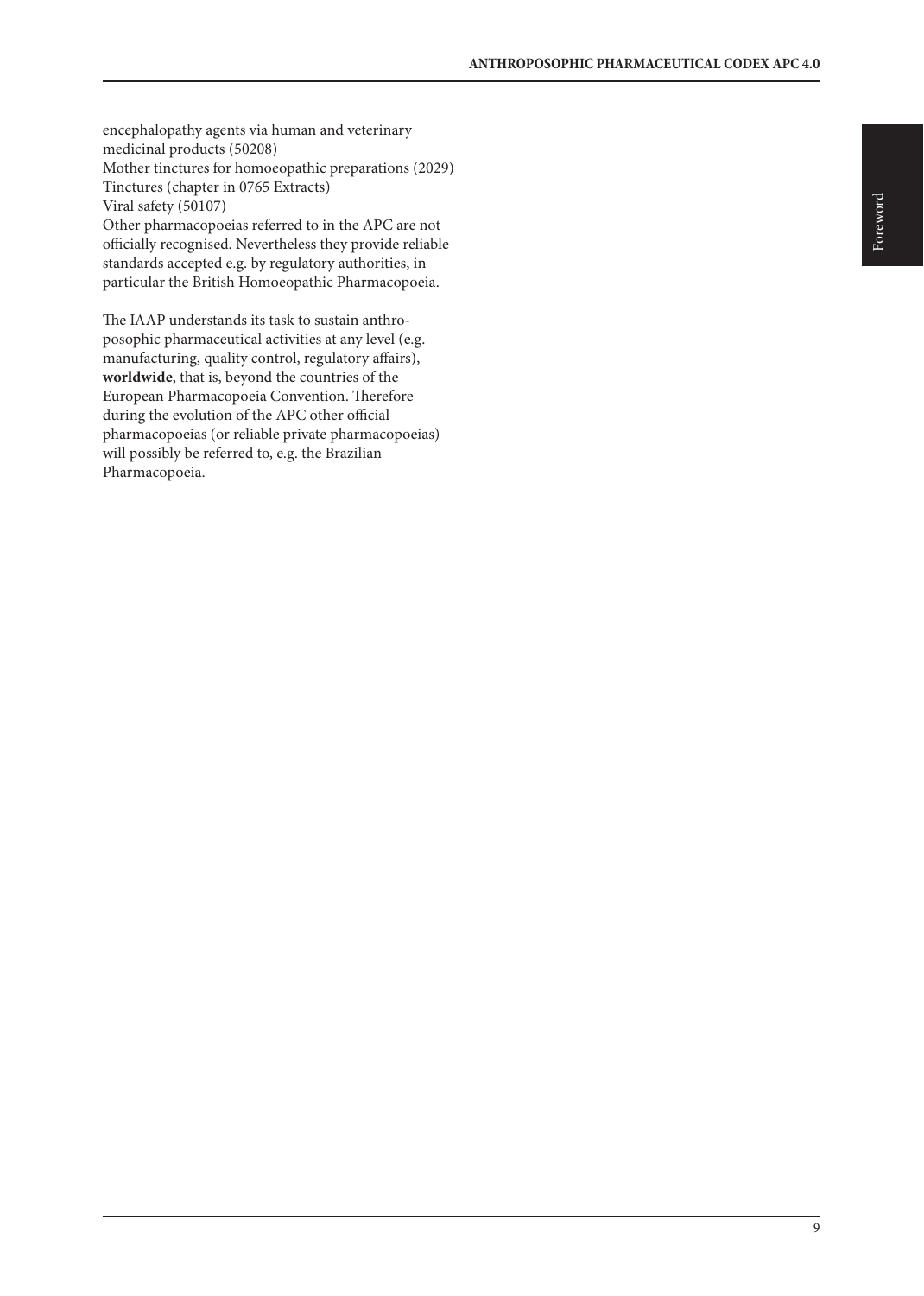# **Table of Content**

# **PART I**

# PART IIa

| General monographs of preparations and specific production methods (Pharmaceutical processes)  19         |  |
|-----------------------------------------------------------------------------------------------------------|--|
|                                                                                                           |  |
| Survey of general methods for the manufacturing of anthroposophic medicinal products and related specific |  |
|                                                                                                           |  |
|                                                                                                           |  |
|                                                                                                           |  |
|                                                                                                           |  |
|                                                                                                           |  |
| 3. TINCTURES, MOTHER TINCTURES, GLYCEROL MACERATES AND VISCOUS EXTRACTS  26                               |  |
|                                                                                                           |  |
|                                                                                                           |  |
|                                                                                                           |  |
|                                                                                                           |  |
|                                                                                                           |  |
| 3.6. Buffered aqueous mother tinctures manufactured under exclusion of oxidative influence31              |  |
|                                                                                                           |  |
|                                                                                                           |  |
|                                                                                                           |  |
|                                                                                                           |  |
|                                                                                                           |  |
|                                                                                                           |  |
|                                                                                                           |  |
|                                                                                                           |  |
|                                                                                                           |  |
|                                                                                                           |  |
|                                                                                                           |  |
|                                                                                                           |  |
|                                                                                                           |  |
|                                                                                                           |  |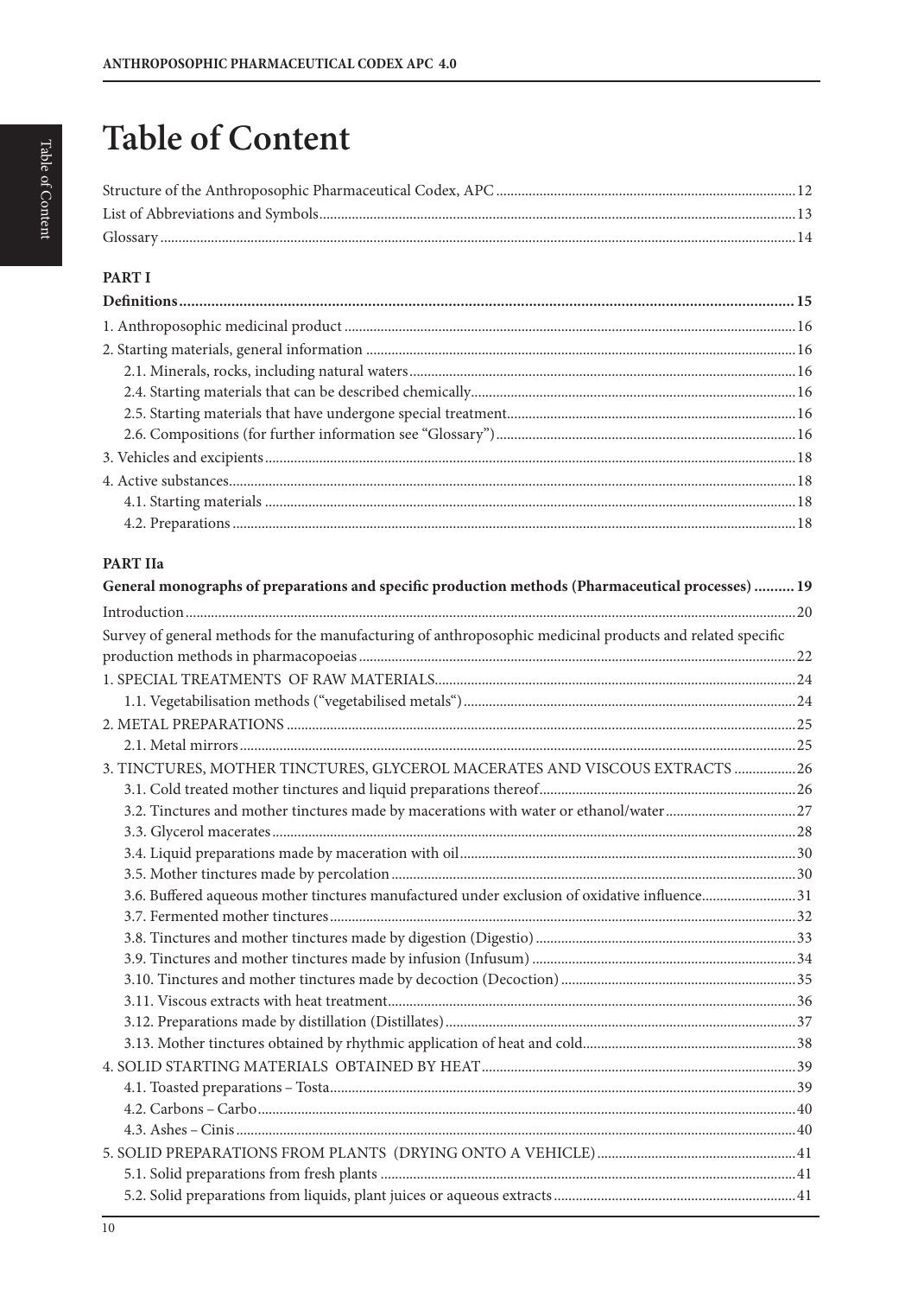| 7.1. Compositions made by treating two or more starting materials                         |  |
|-------------------------------------------------------------------------------------------|--|
|                                                                                           |  |
| 7.2. Compositions made by treating two or more extracts or mother tinctures               |  |
|                                                                                           |  |
| 7.3. Compositions made by treating one or more starting materials with one or more mother |  |
|                                                                                           |  |
| 7.4. Compositions made by treating two or more extracts or mother tinctures               |  |
|                                                                                           |  |
|                                                                                           |  |
|                                                                                           |  |
|                                                                                           |  |
|                                                                                           |  |
|                                                                                           |  |
|                                                                                           |  |
|                                                                                           |  |
| <b>PART IIb</b>                                                                           |  |
|                                                                                           |  |
|                                                                                           |  |
|                                                                                           |  |
| CYDONIA OBLONGATA, FRUIT, GLYCEROL EXTRACT WITH HEAT TREATMENT 1:2.1  52                  |  |
| CYDONIA OBLONGATA, FRUIT, MOTHERTINCTURE OBTAIND BY RHYTHMIC                              |  |
| APPLICATION OF HEAT AND COLD CYDONIA OBLONGATA E FRUCTIBUS FERM 33B 53                    |  |
|                                                                                           |  |
|                                                                                           |  |

# **PART III**

# **PART IV**

| Correlation table: Ph.Eur. / HAB manufacturing methods used in anthroposophic pharmacy |  |
|----------------------------------------------------------------------------------------|--|
|                                                                                        |  |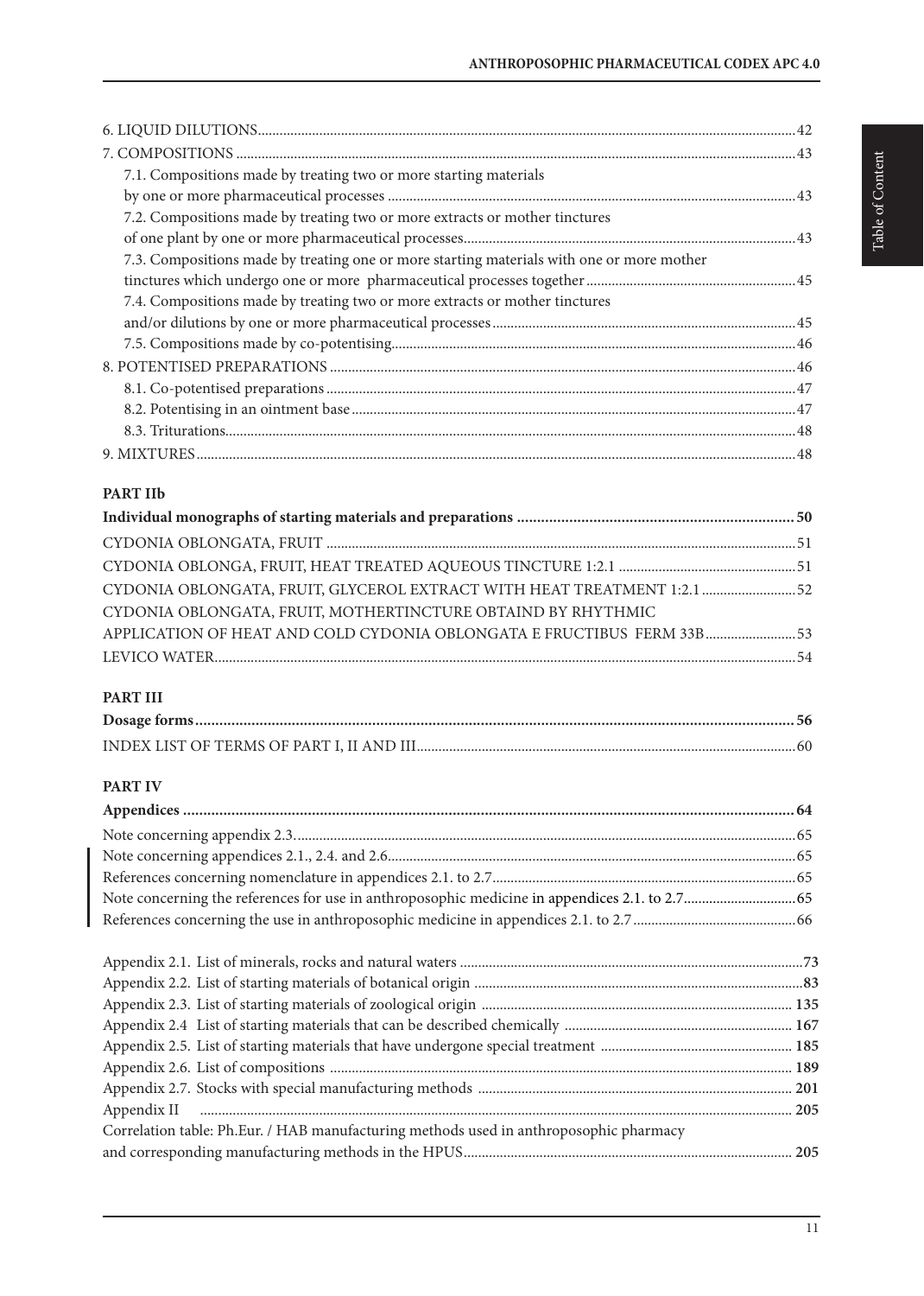# **Structure of the Anthroposophic Pharmaceutical Codex, APC**

**Part I** "Definitions" provides definitions and describes quality aspects as well as parameters related to anthroposophic medicinal products. The different stages incurred in the obtaining of a medicinal product, from the starting material to the dosage form, are described in this part.

Part IIa "General Monographs of specific production methods (Pharmaceutical processes)" contains general monographs concerning the types of preparations/ active substances that are prepared by specified procedures. Beneath the relevant general monograph(s), different specific production methods by which a particular type of a starting material can be prepared are either quoted from other pharmacopoeias or an APC production method is set out.

In this way, the relationship between the APC and other pharmacopoeias, as well as the option to define substances through their production methods are outlined.

Schematically the following order is applied:

# **General monographs**

*Definition, Identification, Tests, Assay, Storage, Recommended Designation*

# **Specific production methods related to the particular general monograph**

| Ph.Eur. | HAB     | Ph.fr.  | B.Hom.P.    | APC     |
|---------|---------|---------|-------------|---------|
| Methods | Methods | Methods | Methods     | Methods |
|         |         |         | 1, 2, 3, 4, |         |
|         |         |         | 5a, 5b, 6,  |         |
|         |         |         | 8a, 12      |         |

**Part IIb** "Monographs of starting materials and preparations" sets standards for specific starting materials and preparations. In their last section the monographs of the starting materials list a) Some existing anthroposophic preparations that utilise the starting material and/ or b) Manufacturing methods, described in the Ph.Eur., the HAB or the APC commonly used for the processing of the particular starting material. That list is not meant to be exhaustive.

**Part III**, information about dosage forms in anthroposophic pharmacy as well as production methods of specific dosage forms for anthroposophic medicinal products.

**Part IV** "Appendices"

In **appendix I** starting materials for the preparation of anthroposophic medicinal products are listed (not excipients and vehicles). The appendices are numbered according to the related chapter in part I: 2.1., 2.2., 2.3., 2.4., 2.5., 2.6.

In **appendix II** a link to the HPUS is given:

• Correlation table: Ph.Eur./HAB manufacturing methods used in anthroposophic pharmacy and corresponding manufacturing in the HPUS.

12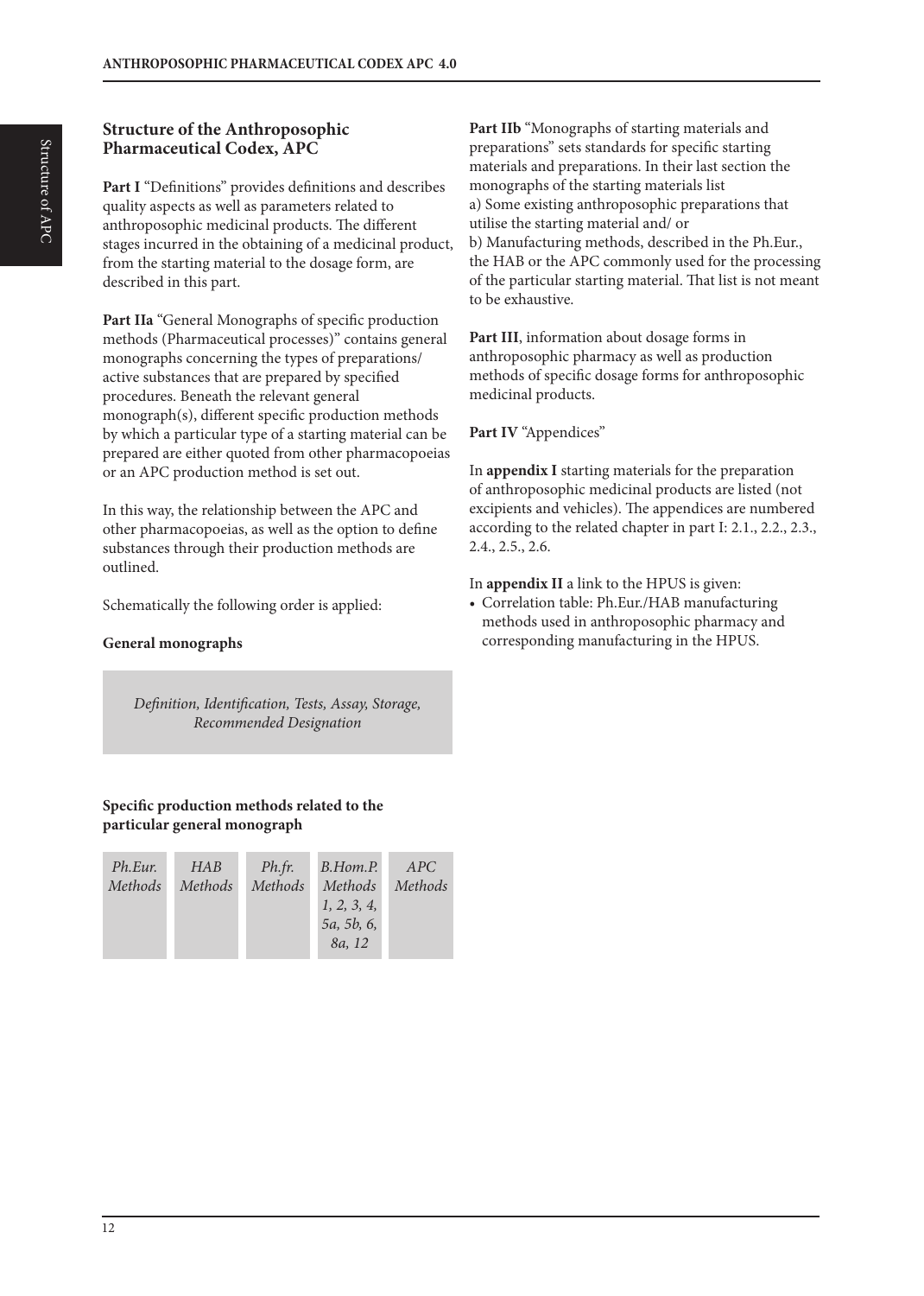# **List of Abbreviations and Symbols**

| ⊁                       | see p. 65                                                                                                                                                      |
|-------------------------|----------------------------------------------------------------------------------------------------------------------------------------------------------------|
| 1 CH                    | Symbol for the first centesimal potency,<br>see also C1 and 1C                                                                                                 |
| 1 DH                    | Symbol for the first decimal potency,<br>see also D1 and 1X                                                                                                    |
| 1 <sup>C</sup>          | Symbol for the first centesimal potency,<br>see also 1 CH and C1                                                                                               |
| 1X                      | Symbol for the first decimal potency,<br>see also 1 DH and D1                                                                                                  |
| ABMA-<br>Vade-<br>mecum | Gardin NE, Schleier R: Medicamentos<br>Antroposóficos: Vademecum. Associação<br>Brasileira de Medicina Antroposófica. São Paolo:<br>Editor João de Barro; 2009 |
| APC                     | Anthroposophic Pharmaceutical Codex                                                                                                                            |
| aph                     | ad preparationes homoeopathicae                                                                                                                                |
| <b>API</b>              | Active Pharmaceutical Ingredient                                                                                                                               |
| B.Hom.P.                | British Homoeopathic Pharmacopoeia                                                                                                                             |
| B.P.                    | British Pharmacopoeia                                                                                                                                          |
| Br1                     | Numbering of the production methods<br>of the B.Hom.P.                                                                                                         |
| C1                      | Symbol for the first centesimal potency,<br>see also 1 CH and 1C                                                                                               |
| <b>CVD</b>              | <b>Chemical Vapour Decomposition</b>                                                                                                                           |
| D1                      | Symbol for the first decimal potency,<br>see also 1 DH and 1X                                                                                                  |
| <b>DAB</b>              | Deutsches Arzneibuch<br>(German Pharmacopoeia)                                                                                                                 |
| <b>DAC</b>              | Deutscher Arzneimittel-Codex<br>(German Codex of Medicinal Products)                                                                                           |
| <b>DER</b>              | Drug extract ratio                                                                                                                                             |
| EU                      | European Union                                                                                                                                                 |
| fhp                     | for homoeopathic preparations                                                                                                                                  |
| GHP                     | German Homoeopathic Pharmacopoeia.<br>Unauthorized translation of the HAB. In case of<br>differences between the GHP and the HAB the<br>latter is decisive     |

| Gl                               | Symbol for mother tinctures prepared<br>by HAB method 41 using glycerol                                                                                                                                                                                                                                                                                                                                                                |
|----------------------------------|----------------------------------------------------------------------------------------------------------------------------------------------------------------------------------------------------------------------------------------------------------------------------------------------------------------------------------------------------------------------------------------------------------------------------------------|
| H 2.2.6                          | Analytical method specified in the HAB                                                                                                                                                                                                                                                                                                                                                                                                 |
| <b>HAB</b>                       | Deutsches Homöopathisches Arzneibuch<br>(German Homoeopathic Pharmacopoeia)                                                                                                                                                                                                                                                                                                                                                            |
| <b>HPUS</b>                      | The Homœopathic Pharmacopœia of the United<br><b>States</b>                                                                                                                                                                                                                                                                                                                                                                            |
| <b>JAAP</b>                      | International Association of<br>Anthroposophic Pharmacists                                                                                                                                                                                                                                                                                                                                                                             |
| <b>IVAA</b><br>statement<br>2013 | see p. 67                                                                                                                                                                                                                                                                                                                                                                                                                              |
| KС<br>Mono-<br>graph             | Monograph of the "Kommission C"<br>(Commission of the German Ministry of Health<br>for the anthroposophic therapeutic system and<br>substances), published in the official Gazette<br>of the German government (in German:<br>"Bundesanzeiger")                                                                                                                                                                                        |
| <b>Liste HAS</b>                 | Liste der Homöopathischen und Anthropo-<br>sophischen Stoffe (Anhang 4 zur Verordnung<br>des Schweizerischen Heilmittelinstituts über die<br>vereinfachte Zulassung von Komplementär- und<br>Phytoarzneimitteln (List of Homoeopathic and<br>Anthroposophic Subtances (Appendix 4 in the<br>Regulation of the Swissmedic concerning the<br>simplified Authorisation of Complementary and<br>Herbal Medicinal Products in Switzerland)) |
| LM                               | Symbol for potencies prepared according to<br>Ph.Eur. (2371) 5.2                                                                                                                                                                                                                                                                                                                                                                       |
| MТ                               | Mother tincture                                                                                                                                                                                                                                                                                                                                                                                                                        |
| Ph.Eur.                          | European Pharmacopoeia                                                                                                                                                                                                                                                                                                                                                                                                                 |
| Ph.Eur.<br>(2371)                | Ph.Eur. Monograph 2371 "Methods of<br>preparation of homoeopathic stocks and<br>potentisation"                                                                                                                                                                                                                                                                                                                                         |
| Ph.fr.                           | Pharmacopée Française (french Pharmacopoeia),<br>including monographies de souches pour<br>préparations homéopathiques (monographs of<br>the stocks for homoeopathic preparations)                                                                                                                                                                                                                                                     |
| Ph.Helv.                         | Pharmacopoea Helvetica<br>(Swiss Pharmacopoeia)                                                                                                                                                                                                                                                                                                                                                                                        |
| pph                              | pour préparation homöopathiques                                                                                                                                                                                                                                                                                                                                                                                                        |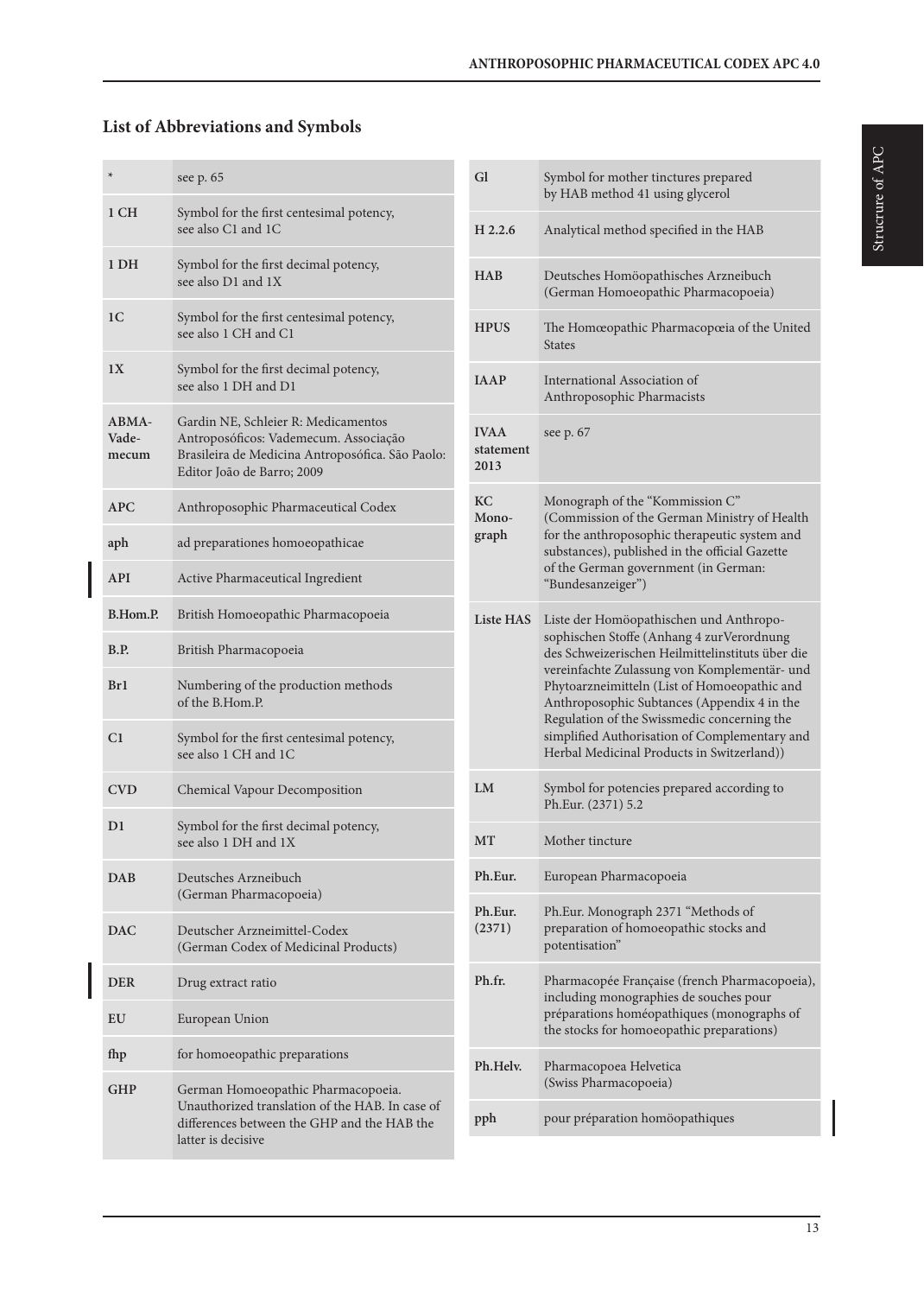#### **Glossary**

In this glossary only those terms are referred to, that need extra clarification prior to the definitions given in part I.

| Composition                     | Definition given in the monograph "Anthroposophische Zubereitungen",<br>(Anthroposophic preparations), Swiss Pharmacopoeia, Supplement 10.2,<br>(translation by Swissmedic):<br>"Compositions are active substances which are obtained, when two or more<br>starting materials or preparations, with or without excipients, are processed<br>together in a pharmaceutical process of anthroposophic<br>pharmacy (e.g. Ferrum-Quarz)." |
|---------------------------------|---------------------------------------------------------------------------------------------------------------------------------------------------------------------------------------------------------------------------------------------------------------------------------------------------------------------------------------------------------------------------------------------------------------------------------------|
| Excipient                       | Excipients are auxiliary substances, which may be used for the<br>production of pharmaceutical dosage forms. Excipients may be<br>used in the production of mixtures.                                                                                                                                                                                                                                                                 |
| Pharmaceutical process          | General term for substance transformations at different stages to obtain<br>starting materials for medicinal products or a medicinal product.                                                                                                                                                                                                                                                                                         |
| Preparation/active<br>substance | A class of processed starting material specified in the monographs of part II.                                                                                                                                                                                                                                                                                                                                                        |
| <b>Production method</b>        | A general manufacturing procedure specified in a pharmacopoeia (see e.g.<br>HAB).                                                                                                                                                                                                                                                                                                                                                     |
| Raw material                    | Substance which has not undergone any pharmaceutical process and meets a<br>general quality characterisation, e.g. an optical identification.                                                                                                                                                                                                                                                                                         |
| <b>Starting material</b>        | A substance or a composition that meets a specification and can be used as<br>active substance or can be further processed.                                                                                                                                                                                                                                                                                                           |
| Vehicle                         | Vehicles are auxiliary substances which may be used to produce an<br>active substance. Vehicles may be used in the production of mixtures.                                                                                                                                                                                                                                                                                            |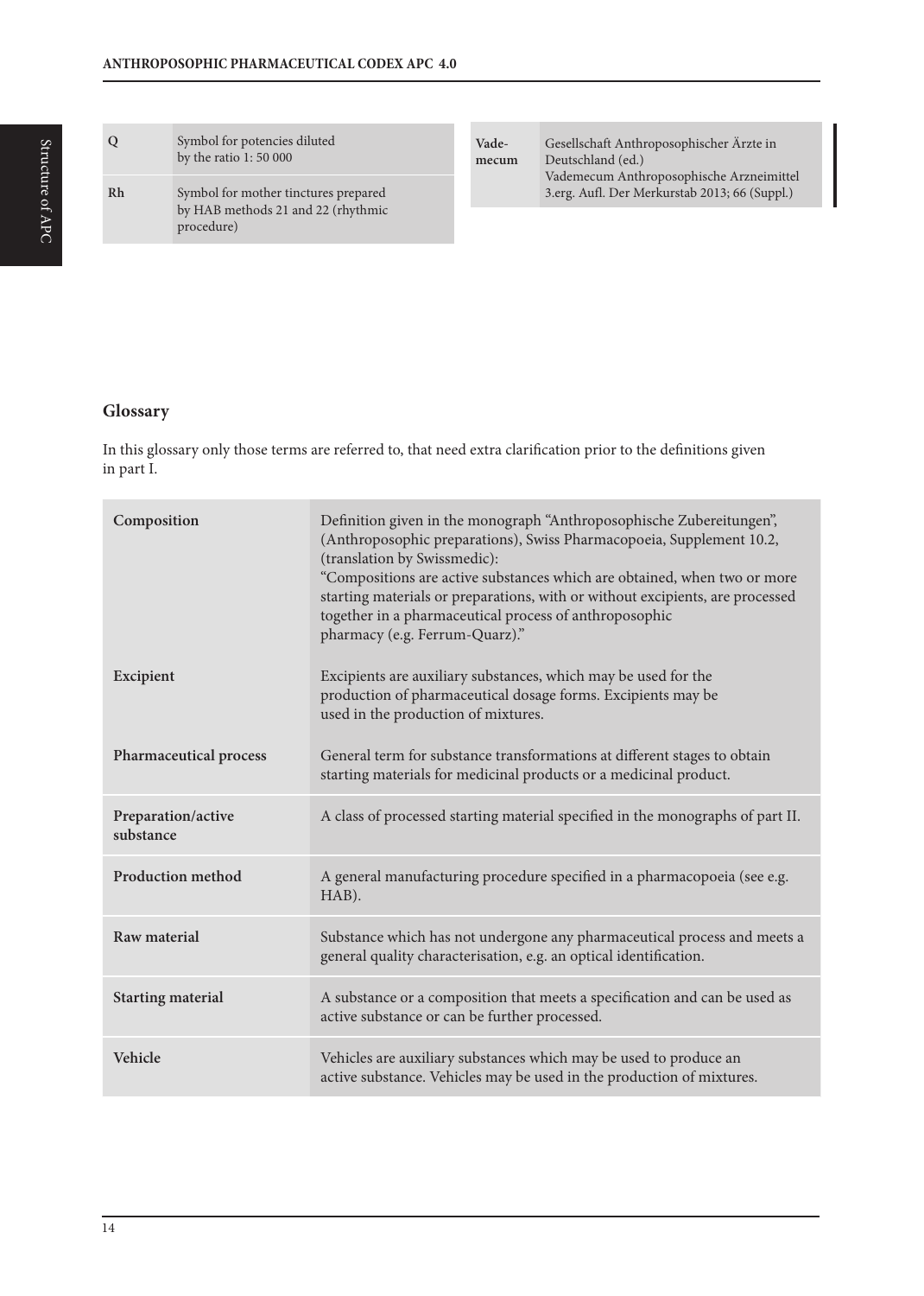# **ANTHROPOSOPHIC PHARMACEUTICAL CODEX APC**

**PART I Definitions**

# **Table of Content Part I**

| 1. Anthroposophic medicinal product  16            |
|----------------------------------------------------|
| 2. Starting materials, general information  16     |
| 2.1. Minerals, rocks, including natural waters. 16 |
| 2.2. Starting material of botanical origin  16     |
| 2.3. Starting materials of zoological origin 16    |
| 2.4. Starting materials that can be                |
|                                                    |
| 2.5. Starting materials that have                  |
| undergone special treatment 16                     |
|                                                    |

| 2.6. Compositions                           |  |
|---------------------------------------------|--|
| (for further information see "Glossary") 16 |  |
|                                             |  |
|                                             |  |
|                                             |  |
|                                             |  |
|                                             |  |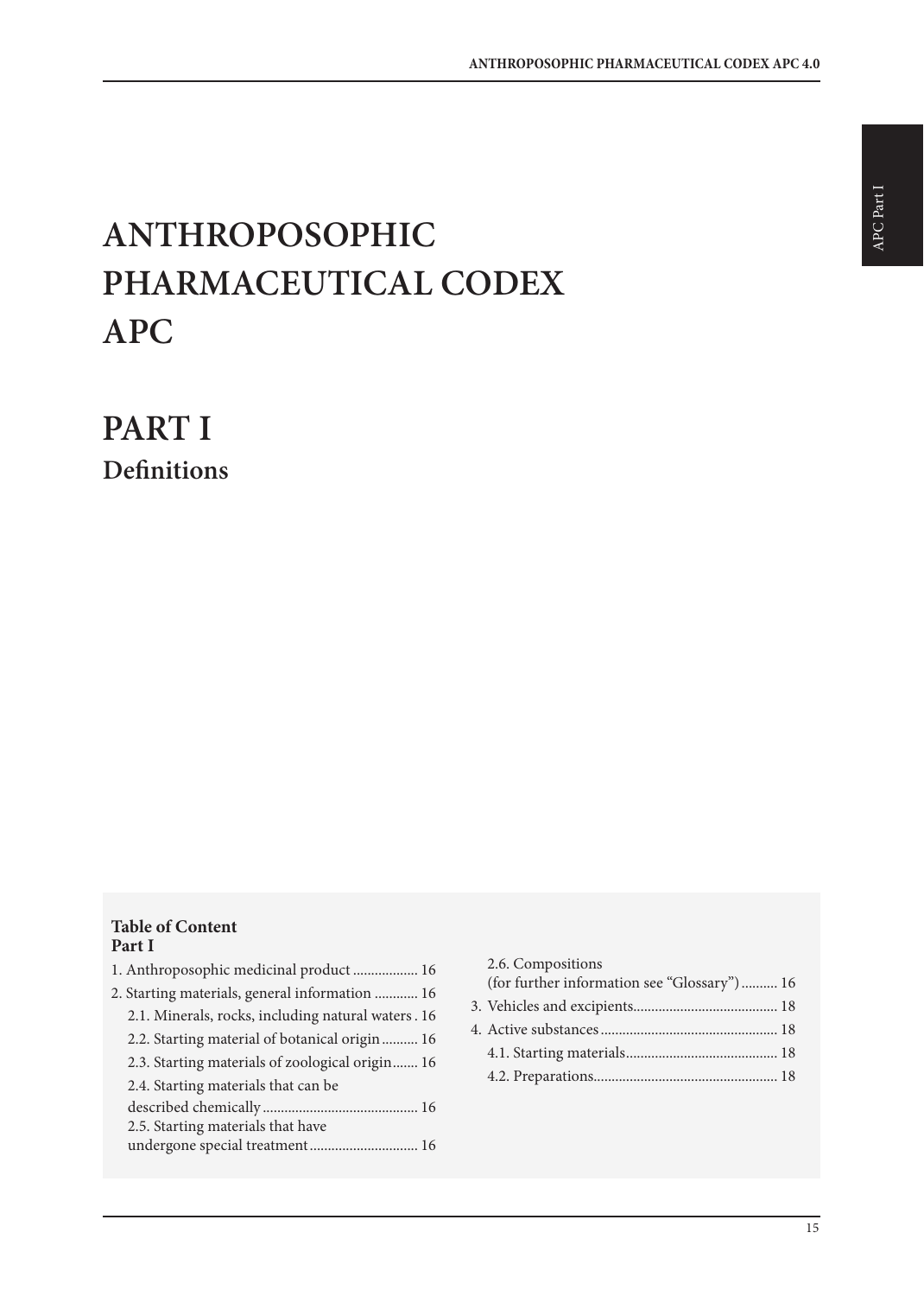# **1. Anthroposophic medicinal product**

#### **definition**

APC Part I

APC Part 1

An anthroposophic medicinal product is conceived, developed and produced in accordance with the anthroposophic knowledge of man, nature, substance and pharmaceutical processing<sup>1</sup>. The application within anthroposophic medicine results from that knowledge².

According to anthroposophic principles, active substances may be starting materials which are used as such or starting materials which have been transformed into active substances by a process of anthroposophic pharmacy, including compositions.

An anthroposophic medicinal product can contain one or more active substances (see also part I, chapter 4).

An anthroposophic medicinal product can fundamentally be employed in every dosage form, including external (topical), internal and parenteral dosage forms (see also part III).

#### **production**

The active substances or dosage forms of anthroposophic medicinal products are produced:

- in accordance with classical homoeopathic or anthroposophic-homoeopathic manufacturing methods as described in the Ph.Eur., HAB, Ph.fr., and B.Hom.P. (Methods 1, 2, 3, 4, 5a, 5b, 6, 8a, 12)
- in accordance with anthroposophic pharmaceutical codex production methods, i.e. "APC Methods"

#### and/or

• in accordance with anthroposophic manufacturing methods described in the individual monograph.

An anthroposophic medicinal product complies with the relevant specifications/ monographs set out in parts I and II.

<sup>1</sup> See IAAP brochure: "Basic Information on the Working Principles of Anthroposophic Pharmacy", 2005, http://www.iaap. org.uk/downloads/principles.pdf

#### **recommended designation**

Concerning the *designation* of anthroposophic medicinal products a reference to the APC is recommended.

#### **2. Starting materials, general information**

Starting materials for the production of anthroposophic medicinal products are:

- 2.1. Minerals, rocks, including natural waters
- 2.2. Starting materials of botanical origin Dried or fresh plants or parts of plants, including algae, fungi and lichens; Plant secretions, juices, extracts, oleoresins, essential oils or distillation products.
- 2.3. Starting materials of zoological origin Whole animals, organs, parts of organs dried or fresh; Animal secretions, extracts, blood products, calcareous products.
- 2.4. Starting materials that can be described chemically
- 2.5. Starting materials that have undergone special treatment
- 2.6. Compositions (for further information see "Glossary")

Starting materials for the production of anthroposophic medicinal products comply with any relevant monograph in the European Pharmacopoeia or in the absence thereof, with the relevant monographs in national pharmacopoeias used in the Member States, or in absence thereof with the individual monograph.

Starting materials can be active substances themselves or can be processed into preparations (see also Part I, chapter 4).

<sup>2</sup> For clarification it has to be mentioned here, that anthroposophic medicine from the beginning includes "Over the Counter" products (OTC). A part of its medicinal products had been conceived right from the start for broad use for typical health disorders; see Chapter XX, "Typical Remedies", in Rudolf Steiner/Ita Wegman: "Grundlegendes für eine Erweiterung der Heilkunst nach geisteswissenschaftlichen Erkenntnissen." GA 27, publisher Rudolf Steiner Verlag, Dornach, CH, 1992. In English: "Extending Practical Medicine – Fundamental Principles based on the Science of the Spirit". Rudolf Steiner Press , London, GB, 1996.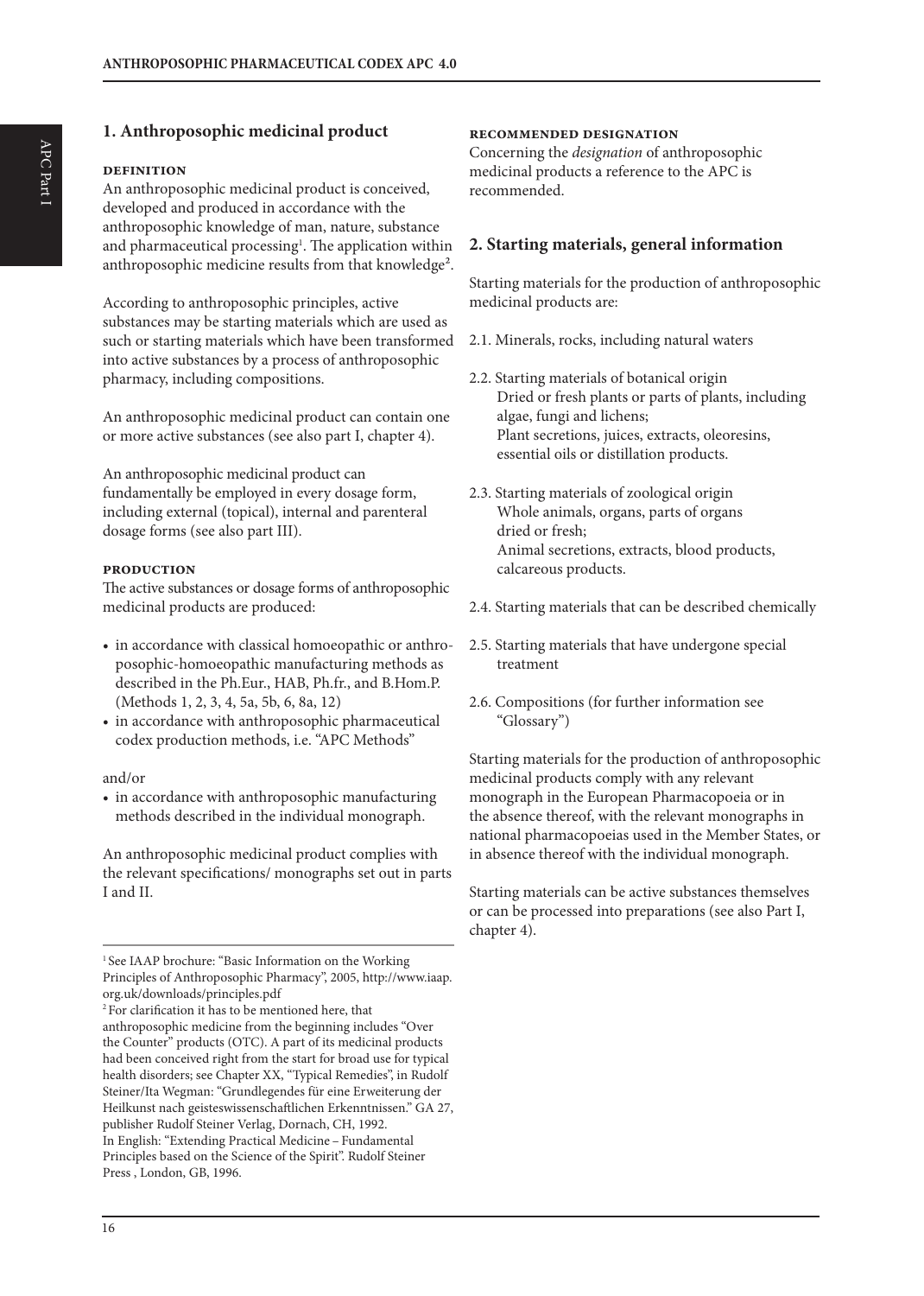**2.1. Minerals, rocks, including natural waters**

Minerals are solid, crystalline components of natural origin belonging to the earth's crust and other celestial bodies. A mineral has a defined crystal system and crystal class. Minerals are chemically and physically homogeneous to a significant extent. In reality, however, there are always deviations from the theoretical mineral formula. Many minerals may show differences in their colours. Form and habitus may be significantly different within the same type.

Rocks are composed of one or more minerals having a geological definition and distribution in their natural deposit with a certain statistical homogeneity.

Pieces that will be used for production should be big enough to allow mineralogical identification. If a powdered mineral is used, adequate documentation should ensure the quality and natural origin. In fact pieces used for production must be free from visible foreign matter. They have not undergone any unwanted mechanical or chemical treatment: in particular any chemical reaction, colouring, varnishing, heating and artificial radiation must be excluded. The amount of foreign matter accepted after chemical analysis is specified in the respective monograph.

Natural waters can come from a natural source (e.g. Levico), from the sea (e.g. aqua maris) or from mineral cavities (e.g. agate water).

List of minerals, rocks, including natural waters: see part IV, appendix 2.1.

#### **2.2. Starting materials of botanical origin**

Starting materials of botanical origin are:

- Dried or fresh plants or parts of plants, including algae, fungi and lichens;
- Plant secretions, juices, extracts, oleoresins, essential oils or distillation products.

Fresh plants should be used shortly after harvest. If this is not possible, the quality is guaranteed by appropriate measures, e.g. freezing.

If material from cultivated plants is used preference should be given to materials from plants cultivated by biodynamic cultivation ("Demeter" certified) or by other certified organic cultivation methods in accordance to the relevant European regulations ruling organic agricultural products (see also Council Directive (EEC) n° 2092/91).

If wild plants are harvested protection of species according to relevant regulations is granted and special care is taken of the eco-system concerned. Plants or parts of plants are, as far as possible, free from impurities such as soil, dust, dirt and other contaminants such as fungal, insect and other animal contaminations. They are not decayed.

Harvested plants or the mother tinctures made thereof are analysed for content of heavy metals and pesticides. The range and frequency of this testing can occur according to a monitoring plan based on risk assessment.

Unless otherwise stated, the collecting or harvesting times are generally:

| Whole plants with<br>underground parts<br>and plants without<br>underground parts | at flowering time                                  |
|-----------------------------------------------------------------------------------|----------------------------------------------------|
| Leaves and shoots                                                                 | when fully developed                               |
| Flowers                                                                           | shortly after opening                              |
| Bark                                                                              | throughout the year                                |
| Underground parts of<br>annual plants                                             | at seed ripening time                              |
| Underground parts of<br>biennial and perennial<br>plants                          | in spring                                          |
| Fruits and seeds                                                                  | at the time of ripening                            |
| Fungi                                                                             | when the fruiting<br>bodies are fully<br>developed |

Particle size: according to Ph.Eur. 2.1.4 Sieves.

Starting materials of botanical origin see part IV, appendix 2.2.

# **2.3. Starting materials of zoological origin**

Starting materials of zoological origin are:

- Whole animals, organs, parts of organs dried or fresh;
- Animal secretions, extracts, blood products, calcareous products.

Lower animals as well as warm-blooded animals are used.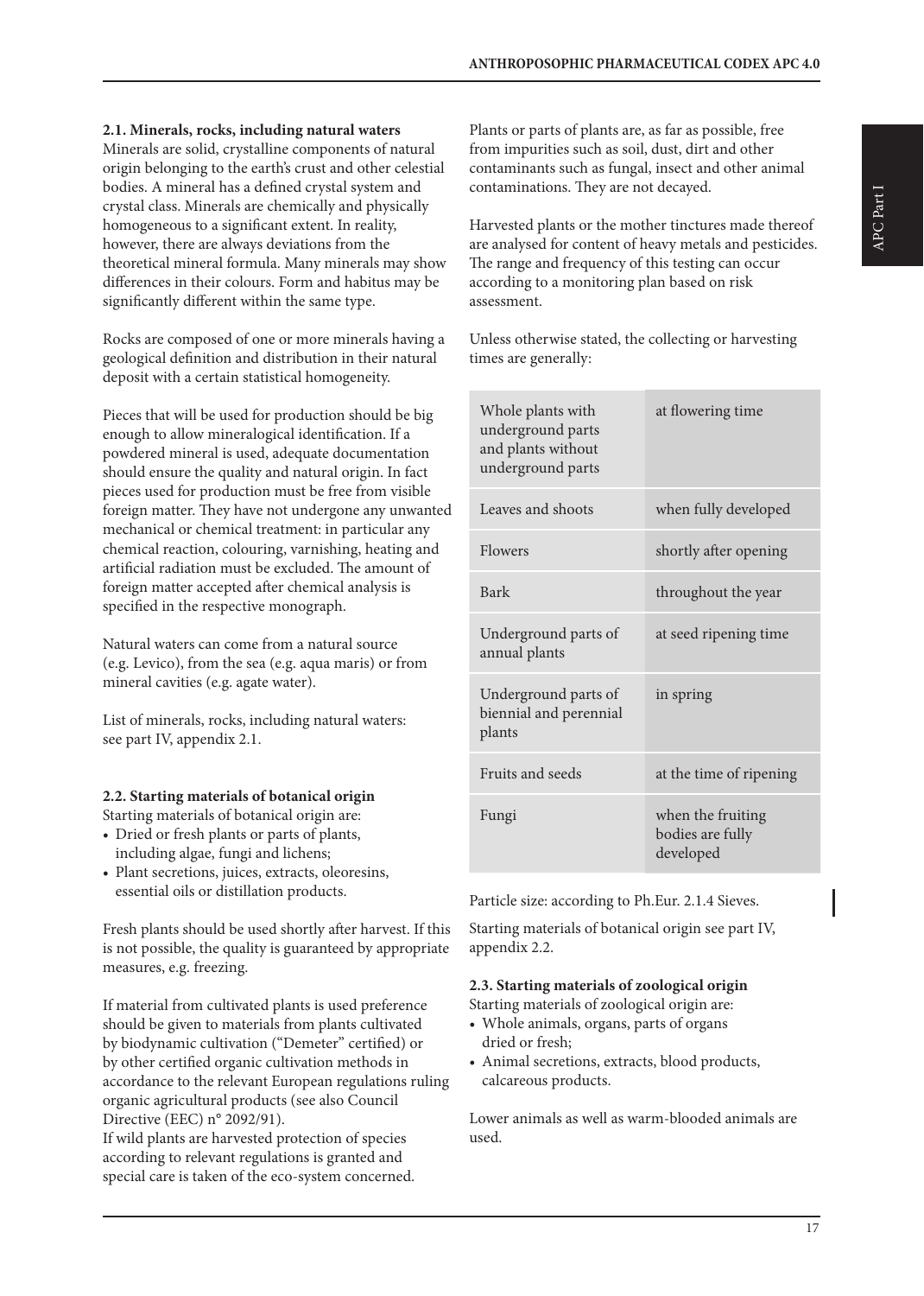Animal husbandry and keeping must be adequate for the animal species (see also Council Directive (EEC) n° 2092/91). In particular in the case of warm-blooded species animals from well-monitored "Demeter" or biodynamic herds are preferentially used.

The starting materials of zoological origin must meet the requirements of the European and/ or relevant national pharmacopoeias regarding the preparation of medicinal products from materials of animal origin and with EU directives and/or national guidelines of the appropriate regulatory authorities. In particular the Ph.Eur. monographs on TSE safety (Ph.Eur. 50208), and viral safety (Ph.Eur. 50107) apply.

Animals must be healthy and in good hygienic condition. The intervals given in legislation after the administration of drugs to animals must be observed before the animals are used.

Health requirements, animal keeping, protection of species and processing of animals must comply with the relevant guidelines of responsible national authorities and those of the European Union, where applicable.

List of starting materials of zoological origin see part IV, appendix 2.3.

#### **2.4. Starting materials that can be described chemically**

Starting materials that can be described chemically are inorganic and organic substances. Organic substances are generally of natural origin, e.g. purified fractions.

Preference should be given to clearly traceable substances, that comply with the quality standards in 2.1, 2.2, 2.3.

List of starting materials that can be described chemically see part IV, appendix 2.4.

#### **2.5. Starting materials that have undergone special treatment**

Starting materials that have undergone a special treatment are: e.g. plants, parts of plants cultivated by special treatment (see part IIa, chapter 1.1. Vegetabilisation methods of substances used for mother tinctures).

List of starting materials that have undergone special treatment see part IV appendix 2.5.

### **2.6. Compositions**

Different starting materials described in 2.1, 2.2, 2.3, 2.4, 2.5 undergo one or more pharmaceutical processes that will lead to a substance that cannot be described as an addition of its ingredients. The rationale for the synthesis is an anthroposophic formula, in accordance with the anthroposophic understanding of man and nature<sup>1</sup>.

List of compositions see part IV, appendix 2.6.

# **3. Vehicles and excipients**

Vehicles are auxiliary substances, which may be used for the production of active substances (e.g. ethanol to obtain an extract or lactose monohydrate to obtain a potentised preparation). Vehicles are also used in the production of mixtures (see part IIa, chapter 9).

Excipients are auxiliary substances, which may be used for the production of the pharmaceutical dosage forms (e.g. NaCl to obtain an isotonic solution for parenteral preparations). Excipients are also used in the production of mixtures (see part IIa, chapter 9).

Vehicles and excipients used in the manufacture of anthroposophic medicinal products comply with the relevant requirements of the European Pharmacopoeia or of the national pharmacopoeias used in the EU Member States.

# **4. Active substances**

#### **4.1. Starting materials**

Active substances can be starting materials themselves or preparations.

Starting material used directly as active substances may be the final dosage form, e.g. a herbal tea.

#### **4.2. Preparations**

Preparations are obtained from one or more starting materials.

Preparations comply with the specifications described in part II or in the individual monograph.

Preparations can be the final dosage form or can be processed further, e.g. to obtain mixtures.

<sup>1</sup> As an example see: "Biodoron/Kephalodoron", in Persephone N° 12, M. Kohlhase editor; publisher Verlag am Goetheanum, Dornach, CH, 1998.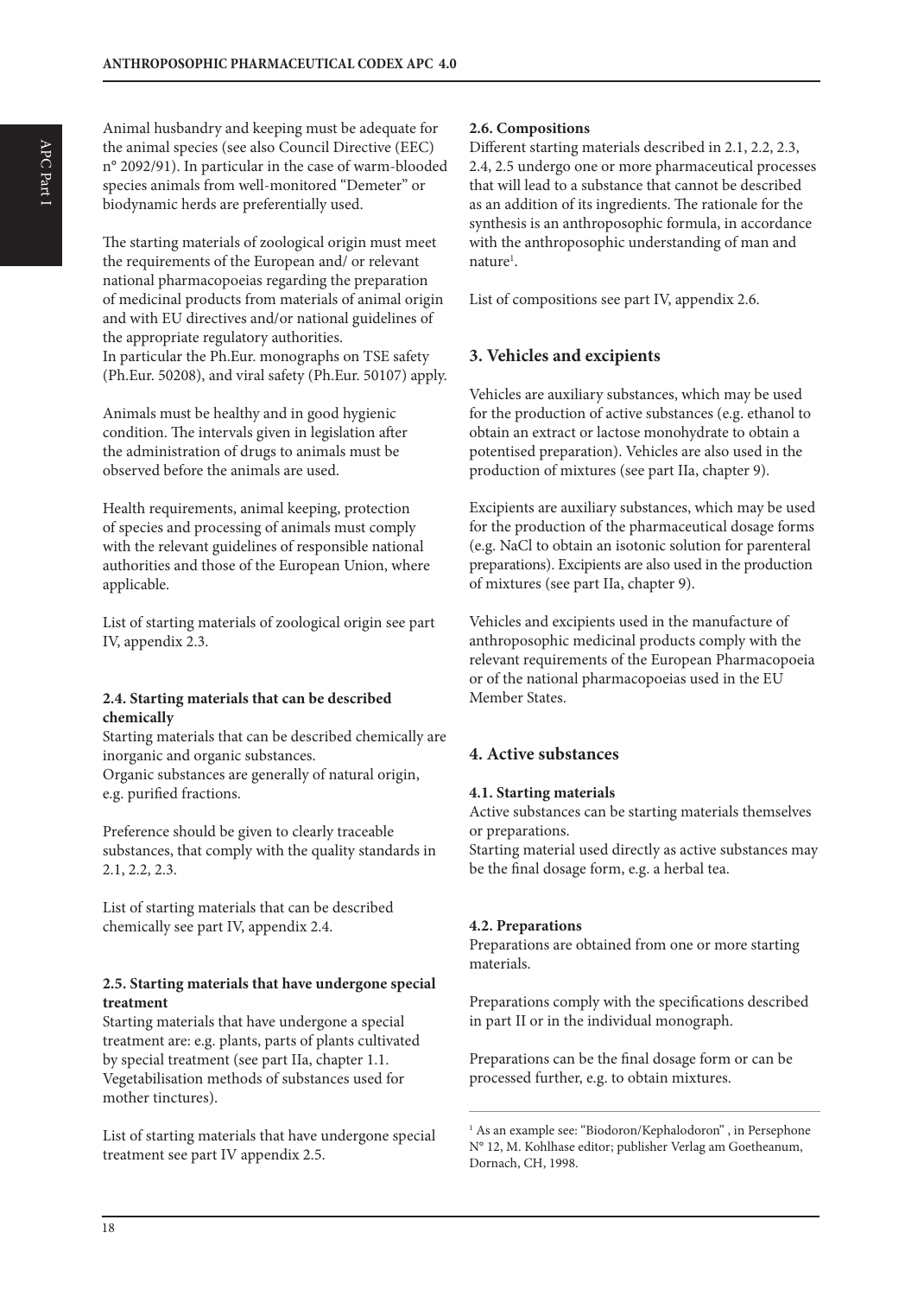# **ANTHROPOSOPHIC PHARMACEUTICAL CODEX APC**

# **PART IIa**

# **General monographs of preparations and specific production methods (Pharmaceutical processes)**

# **Table of Content Part IIa**

| 1. SPECIAL TREATMENTS OF RAW                 |
|----------------------------------------------|
|                                              |
| 1.1. Vegetabilisation methods 24             |
|                                              |
|                                              |
| 3. TINCTURES, MOTHER TINCTURES, GLYCE-       |
| ROL MACERATES, VISCOUS EXTRACTS26            |
| 3.1. Cold treated mother tinctures and       |
|                                              |
| 3.2. Tinctures and mother tinctures made     |
| by macerations with water or ethanol/water27 |
|                                              |
| 3.4. Liquid preparations made by             |
|                                              |
| 3.5. Mother tinctures made by percolation 30 |
| 3.6. Buffered aqueous mother tinctures       |
| manufactured under exclusion of              |
|                                              |
| 3.7. Fermented mother tinctures 32           |
| 3.8. Tinctures and mother tinctures          |
|                                              |
| 3.9. Tinctures and mother tinctures made     |
|                                              |
| 3.10. Tinctures and mother tinctures         |
| made by decoction (Decoction) 35             |
| 3.11. Viscous extracts with heat treatment36 |
| 3.12. Preparations made by distillation37    |

| 3.13. Mother tinctures obtained                |
|------------------------------------------------|
| by rhythmic application of heat and cold38     |
| <b>4. SOLID STARTING MATERIALS</b>             |
|                                                |
| 4.1. Toasted preparations - Tosta 39           |
|                                                |
|                                                |
| 5. SOLID PREPARATIONS FROM PLANTS 41           |
| 5.1. Solid preparations from fresh plants41    |
| 5.2. Solid preparations from liquids,          |
| plant juices or aqueous extracts41             |
|                                                |
|                                                |
| 7.1. Compositions made by treating two         |
| or more starting materials by one or more      |
|                                                |
| 7.2. Compositions made by treating two or      |
| more extracts or mother tinctures of one plant |
| by one or more pharmaceutical processes43      |
| 7.3. Compositions made by treating one         |
| or more starting materials with one or more    |
| mother tinctures which undergo one or          |
| more pharmaceutical processes together45       |
| 7.4. Compositions made by treating two or more |
| extracts or mother tinctures and/or dilutions  |
| by one or more pharmaceutical processes45      |
| 7.5. Compositions made by co-potentising46     |
| 8. POTENTISED PREPARATIONS46                   |
|                                                |
|                                                |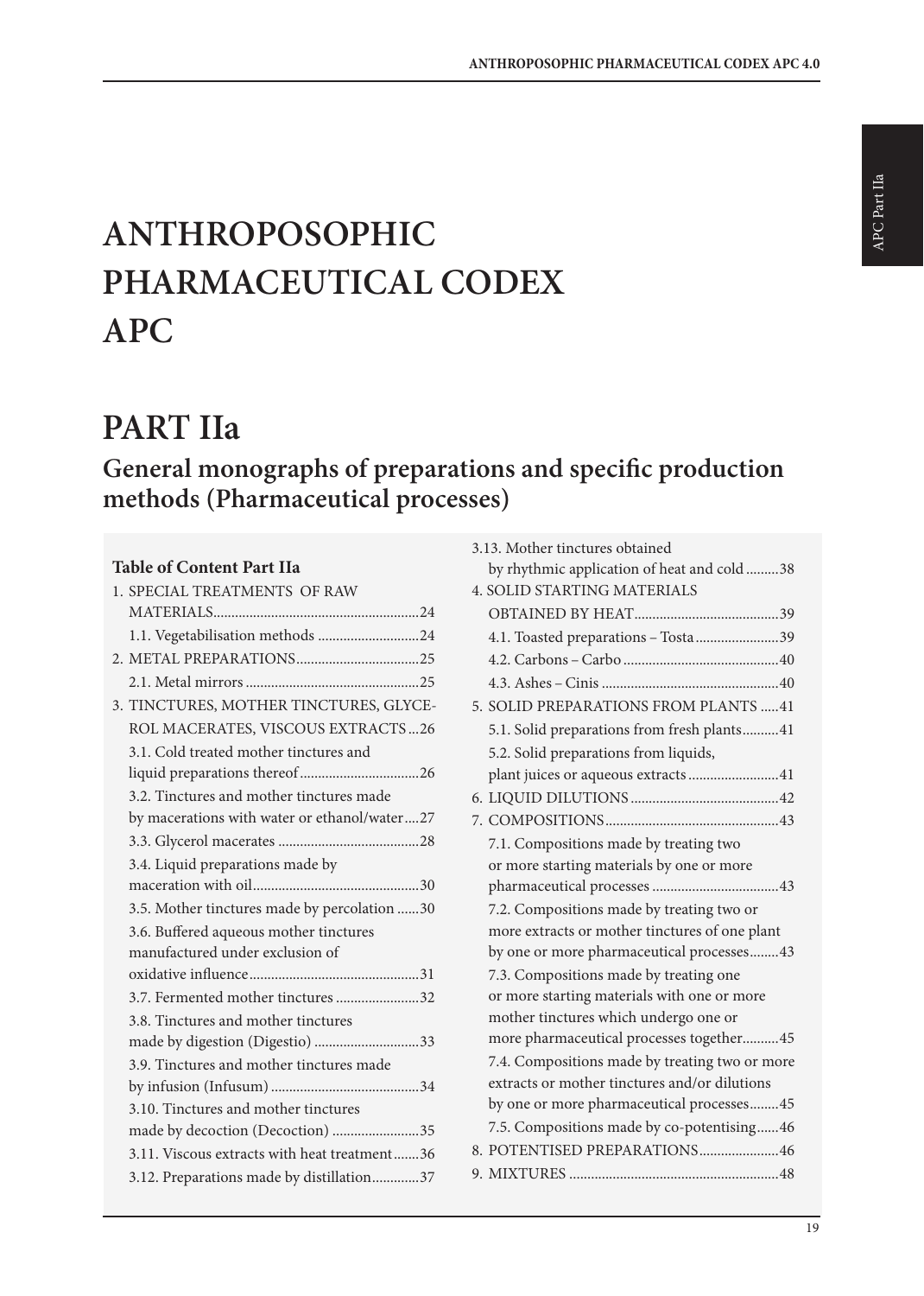# **Introduction**

# **Brief description of the main pharmaceutical processes applied in anthroposophic pharmacy**

Several pharmaceutical processes are described in existing homoeopathic pharmacopoeias as "production methods". These homoeopathic pharmacopoeial production methods can be seen as examples of the general anthroposophic pharmaceutical principle described in the general APC monographs of part IIa.

In anthroposophic pharmacy the treatment of the raw or starting materials can already be part of the pharmaceutical processing, e.g. a plant can be cultivated under treatment with a metal or mineral preparation.

Metals can either be used as a concentrated starting material or undergo a pharmaceutical process depending on the rationale of the anthroposophic therapeutics.

Preparations can be differentiated according to the thermal condition or treatment in the pharmaceutical process. Hereby follows a scheme concerning the related pharmaceutical processes applied to plant material and the main sphere of action.

Preparations may be the final dosage form, be incorporated into the final dosage form or be processed further, e.g. by potentisation.

| Pharmaceutical Heat/cold<br>process | degree                | <b>Starting material</b>         | Main sphere of therapeutic action 1,2                        |
|-------------------------------------|-----------------------|----------------------------------|--------------------------------------------------------------|
| Cold maceration $2 - 8$ °C          |                       | fresh or dried plants, all parts | System of nerves and senses throughout<br>the whole organism |
| Maceration                          | $15 - 25 °C$          | fresh plants, all parts          | system of nerves and senses throughout<br>the whole organism |
| Rhythmic<br>processing              | $4/37$ °C             | fresh plants, all parts          | rhythmic system                                              |
| Digestion                           | 37 °C                 | fresh plants, leaves, flowers    | rhythmic system, circulation                                 |
| Infusion                            | $60 - 90$ °C          | dried leaves, flowers            | metabolic system, any type of gland                          |
| Decoction                           | ca $100^{\circ}$ C    | dried roots, barks, seeds        | metabolic system, digestive tract<br>(stomach, intestine)    |
| Distillation                        | steam,<br>ca $100 °C$ | fresh or dried plants, all parts | metabolic system, digestion                                  |

### **Treatments in liquid phase**

**Treatments in dry phase**

| Pharmaceutical<br>process | <b>Heat degree</b> | <b>Starting material</b>                                       | Main sphere of therapeutic action 1,2 |
|---------------------------|--------------------|----------------------------------------------------------------|---------------------------------------|
| Toasting                  | $170 - 250$ °C     | dried plants, all parts, dried<br>zoological starting material | metabolic system, digestion (liver)   |
| Carbonisation             | above $200 °C$     | dried plants, all parts,<br>zoological starting material       | metabolic system, kidney organisation |
| Ash process               | above $500 °C$     | dried plants, all parts,<br>zoological starting material       | region of the lungs (respiration)     |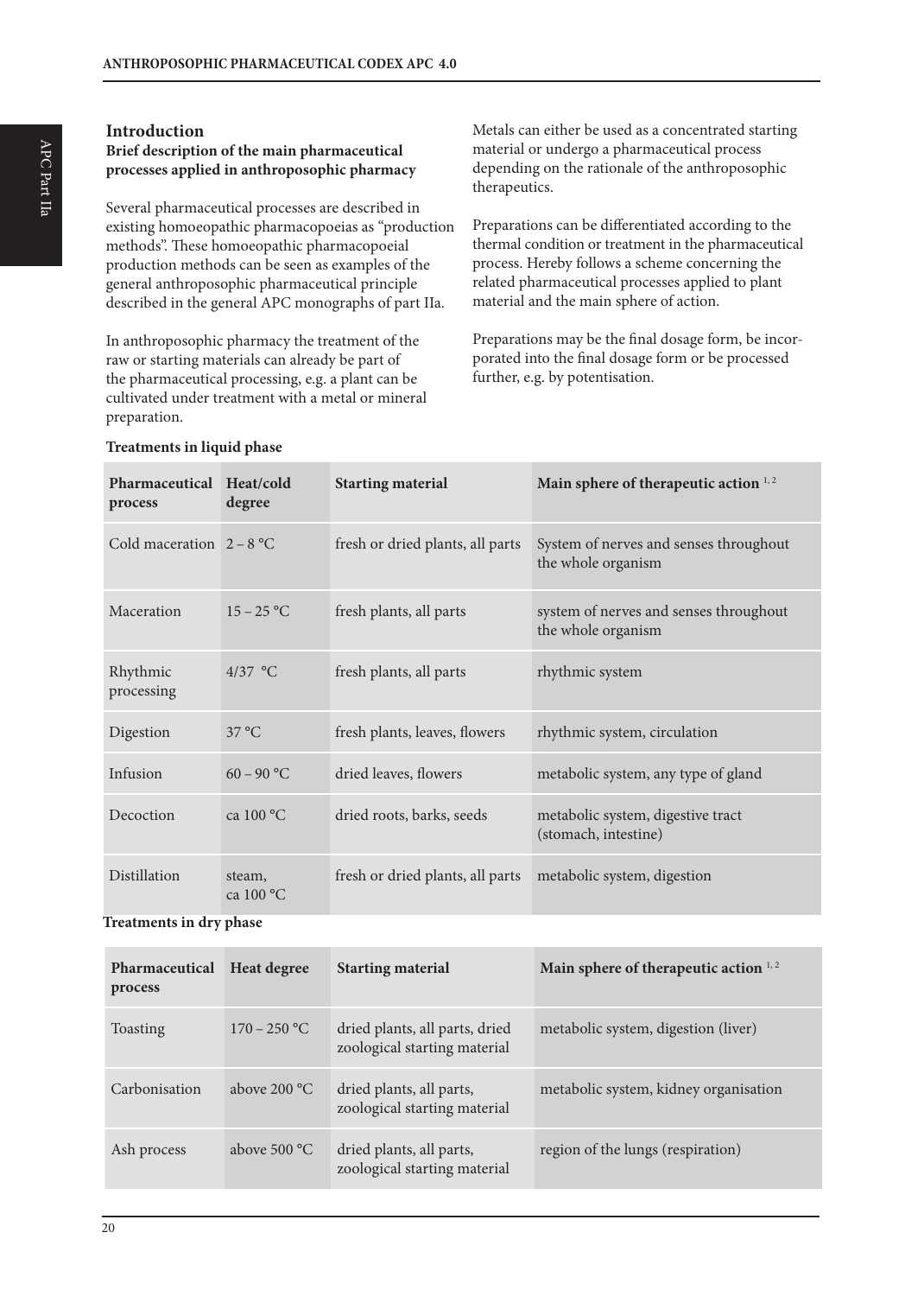A crucially important pharmaceutical process is potentisation:

- Potentised preparations are gradually diluted substances, whereby at each diluting step a rhythmic succussion (liquid potencies) or trituration (solid potencies) has been carried out.
- During this process the surface of the vehicle and the substance to be potentised are expanded and the mixing is thorough. The potentising time differs for solid and liquid potentised preparations. Astronomical aspects may be considered (e.g. solar or lunar eclipse). Anthroposophic pharmacy mainly uses decimal attenuations. For co-potentised preparations the ratio between active substances to vehicle may vary, differing from 1:10 for homoeopathic co-potentising methods (see also Part IIa, 8 "Potentised Preparations").

1 General scheme for the correlation between spheres of therapeutic action/ degree of potentisation:

| Mother tincture – D10 | Metabolic system            |
|-----------------------|-----------------------------|
| $D11-D20$             | Rhythmic system             |
| $>$ D <sub>20</sub>   | System of nerves and senses |

See also:

International Federation of Anthroposophic Medical Associations, "The System of Anthroposophic Medicine", pp. 26-28 at *http://www.ivaa.info/userfiles/file/ SystemAnthroposMedicine2011\_Interaktiv.pdf*

2 See IAAP brochure: "Basic Information on the Working Principles of Anthroposophic Pharmacy", 2005, http://www.iaap. org.uk/downloads/principles.pdf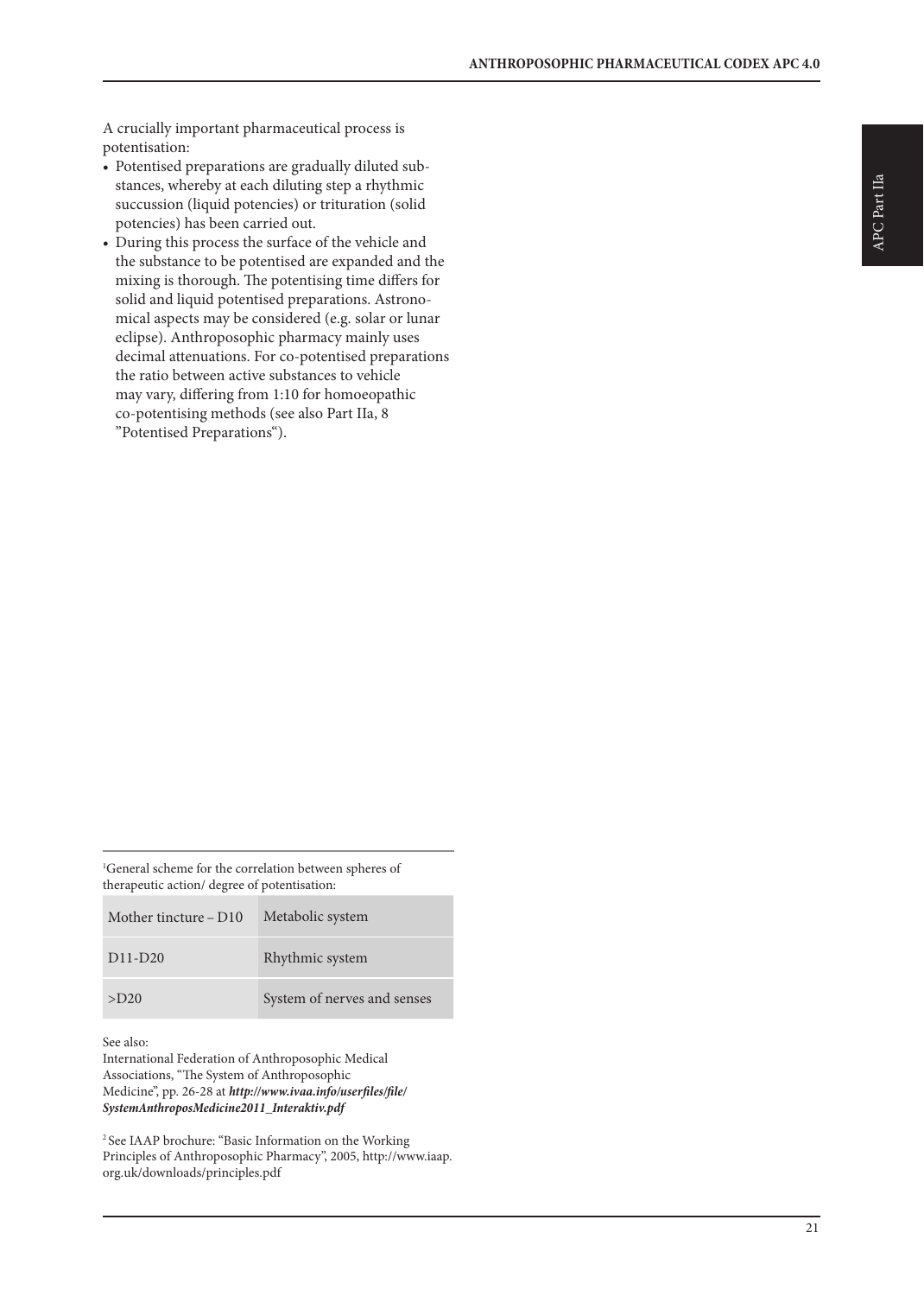### **Survey of general methods for the manufacturing of anthroposophic medicinal products and related specific production methods in pharmacopoeias**

| General method of the APC                                                        | Related specific production method     |                          |                       |                       |                               |
|----------------------------------------------------------------------------------|----------------------------------------|--------------------------|-----------------------|-----------------------|-------------------------------|
|                                                                                  | Ph.Eur.<br>(2371)                      | <b>HAB</b>               |                       | Ph.Helv. B.Hom.P. APC |                               |
| 1. Special treatment of raw materials                                            |                                        |                          |                       |                       |                               |
| 1.1. Vegetabilisation methods of substances<br>used for mother tinctures         |                                        |                          | 17.7.1.1,<br>17.7.1.2 | Br1                   | 1.1.1, 1.1.2                  |
| 2. Metal preparations                                                            |                                        |                          |                       |                       |                               |
| 2.1. Metal mirrors                                                               |                                        |                          | 17.7.2.1<br>17.7.2.4  |                       | 2.1.1, 2.1.2, 2.1.3,<br>2.1.4 |
| 3. Tinctures and oil extracts                                                    |                                        |                          |                       |                       |                               |
| 3.1. Cold treated mother tinctures<br>and liquid preparations thereof            |                                        | 38                       | 17.7.6                |                       |                               |
| 3.2. Tinctures made by maceration<br>with water or ethanol/water                 | 1.1.1<br>$-1.1.11$<br>1.3.1            | 12b, c, m,<br>n, o, p, q | 17.7.7.1              |                       | 3.2.1, 3.2.2                  |
| 3.3. Tinctures made by maceration with glycerol                                  | $2.1.1 - 2.1.3$<br>$2.2.1 - 2.2.4$     |                          |                       |                       | 3.3.1, 3.3.2, 3.3.3           |
| 3.4. Liquid preparations made<br>by maceration with oil                          |                                        |                          |                       |                       | 3.4.1                         |
| 3.5. Tinctures made by percolation                                               | $1.1.8 - 1.1.9$                        |                          | 17.7.7.2              |                       | 3.5.1                         |
| 3.6. Buffered aqueous mother tinctures<br>under exclusion of oxidative influence |                                        | 32                       |                       |                       |                               |
| 3.7. Fermented tinctures                                                         |                                        | 53                       | 17.7.7.3              |                       | 3.7.1                         |
| 3.8. Tinctures made by digestion (Digestio)                                      | $1.2.1 - 1.2.6$<br>1.4.1               |                          | 17.7.8.1              |                       | 3.8.1, 3.8.2                  |
| 3.9. Tinctures made by infusion (Infusum)                                        | 1.2.13,<br>1.4.4                       |                          | 17.7.8.3              |                       | 3.9.1, 3.9.2, 3.9.3           |
| 3.10. Tinctures made by decoction (Decoction)                                    | $1.2.7 -$<br>1.2.12<br>$1.4.2 - 1.4.3$ | 12k,1                    | 17.7.8.4              |                       | 3.10.1                        |
| 3.11. Oil extracts with heat treatment                                           |                                        | $12d-g,$<br>57           |                       |                       |                               |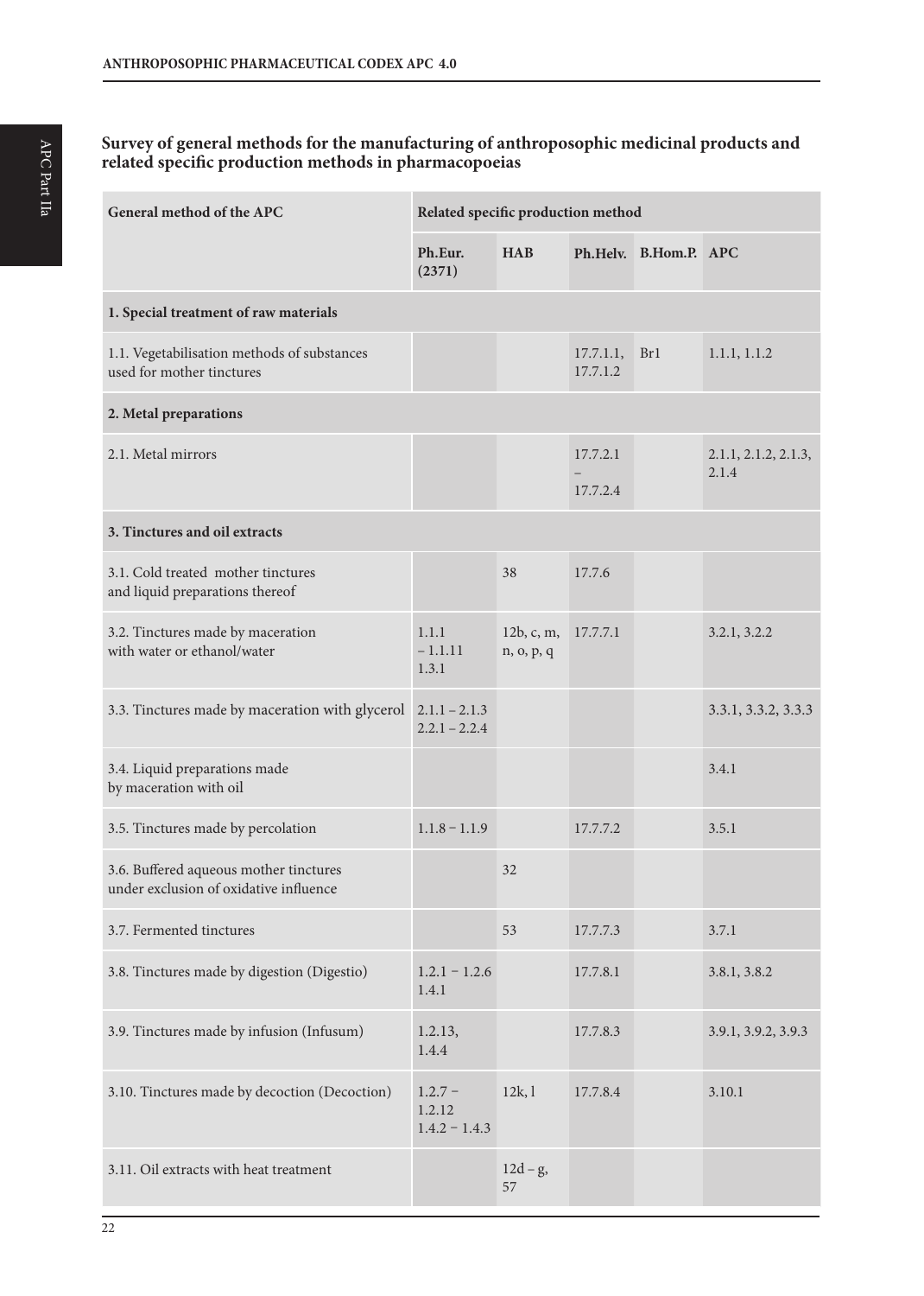| General method of the APC                                                 | Related specific production method |                                                                                    |          |                       |                                                              |
|---------------------------------------------------------------------------|------------------------------------|------------------------------------------------------------------------------------|----------|-----------------------|--------------------------------------------------------------|
|                                                                           | Ph.Eur.<br>(2371)                  | <b>HAB</b>                                                                         |          | Ph.Helv. B.Hom.P. APC |                                                              |
| 3.12. Preparations made by distillation                                   |                                    | 52                                                                                 | 17.7.8.5 |                       | 3.12.1, 3.12.2                                               |
| 3.13. Tinctures obtained with rhythmic<br>application of heat and cold    |                                    | $21 - 22$<br>$33 - 37$ ,<br>51                                                     | 17.7.9   |                       | 3.13.1, 3.13.2.                                              |
| 4. Solid starting materials obtained by heat                              |                                    |                                                                                    |          |                       |                                                              |
| 4.1. Toasted preparations (Tosta)                                         |                                    |                                                                                    | 17.7.4.1 |                       | 4.1                                                          |
| 4.2. Carbons (Carbo)                                                      |                                    |                                                                                    | 17.7.4.2 | Br <sub>4</sub>       | 4.2                                                          |
| 4.3. Ashes (Cinis)                                                        |                                    |                                                                                    | 17.7.4.3 | Br <sub>3</sub>       | 4.3                                                          |
| 5. Solid preparations from plants and liquids (drying onto a vehicle)     |                                    |                                                                                    |          |                       |                                                              |
| 5.1. Solid preparations from fresh plants                                 | $4.1.1 - 4.1.2$                    |                                                                                    | 17.7.5.1 |                       | 5.1.1                                                        |
| 5.2. Solid preparations from liquids, plant juices<br>or aqueous extracts | $4.2.1 - 4.2.2$                    |                                                                                    | 17.7.5.2 |                       | 5.2.1, 5.2.2, 5.2.3                                          |
| 6. Liquid dilutions                                                       | $3.1.1 - 3.1.3$                    |                                                                                    |          |                       |                                                              |
| 7. Compositions                                                           |                                    |                                                                                    | 17.7.3   |                       | $7.2.1 - 7.2.4$                                              |
| 8. Potentised preparations<br>Potentising specifications in:              | $1 - 5$                            | 12j<br>11, 15,<br>18, 19,<br>$20 - 24$ ,<br>$32 - 38$ ,<br>39a, 39b,<br>45, 51, 53 |          | $Br5-6$               | 8.1.1, 8.1.2, 8.2.1,<br>8.2.2<br>Other APC<br>Methods<br>8.3 |
| 9. Mixtures                                                               |                                    | 12a, 12h,<br>12i, 16                                                               |          |                       |                                                              |

Note: How to read the table: Specific production methods are published in different pharmacopoeias e.g. in the Ph.Eur. or in the HAB; it is not a correlation table. If a method (e.g. HAB 49), has been transferred into the Ph.Eur. (2371, 1.3.1), the number is no longer listed in the HAB column. Anthroposophic medicinal products may also be manufactured in accordance with individual specifications or monographs, see also Part I, chapter 1.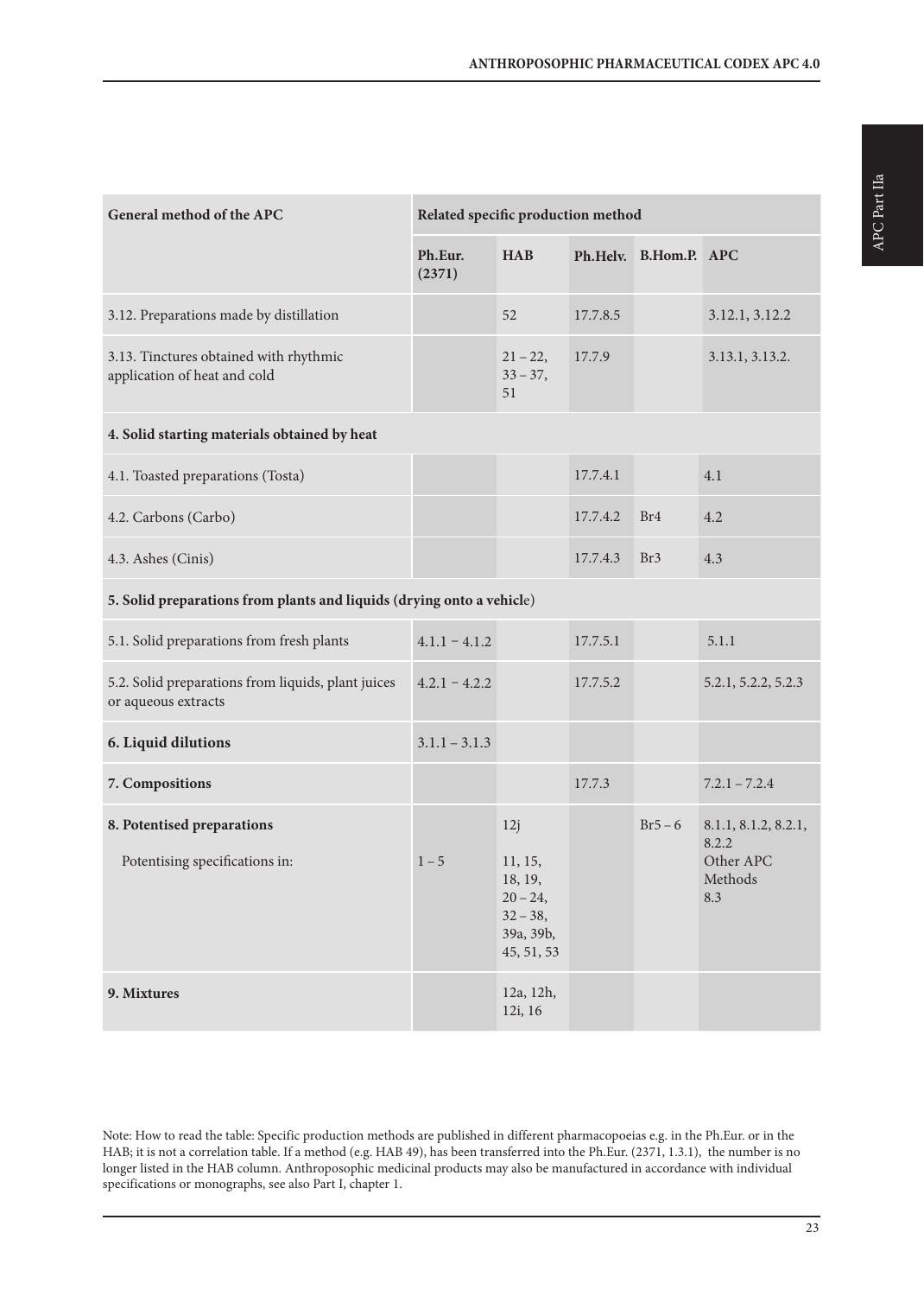# **1. SPECIAL TREATMENTS OF RAW MATERIALS**

In anthroposophic pharmacy treatment of the raw materials can be part of the pharmaceutically relevant processing, e.g. a plant can be cultivated under treatment with a preparation of a mineral, normally containing a specific metal.

#### **1.1. Vegetabilisation methods ("vegetabilised metals")**

#### **definition**

Vegetabilisation of substances can be considered as a particular kind of potentising process of metals or minerals taking place through nature. The potentising process is carried out with plants and normally goes through three life cycles. The life cycle means one vegetation period (growing season) for annual, and two growing seasons for biennial plants. The substance and appropriate plant are chosen in accordance with the rationale of anthroposophic understanding of man and nature.

#### **preparation of mineral substances**

See APC Method 1.1.1 and 1.1.2.

#### **cultivation**

The cultivation of vegetabilised metals is a three years process (for biennial plants 6 years), meaning three generations of plants are grown until the final plant can be further processed, for example to a mother tincture. This process is basically the same for each specific metal (mineral)-plant combination. Important for the cultivation process is, that each plant grows in the cultivation substrate and field soil specifically prepared for each vegetation period.

The following is a cultivation description for each of the three growing seasons or life cycles.

Exemptions have to be prescribed in individual monographs (e.g. Bryophyllum, Equisetum arvense and Thuja occidentalis).

#### **1st life cycle:**

The seeds are sown in soil, which has been treated with a diluted preparation of the concerned inorganic substance (approximately  $50 - 200$  g/m<sup>2</sup>). Alternatively, jars with cultivation substrate, mixed with 5 – 20 g diluted preparation/L can be used. In this case, the young growing plants are transferred to soil, which has been treated as mentioned above.

When the plants reach their full development, i.e. in the flowering stage, compost is made from these plants. For preparing that compost, the upper aerial parts of the specific plant are used as prescribed in the individual

monograph; the flowers or/and the leaves with petioles, possibly with stalks, but no woody parts are included. The plant material is mixed together with neutral plantcompost which activates the first composting processes. This metal plant-compost mixture is stored in terracotta pots which are buried almost completely in the soil in the same field used in that growing season. The composting process is continued during the whole winter until the next spring. In spring the compost is completed and ready to be used to treat the plants of the next growing season, the second life cycle.

#### **2nd life cycle:**

Seeds of the same species are sown in cultivation substrate or soil, which was treated with the compost, made from the plant of the 1<sup>st</sup> growing season. These plants (of the second life cycle) are also grown to their specific plant development stage (i.e. flowering). Compost is made from these plants, which is prepared in a way similar to the compost of the plants of the first life cycle. This compost is stored in terracotta pots, buried in the soil, in the field of the plants of the second life cycle.

#### **3rd life cycle:**

Seeds of the same species are sown in cultivation substrate or soil which was treated with compost made from the plants of the second vegetation period. The plants of the third growing season (third vegetation period) are cultivated to their specified harvest stage.

#### **further processing**

The harvested plants are processed into a mother tincture according to a manufacturing method of the Ph.Eur., HAB or the APC or are otherwise processed.

#### **identification, tests, assay**

According to the relevant tincture monograph (See Part IIa, chapters in section 3) or dried herbal drug.

#### **recommended designation**

The designation states:

- the fertilised plant,
- the substance used,
- the designation "cultum", "culta",
- the reference pharmacopoeia/codex.

Examples: Tabacum Cupro cultum APC, Equisetum arvense Silicea cultum APC

#### **Specific pharmacopoeia/APC production methods to produce vegetabilised substances**

**APC Method 1.1.1 Vegetabilisation of substances of metallic origin ("vegetabilised metals")**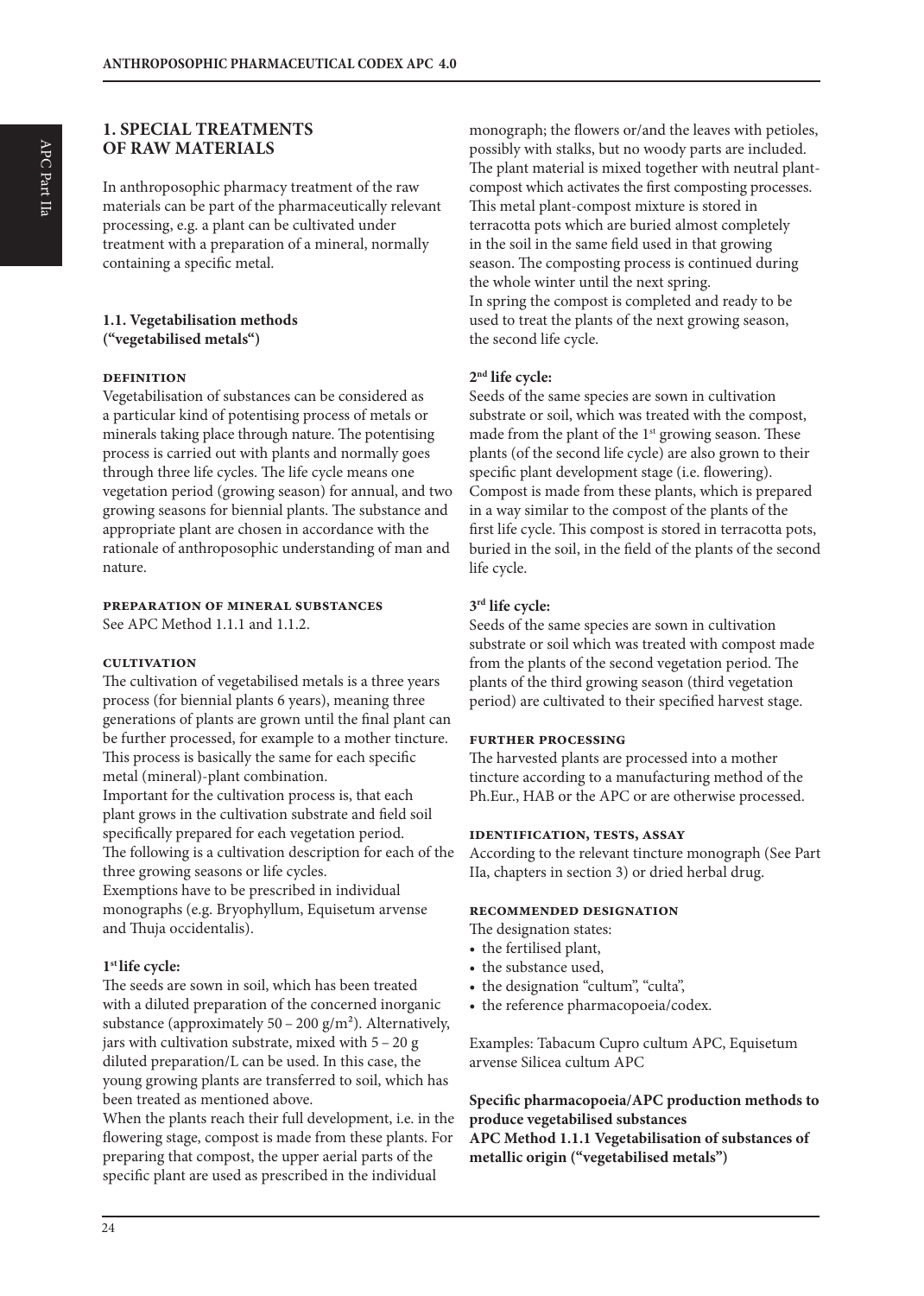For the vegetabilisation of substances of metallic origin plants are treated with a diluted substance, prepared from either a naturally occurring metal or a metal containing mineral (ore).

#### **preparation of metallic substance**

The raw material for the manufacturing of the mineral substance is a naturally occurring metal or a metal containing mineral (ore). This is treated during several steps with mineral acids and other substances, containing the chemical elements C, H, N, O and S, to a complex composition containing the metal in a form whose chemical structure is not clearly defined. It is triturated with lactose monohydrate, the result being the metal substance D1: the content of the metal is 8 – 12 %. The metal substance D1 is diluted with a neutral material, e.g. cellulose or sucrose, to form the diluted metal substance that is ready for use. The calculated metal content of this diluted metal substance differs, according to the toxicity and natural abundance of the metal in the soil:

Au, Ag, Pb, Sn, Hg: max. 100 ppm Fe, Cu: max. 1000 ppm

#### **APC Method 1.1.2 Vegetabilisation of silicates**

For the vegetabilisation of silicates plants are treated with appropriate mineral containing silica.

#### **preparation of mineral substance**

The raw material for the manufacturing of the mineral substance is a pulverised mineral silicate. This is treated during several steps with mineral acids and other substances, containing the chemical elements C, H, N, O and S, to a complex composition containing silicium in a form whose chemical structure is not clearly defined. It is triturated with lactose monohydrate; the result is the silica, particularly quartz substance D1: the content of silicium is 8 – 12 %, calculated as silicium dioxide .

The silica, particularly quartz substance D1 is diluted with a neutral material, e.g. cellulose or sucrose, to form the diluted silica, particularly quartz substance that is ready for use. The calculated content is max. 1 % silicium dioxide.

# **2. METAL PREPARATIONS**

Metals can either be used as a concentrated starting material or undergo a pharmaceutical process depending on the rationale of the anthroposophic therapeutics.

#### **2.1. Metal mirrors**

#### **definition**

By producing metal mirrors the metal is transformed through different states of aggregation.The metals or metal salts can be brought through a liquid state (melted or as solution), gas state or plasmatic state to be subsequently (obtained again) condensed in solid state as the pure metal.

Metal mirrors are deposits of metals in reduced state onto a surface by a specific method of production.

Metal mirrors, produced according to APC methods 2.1.1, 2.1.2 and 2.1.3 can be removed from the surface and may be potentised according to Ph.Eur. method 4.1.1 and 4.1.2 and HAB method 48.

#### **tests**

The following analytical tests are always carried out for the metal which is used as starting material to produce the mirror. The metal mirror itself is only tested when it is produced by the method of reduction of metal salts (2.1.3), the method of chemical vapour decomposition (2.1.2) or the method of sputtering (2.1.4). The metal mirror produced by the method of distillation (2.1.1) is tested after further processing as the first or second produced dilution.

#### **identification**

At least one suitable identification test is carried out.

#### **TESTS**

see the individual monograph.

#### **assay**

Content according to the individual monograph.

#### **storage**

Store in a well-closed container.

#### **recommended designation**

The designation states:

- the metal used,
- the designation "metallicum praeparatum" or in the case of metal mirror foil the name of the metal followed of the word "foil",
- the reference pharmacopoeia/codex,

Examples: Argentum metallicum praeparatum APC Cuprum mirror foil APC.

#### **Specific pharmacopoeial/APC production methods to prepare metal mirrors**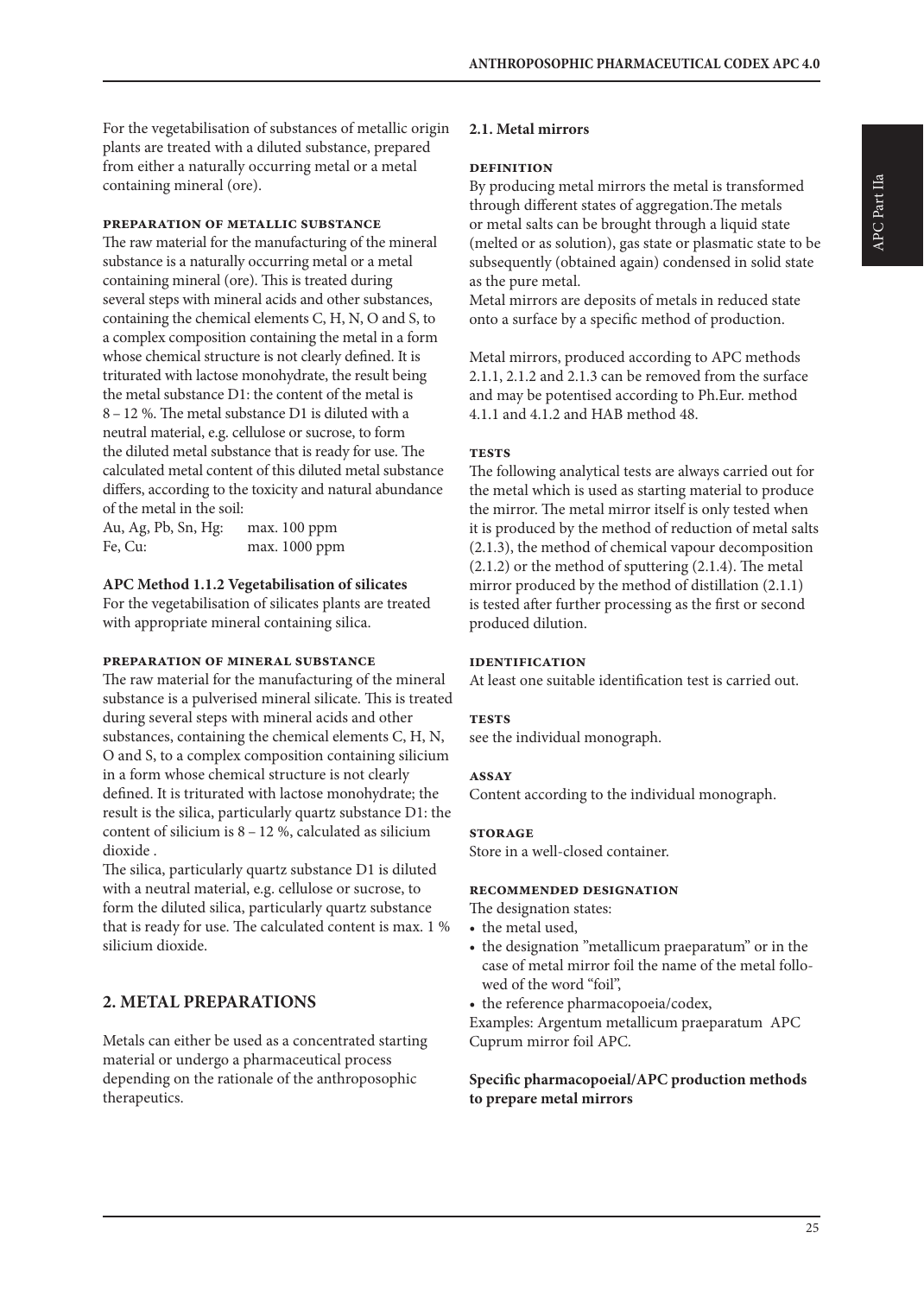#### **APC Method 2.1.1 Metal mirrors obtained by distillation**

Metal mirrors prepared by distillation are obtained from the pure metal.

The pure metal is heated in appropriate equipment under vacuum until it evaporates. The temperature and the vacuum are to be chosen in such a way, that the metal is distilled. The metal vapour condenses onto the surface of the cooler parts of the distillation equipment, producing a metal mirror. The metal mirror is removed after cooling from the surface.

The exact conditions of the distillation are described in the individual monograph.

#### **APC Method 2.1.2. Metal mirrors obtained by Chemical Vapour Decomposition, CVD**

Metal mirrors prepared by chemical vapour decomposition are obtained from a volatile metal compound.

A volatile metal compound is distilled under vacuum in appropriate equipment. The temperature and the vacuum are to be chosen in such a way, that the metal compound is distilled. The vapour is further heated until decomposition of the metal compound. As a result, the pure metal condenses onto the surface of the distillation equipment, producing a metal mirror. After cooling the metal mirror is removed from the surface.

#### **APC Method 2.1.3. Metal mirrors obtained by reduction**

Metal mirrors prepared by reduction are obtained from an appropriate metal salt.

To a solution of a metal salt an appropriate reducing agent and reagents are added. The pure metal precipitates onto the surface of the reaction vessel producing the metal mirror. The metal mirror is removed from the surface, filtered from the solution, washed with purified water and ethanol (the concentration of ethanol depending of the nature of the used reagents), until foreign matters are no longer detectable in the rinsing water and then dried.

#### **APC Method 2.1.4. Metal mirror foil**

Metal mirror foils are prepared by a process which transforms the processed metal into a plasma aggregation and finally condenses as an approximate 55 – 65 nm thick metal mirror on to the substrate. To produce a metal mirror foil a process known as sputtering is used. In this vapour phase technique there is no melting of the metal. The sputtering process is most commonly used for thin-film deposition of many different metals. High energy ions impacting on the target can liberate sputtered atoms of the metal as well as positive ions and electrons.

A metal target is put under the effect of a magnetrom.

A magnetrom is comprised of a cathode (electron source) an anode (electron collector) and a combined electric and magnetic field. Vacuum conditions  $(0.5 - 5 \times 10^{-3} \text{ mbar})$  are generated and an inert gas (e.g. Argon Ph.Eur.) is used as medium. The process begins as a result of a collision and momentum transfer from an incoming particle which impacts the inert gas molecules. Ions of the inert gas impact then the surface of the metal and the result is an ejection of metal atoms from the surface. The electric field leads to an ionisation of the metal which goes into a plasma aggregation state (at  $30 - 45$  °C) and condensates as a metal mirror on the substrate, in this case a plastic foil (e.g. PET). After this process the metal mirror foil is stitched to a special cotton tissue directly over the metal mirror.

The metal mirror foils must not be further processed.

#### **tests**

Thickness of the mirror.

#### **recommended designation**

the reference pharmacopoeia/codex, for external use only.

# **3. TINCTURES, MOTHER TINCTURES, GLYCEROL MACERATES AND VISCOUS EXTRACTS**

Tinctures, mother tinctures, glycerol macerates and viscous extracts are obtained from starting materials from botanical or zoological origin by pharmaceutical processes under cold condition  $(2 - 8 \degree C)$ , at ambient temperature (15 – 25 °C), with heat treatment at different temperatures, by rhythmic application of heat and cold, by fermentation as well as by distillation. If applicable, vehicles e.g. water, ethanol, water/ethanol mixtures, glycerol, oils may be used. They may be processed further.

#### **3.1. Cold treated mother tinctures and liquid preparations thereof**

#### **definition**

Cold treated mother tinctures are prepared from fresh (frozen) or dried herbal drugs. The maceration is carried out at a temperature of  $2 - 8$  °C using purified water, water for injections or isotonic solution.

#### **production**

If necessary, comminute the matter to be extracted. The prescribed quantity of extraction solvent according to the individual monograph is added to the starting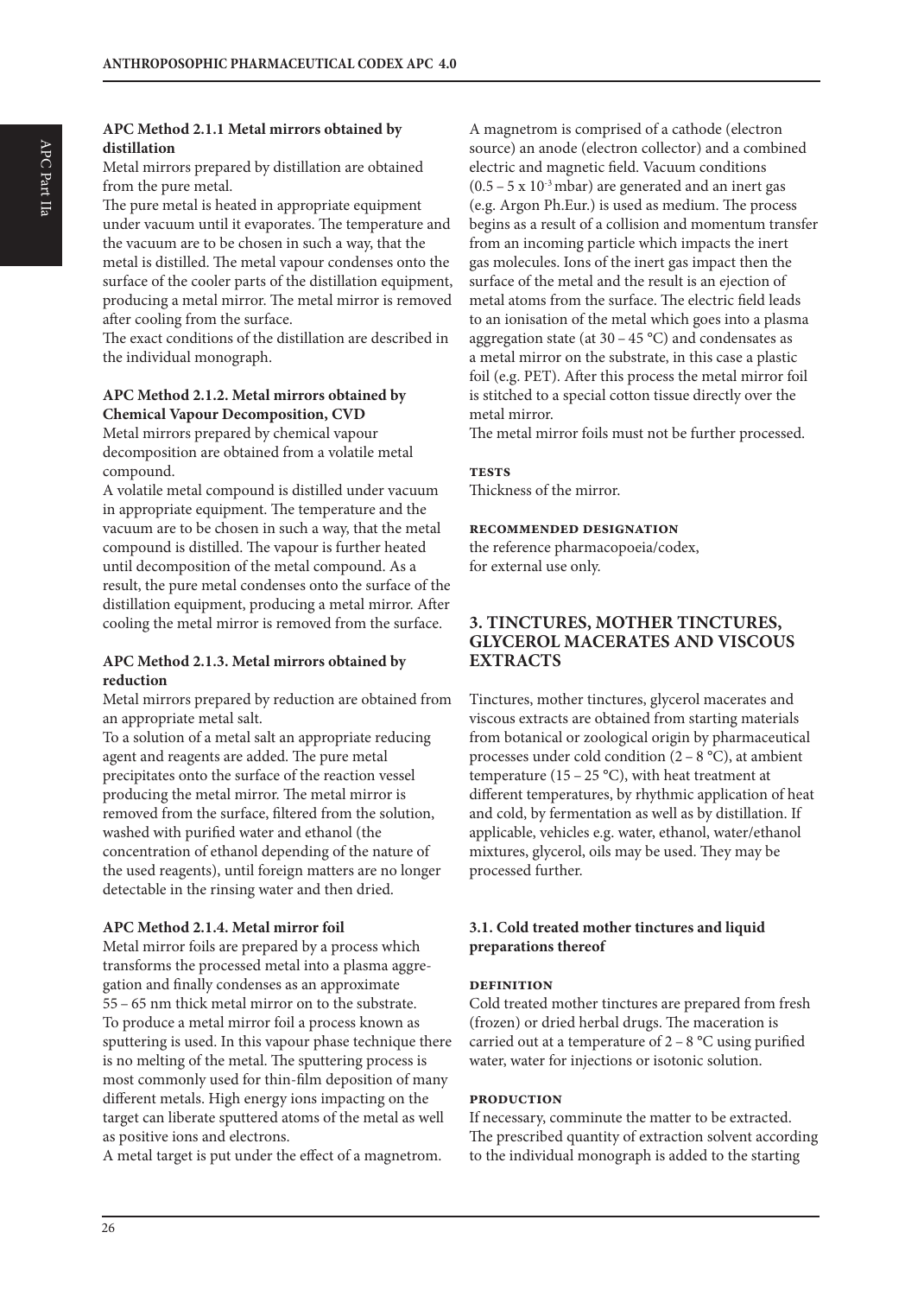material. Mix thoroughly and allow to stand in a closed container, where applicable protected from light, for an appropriate time (at least 7 days). Shake or stir occasionally. Express and filter.

#### **identification**

At least one chromatographic identification test is carried out.

#### **tests**

**pH** *(Ph.Eur. 2.2.3)*. Where applicable, the preparation complies with the limits prescribed in the individual monograph.

**Dry residue** *(Ph.Eur. 2.8.16 or H 2.2.6).* The preparation complies with the limits prescribed in the individual monograph.

**Relative density** *(Ph.Eur. 2.2.5).* Where applicable, the preparation complies with the limits prescribed in the individual monograph.

**Methanol** *(Ph.Eur. 2.9.11)*. Maximum 0.05 per cent *V/V* of methanol, unless otherwise authorised by a national official Pharmacopoeia, or another limit is justified and authorised.

#### **assay**

An assay with quantitative limits is performed when starting materials with toxicologically or therapeutically relevant substances are used.

#### **recommended designation**

The designation states:

- the herbal drug used,
- where applicable, the fresh herbal drug used,
- where applicable, the ethanol content in the preparation,
- where applicable, the ratio of starting material to extraction liquid or of starting material to preparation,
- the reference pharmacopoeia/codex.

#### **Specific pharmacopoeial/APC production methods to produce mother tinctures obtained under cold**  conditions  $(2 - 8 °C)$ HAB Method 38

#### **3.2. Tinctures and mother tinctures made by macerations with water or ethanol/water**

#### **definition**

Tinctures and mother tinctures made by maceration with water or ethanol/water are liquids and are obtained from fresh (frozen) or dried matter of botanical or zoological origin. The maceration is carried out at a temperature not above 25 °C by using ethanol of a

suitable concentration or purified water.

#### **production**

If necessary, comminute the matter to be extracted; animals are processed immediately after killing. The prescribed quantity of extraction solvent according to the individual monograph is added to the starting material. Mix thoroughly and allow to stand in a closed container at the required temperature, where applicable protected from light for an appropriate time. If necessary shake or stir occasionally. Express and filter, if necessary. Adjustment of the content of constituents may be carried out, if necessary, either by adding the extraction solvent of suitable concentration or by adding another macerate of the herbal or animal starting material used. If prescribed in the individual monograph, the tincture can be adjusted to the specified content by concentration, carried out generally under vacuum.

#### **identification**

At least one chromatographic identification test is carried out.

#### **tests**

**Dry residue** *(Ph.Eur. 2.8.16 or H 2.2.6).* The preparation complies with the limits prescribed in the individual monograph.

**Relative density** *(Ph.Eur. 2.2.5).* Where applicable, the preparation complies with the limits prescribed in the individual monograph.

**Ethanol content** *(Ph.Eur. 2.9.10)*. Where applicable, the ethanol content complies with that prescribed in the individual monograph.

**Methanol** *(Ph.Eur. 2.9.11)*. Maximum 0.05 per cent *V/V* of methanol, unless otherwise authorised by a national official Pharmacopoeia, or another limit is justified and authorised.

#### **assay**

An assay with quantitative limits is performed when starting materials with toxicologically or therapeutically relevant substances are used.

#### **storage**

Store in a well-closed container, protected from light.

#### **recommended designation**

The designation states:

- the herbal or animal matter used,
- where applicable, the fresh herbal or animal matter used,
- where applicable, the ethanol content in the preparation,
- where applicable, the ratio of starting material to extraction liquid or of starting material to preparation, the reference pharmacopoeia/codex.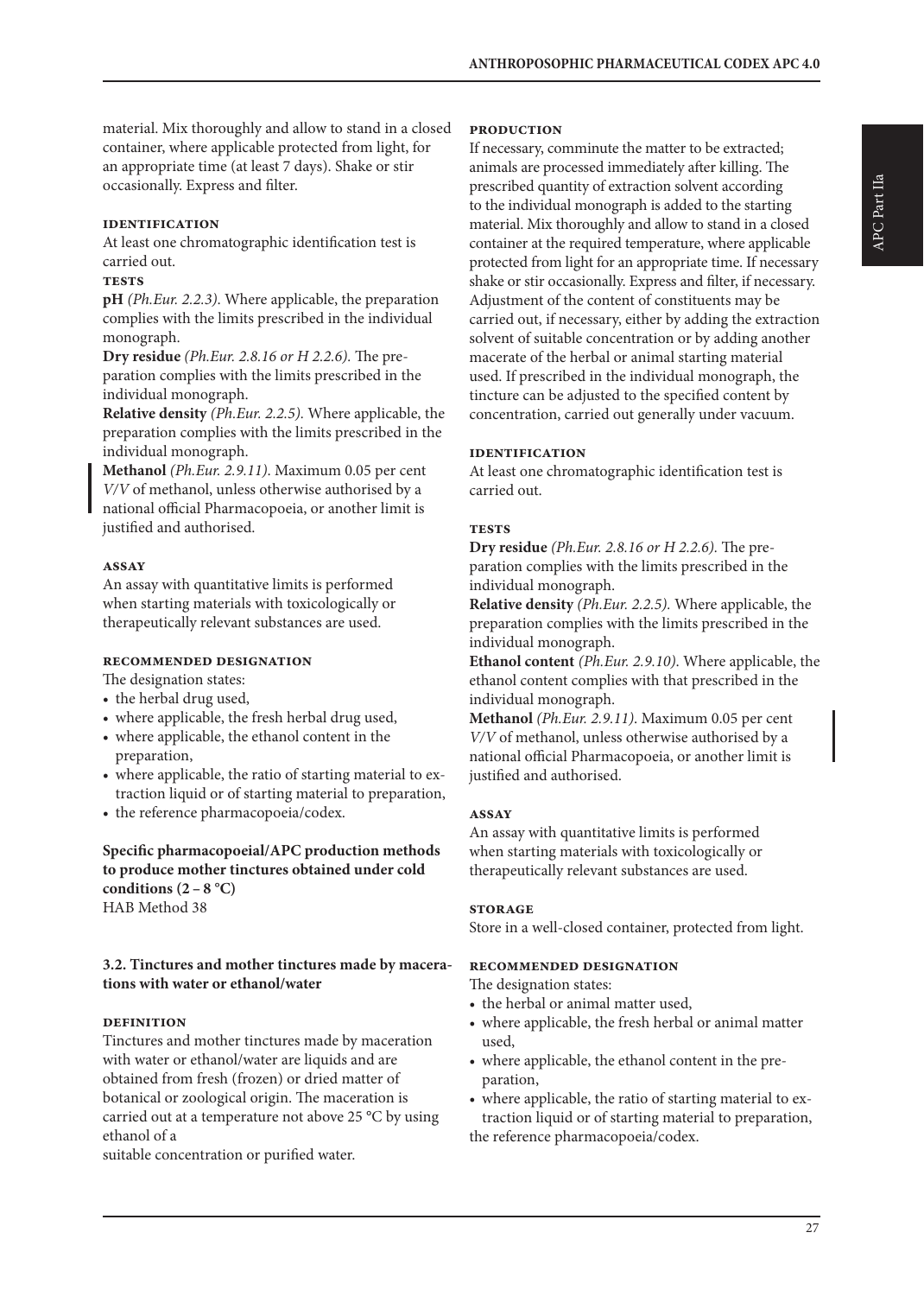**Specific pharmacopoeial/APC production methods to produce tinctures and mother tinctures made by macerations with water or ethanol/water**

Ph.Eur. (2371) Methods  $1.1.1 - 11$ HAB Methods  $1 - 4$ Ph.Eur. 1.3.1 (prev. HAB Method 49) 12b, c, m, n, o

#### **APC Method 3.2.1 (related to Ph.Eur. (2371) Method 1.1.8)**

Mother tinctures according to APC Method 3.2.1 are prepared using the maceration methods given in the Ph.Eur. monograph "Extracts" (0765). Use 1 part of dried plant or parts of plants to 20 parts of ethanol in suitable concentration (see HAB H 5.3), unless otherwise prescribed in the individual monograph. If adjustment to a given concentration is necessary, calculate the amount of ethanol required to obtain the concentration specified or used for production from the equation given in Ph.Eur. (2371) Method 1.1.1. Mix the calculated amount of ethanol with the filtrate. Allow to stand for not less than 5 days at a temperature not exceeding 20 °C, then filter if necessary.

#### **potentisation**

The 2nd decimal dilution (D2) is made from 2 parts of the mother tincture and 8 parts of ethanol of the same concentration.

The 3rd decimal dilution (D3) is made from 1 part of 2nd decimal dilution and 9 parts of ethanol of the same concentration.

Unless a different ethanol concentration is specified, use ethanol 36 per cent *(V/V)* for D4 and then 18 per cent (*V/V*) for subsequent dilutions from D5 onwards and proceed accordingly.

**APC Method 3.2.2** (related to HAB Method 12a) Preparations according to APC Method 3.2.2 are tinctures for external use. They are prepared as follows: Use 1 part of dried plant or parts of plants to 10 parts of ethanol in suitable concentration (see HAB H 5.3), unless otherwise prescribed in the individual monograph. Glycerol may be added up to 10 per cent.

#### **3.3. Glycerol macerates**

#### **definition**

Glycerol macerates comply with the definition in Ph.Eur. monograph 1038. They are prepared from fresh (frozen) or dried matter of botanical or zoological origin. The maceration is carried out at the required temperature (not above 25 °C) using glycerol of a suitable concentration or a glycerol solution containing sodium chloride.

#### **production**

Lower animals are killed immediately before processing; the parts of warm-blooded animals are processed immediately after being killed. Killing is carried out with respect for the animal suffering. Comminute the matter to be extracted. Add the prescribed quantity of extraction solvent according to the individual monograph to the raw material. Mix thoroughly and allow to stand in a closed container at a temperature not above 25 °C, protected from light for an appropriate time. If necessary shake or stir occasionally. Express and filter, if necessary. Adjustment of the content of constituents may be carried out, if necessary, either by adding the extraction solvent of suitable concentration or by adding another macerate of the starting material of botanical or animal origin used.

#### **identification**

At least one chromatographic or electrophoretic (animal matter) identification test is carried out.

#### **tests**

**Conductivity** *(Ph.Eur. 2.2.38).* Where applicable, the preparation complies with the limits prescribed in the individual monograph.

**Relative density** *(Ph.Eur. 2.2.5).* The preparation complies with the limits prescribed in the individual monograph. Alternatively, the refractive index can be used.

**Refractive index** (*Ph.Eur. 2.2.6*). Where applicable (preparations according to APC Methods 3.3.1 and 3.3.2), the refractive index of the preparation is measured in appropriate equipment, this measure indicates the water content in the glycerol<sup>1</sup>, and this value is called  $\eta_m$ indicating the refractive index of the macerate. This

<sup>1</sup> Miner, Carl S.& Dalton, N.N: (ed.). *Glycerol*, American Chemical Society, Monograph Series, nº 117. Reinhold Publishing Corp., New York 1953.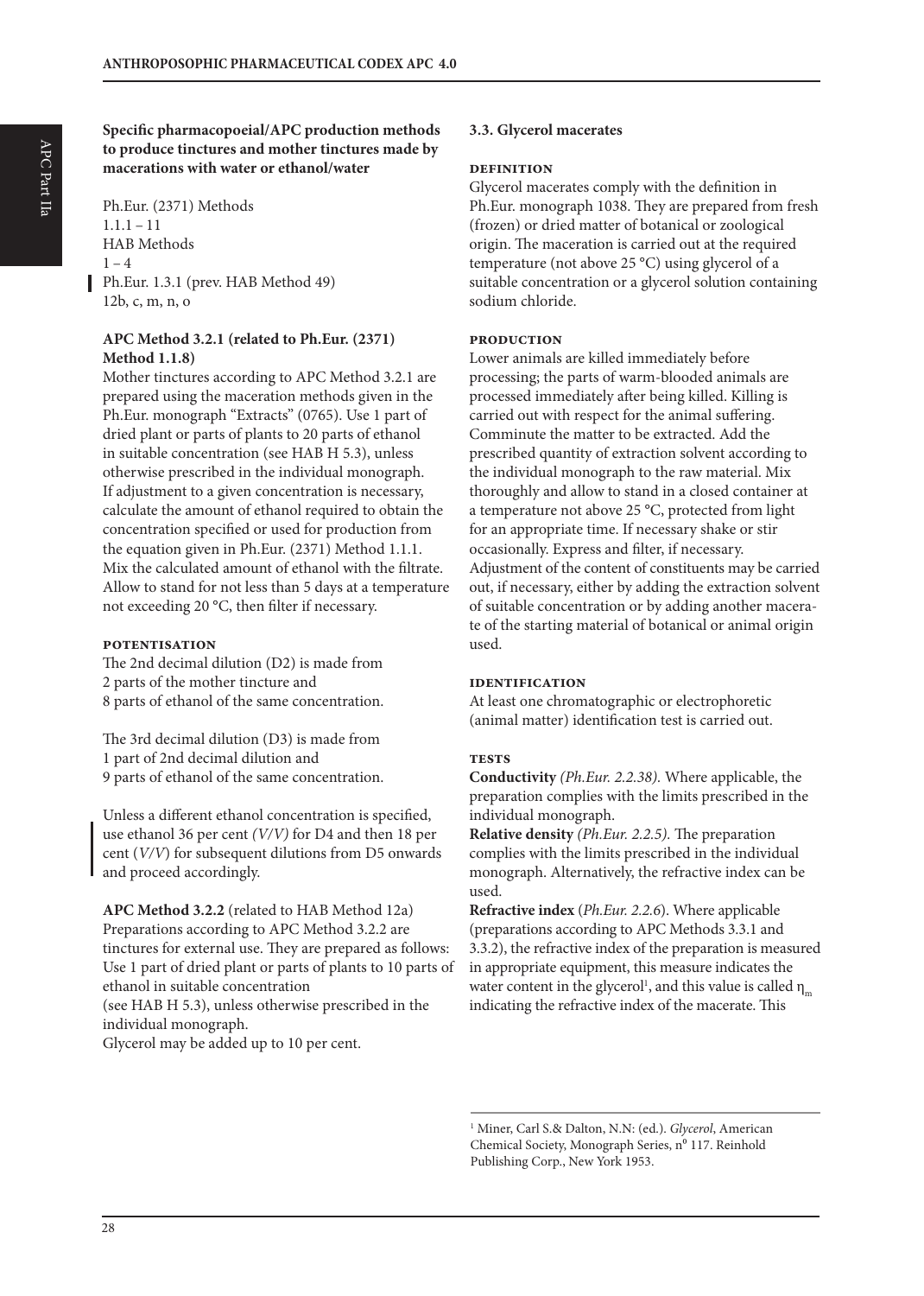measure is used to calculate the proportion of glycerol of the macerate. This calculation is made based on the following equation:

% *Glycerol* 
$$
m_{m} = \frac{\eta_{m} - 1.3195}{0.0016}
$$
 (eq.1)<sup>1</sup>

**Electrophoresis** *(Ph.Eur. 2.2.31).* Where applicable, the preparation complies with the characteristics prescribed in the individual monograph.

**Microbiological examination** *(Ph.Eur. 2.6.12, 2.6.13)*. Where applicable, the macerate complies with the limits prescribed.

#### **assay**

An assay with quantitative limits is performed when starting materials with toxicologically or therapeutically relevant substances are used.

#### **storage**

Store in a well-closed container, protected from light.

#### **recommended designation**

The designation states:

- the dried herbal drug or animal matter used,
- where applicable, the fresh herbal drug or animal matter used,
- the glycerol content of the solvent used for the preparation,
- where applicable, the ratio of starting material to extraction liquid or of starting material to macerate,
- the reference pharmacopoeia/codex.

#### **Specific pharmacopoeial/APC production methods to produce glycerol macerates**

Ph.Eur. (2371) Methods

2.1.1 – 2.1.3 (prev. HAB Methods 42)

2.2.1 – 2.2.4 (prev. HAB Methods 41)

#### **APC Method 3.3.1**

Glycerol macerates according to APC Method 3.3.1 are prepared from 3 parts of fresh (frozen) matter of botanical or zoological origin and 7 parts of glycerol by maceration.

The prescribed quantity of glycerol is added to the starting material. Mix thoroughly and allow to stand in a closed container for an appropriate time according to the individual monograph. If necessary, shake or stir occasionally. Express and filter, if necessary. The content of glycerol is determined using measurement of refractive index and should be 70– 85 % *(m/m)* of the total mass, calculated based on the equation above (refractive index). Adjustment of the final content of glycerol to 85 % is carried out using measurement of refractive index, and adding glycerol. Adjustment of the content of constituents may be carried out, if necessary by adding another macerate of the herbal or animal starting material used.

#### **APC Method 3.3.2**

Glycerol macerates according to APC Method 3.3.2 are prepared from 1 part of dried plants or parts of plants, 2 parts of purified water and 7 parts of glycerol by maceration.

The prescribed quantity of purified water is added to the starting material. Allow standing in a closed container for 6 hours. After that, the prescribed quantity of glycerol is added to the mixture. Mix thoroughly and allow to stand in a closed container for an appropriate time according to the individual monograph. If necessary, shake or stir occasionally. Express and filter, if necessary.

The content of glycerol is determined using measurement of refractive index and should be 75–85 % *(m/m)* of the total mass, calculated based on the equation above (refractive index). Adjustment of the final content of glycerol to 85 % is carried out using measurement of refractive index, and adding glycerol. Adjustment of the content of constituents may be carried out, if necessary by adding another macerate of the herbal or animal starting material used.

#### **APC Method 3.3.3**

Mother tinctures according to APC Method 3.3.3 are prepared from killed or freshly slaughtered animals or parts thereof by maceration with glycerol as vehicle (glycerol macerates).

To produce the first decimal dilution (D1), disperse 1 part of finely minced animal material in 9 parts of glycerol (85 per cent), allow to macerate for at least 2 h, then succuss. Where justified, the addition of 1 part of glycerol (85 per cent) to 1 part of animal material before the mincing is accepted. Filter when necessary. In the case of very small amounts of animal material, it is allowed to prepare the 2nd or the 3rd decimal dilution by dispersing 1 part of finely minced animal material in 99 resp. 999 parts (= D2 resp. D3) of glycerol (85 per cent).

#### **potentisation**

Where the mother tincture corresponds to the 1st decimal dilution ( $\varnothing$  = D1), the 2nd decimal dilution (D2) is produced from:

1 part of the mother tincture (D1);

9 parts of glycerol (85 per cent) or ethanol (18 per cent *V/V*).

The 3rd decimal dilution (D3) is produced from:

- 1 part of the 2nd decimal dilution;
- 9 parts of ethanol (18 per cent *V/V*).

Subsequent dilutions are produced as stated for D3.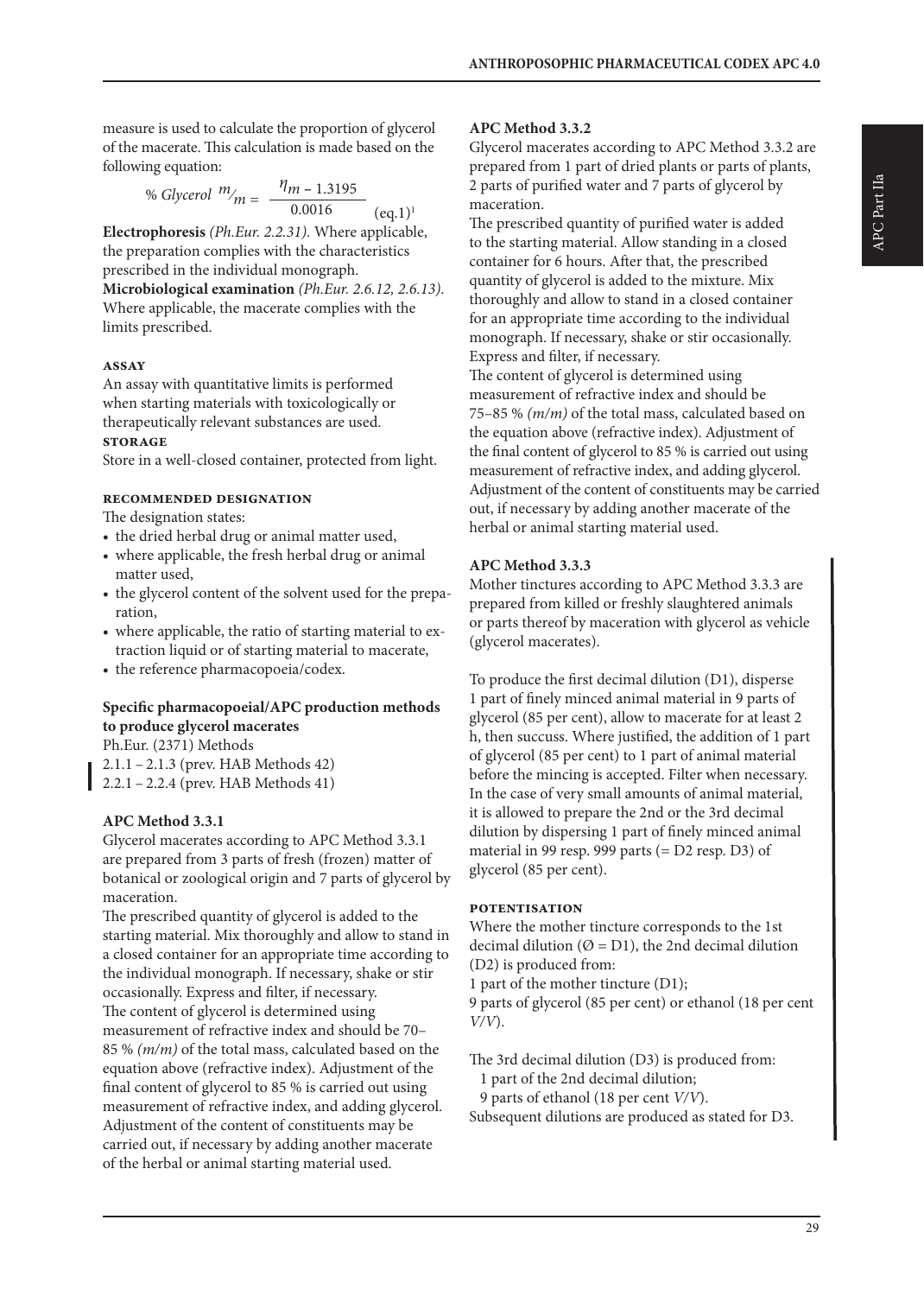1 part of the mother tincture (D2 or D3) 9 parts of ethanol (18 per cent *V/V*). Subsequent dilutions are produced accordingly.

#### **3.4. Liquid preparations made by maceration with oil**

#### **definition**

Liquid preparations prepared by maceration with oil are prepared from fresh (frozen) or dried matter of botanical or zoological origin. The maceration is carried out at the required temperature (not above 25 °C) mostly by using arachis oil or olive oil.

#### **production**

If necessary, comminute the matter to be extracted. When animal matter is used, lower animals are killed immediately before processing, the parts of warmblooded animals being processed immediately after killing. Killing is carried out with respect for the animal suffering, e.g. according to HAB H 5.2.4.The prescribed quantity of extraction solvent according to the individual monograph is added to the starting material. Mix thoroughly and allow to stand in a closed container at the required temperature, protected from light for an appropriate time. If necessary shake or stir occasionally. Express and filter, if necessary. Adjustment of the content of constituents may be carried out, if necessary, either by adding the extraction solvent of suitable concentration or by adding another macerate of the herbal or animal starting material used.

#### **identification**

At least one chromatographic identification test is carried out.

#### **tests**

**Relative density** *(Ph.Eur. 2.2.5)*. The preparation complies with the limits prescribed in the individual monograph.

**Refractive index** *(Ph.Eur. 2.2.6)*. The preparation complies with the limits prescribed in the individual monograph.

**Peroxide value** *(Ph.Eur. 2.5.5)*. Where applicable, the preparation complies with the limits prescribed in the individual monograph.

#### **assay**

An assay with quantitative limits is performed when starting materials with toxicologically or therapeutically relevant substances are used.

#### **storage**

Store in a well-closed container, protected from light.

#### **recommended designation**

The designation states:

- the dried herbal drug or animal matter used,
- where applicable, the fresh herbal drug or animal matter used,
- where applicable, the solvent used for the preparation,
- where applicable, the ratio of starting material to extraction liquid or of starting material to preparation,
- the reference pharmacopoeia/codex.

#### **Specific pharmacopoeial/APC production methods to produce liquid preparations made by maceration with oil**

#### **APC Method 3.4.1**

Preparations made according to APC Method 3.4.1 are oil extracts for external use prepared from 1 part of lower animals and 10 parts of arachis oil, refined (Ph.Eur.) as follows:

After having killed the animals with  $CO<sub>2</sub>$ , the animals are minced and mixed thoroughly with 10 parts of arachis oil, refined (Ph.Eur.). Protect the mixture from light. The extraction time should not exceed 8 hours. Then filter.

#### **3.5. Mother tinctures made by percolation**

#### **definition**

Mother tinctures made by percolation are prepared from fresh (frozen) or dried herbal drugs. The percolation is carried out at room temperature using ethanol of suitable concentration or purified water.

#### **production**

If necessary, comminute the herbal drug to be extracted to pieces of suitable size. Mix thoroughly with a potion of the prescribed extraction solvent and allow to stand for an appropriate time. Transfer to a percolator and allow the percolate to flow slowly making sure that the matter to be extracted is always covered with the remaining extraction solvent. The residue may be pressed out and the expressed liquid combined with the percolate.

Adjustment of the content of constituents may be carried out, if necessary, either by adding the extraction solvent of suitable concentration or by adding another percolate of the herbal drug used for the preparation.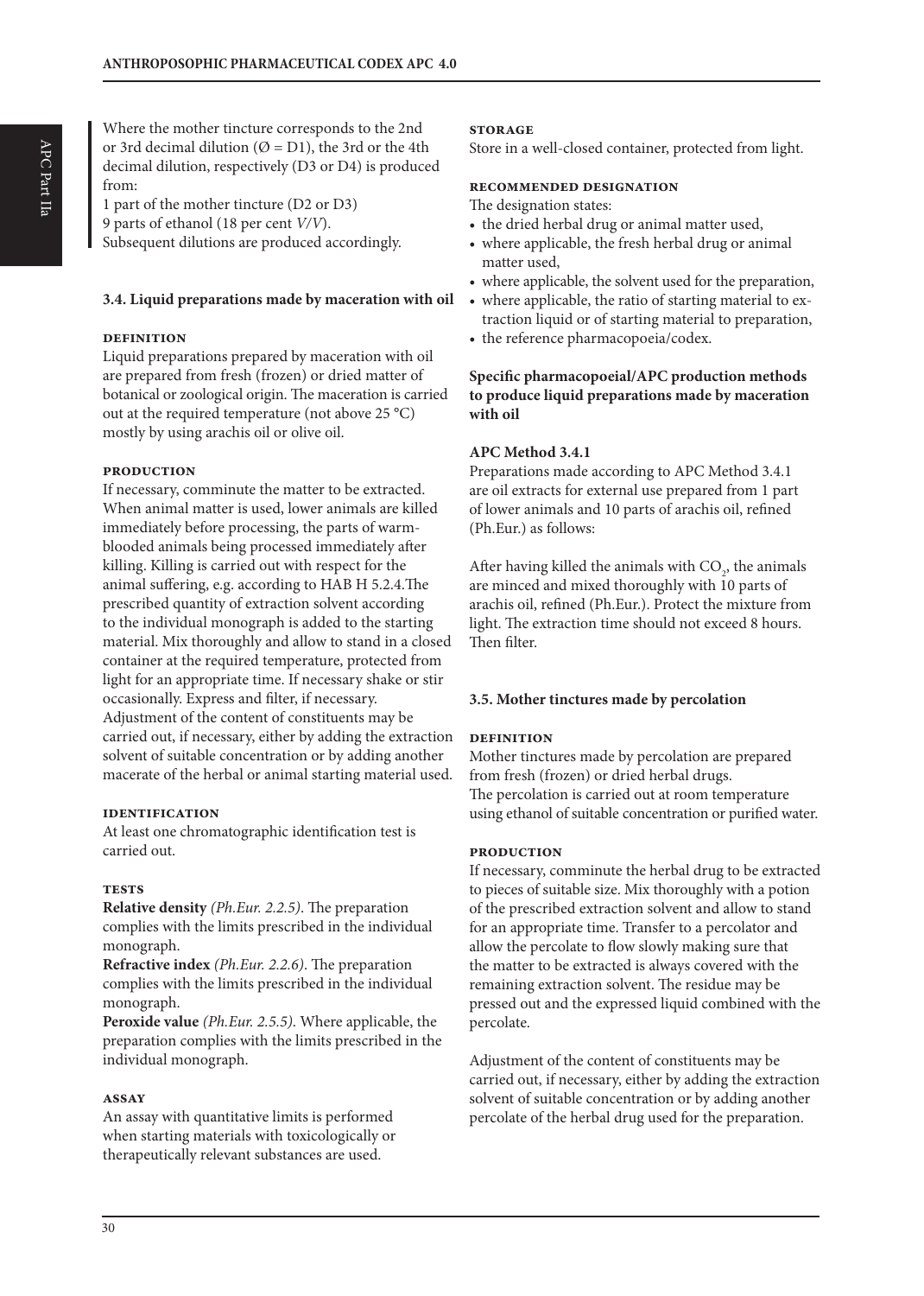ı

#### **identification**

At least one chromatographic identification test is carried out.

#### **tests**

**Relative density** *(Ph.Eur. 2.2.5).* Where applicable, the preparation complies with the limits prescribed in the individual monograph.

**Dry residue** *(Ph.Eur. 2.8.16 or H 2.2.6).* The preparation complies with the limits prescribed in the individual monograph.

**Methanol** *(Ph.Eur. 2.9.11)*. Maximum 0.05 per cent *V/V* of methanol, unless otherwise authorised by a national official Pharmacopoeia, or another limit is justified and authorised.

#### **assay**

An assay with quantitative limits is performed when starting materials with toxicologically or therapeutically relevant substances are used.

#### **storage**

Store in a well-closed container, protected from light.

#### **recommended designation**

The designation states:

- the fresh herbal drug used,
- where applicable, the dried herbal drug used,
- where applicable, the ethanol content in the preparation,
- where applicable, the ratio of starting material to extraction liquid or of starting material to preparation,
- the reference pharmacopoeia/codex.

#### **Specific pharmacopoeial/APC production methods to produce mother tinctures made by percolation**

Ph.Eur. (2371), Methods 1.1.8, 1.1.9 HAB Methods 4

**APC Method 3.5.1** (related to Ph.Eur. (2371) Method 1.1.8)

Mother tinctures according to APC Method 3.5.1 are prepared using the percolation methods given in the Ph.Eur. monograph "Extracts" (0765). Use 1 part of dried plant or parts of plants to 20 parts of ethanol in suitable concentration (see HAB H 5.3), unless otherwise prescribed in the individual monograph. If adjustment to a given concentration is necessary, calculate the amount of ethanol required to obtain the concentration specified or used for production from the equation given in Ph.Eur. (2371) Method 1.1.1. Mix the calculated amount of ethanol with the filtrate.

Allow to stand for not less than 5 days at a temperature not exceeding 20 °C, then filter if necessary.

The 2nd decimal dilution (D2) is made from 2 parts of the mother tincture and 8 parts of ethanol of the same concentration.

The 3rd decimal dilution (D3) is made from 1 part of 2nd decimal dilution and 9 parts of ethanol of the same concentration.

Unless a different ethanol concentration is specified, use ethanol 50 per cent (*V/V*) for subsequent dilutions from D4 onwards and proceed accordingly.

#### **3.6. Buffered aqueous mother tinctures manufactured under exclusion of oxidative influence**

#### **definition**

Buffered aqueous mother tinctures manufactured under exclusion of oxidative influence are produced by exhaustive extraction of fresh (frozen) plants or parts of plants under the exclusion of atmospheric oxygen with a buffer.

If the fresh plant material is not processed immediately, it must be stored in liquid nitrogen. The loss on drying *(H 2.8.1)* must be determined before it is placed in liquid nitrogen.

From 1 part of the plant material an amount of mother tincture, prescribed in the individual monograph, is produced according to HAB Method 32. This amount is determined in a validation and depends on the loss on drying of the harvested plant material.The mother tincture corresponds to the 2nd decimal dilution (mother tincture  $= D2$ ).

At first add a defined amount of ascorbate phosphate buffer solution to the plant material and then finely reduce this mixture to a slurry. Under further size reduction, add a quantity of ascorbate phosphate buffer solution, sufficient for achieving the required amount of extract. Express, filter and adjust to the required volume with ascorbate phosphate buffer solution.

According to the individual monograph the production of the mother tincture may require the addition of a second extract from material of the same plant species harvested at a different season. In this case mix the extracts in an appropriate apparatus to a composition (see Chapter 7) and then dilute in a defined proportion with ascorbate phosphate buffer solution. This composition is the mother tincture (=D2). Potentisation is generally carried out according to HAB Method 32.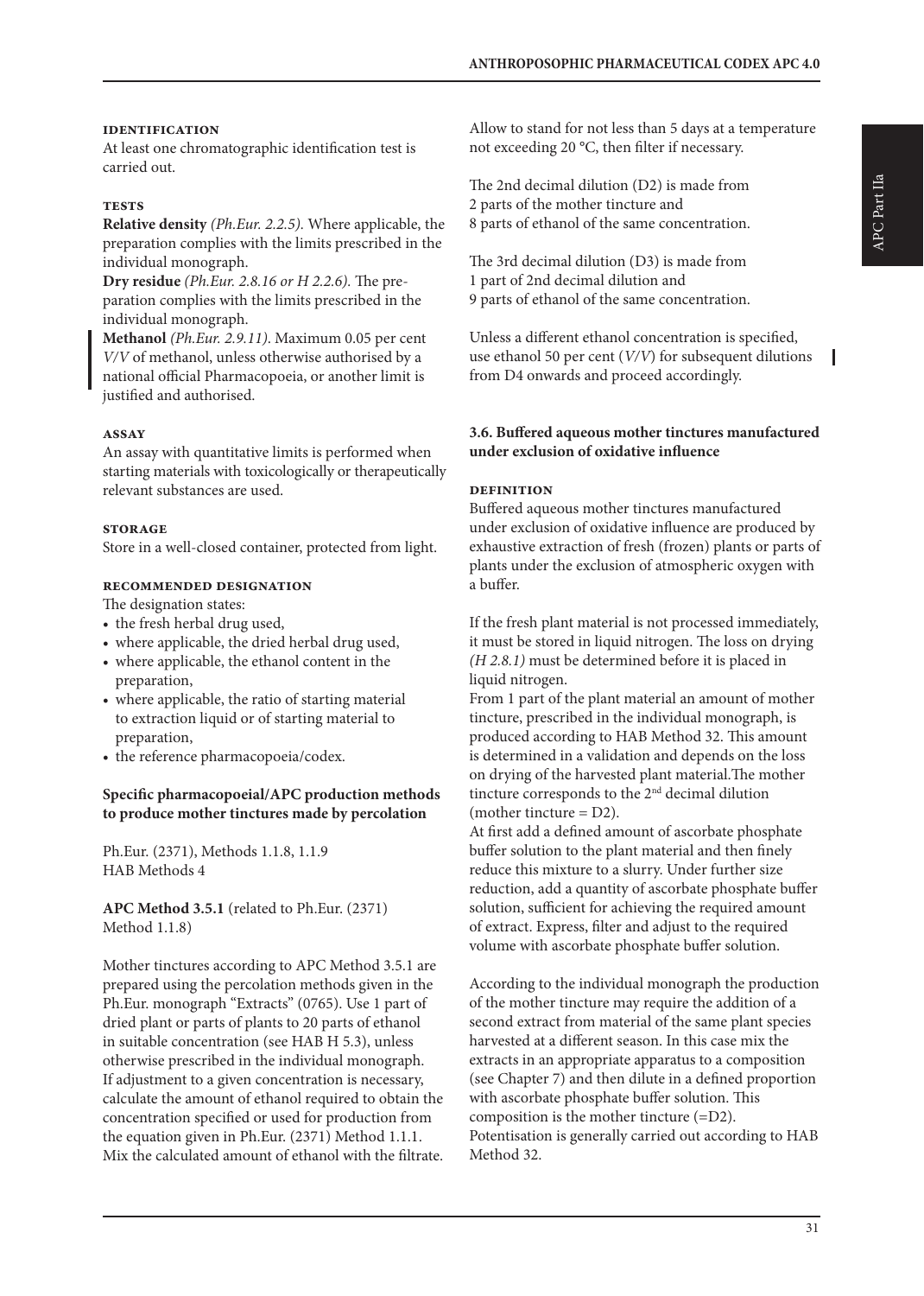Buffered aqueous mother tinctures and their liquid dilutions are exclusively intended for parenteral dosage forms. Before they are processed to finished products, the mother tincture  $(D2)$  and the liquid dilution  $D3$ must be stored for between 6 weeks and 1 year. Any eventual sediment must be excluded from the further processing.

#### **identification**

At least one chromatographic identification test is carried out.

#### **tests**

**Loss on drying** *(H 2.8.1)*. Loss on drying of the residue after filtration.

**Sterility** *(Ph.Eur. 2.6.1)*. If buffered aqueous mother tinctures and their liquid dilutions are stored before further processing, they must comply with the test. **Proportion of original extracts**: Where applicable, the proportion of both extracts in the composition is determined e.g. by HPLC or by other suitable methods. **Methanol and 2-propanol** *(Ph.Eur. 2.9.11)*. Maximum 0.05 per cent *V/V* of methanol and maximum 0.05 per cent *V/V* of 2-propanol, unless otherwise authorised by a national official Pharmacopoeia or another limit is justified and authorised.

#### **assay**

An assay with quantitative limits is performed when starting materials with toxicologically or therapeutically relevant substances are used.

#### **storage**

Store in a well-closed, airtight container.

#### **recommended designation**

The designation states:

- the herbal drug used,
- the amount of herbal drug used,
- the reference pharmacopoeia/codex.

#### **Specific pharmacopoeial/APC production methods to produce buffered aqueous mother tinctures manufactured under exclusion of oxidative influence**

HAB Method 32

#### **3.7. Fermented mother tinctures**

#### **definition**

Fermented mother tinctures are aqueous preparations from fresh (frozen) or dried herbal drugs prepared by fermentation at room temperature.

#### **production**

If necessary, comminute the herbal drug. Add purified water according to the individual monograph and mix thoroughly. If stated in the individual monograph, add the prescribed fermenting agent. Allow to stand at room temperature for the time prescribed in the individual monograph protected from air, from light and, if necessary, from oxidation. Hereafter express and filter, if necessary.

Adjustment of the content of constituents may be carried out with purified water or by adding purified water to the residue and expressing again.

#### **identification**

At least one chromatographic identification test is carried out.

#### **tests**

**pH** *(Ph.Eur. 2.2.3)*. The preparation complies with the limits prescribed in the individual monograph. **Dry residue** *(Ph.Eur. 2.8.16 or H 2.2.6).* The preparation complies with the limits prescribed in the individual monograph.

**Relative density** *(Ph.Eur. 2.2.5).* The preparation complies with the limits prescribed in the individual monograph.

**Methanol** *(Ph.Eur. 2.9.11)*. Maximum 0.05 per cent *V/V* of methanol, unless otherwise authorised by a national official Pharmacopoeia, or another limit is justified and authorised.

#### **assay**

An assay with quantitative limits is performed when starting materials with toxicologically or therapeutically relevant substances are used.

#### **storage**

Store in a well-closed container, protected from light.

#### **recommended designation**

The designation states:

- the fresh herbal drug used,
- where applicable, the dried herbal drug used,
- where applicable, the ratio of starting material to extraction liquid or of starting material to preparation,
- the reference pharmacopoeia/codex.

#### **Specific pharmacopoeial/APC production methods to produce fermented mother tinctures**

HAB Method 53 APC Methods 7.2.1, 7.2.3, 7.2.4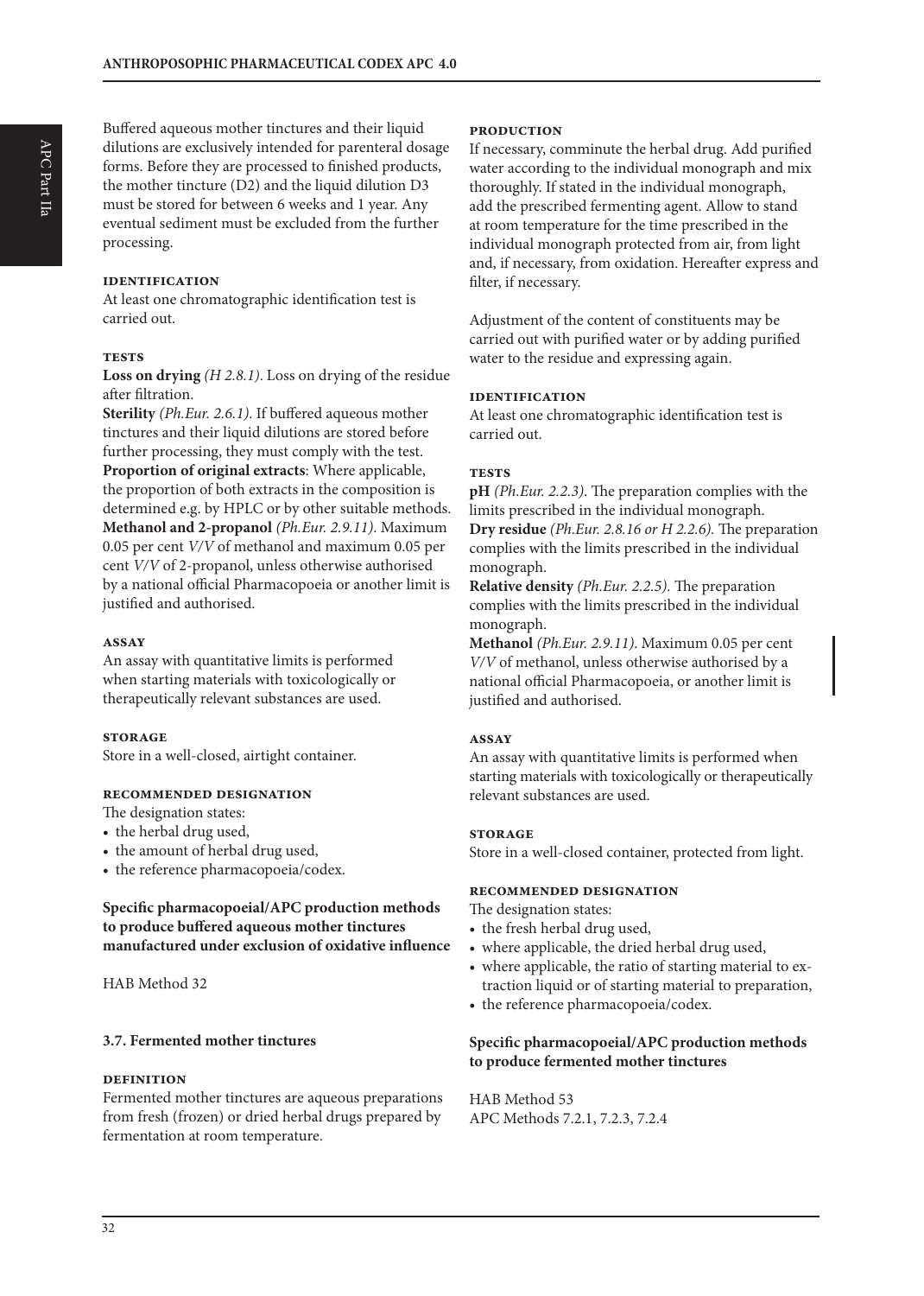**APC Method 3.7.1** (see also Compositions 7.2.1) Mother tinctures according to APC Method 3.7.1 are prepared from fresh plants or parts of plants following the procedure given below.

Finely comminute the plants or parts of plants and mix 1 part of the plant mass with 1 part of purified water. Leave to ferment at 20 to 24 °C with the exclusion of air, ending the fermentation when the pH of the fermentation liquid has fallen to between 4 and 5.

Then express and weigh the expressed liquid. The weight of the expressed liquid is equal to 2 parts and is mixed with 1 part of a mixture of 0.95 parts of ethanol

96 per cent (*V/V*) and 0.05 parts of purified water. This tincture can together with another tincture of the same plant undergo a special pharmaceutical process leading to a composition according to method 7.2.1.

This procedure is followed for plants harvested in the summer and for plants of the same species, harvested in the winter. The mother tincture is produced by composing equal parts of the two tinctures.

#### **potentisation**

The 1st decimal dilution (D1) is made from 3 parts of the mother tincture and 7 parts of ethanol 36 per cent (*V/V*).

The 2nd decimal dilution (D2) is made from 1 part of the 1st decimal dilution and 9 parts of ethanol 18 per cent (*V/V*).

Subsequent dilutions are produced as stated for D2.

#### **recommended designation**

Preparations according to APC Method 3.7.1 carry the designation "ferm APC 3.7.1".

#### **3.8. Tinctures and mother tinctures made by digestion (Digestio)**

#### **definition**

Tinctures and mother tinctures made by digestion are liquids prepared from fresh (frozen) or dried plants or parts of plants by heat treatment usually at 37 °C and additional maceration. The digestion is carried out using ethanol of a suitable concentration or purified water.

#### **production**

If necessary, comminute the plant or parts of plants to be extracted. The quantity of extraction liquid is added according to the individual monograph. Mix thoroughly and warm to 35 – 39 °C. Then keep at

35 – 39 °C in a covered container. Allow to stand at this temperature for the time prescribed in the individual monograph, stirring occasionally. After cooling, allow to stand at room temperature in a well-closed container, protected from light for the time described in the individual monograph. Add ethanol of appropriate concentration if prescribed. If necessary shake or stir occasionally. Express and filter, if necessary. Adjustment of the content of constituents may be carried out by diluting, either with the same liquid used for the digestion or with another digestion of the same raw material.

If prescribed in the individual monograph, the tincture can be adjusted to the specified content by concentration, carried out carefully and generally under vacuum.

#### **identification**

At least one chromatographic identification test is carried out.

#### **tests**

**pH** *(Ph.Eur. 2.2.3)*. Where applicable the preparation complies with the limits prescribed in the individual monograph.

**Dry residue** *(Ph.Eur. 2.8.16 or H 2.2.6).* The preparation complies with the limits prescribed in the individual monograph.

**Relative density** *(Ph.Eur. 2.2.5).* The preparation complies with the limits prescribed in the individual monograph.

**Methanol** *(Ph.Eur. 2.9.11)*. Maximum 0.05 per cent *V/V* of methanol, unless otherwise authorised by a national official pharmacopoeia, or another limit is justified and authorised.

#### **assay**

An assay with quantitative limits is performed when starting materials with toxicologically or therapeutically relevant substances are used.

#### **storage**

Store in a well-closed container, protected from light.

#### **recommended designation**

The designation states:

- the dried herbal drug used,
- where applicable, the fresh herbal drug used,
- where applicable, the ethanol content in the preparation,
- where applicable, the ratio of starting material to extraction liquid or of starting material to preparation,
- the designation "Digestio" or "ethanol. Digestio" if ethanol is used,
- the reference pharmacopoeia/codex.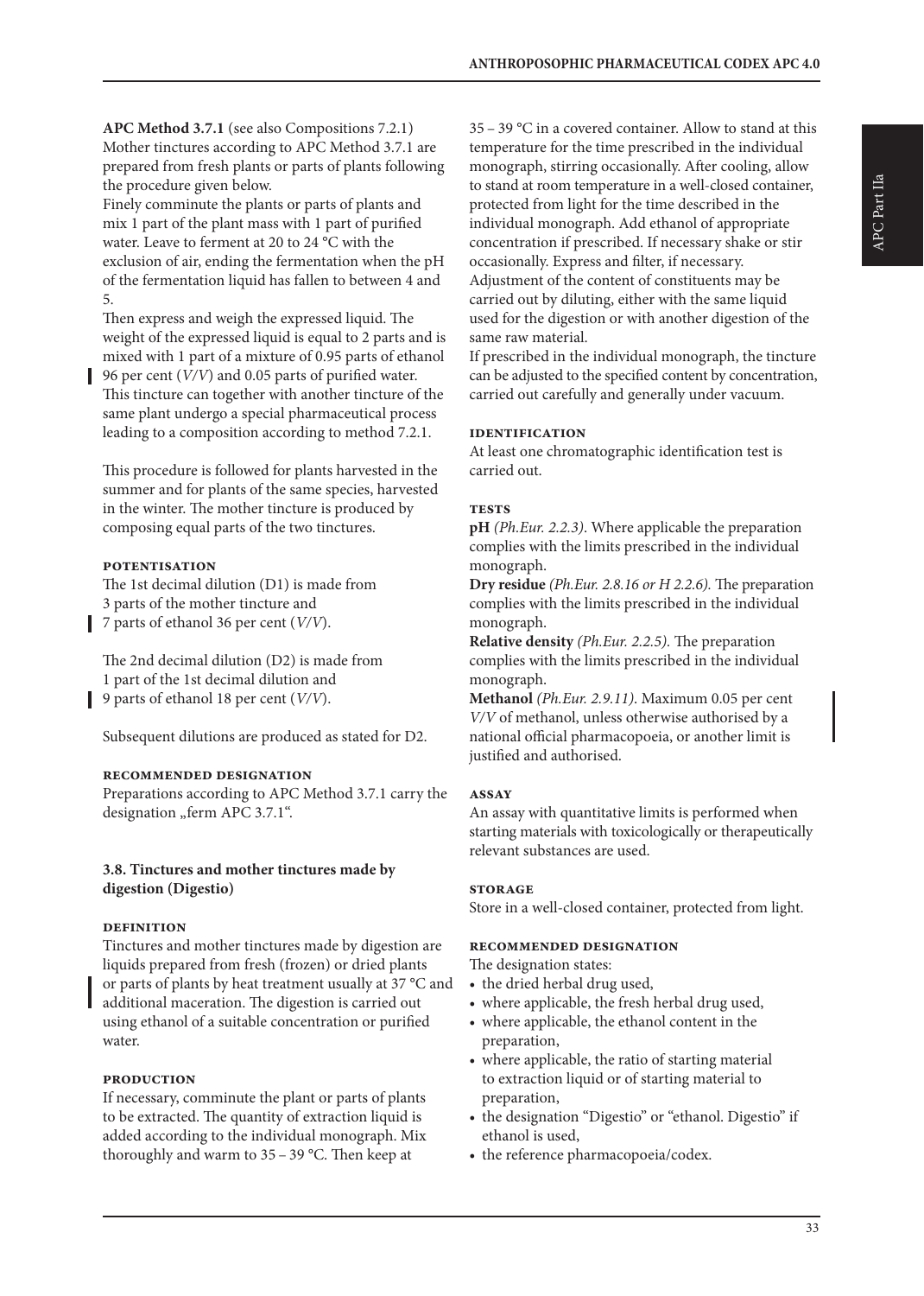**Specific pharmacopoeial/APC production methods to produce tinctures and mother tinctures made by digestion**

Ph.Eur. (2371) 1.2.1 – 6 (prev. HAB Methods 18) Ph.Eur. (2371) 1.4.1 (prev. HAB Method 24b)

#### **APC Method 3.8.1**

Tinctures according to APC Method 3.8.1 are prepared from fresh plants with purified water as follows: Comminute the plants or parts of plants unless otherwise prescribed in the monograph. The amount of plants or parts of plants and purified water are defined by the monograph. Introduce the amount of purified water into a round-bottomed flask, place in a water bath and heat up to 48 – 52 °C. Add the plants or parts of plants whereby the flask should be a half to three quarters full, mix thoroughly. Close the flask hermetically. Keep the mixture at 48 – 52 °C for 6 hours. Allow to cool to  $35 - 39$  °C in the course of 20 – 24 hours and maintain this temperature for 64 – 72 hours with occasional stirring. Allow to cool. If prescribed in the individual monograph add the amount of ethanol 96 per cent *(V/V)* prescribed then express and filter.

Tinctures according to APC Method 3.8.1 which are prepared with purified water only, are generally processed immediately to solid preparations (see method 5.2 "Solid preparations from liquids, plant juices or aqueous extracts").

#### **recommended designation**

Preparations made according to APC Method 3.8.1 carry the designation "Digestio APC 3.8.1". The same applies to preparations made from them. Preparations made according to APC Method 3.8.1 with addition of ethanol carry the designation "ethanol. stab. digestio APC 3.8.1".

# **APC Method 3.8.2**

Method 3.8.2 is used for fresh plants. Mother tinctures prepared according to APC Method 3.8.2 are ethanolic digestions prepared by heat treatment with additional maceration as described below.

Comminute appropriately the plant or the parts of plants. To 1 part of the comminuted plant add 3.1 parts of ethanol 24 per cent *V/V*. Warm the mixture in a well-closed container to 37 ˚C and maintain this temperature for 1 h. Cool, allow to stand for not less than 10 days, stirring the mixture or swirling the container from time to time, then express the mixture and filter the resulting liquid. The filtrate is the mother tincture.

# **3.9. Tinctures and mother tinctures made by infusion (Infusum)**

#### **definition**

Tinctures and mother tinctures made by infusion are prepared from adequately prepared dried plant material by adding boiling purified water. If ethanol (of the prescribed concentration) is used, the quantities of ethanol and purified water are added separately.

#### **production**

If necessary, comminute the plant material. Boiling purified water is used for extraction. If ethanol of suitable concentration is used, the quantity of ethanol is either used prior to extraction for moistening the dried plant material for the time prescribed or added to the mixture after cooling. Allow to stand in a well-closed container for the time prescribed. If only purified water is used as solvent, it is also used for moistening and to make up the final mass if prescribed. Express and filter, if necessary. If only purified water is used as solvent the preparation is processed further immediately.

#### **identification**

At least one chromatographic identification test is carried out.

#### **tests**

**Dry residue** *(Ph.Eur. 2.8.16 or H 2.2.6).* The preparation complies with the limits prescribed in the individual monograph.

**Relative density** *(Ph.Eur. 2.2.5).* The preparation complies with the limits prescribed in the individual monograph.

**Methanol** *(Ph.Eur. 2.9.11)*. Maximum 0.05 per cent *V/V* of methanol, unless otherwise authorised by a national official Pharmacopoeia , or another limit is justified and authorised.

**Sterility** *(Ph.Eur. 2.6.1)*. Applicable only if the infusion is a stored aqueous preparation.

#### **assay**

An assay with quantitative limits is performed when starting materials with toxicologically or therapeutically relevant substances are used.

#### **storage**

Store in a well-closed container, protected from light, if the tincture contains ethanol.

If aqueous tinctures made by infusion are stored they must meet the requirements of sterility *(*Ph.Eur. 2.6.1*)*.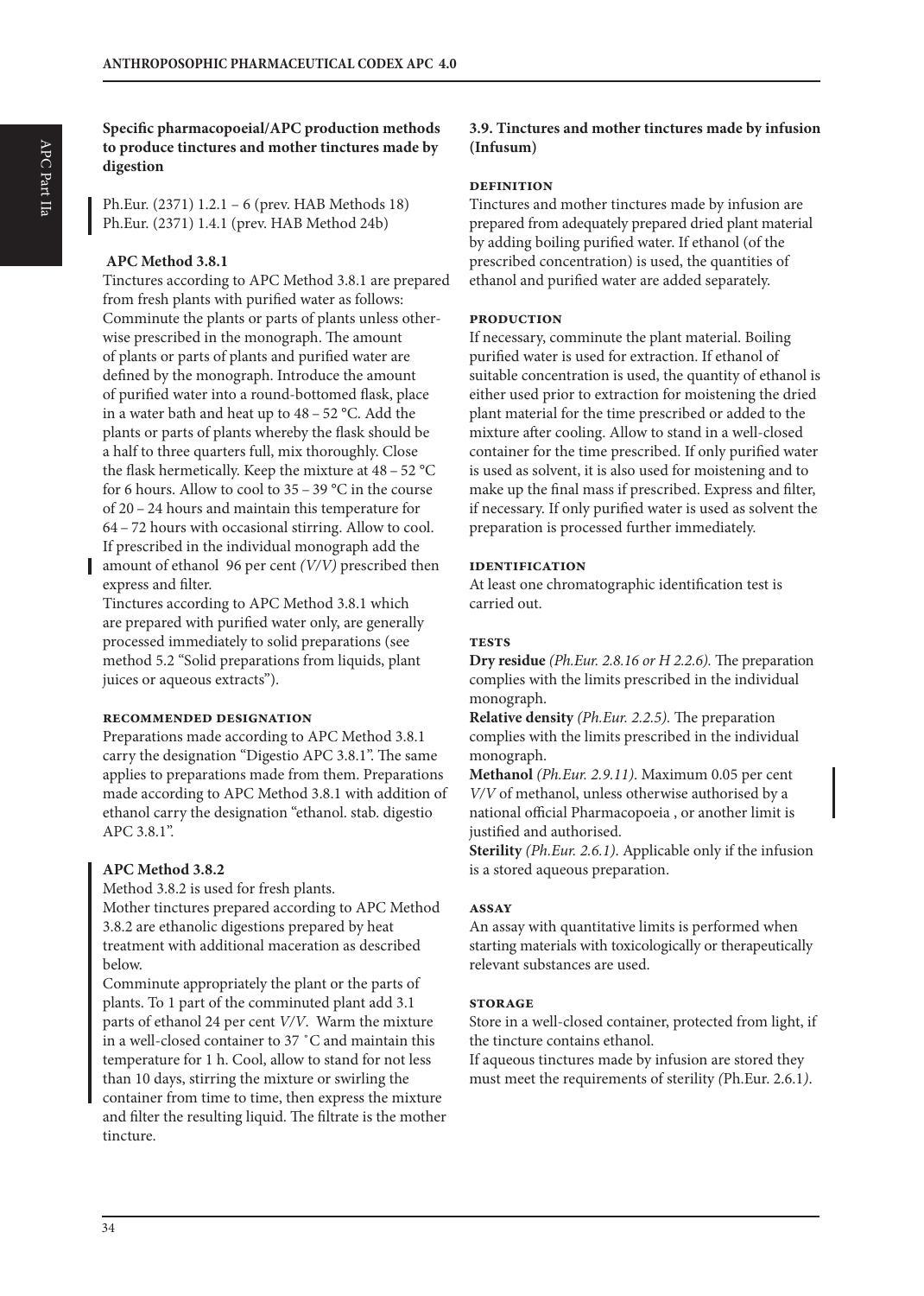#### **recommended designation**

The designation states:

- the herbal drug used,
- where applicable, the ethanol content in the preparation,
- where applicable, the ratio of starting material to extraction liquid or of starting material to preparation,
- the designation "Infusum" or "ethanol. Infusum", if ethanol is used,
- the reference pharmacopoeia/codex.

#### **Specific pharmacopoeial/APC production methods to produce tinctures and mother tinctures made by infusion**

Ph.Eur. (2371) 1.2.13 (prev. HAB Method 20) Ph. Eur. (2371) 1.4.4 (prev. HAB Method 24a)

**APC Method 3.9.1** (related to Ph.Eur. Method 1.12.13) Mother tinctures according to APC Method 3.9.1 are prepared from dried plants or parts of plants, using 1 part of the plant material and 10 parts of ethanol of the concentration, prescribed in the individual monograph as follows:

Add the amounts of ethanol and purified water required to obtain the prescribed ethanol concentration separately.

Unless a degree of comminution is specified in the monograph, comminute the herbal drug appropriately, add the total amount of boiling purified water, cover and allow to stand until room temperature is reached, for not more than 12 h. Compensate any water loss by evaporation and add the required amount of ethanol. Allow to stand in a well-closed container for 24 – 36 h, stirring occasionally. Express and filter.

#### **potentisation**

The mother tincture corresponds to the 1st decimal dilution ( $\emptyset$  = D1).

The 2nd decimal dilution (D2) is made from

1 part of the mother tincture and

9 parts of ethanol of the same concentration as calculated for the mother tincture.

Subsequent decimal dilutions are produced accordingly; in this process the ethanol concentration is reduced with each step in the succession – 50 – 36 – 18 per cent (*V/V*) until the 18 per cent level is reached.

#### **recommended designation**

Preparations made according to APC Method 3.9.1 carry the designation "ethanol. stab. infusum". The same applies to preparations made from them.

**APC Method 3.9.2** (related to HAB Method 20) **deleted**

#### **APC Method 3.9.3**

Mother tinctures according to APC Method 3.9.3 are prepared from fresh or dried plants or parts of plants, using 1 part of the plant material and 10 parts of water *(m/m)* or according to the individual monograph. Comminute the starting material and add the total amount of boiling purified water, cover and allow to stand until room temperature is reached, for not more than 12 h. Compensate any water loss. Allow to stand in a well-closed container for 24 – 36 h, stirring occasionally. Express and filter.

#### **potentisation**

The mother tincture corresponds to the 1st decimal dilution ( $\emptyset$ = D1). The 2nd decimal dilution (D2) is made from 1 part of the mother tincture and 9 parts of glycerol 85 % *(m/m)*.

Subsequent dilutions are produced as stated for D2.

#### **3.10. Tinctures and mother tinctures made by decoction (Decoction)**

#### **definition**

Tinctures and mother tinctures made by decoction are prepared from fresh or dried plants or parts of plants that have been allowed to boil with ethanol of a suitable concentration or purified water or extracted with glycerol 85 % at  $100^{\circ}$ C.

#### **production**

If necessary, comminute the plants or parts of plants, add the prescribed quantity of extraction solvent according to the individual monograph and mix thoroughly. Heat the mixture to boiling (in the case of glycerol 85 % to 100<sup>o</sup>C), if necessary under reflux, maintaining at boiling temperature (in the case of glycerol 85 % at 100°C) for the time prescribed, usually 30 min. After cooling allow to stand in a well-closed container protected from light at room temperature for the time described in the individual monograph. If necessary, shake or stir occasionally. Express and filter, if necessary.

Adjustment of the content of constituents may be carried out by diluting, either with the same liquid used for the decoction or with another decoction of the same raw material.

If prescribed in the individual monograph, the tincture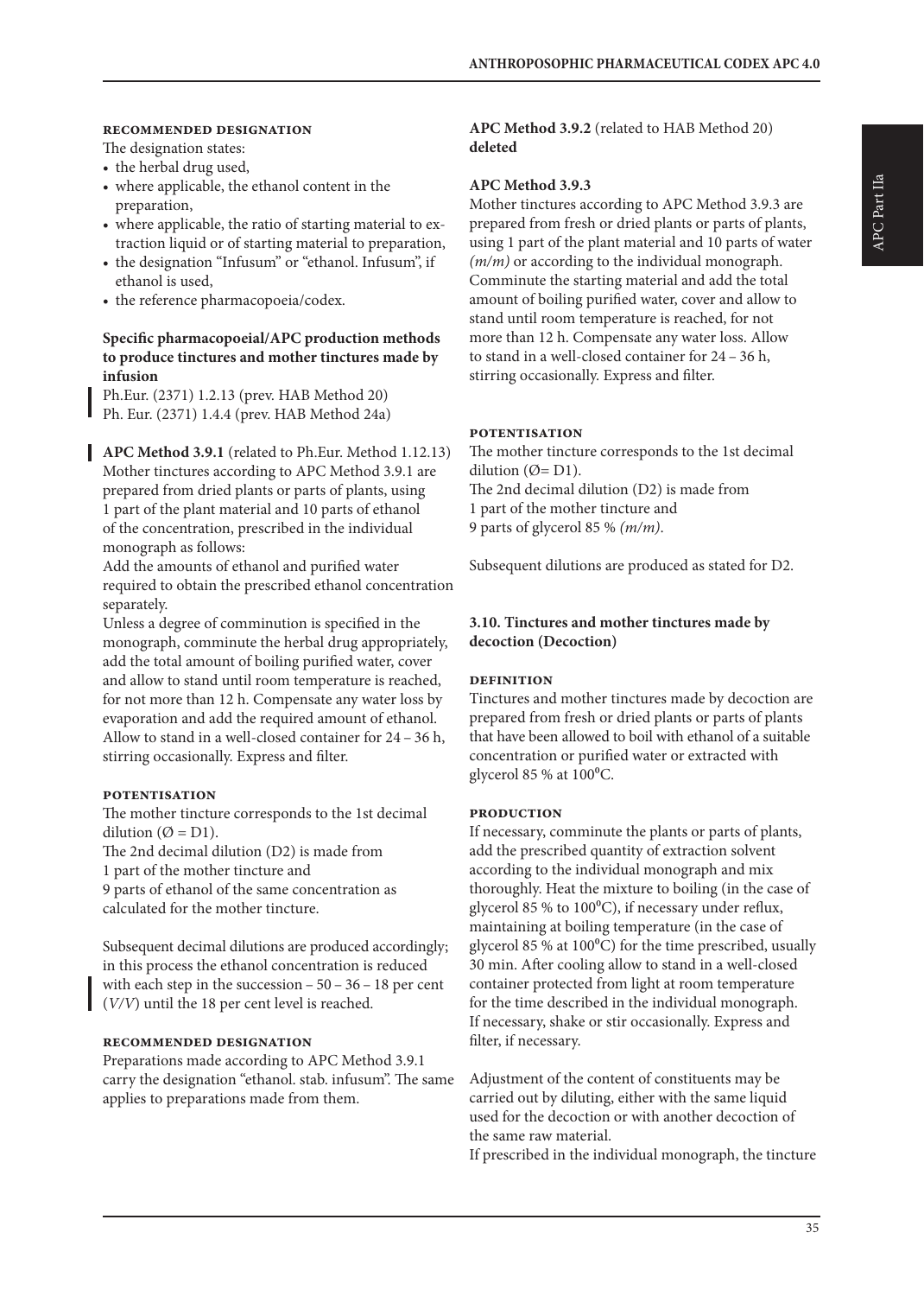can be adjusted to the specified content by concentration, carried out carefully and generally under vacuum.

#### **identification**

At least one chromatographic identification test is carried out.

#### **tests**

**Dry residue** *(Ph.Eur. 2.8.16 or H 2.2.6).* The preparation complies with the limits prescribed in the individual monograph.

**Relative density** *(Ph.Eur. 2.2.5).* The preparation complies with the limits prescribed in the individual monograph.

**Methanol** *(Ph.Eur. 2.9.11)*. Maximum 0.05 per cent *V/V* of methanol, unless otherwise authorised by a national official pharmacopoeia, or another limit is justified and authorised.

#### **assay**

An assay with quantitative limits is performed when starting materials with toxicologically or therapeutically relevant substances are used.

#### **storage**

Store in a well-closed container, protected from light.

#### **recommended designation**

The designation states:

- the herbal substance used,
- where applicable, the fresh or dried herbal drug used,
- where applicable, the ethanol content in the preparation,
- where applicable, the ratio of starting material to extraction liquid or of starting material to preparation,
- the designation "Decoctum" or "ethanol. Decoctum", if ethanol is used,
- the reference pharmacopoeia/codex.

#### **Specific pharmacopoeial/APC production methods to produce tinctures and mother tinctures made by decoction**

HAB Methods 12k, 12l, 12q Ph.Eur. (2371) 1.2.7 – 12 (prev. HAB Methods 19) Ph.Eur. (2371) 1.4.2 – 3 (prev. HAB Methods 23)

**APC Method 3.10.1** (related to Ph.Eur. Method 1.2.12) APC Method 3.10.1. is used for dried herbal drugs. Mother tinctures according to APC Method 3.10.1 are ethanolic decoction prepared by heat treatment with ethanol of an appropriate concentration as specified in the individual monograph with additional maceration as described below.

1 part of dried herbal drug is macerated with 20 parts of

ethanol of the appropriate concentration (anhydrous, 96 per cent *V/V* – 94 per cent *m/m*, 90 per cent *V/V* – 86 per cent *m/m*, 80 per cent *V/V* – 73 per cent *m/m*, 70 per cent *V/V* – 62 per cent *m/m*, 50 per cent *V/V* – 43 per cent *m/m*, 36 per cent *V/V* – 30 per cent *m/m*, 18 per cent *V/V* – 15 per cent *m/m*),

unless otherwise prescribed in the individual monograph.

Unless otherwise prescribed, comminute the herbal drug, mix thoroughly with the total amount of ethanol of the appropriate concentration and heat to boiling under reflux, maintaining at boiling temperature for 30 min unless otherwise specified in the individual monograph. Cool or allow to cool and leave the mixture to stand in a closed container for 12 – 36 h. Separate the residue from the ethanol and, if necessary, press out. In the latter case, combine the 2 liquids obtained. Adjust to the concentrations required in the individual monograph in accordance with Ph.Eur. (2371) Method 1.1.8.

#### **potentisation**

The 2nd decimal dilution (D2) is made from 2 parts of the mother tincture and 8 parts of ethanol of the same concentration.

The 3rd decimal dilution (D3) is made from 1 part of the 2nd decimal dilution and 9 parts of ethanol of a reduced concentration as given below.

Subsequent decimal dilutions are produced accordingly; in this process the alcohol concentration is reduced with each step in the succession 96 – 90 – 80 – 70 – 50 – 36 – 18 per cent (*V/V*) until the 18 per cent level is reached.

#### **3.11. Viscous extracts with heat treatment**

#### **definition**

Viscous extracts with heat treatment are prepared from fresh or dried herbal drugs using a fatty or mineral oil or glycerol 85 % as extraction liquid with heat.

#### **production**

If necessary, comminute the herbal drug. Ethanol 96 per cent *(V/V)* may be added to moisten the plant material. The prescribed quantity of the extraction liquid (mostly peanut, olive, sesame or sunflower oil, liquid paraffin, or glycerol 85 %) is added and mixed thoroughly with the herbal drug. The mixture is heated at the prescribed temperature and allowed to stand in a closed container for an appropriate time. Extraction temperature and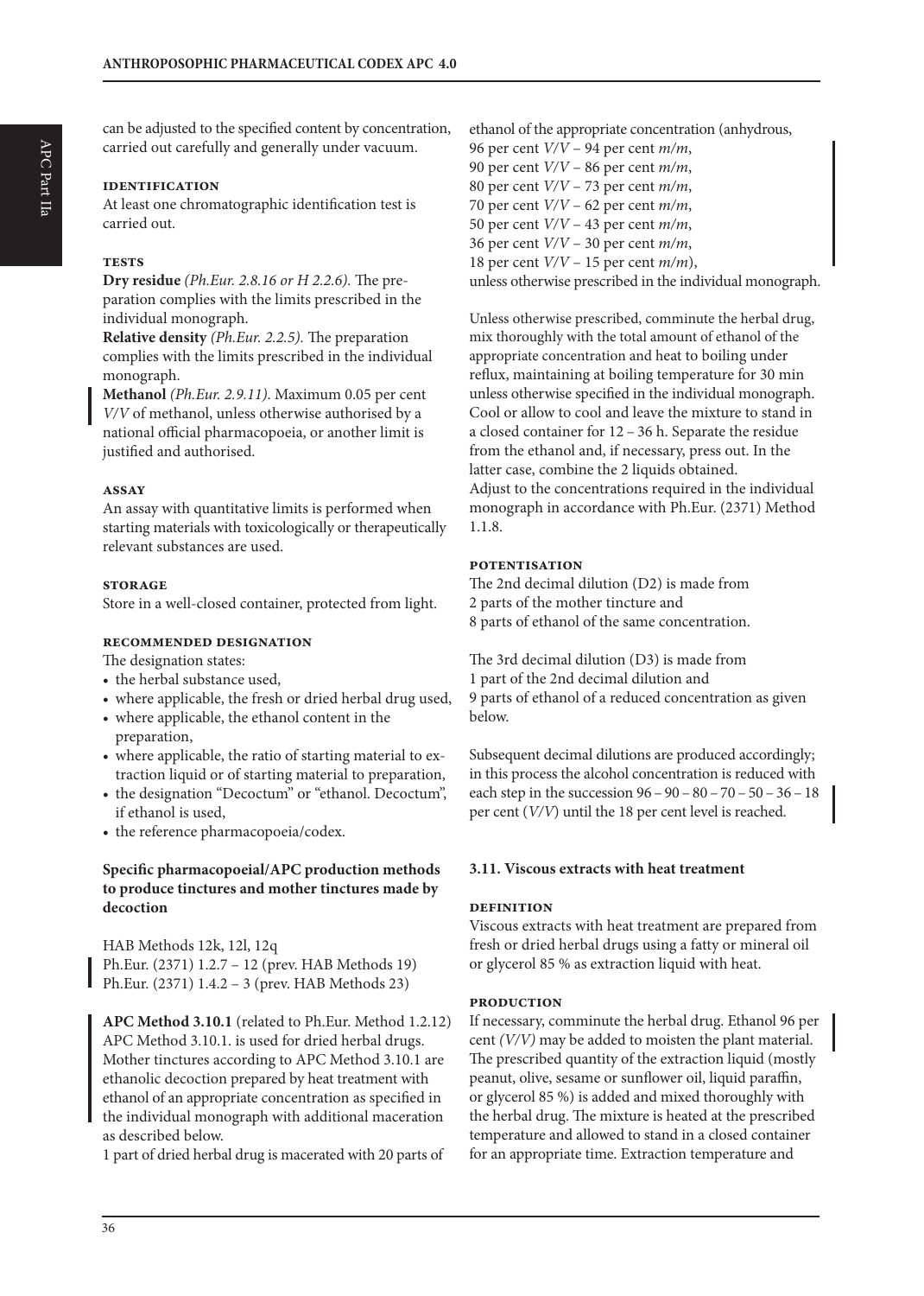time are prescribed in the individual monograph. Finally express and filter. If necessary, the empty space of the container is filled with a protecting gas.

#### **identification**

At least one chromatographic identification test is carried out.

#### **tests**

**Relative density** *(Ph.Eur. 2.2.5)*. The preparation complies with the limits prescribed in the individual monograph.

**Refractive index** *(Ph.Eur. 2.2.6)*. The preparation complies with the limits prescribed in the individual monograph.

**Peroxide value** *(Ph.Eur. 2.5.5)*. Where applicable, the preparation made with a vegetable oil complies with the limits prescribed in the individual monograph.

#### **assay**

An assay with quantitative limits is performed when starting materials with toxicologically or therapeutically relevant substances are used.

#### **storage**

Store in a well-filled, airtight container, protected from light and heat. If necessary, the empty space in the container of oil extracts is filled with an inert gas.

#### **recommended designation**

The designation states:

- the fresh herbal drug used,
- where applicable, the dried herbal drug used,
- the extraction liquid used,
- where applicable, the ratio of starting material to extraction liquid or of starting material to preparation,
- an indication of the extraction temperature,
- the reference pharmacopoeia/codex.

#### **Specific pharmacopoeial/APC production methods to produce viscous extracts with heat treatment**

HAB Methods 12 d-g HAB Method 57

Individual Monographs: Cydonia oblonga, fruit, glycerol extract with heat treatment 1:2.1.

#### **3.12. Preparations made by distillation (Distillates)**

# **definition**

Distillates are prepared from fresh plants or parts of plants or dried plants, organic or inorganic substances by steam distillation or water-and-steam distillation. The distillation can be done in the presence of other substances that will not interfere with the final composition of the distillate. This process can be repeated several times in a rhythmic sequence of evaporation/condensation. Distillated preparations can be part of a more complex formulation that is composed by several fractions. Distillated preparations can be used as starting materials or finished products and can be potentised.

#### **production**

According to the specific methods or the individual monograph.

#### **identification**

At least one chromatographic identification test is carried out.

#### **tests**

**Dry residue** *(Ph.Eur. 2.8.16 or H 2.2.6).* The preparation complies with the limits prescribed in the individual monograph.

**Relative density** *(Ph.Eur. 2.2.5).* Where applicable, the preparation complies with the limits prescribed in the individual monograph.

**Methanol** *(Ph.Eur. 2.9.11)*. Maximum 0.05 per cent *V/V* of methanol, unless otherwise authorised by a national official pharmacopoeia or another limit is justified and authorised.

#### **recommended designation**

Distillates and derived dosage forms carry the designation "destillata".

#### **Specific pharmacopoeial/APC production methods to produce preparations made by distillation**

**APC Method 3.12.1 Preparations made by ethanolic distillation** (related to HAB Method 52)

Distillates according to APC method 3.12.1 are prepared from fresh plants or parts of plants following the procedure given below.

Comminute the plant material. Pour 8 parts of ethanol 90 per cent (*V/V*) over 100 parts of plant mass. Leave to stand in a closed container for at least 24 h, then steam distil, ending the steam distillation when 50 parts of distillate have been collected.

The mother tincture is made from 1 part of distillate and 1 part of ethanol 18 per cent (*V/V*).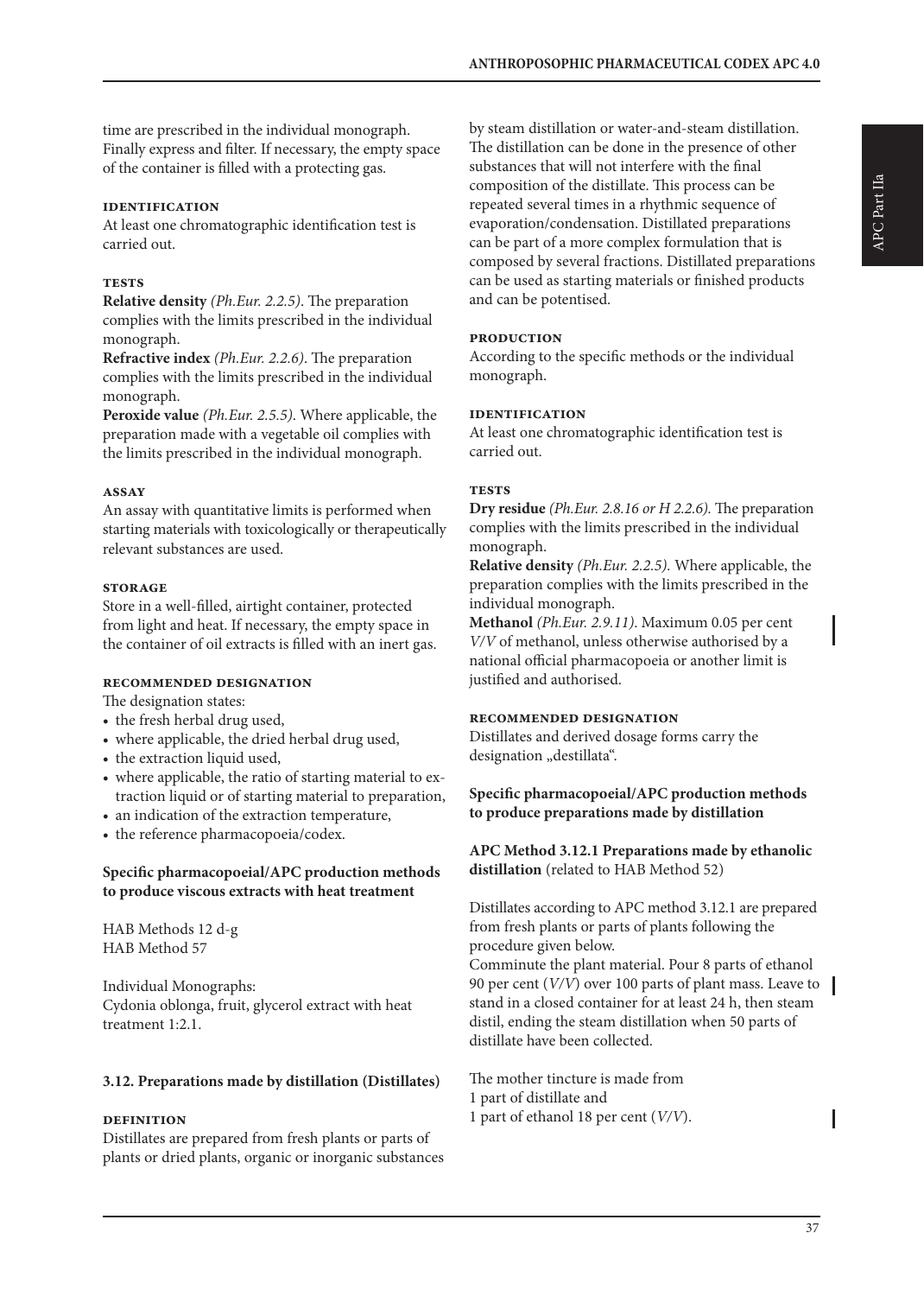#### **potentisation**

The 1st decimal dilution (D1) is made from 1 part of the mother tincture and 9 parts of alcohol 18 per cent (*V/V*). Subsequent dilutions are produced as stated for D1.

#### **APC Method 3.12.2 Preparations made by aqueous distillation**

Distillates according to APC Method 3.12.2 are preparations of fresh or dried starting materials from mineral, vegetal and animal source, obtained by aqueous distillation.

Comminute the material. To 1 part of material add water according to the individual monograph, then heat with flame source, ending the distillation when 50 parts of distillated have been collected or according to the individual monograph.

The aqueous distillation can be done in the presence of other substances that will not interfere with the final composition of the final distillate.

#### **3.13. Mother tinctures obtained by rhythmic application of heat and cold**

#### **definition**

Mother tinctures obtained by rhythmic application of heat and cold are aqueous preparations from fresh or dried herbal drugs or saps from fresh herbal drugs, obtained by fermentation under cold and heat application.

#### **production**

Comminute the herbal drug if necessary. Add purified water. If stated in the individual monograph, add the prescribed fermenting agent.

It is also possible to ferment the expressed plant sap or the finely minced fresh plant without addition of purified water. Treat rhythmically with application of heat (generally 37 °C) and cold (generally 4 °C). Where required, express and filter after the time prescribed in the individual monograph. Salts, specific plant ashes, metals or minerals may be added according to the individual monograph.

#### **identification**

At least one chromatographic identification test is carried out.

#### **tests**

**pH** *(Ph.Eur. 2.2.3)*. The preparation complies with the limits prescribed in the individual monograph. **Dry residue** *(Ph.Eur. 2.8.16 or H 2.2.6).* The preparation complies with the limits prescribed in the individual monograph.

**Relative density** *(Ph.Eur. 2.2.5).* Where applicable, the preparation complies with the limits prescribed in the individual monograph.

**Methanol** *(Ph.Eur. 2.9.11)*. Maximum 0.05 per cent *V/V* of methanol, unless otherwise authorised by a national official pharmacopoeia, or another limit is justified and authorised.

#### **assay**

An assay with quantitative limits is performed when starting materials with toxicologically or therapeutically relevant substances are used.

# **storage**

Store in a well-closed container, protected from light, at  $8 - 15$  °C.

#### **recommended designation**

The designation states:

- the herbal drug used,
- where applicable, the fresh herbal drug used,
- where applicable, the name of the salt, metal or mineral added,
- where applicable, the ratio of starting material to extraction liquid or of starting material to preparation,
- the designation "ferm" (with water and fermenting agents) or "Rh" (fermented plant sap without fermenting agents),
- the reference pharmacopoeia/codex.

#### **Specific pharmacopoeial/APC production methods to produce mother tinctures obtained with rhythmic application of heat and cold**

HAB Method 21 HAB Method 22 HAB Methods 33 HAB Methods 34 HAB Methods 35 HAB Method 36 HAB Methods 37 HAB Methods 51

**APC Method 3.13.1** (related to HAB Method 21) Rh mother tinctures according to APC Method 3.13.1 are prepared from fresh plants generally yielding more than 50 per cent of expressed liquid, as follows:

Comminute the plants immediately after harvesting and express. Transfer the expressed juice to containers and subject to the diurnal hot-cold rhythm ("Rh") described below until fermentation is complete. Each morning, warm the expressed liquid to 35 – 39 °C over a period of 30 – 90 min and maintain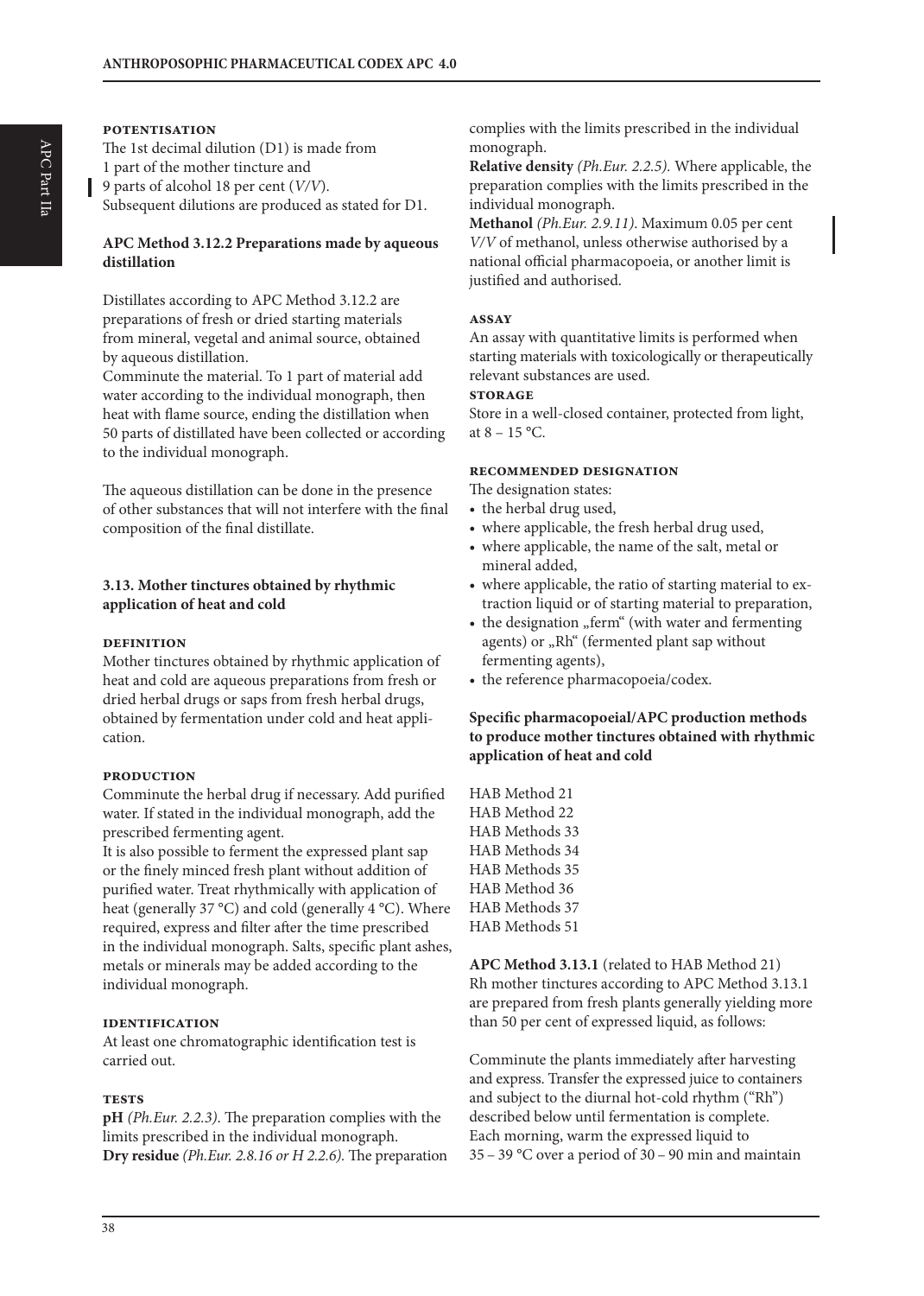at this temperature. Each evening, cool the expressed liquid to 2 – 6 °C over a period of 30 – 90 min and maintain at this temperature.

Stir the liquid for  $60 - 200$  min during both temperature phases at the beginning, gradually decreasing to 10 min at the end of the fermentation process. Filter as soon as fermentation has ceased.

# **potentisation**

Aqueous dilutions

The 1st decimal dilution (D1) is made from 1 part of Rh mother tincture and 9 parts of water for injections.

Subsequent decimal dilutions are produced as stated for D1.

Ethanolic Dilutions The 1st decimal dilution (D1) is made from 1 part of Rh mother tincture and 9 parts of ethanol 18 per cent (*V/V)*.

Subsequent decimal dilutions are produced as stated for D1.

#### **recommended designation**

Preparations made according to APC Method 3.13.1 carry the designation "Rh"; the same applies to preparations made from them. If ethanol 18 per cent (*V/V*) is used from the 1st decimal dilution onwards, state this on the label.

**APC Method 3.13.2** (related to HAB Method 22) Rh mother tinctures according to APC Method 3.13.2 are prepared from fresh plants, generally yielding distinctly less than 50 per cent of expressed liquid, as follows:

Comminute the plants immediately after harvesting. Subject the plant material to the diurnal hot-cold rhythm ("Rh") for 7 – 10 days. Each morning, warm the plant material to approximately  $35 - 39$  °C and maintain at this temperature. Each evening, cool the plant material to  $2 - 6$  °C and maintain at this temperature.

Then express. Transfer the expressed juice to containers and subject to the diurnal hot-cold rhythm ("Rh") as described under method 3.13.1.

#### **potentisation**

Aqueous dilutions The 1st decimal dilution (D1) is made from 1 part of Rh mother tincture and 9 parts of water for injections.

Subsequent decimal dilutions are produced as stated for D1.

Ethanolic dilutions The 1st decimal dilution (D1) is made from 1 part of Rh mother tincture and 9 parts of ethanol 18 per cent (*V/V*).

Subsequent decimal dilutions are produced as stated for D1.

# **recommended designation**

Mother tinctures made according to APC Method 3.13.2 carry the designation "Rh"; the same applies to preparations made from them. If ethanol 18 per cent *(V/V)* is used from the 1st decimal dilution onwards, state this on the label.

# **4. SOLID STARTING MATERIALS OBTAINED BY HEAT**

Heat treatment can be applied directly to solid starting materials from botanical or zoological origin without addition of a vehicle. The heat treatment may be performed under presence or reduced presence of oxygen.

Solid starting materials obtained by heat include toasted preparations (Tosta), carbons (Carbo) and ashes (Cinis).

# **4.1. Toasted preparations – Tosta**

# **definition**

Toasted preparations are obtained from dried plants or parts of plants or solid, dried animal matter by toasting. Toasted preparations are dry, usually brownish and have an intense and characteristic odour.

The substances to be toasted are crushed, if necessary, and are exposed to a heat source for the prescribed time. During the process water evaporates and the matter becomes brown or brownish. This is achieved through control of the heat supply, usually  $170 - 250$  °C and by tossing the material during this procedure. The toasted substance is powdered. Particle size of the raw material, temperature and heating time are prescribed in the individual monograph.

Toasted substances may be potentised according to Ph.Eur. 4.1.1.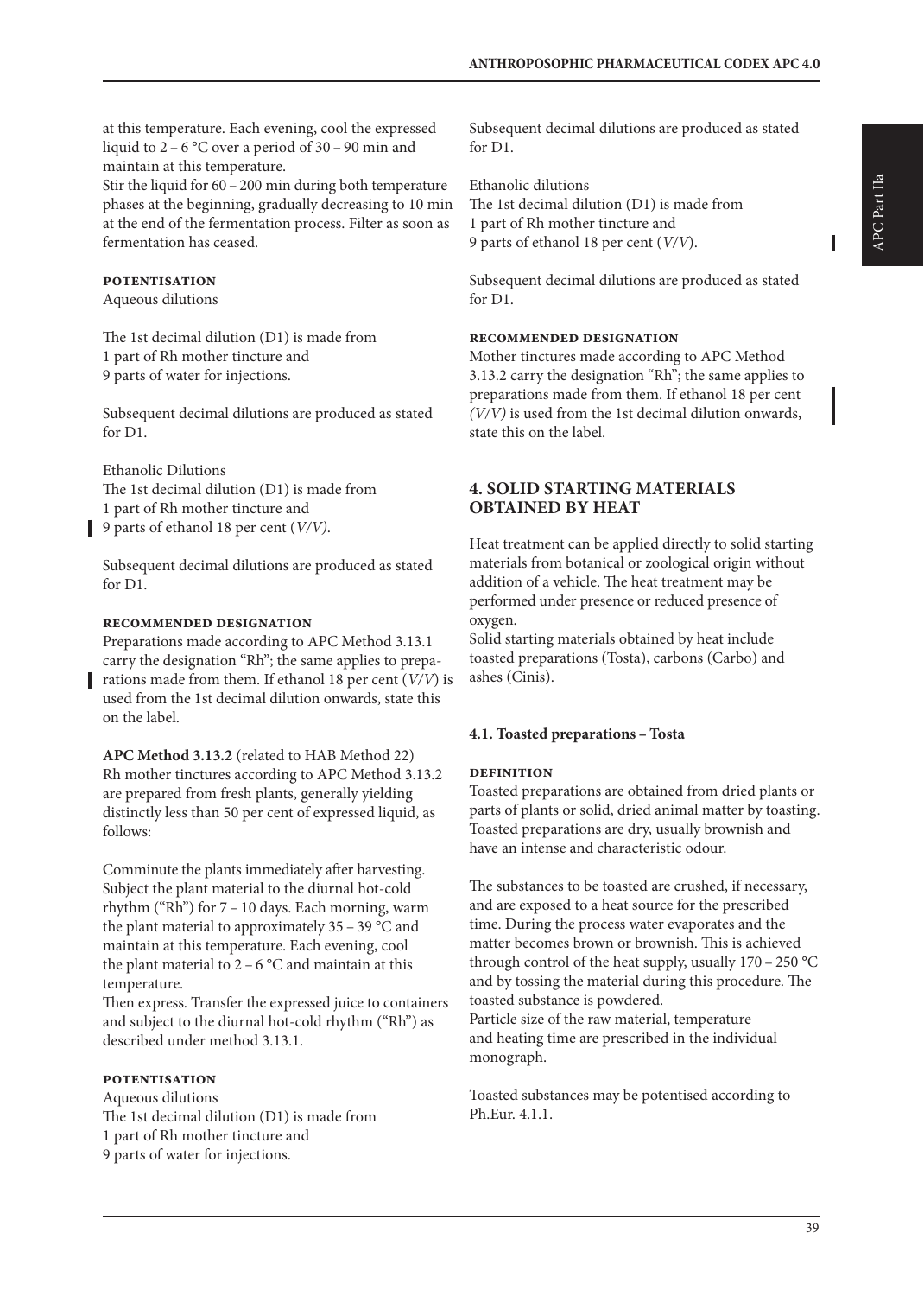#### **identification**

According to the individual monograph.

#### **tests**

The tests are carried out according to the individual monograph, where applicable.

#### **assay**

An assay is carried out according to the individual monograph, where applicable.

#### **storage**

Store in a well-closed container.

#### **recommended designation**

The designation states:

- the name of herbal or animal matter used,
- the designation "tostus/a/um/", example: Spongia tosta,
- the reference pharmacopoeia/codex.

#### **Specific pharmacopoeial/APC production methods to produce toasted preparations.**

According to the individual monograph. Ph.Helv 17.7.4.1

#### **4.2. Carbons –Carbo**

#### **definition**

Carbons are obtained from dried plants or parts of plants or dried animal matter. They are dry, brittle, and generally black substances.

The plant or animal matter is heated to a temperature usually above 200 °C under reduced presence of oxygen to produce the carbonised deposit. The carbonised substance is powdered.

Carbons may be potentised according to Ph.Eur 4.1.1.

#### **identification**

The identification is carried out according to the individual monograph.

#### **tests**

The tests are carried out according to the individual monograph, where applicable:

- Acidity or Alkalinity,
- Acid-soluble substances,
- Adsorption power,
- Alkali-soluble coloured matter,
- Cyanide,
- Ethanol-soluble substances,
- Fluorescent substances,
- Heavy metals *(e.g. Ph.Eur. 2.4.8)*,
- Loss on drying *(Ph.Eur. 2.2.32)*,
- Sulfated ash *(Ph.Eur. 2.4.14)*,
- Sulfide,
	- Total ash *(Ph.Eur. 2.4.16)*,
	- Zinc.

#### **assay**

An assay is carried out according to the individual monograph, where applicable.

#### **storage**

Store in a well-closed container. **recommended designation** 

The designation states:

- the name of the herbal or animal matter used,
- the designation "Carbo", example: Carbo Gentianae,
- the reference pharmacopoeia/codex.

#### **Specific pharmacopoeial/APC production methods to produce carbons**

Ph.Helv. 17.7.4.2 B.Hom.P. Method Br4

### **4.3. Ashes –Cinis**

#### **definition**

Ashes are obtained from dried plants or parts of plants or dried animal matter. They are generally fine, amorphous, white, grey, beige or brown powders.

The herbal or animal matter is incinerated generally at a temperature above 500 °C.

Ashes may be potentised according to Ph.Eur. 4.1.1.

#### **identification**

The identification is carried out according to the individual monograph.

#### **tests**

The tests are carried out according to the individual monograph, where applicable:

- Acid insoluble substances,
- Arsenic *(e.g. Ph.Eur. 2.4.2)*,
- Heavy metals *(e.g. Ph.Eur. 2.4.8)*,
- Loss on drying *(Ph.Eur. 2.2.32)*.

#### **assay**

Where applicable the Cinis complies with the individual monograph.

40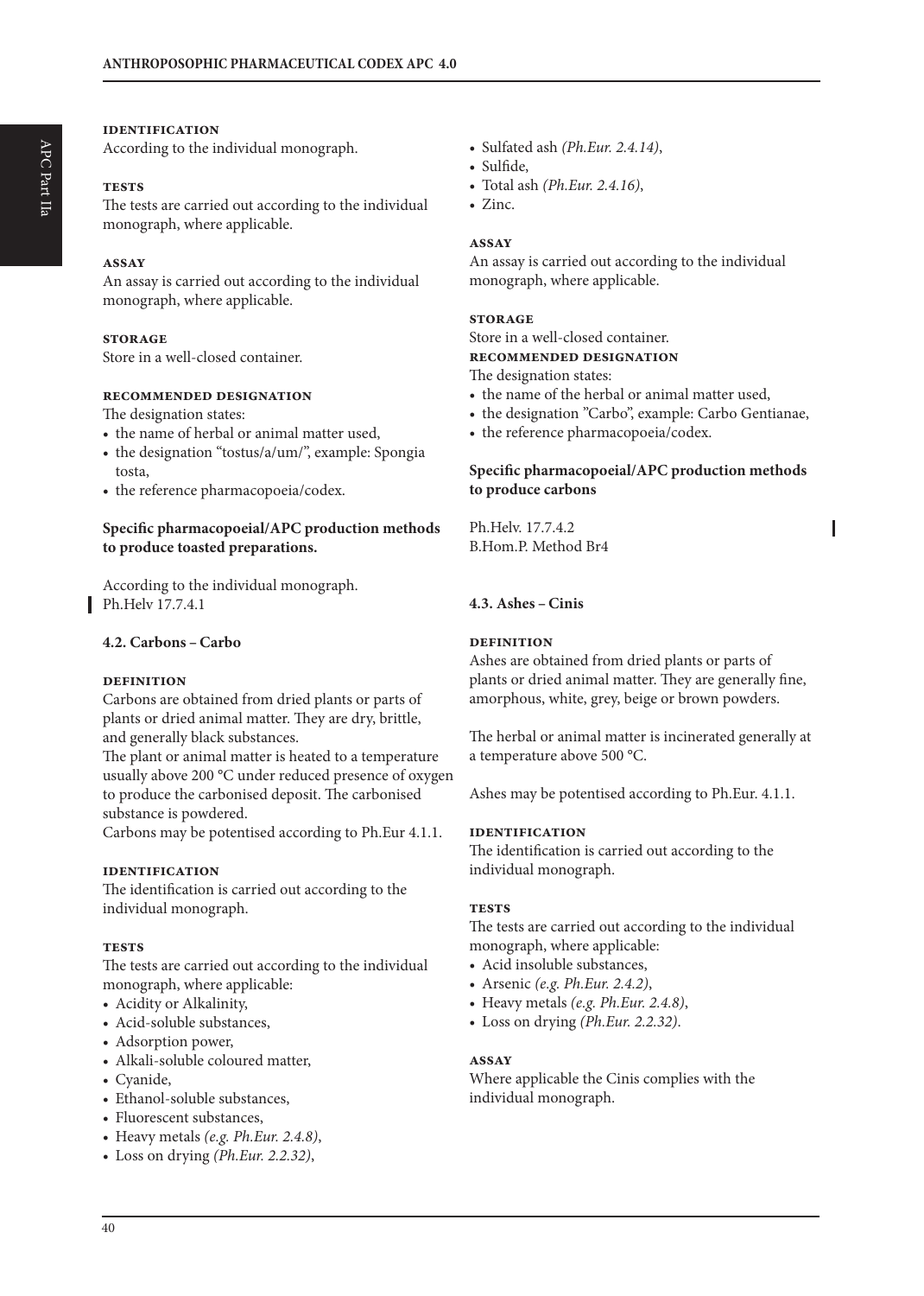#### **storage**

Store in a well-closed container with a desiccant if necessary.

#### **recommended designation**

The designation states:

- the name of the herbal or animal substance used,
- the designation "Cinis", example: Cinis Tabaci,
- the reference pharmacopoeia/codex.

#### **Specific pharmacopoeial/APC production methods to produce ashes**

Ph. Helv. 17.7.4.3 B.Hom.P. Method Br3

#### **5. SOLID PREPARATIONS FROM PLANTS (DRYING ONTO A VEHICLE)**

Solid preparations from plants are obtained either by drying fresh plants, plant juices or aqueous extracts onto a vehicle.

#### **5.1. Solid preparations from fresh plants**

#### **definition**

Solid preparations of fresh plants are prepared by drying fresh plant material onto suitable vehicles e.g. lactose monohydrate.

#### **production**

Comminute the fresh plant material, and mix thoroughly with the vehicle in order to adsorb its liquid part. Dry the mixture gently and mill if necessary.

The preparation can be potentised according to Ph.Eur. (2371) Methods 4.1.1 and 4.1.2.

#### **identification**

At least one chromatographic test is carried out.

#### **tests**

**Loss on drying** *(Ph.Eur. 2.2.32):* The solid preparation complies with the limits prescribed in the individual monograph.

**Microbiological quality** *(Ph.Eur. 5.1.4)*: (Non-aqueous preparations for oral use).

#### **assay**

An assay with quantitative limits is performed when raw materials with toxicologically or therapeutically relevant substances are used.

#### **storage**

Store in a well-closed container, protected from light.

#### **recommended designation**

The designation states:

- the name of the plant material used,
- the quantity used,
- the vehicle used,
- the reference pharmacopoeia/codex.

#### **Specific pharmacopoeial/APC production methods to produce solid preparations from fresh plants**

Ph.Eur. (2371) Method 4.1.1

#### **APC Method 5.1.1**

Preparations according to APC Method 5.1.1 are solid preparations of fresh plants prepared by drying fresh herbal drugs onto lactose monohydrate. Comminute the plants or parts of plants. To 1 part of the plant material add the required amount of lactose monohydrate, usually 2.9 parts unless otherwise prescribed in the individual monograph. Mix thoroughly. Dry the moist mixture gently until it reaches the dryness required. Mill, if necessary, then sieve as specified in the individual monograph and remix thoroughly.

#### **potentisation**

The preparation can be potentised according to Ph.Eur. (2371) Methods 4.1.1 and 4.1.2. The 1<sup>st</sup> decimal dilution (D1) is made from 3 parts of the solid preparation and 7 parts of lactose monohydrate

#### **5.2. Solid preparations from liquids, plant juices or aqueous extracts**

#### **definition**

Solid preparations of liquids are prepared by drying plant juices, tinctures, aqueous extracts or solutions or their dilutions onto suitable vehicles e.g. lactose monohydrate.

The expressed juice or the tincture from the fresh plant material or the solution is mixed thoroughly with the vehicle. The mixture is dried gently and milled if necessary.

The preparation can be potentised according to Ph.Eur. (2371) Methods 4.1.1 and 4.1.2.

#### **production**

According to the specific methods or the individual monograph.

#### **identification**

At least one chromatographic test is carried out.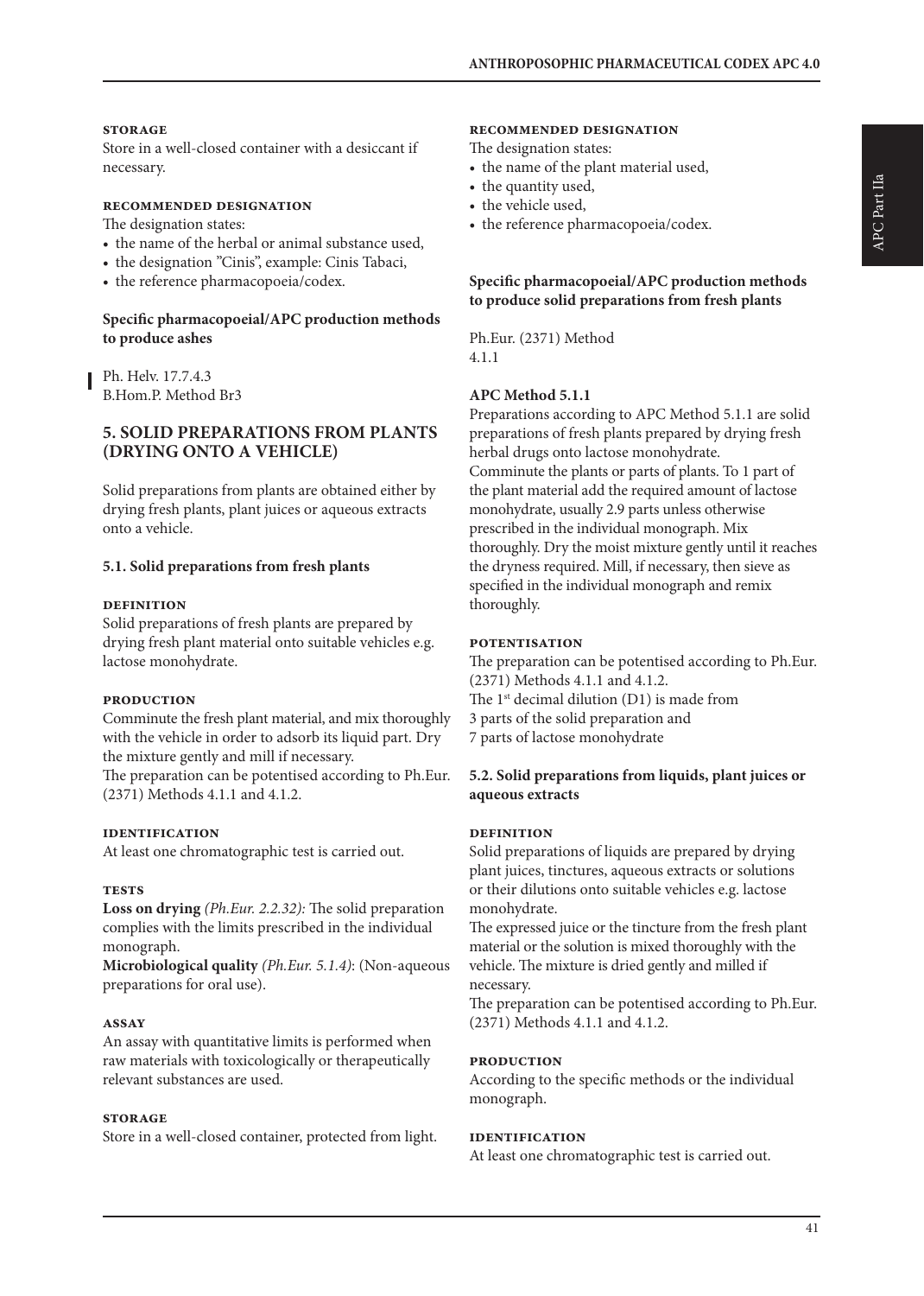### **tests**

**Loss on drying** *(Ph.Eur. 2.2.32).* The solid preparation complies with the limits prescribed in the individual monograph.

**Microbiological quality** *(Ph.Eur. 5.1.4)*. (Non-aqueous preparations for oral use)

#### **assay**

An assay with quantitative limits is performed when raw or starting materials with toxicologically or therapeutically relevant substances are used.

#### **storage**

Store in a well-closed container, protected from light.

#### **recommended designation**

The designation states:

- the name of the plant material used,
- the quantity used,
- the vehicle used,
- the reference pharmacopoeia/codex.

#### **Specific pharmacopoeial/APC production methods to produce solid preparations from liquid extracts/ plant juices**

Ph.Eur. (2371) Methods (refer to potentisation) 4.1.1

4.1.2

#### **APC Method 5.2.1**

Preparations according to APC Method 5.2.1 are solid preparations from fresh plant juices prepared by drying the fresh plant juice onto lactose monohydrate or another excipient.

Add 1 part of the expressed plant juice or aqueous extract to 1.9 parts of lactose monohydrate unless otherwise prescribed in the individual monograph to obtain a wet granulate. Dry the wet granulate gently until it reaches the dryness required. Mill, if necessary, then sieve as specified in the individual monograph and remix thoroughly. For granulation it may be necessary to concentrate the plant juice under reduced pressure.

#### **APC Method 5.2.2**

Preparations according to APC Method 5.2.2 are solid preparations from fresh plant juices prepared by drying the fresh plant juice onto lactose monohydrate or another excipient.

The expressed plant juice of 1 part of the fresh plant is added to 3 parts of lactose monohydrate unless otherwise prescribed in the individual monograph to obtain a wet granulate. Dry the wet granulate gently until it reaches the dryness required. Mill, if necessary, then sieve as specified in the individual monograph and remix thoroughly. Before granulation it may be

necessary to concentrate the plant juice under reduced pressure.

#### **APC Method 5.2.3**

Preparations according to APC Method 5.2.3 are solid preparations from aqueous extracts prepared by drying aqueous extracts of fresh plants onto lactose monohydrate or another excipient. Mix 1 part of the comminuted fresh plants with 0.15 parts of purified water. Then express the mixture. The expressed aqueous extract is added to 4 parts of lactose monohydrate unless otherwise prescribed in the individual monograph to obtain a wet granulate. Dry the wet granulate gently until it reaches the dryness required. Mill, if necessary, then sieve as specified in the individual monograph and remix thoroughly. Before granulation it may be necessary to concentrate the aqueous extract under reduced pressure.

# **6. LIQUID DILUTIONS**

#### **definition**

Liquid dilutions are prepared by dissolving one or more starting materials in an appropriate vehicle. The liquid obtained may be directly potentised.

#### **production**

The starting material is dissolved in the appropriate vehicle. Dissolution may require heating or stirring. The separation of a residue may be necessary.

Where necessary, immediately after the dissolution the first potentisation step is carried out in accordance with the individual monograph.

#### **identification**

Liquid dilutions are identified using a suitable method.

#### **tests**

**Appearance** *(Ph.Eur. 2.2.1, 2.2.2)*. Where applicable, the preparation complies with the limits described in the individual monograph.

**pH** *(Ph.Eur. 2.2.3)*. Where applicable, the preparation complies with the limits prescribed in the individual monograph.

**Dry residue** *(Ph.Eur. 2.8.16 or H 2.2.6).* Where applicable, the liquid solution complies with the limits prescribed in the individual monograph. **Relative density** *(Ph.Eur. 2.2.5)*. The preparation complies with the limits prescribed in the individual monograph.

#### **assay**

Where applicable, liquid solutions of chemically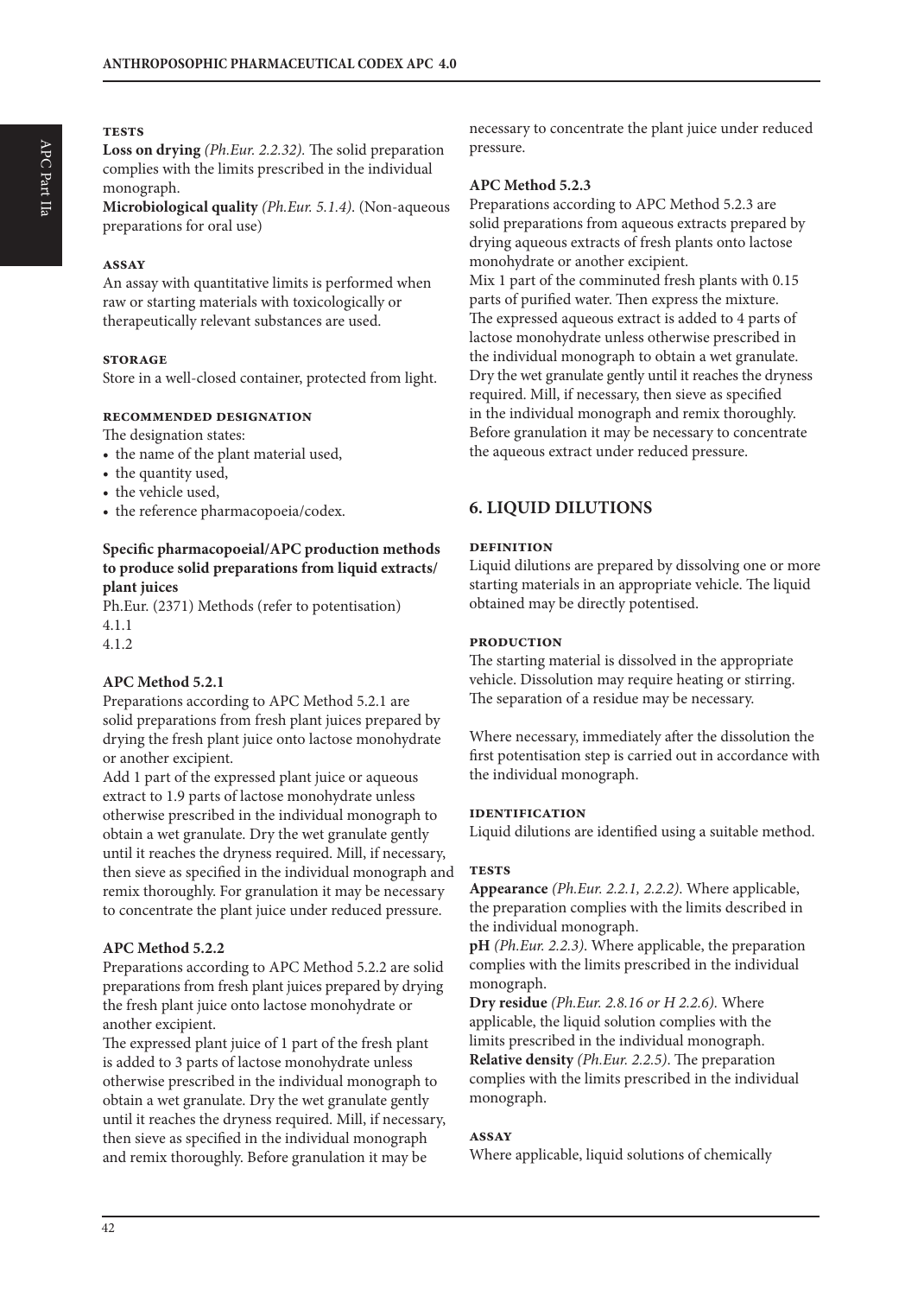defined starting materials are assayed.

#### **storage**

Store in a well-closed container, protected from light.

#### **recommended designation**

The designation states:

- the name of the substance dissolved,
- the quantity dissolved,
- where applicable, the degree of potentisation,
- the reference pharmacopoeia/codex.

#### **Specific pharmacopoeial/APC production methods to produce liquid dilutions**

Ph.Eur. (2371) Methods 3.1.1 3.1.2

HAB Methods 5

# **7. COMPOSITIONS**

Compositions are active substances which are obtained when two or more starting materials and/or preparations with or without excipients and/or vehicles are processed together in a pharmaceutical process that will lead to a new substance (unit). The rationale for composing is the anthroposophic understanding of man, nature, substance and processing. Compositions may be directly used as an active substance or can be potentised or diluted for any dosage form.

#### **7.1. Compositions made by treating two or more starting materials by one or more pharmaceutical processes**

#### **definition**

Compositions made by treating two or more starting materials or preparations by one or more pharmaceutical processes are prepared by combining starting materials in a defined ratio according to the individual monograph using a specified process (e.g. specified mixing, heat treatment, chemical process).

#### **production**

According to the specific methods or the individual monograph.

#### **identification**/**tests**

According to the nature of the composition. The components of the composition comply with the requirements of the relevant monographs.

#### **recommended designation**

The designation states:

- the name of the composition,
- the composition of the product (quantity of the ingredients),
- reference pharmacopoeia/codex.

#### **Specific APC production methods to produce compositions according to 7.1**

Examples (see appendix 2.6): Anis-Pyrit, Ferrum-Quarz, Hepar-Magnesium, Hepar sulfuris, Kalium aceticum comp., Plumbum mellitum, Solutio Sacchari comp. (mineral compositions according to the model of a plant).

#### **7.2. Compositions made by treating two or more extracts or mother tinctures of one plant by one or more pharmaceutical processes**

#### **definition**

Compositions made by treating two or more mother tinctures of one plant by pharmaceutical processes are prepared from extracts (mother tinctures) of the same plant species harvested at different seasons, i.e. at different stages of development. According to the individual monograph the extracts are combined in a defined ratio by a specific pharmaceutical process possibly using specific equipment. Adjustment of concentration, of pH, and of osmolality may be carried out.

#### **production**

According to the specific methods or the individual monograph.

#### **identification**/**tests**

According to the nature of the composition. The components of the composition comply with the requirements of the relevant monographs.

#### **recommended designation**

The designation states:

- the name of the composition,
- the composition of the product (quantity of the ingredients),
- reference pharmacopoeia/codex.

#### **Specific pharmacopoeial APC production methods to produce compositions according to 7.2**

HAB Method 32 HAB Method 38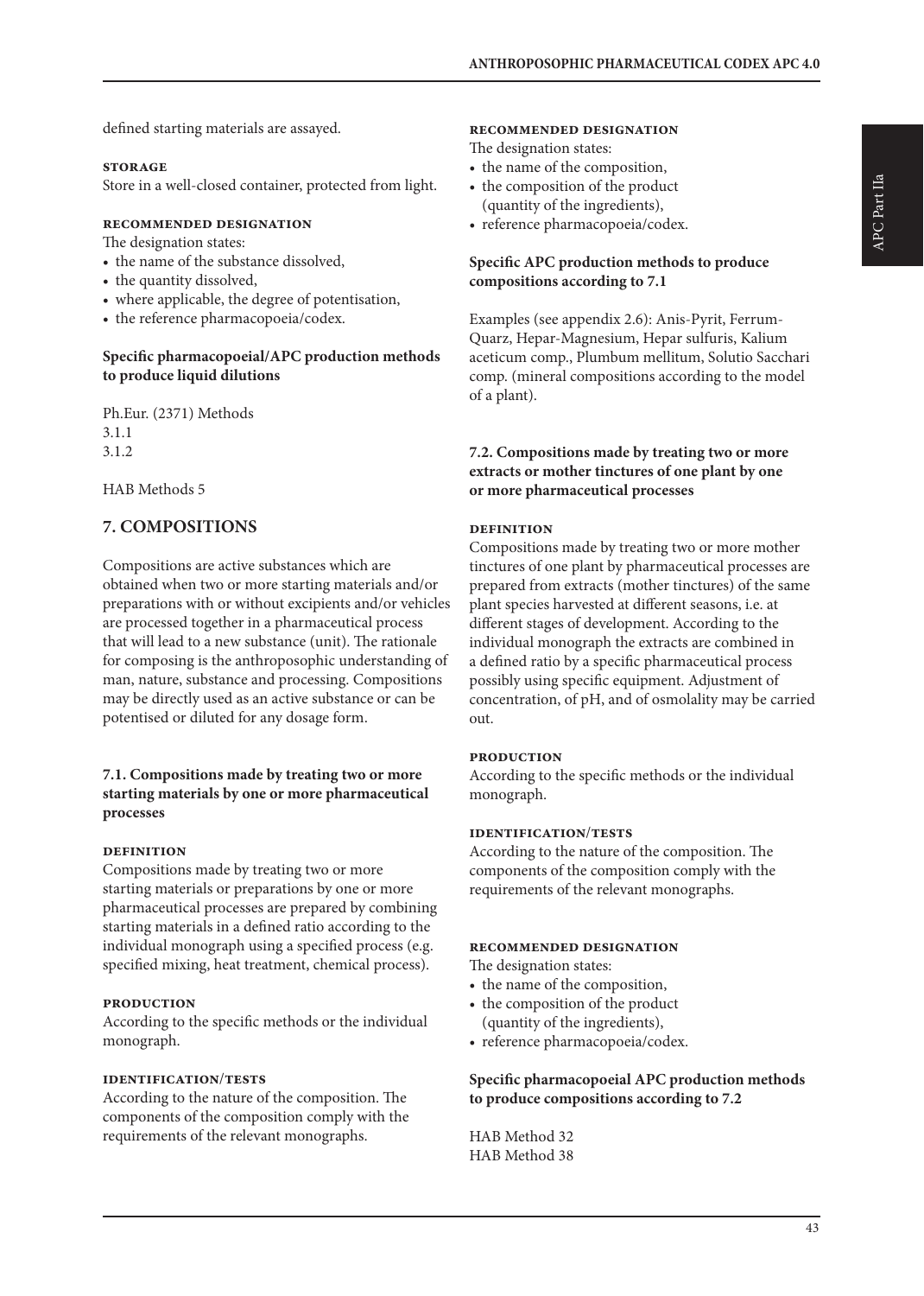**APC Method 7.2.1 (see also APC Method 3.7.1)** Compositions according to APC Method 7.2.1 are produced from fresh plants or parts of plants by the following procedure:

Finely comminute the plants or parts of plants and mix 1 part of the plant mass with 1 part of purified water. Leave to ferment at 20 to 24 °C with the exclusion of air, ending the fermentation when the pH of the fermentation liquid has fallen to between 4 and 5. Then express and weigh the expressed liquid. The weight of the expressed liquid is equal to 2 parts and is mixed with 1 part of a mixture of 0.95 parts of ethanol 96 per cent (*V/V*) and 0.05 parts of purified water. This tincture is stored until it will undergo another pharmaceutical process with a second tincture of the same plant. This procedure is followed for plants harvested in summer and for plants of the same species, harvested in winter.

The mother tincture is a composition, produced by unifying equal parts of the two tinctures.

The mother tincture can be potentised as follows:

The 1st decimal dilution (D1) is made from 3 parts of the mother tincture and 7 parts of alcohol 36 per cent (*V/V*).

The 2nd decimal dilution (D2) is made from 1 part of the 1st decimal dilution and 9 parts of alcohol 18 per cent (*V/V*). Subsequent dilutions are produced as stated for D2.

#### **recommended designation**

Preparations according to APC Method 7.2.1 carry the designation "ferm APC 7.2.1".

#### **APC Method 7.2.2 Compositions of aqueous extracts and liquid preparations thereof**

Compositions according to APC Method 7.2.2 are mother tinctures produced from fresh (frozen) plants or parts of plants by the following procedure. The plants or parts of plants are comminuted in a grinder, pressed in appropriate boxes and frozen at – 10 °C to – 30 °C. The plants or parts of plants are combined to a specific formulation: Plants and parts of plants from winter harvest with plants from spring harvest to give the so called winter formulation. Plants from summer harvest with plants from autumn harvest to give the so called summer formulation. 5 parts of frozen plants are extracted for 1 – 4 h at 10 – 20 °C with 95 parts of 0.09 % sodium chloride solution in a container with stirring. The coarse plants

or plant parts are separated by centrifugation. The centrifugate is filled up to 100 parts with 0.09 percent sodium chloride solution and filtered. The winter formulation produces the so called winter extract, the summer formulation the so called summer extract. If the extract is to be stored, sterile filtration must take place.

The composition is produced by composing three parts of winter extract and one part of summer extract as described below.

The winter extract is stirred in a specially constructed gilded mixing vessel. The summer extract is allowed to drop from the top of the vessel into the vortex of the winter extract. The osmolality is adjusted by adding sodium chloride and the pH is adjusted to  $6.1 - 6.3$  by adding sodium hydroxide solution. If the composition is to be stored, sterile filtration must take place. The composition (mother tincture) can be used directly or can be used for further dilutions. The addition of antioxidants or substances for pH adjustment is allowed.

Dilutions are obtained by diluting the composition. At a temperature between 10 °C and 25 °C the necessary amount of 0.9 percent sodium chloride solution is stirred in a vessel; the composition is dropped from the top into the vortex. The dilution series is: (Composition + sodium chloride solution) e.g. 3+2 (30 mg), 2+3 (20 mg), 1+4 (10 mg), 1+9 (5 mg), 1+49 (1mg), 1+499 (0.1 mg); 1+4999 (0.01 mg). If the dilution is to be stored, sterile filtration must take place.

#### **recommended designation**

The amount of herbal drug (fresh plant) which was extracted to achieve 1 mL/2 mL of the final preparation.

#### **APC Method 7.2.3 and 7.2.4 Compositions of fermented aqueous extracts and liquid preparations thereof**

Compositions according to APC Method 7.2.3 and 7.2.4 are mother tinctures produced from fresh plants or parts of plants by the following procedure. Finely comminute the plants or parts of plants and mix 1 part of the plant mass with 1.318 parts of purified water, 0.03 parts of sucrose, and 0.002 parts of a Lactobacillus plantarum suspension,  $10^9 - 10^{10}$  cfu/mL and mix thoroughly. Leave to ferment for 3 days at 20 to 27 °C with the exclusion of air. Then express and weigh the expressed liquid. If (except for the berries) gentle pressure applied to the plant residue does not achieve a final mass of extract equal to 2 parts, pour a sufficient amount of purified water over the plant ı residue and express gently. Use the resulting extract to make the extract up to 2 parts. If prescribed in the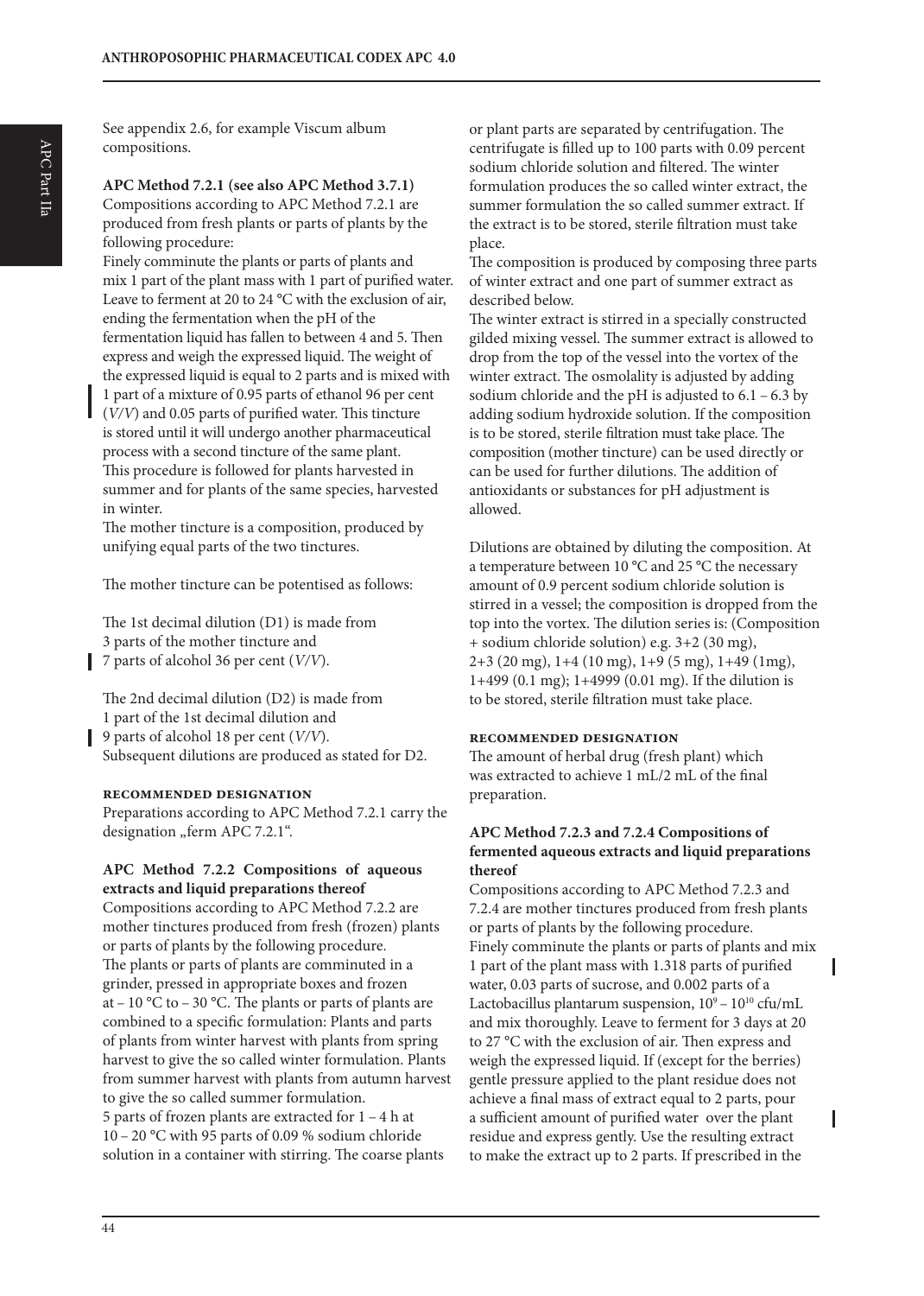individual monograph, adjust the pH to 5.0 – 6.5 by adding sodium hydroxide.

Follow the same procedure for plant material harvested in the summer and for plant material of the same species, harvested in the winter. However, for the winter harvest, process the berries and the other plant parts separately according to the method described

above and use 1.328 parts of purified water and 0.02 parts of sucrose. Also, leave the berry mixture to ferment for 4 days.

If the extracts are stored for further processing, they must comply with the test for sterility (Ph.Eur. 2.6.1).

The composition is produced by composing equal parts of the summer and the combined winter extracts as described below.

#### Method 7.2.3

Mix two parts of summer extract with 3 parts of water for injections.

Mix one part of winter extract of plant material and one part of extract of berries with 3 parts of water for injections.

#### Method 7.2.4

Mix two parts of summer extract with 3 parts of water for injections. Mix one part of winter extract of plant material and one part of extract of berries with a mixture of 0.002 parts of a metal salt trituration from the D4 potentisation step and 2.998 parts of water for injections.

#### Methods 7.2.3 and 7.2.4

Feed the mixture of the winter extracts continuously onto the centre of a rotating disk. At the same time, feed the summer extracts continuously onto the slightly raised edge of the disk. The blended mixture flows continually off over the edge of the disk. Filter the mixture; the filtrate is the mother tincture. If the mother tincture is stored for further processing, it must comply with the test for sterility (Ph.Eur. 2.6.1). The dilution series is (composition or dilution + water for injections): 1+9 (20 mg), 1+19 (10 mg, corresponding to a 1:20 dilution);  $1+39$  (5 mg);  $1+99$  $(2 \text{ mg})$ ;

1 part 1:20 dilution + 9 parts water for injections (1:200 or 1 mg); 1 part 1:200 dilution  $+$  9 parts water for injections (1:2,000 or 0.1 mg); 1 part 1:2,000 dilution + 9 parts water for injections (1:20,000 or 0.01 mg); 1 part 1:20,000 dilution + 9 parts water for injections (1:200,000 or 0.001 mg); 1 part 1:200,000 dilution + 9 parts water for injections (0.0001 mg). To prepare the final preparation, add sodium chloride to the water for injections to obtain an isotonic solution.

Compositions produced according to methods 7.2.3 and 7.2.4 may be potentised according to chapter 8.

#### **recommended designation**

The amount of herbal drug (fresh plant) which was extracted to achieve 1 mL of the final preparation.

#### **storage**

Store the mother tincture in a well-closed container at  $2 - 8$  °C.

#### **7.3. Compositions made by treating one or more starting materials with one or more mother tinctures which undergo one or more pharmaceutical processes together**

#### **definition**

Compositions made by treating one or more starting materials with one or more mother tinctures are obtained by combining one or more starting materials with one or more stocks in a defined ratio according to the individual monograph.

#### **production**

According to the specific methods or the individual monograph.

#### **identification**/**tests**

According to the nature of the composition. The components of the composition comply with the requirements of the relevant monographs.

#### **recommended designation**

The designation states:

- the name of the composition,
- the composition of the product (quantity of the ingredients),
- reference pharmacopoeia/codex.

#### **Specific pharmacopoeial/APC production methods to produce compositions according to 7.3**

Examples (see appendix 2.6): Cinis e fructibus Avenae sativae cum Magnesio phosphorico (1:1), Cissus-Ossa.

#### **7.4. Compositions made by treating two or more extracts or mother tinctures and/or dilutions by one or more pharmaceutical processes**

#### **definition**

Composition made by treating two or more extracts or mother tinctures and/or dilutions by pharmaceutical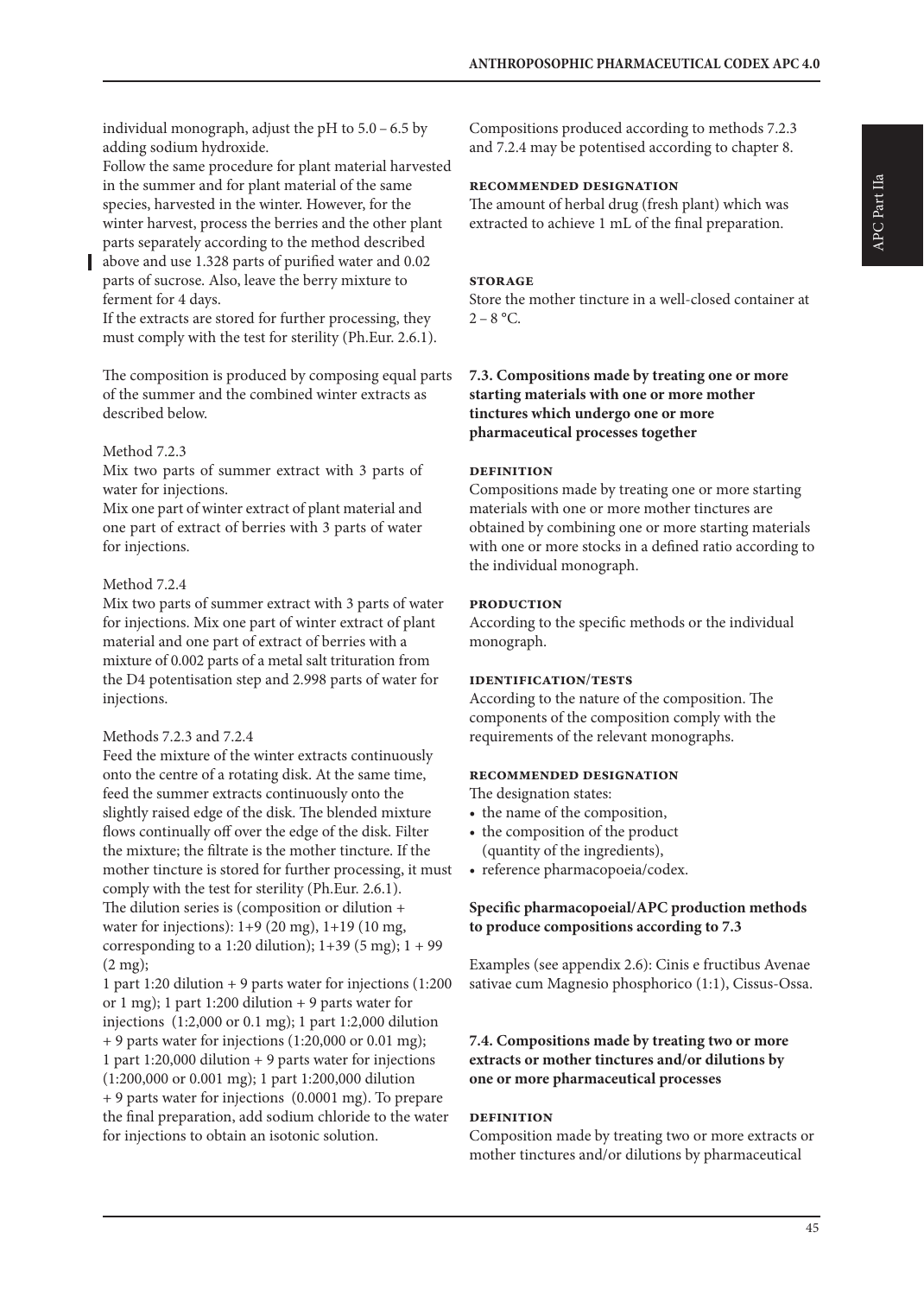processes are prepared according to an individual monograph prescribing the combination of the ingredients in a defined ratio by a specific pharmaceutical process using specific equipment.

#### **production**

According to the individual monograph.

#### **identification**/**tests**

According to the nature of the composition. The components of the composition comply with the requirements of the relevant monographs.

#### **recommended designation**

The designation states:

- the name of the preparation,
- the composition of the product (quantity of the ingredients),
- reference pharmacopoeia/codex.

**Specific pharmacopoeial/APC production methods to produce compositions according to 7.4**

Examples (see appendix 2.6): Onopordum acanthium, Folium rec., ethanol. Digestio  $(1:3.1)$  with  $1 - 2$ % Hyoscyamus niger, Herba rec. Ø, see also Plantago lanceolata and Primula.

#### **7.5. Compositions made by co-potentising**

#### **definition**

Compositions made by co-potentising are prepared from two or more starting materials and/or preparations (e.g. mother tinctures, potencies) by copotentising over one or more steps.

#### **production**

According to APC Method 8.1 or the individual monograph.

#### **identification**/**tests**

According to the nature of the composition. The components of the composition comply with the requirements of the relevant monographs.

#### **recommended designation**

The designation states:

- the name, quantity and potency degree of each ingredient,
- how many potentising steps were carried out on the mixture as a whole,
- reference pharmacopoeia/codex.

#### **Specific pharmacopoeial/APC production methods to produce compositions according to 7.5** Ph.Eur. (2371) Methods 5.1.1

5.1.2 5.1.5

#### **8. POTENTISED PREPARATIONS**

Potentised preparations are gradually diluted substances, whereby at each diluting step a rhythmic succussion (liquid potencies) or trituration (solid or semi-solid potencies) has been carried out for a defined time. The potentising time differs for solid and liquid potentised preparations. Astronomical aspects may be considered (e.g. solar or lunar eclipse ).The preparations are defined by the number of liquid potentising or trituration steps respectively and by the ratio between the vehicle (diluting agent) and the substance to be potentised.

The potentising ratio is usually: 1 part of substance 9 parts of vehicle.

The potentising ratio for co-potentised preparations is usually:

1 part of a mixture of equal parts of active substances 9 parts of vehicle.

#### **liquid potencies:**

The substance or mixture to be potentised is dissolved in the vehicle in the chosen ratio. Usual vehicles for liquid potencies are water (purified or water for injections), ethanol of various concentrations, glycerol or vegetable oils. Excipients might be necessary, for example to emulsify an aqueous substance into oil. After dissolution, rhythmic succussion is carried out. For the next potentising step one part of the first potency and the prescribed amount of vehicle are brought together and succussed. Further potentising is carried out in likewise manner.

#### **solid potencies (triturations):**

Potencies of solid substances are prepared by trituration of the substance to be potentised usually with lactose monohydrate in the prescribed ratio in a mortar with a pestle or in an adequate trituration machine. Solid potencies can be further potentised in liquid phase, if they are soluble in a vehicle.

#### **semi-solid potencies:**

Semi-solid potencies are prepared by trituration of a liquid or a solid substance to be potentised with an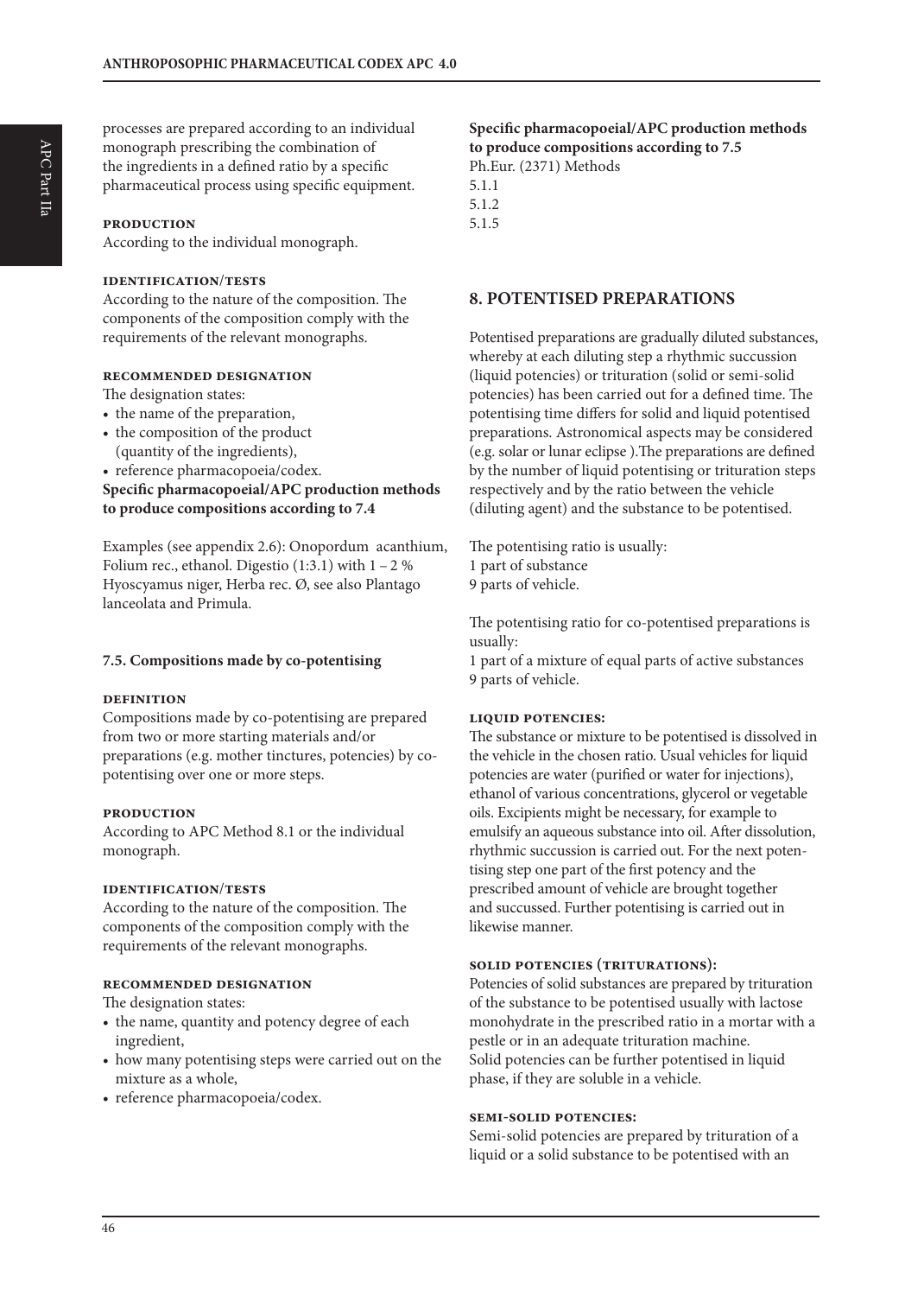ointment base in the prescribed ratio in a mortar with a pestle or in an adequate trituration machine.

#### **Specific pharmacopoeial/APC production methods to produce potentised preparations** Ph.Eur. (2371) Methods

 $3.2.1 - 3$  $4.1.1 - 2$  $4.2.1 - 2$  $5.1.1 - 5$ 

HAB Method 12j HAB Method 17 B.Hom.P. Method Br5 B.Hom.P. Method Br6

The potentising specifications in Ph.Eur. monograph 2371 of Methods 1.1.1 – 1.1.11, 2.1.1, 2.1.2, 2.2.1 – 2.2.4 and  $5.1.1 - 5.1.5$ .

The potentising specifications in HAB methods 5, 11, 15, 18, 19, 20, 21, 22, 23, 24, 32, 33, 34, 35, 36, 37, 38, 39a, 39b, 45, 51, 53.

The potentising specifications in APC Methods.

#### **8.1. Co-potentised preparations**

#### **definition**

Method 8.1 is used for preparing dilutions by copotentising two or more stocks and/or dilutions thereof, where co-potentisation consists of mixing several stocks or dilutions of stocks then potentising them together in one or more potentisation steps.

#### **production**

Co-potentised compositions according to APC Method 8.1 may be prepared from starting materials and/or solutions, potentised preparations and mother tinctures whose method of production is specified by a ratio of 1 part of starting material and 10 parts of extraction solvent.

When a solid potency D4 shall be potentised with liquids, it can be potentised one step according to Ph.Eur. (2371) Methods 3.2, and then be used as D5 for co-potentisation or dilution to a final concentration of 1 ppm.

Co-potentised compositions may be used to produce all types of dosage forms. Co-potentisation of mixtures according to APC Method 8.1 to produce parenteral preparations or eye drops is carried out with water for injections or an isotonic solution as diluting agent.

#### **identification, test, assay**

are carried out according to the individual monograph.

#### **storage**

Store in a well-closed container.

#### **recommended designation**

The designation states:

- the name of the potentised substance(s),
- where applicable, the ethanol content,
- the potentising ratio; decimal potencies may be designated as D or DH or X,
- the potency degree, example: D3 or 3 DH or 3X,
- the reference pharmacopoeia/codex.
	-

•

**APC Method 8.1.1** (Ph.Eur. (2371) Method 5.1.5) Co-potentised preparations according to APC Method 8.1.1 are liquid dilutions potentised with a suitable vehicle from two or more (n) preparations, each making up 1 part of the final 10 parts. Consequently the vehicle is 10 minus n parts.

#### **potentisation**

For the first co-potentisation step combine and succuss 1 part of each of the n preparations with 10 minus n parts of water or ethanol of the appropriate concentration specified under HAB H 5.3. For each further co-potentisation step the ratio is 1 part of the given composed potency and 9 parts of vehicle.

#### **recommended designation**

The designation of co-potentised compositions according to APC Method 8.1.1 and derived dosage forms states how many potentising steps were carried out on the mixture as a whole adding the expressions "rhythmically diluted".

**APC Method 8.1.2** (related to Ph.Eur. (2371) Methods 5.1.1 and 5.1.2)

Co-potentised preparations according to APC Method 8.1.2. are liquid dilutions potentised with a suitable vehicle from two or more (n) preparations, each making up 1/n part of the final 10 parts. Consequently the vehicle is 9 parts.

#### **potentisation**

For the first co-potentisation step combine and succuss 1/n part of each of the n preparations with 9 parts of water or ethanol of the appropriate concentration specified under HAB H 5.3. For each further copotentisation step the ratio is 1 part of the given composed potency and 9 parts of vehicle.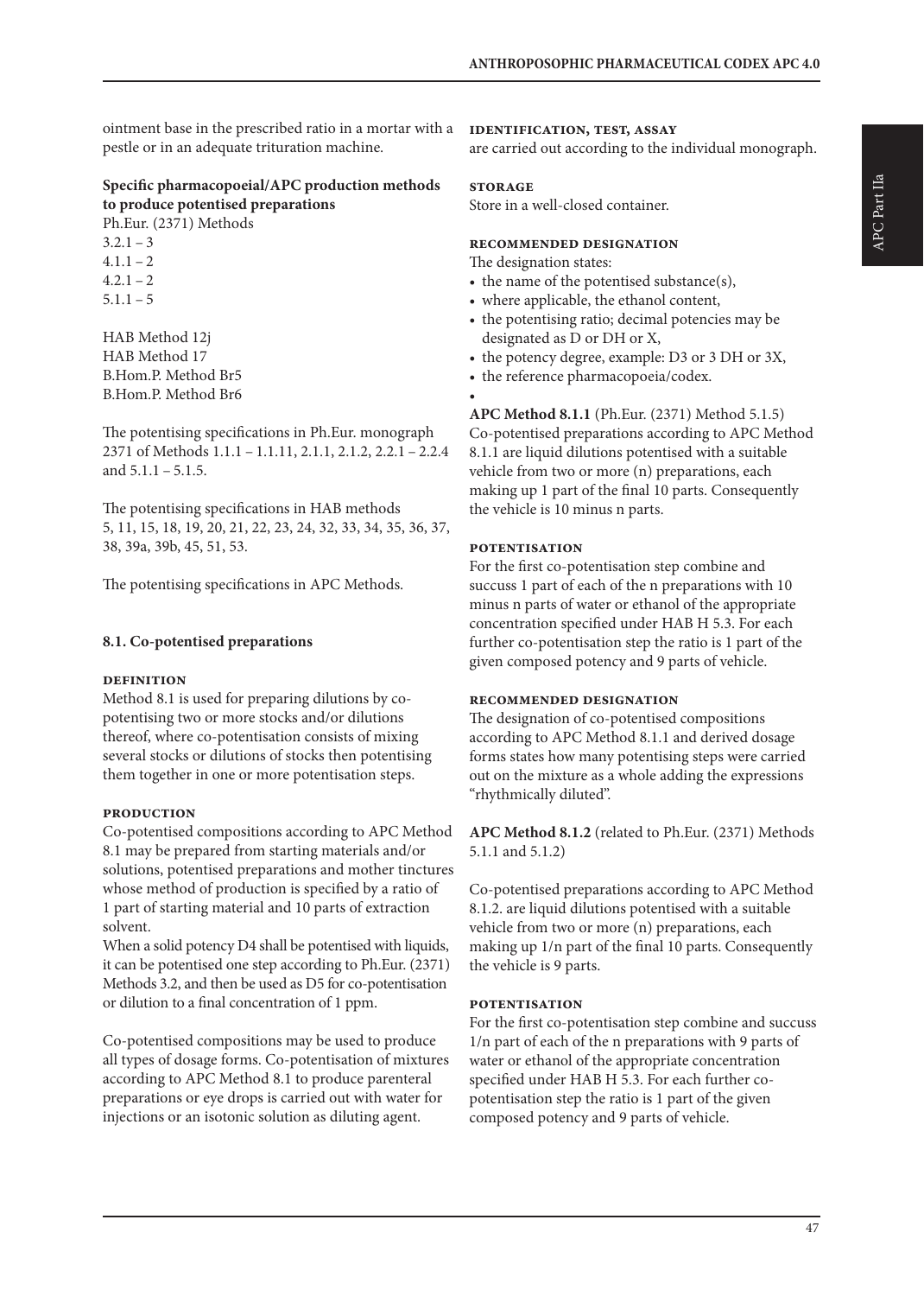#### **recommended designation**

The designation of co-potentised compositions according to APC Method 8.1.2. and derived dosage forms states how many potentising steps were carried out on the mixture as a whole.

#### **8.2. Potentising in an ointment base**

#### **definition**

Liquid and solid starting materials can be potentised within an ointment base.

#### **production**

According to the specific methods or the individual monograph.

#### **identification**, **tests**, **assay**

are carried out according to the individual monograph.

#### **storage**

Store in a well-closed container.

#### **recommended designation**

The designation states:

- the name of the potentised substance(s),
- the potentising ratio; decimal potencies may be designated as D or DH or X,
- the potency degree in the ointment,
- the reference pharmacopoeia/codex.

**APC Method 8.2.1** (Ointments containing powdered solid starting materials, related to HAB Method 48) Ointments containing powdered solid starting materials are produced with 1 part of a powdered metal, powdered mineral or a composition containing minerals and 9 parts of an ointment base leading to a homogeneous ointment. This potentising step in an ointment base results in the first decimal dilution (D1). The particle size of the powdered solid starting material must be smaller than  $100 \mu m$ .

Ointments according to APC Method 8.2.1 must meet the requirements of the Ph.Eur. monograph "Semi-solid preparations for cutaneous application" (0132). Ointments according to APC Method 8.2.1 can be used further to produce ointments according to HAB Method 13.

#### **recommended designation**

Ointments according to APC Method 8.2.1 carry the designation "APC M" and the resulting decimal dilution "D1".

#### **APC-Method 8.2.2 Ointments containing solid or liquid dilutions**

Ointments containing solid or liquid dilutions are

produced with 1 part of a decimal solid or liquid dilution (Dn) and 9 parts of an ointment base leading to a homogeneous ointment. The resulting decimal dilution degree is (Dn+1). Ointments according to APC Method 8.2.2. must meet

the requirements of the Ph.Eur. monograph "Semisolid preparations for cutaneous application" (0132).

#### **recommended designation**

Ointments according to APC Method 8.2.2 carry the designation of the resulting degree of decimal dilution. Example: D3 or 3 DH or 3X APC 8.2.2.

#### **8.3. Triturations**

#### **definition**

Preparations according to APC Method 8.3 are triturations of solid substances with lactose monohydrate as potentising vehicle unless otherwise specified in a ratio of 1:10.

#### **production**

Triturate using a machine that ensures even trituration. Suitable machines include mixers with rhythmic, pulsating spatial inversion (e.g. "Turbula"), in combination with a sealable mixing vessel and appropriate grinding balls as well as other machines with rotating movements such as the ball mill.

Triturate the whole amount of vehicle with the substance to be potentised.

The trituration time depends on the machine and the chosen parameters. Trituration must be between 15 and 60 minutes. It has to be ensured, that the trituration is homogeneous and that particle size reduction is achieved.

#### **TESTS**

are carried out according to the individual monograph.

#### **recommended designation**

Preparations according to APC Method 8.3 carry the designation of the resulting degree of decimal dilution. Example: D3 or 3 DH or 3X APC 8.3.

#### **9. MIXTURES**

#### **definition**

Mixtures are produced from usually two or more active substances.Vehicles and/or excipients may be added. Mixtures contain the sum of the active substances mixed together. Mixtures can also be produced from one active substance and a vehicle. A special manufacturing method is not needed (cf. compositions). Mixtures are used to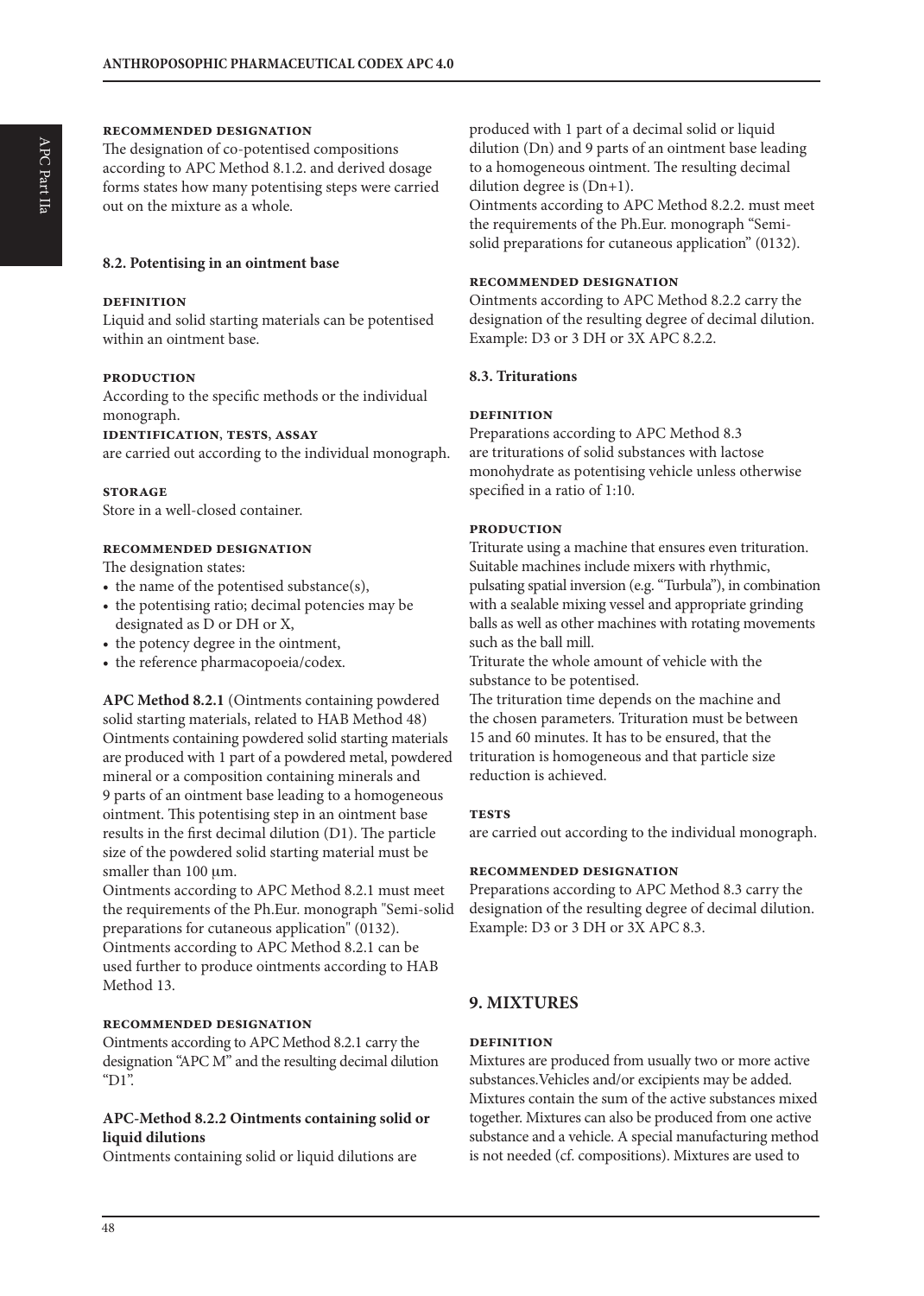facilitate the administration of more than one active substance in one single finished product. The mixture itself may be the final dosage form.

Mixtures can be classified into four categories: 9.1. Mixtures of preparations without a vehicle 9.1a. Mixtures of liquid preparations produced according to Ph.Eur., HAB or APC Methods. 9.1b. Mixtures of solid preparations produced according to Ph.Eur., HAB or APC Methods. 9.1c. Liquid and solid preparations, produced according to Ph.Eur., HAB or APC Methods, resulting in a liquid preparation.

9.2. Mixtures of preparations with a vehicle 9.2a. Liquid preparations produced according to Ph.Eur., HAB or APC Methods in which the vehicle is added in a ratio other than 1 to 10 or 1 to 100. 9.2b. Solid preparations produced according to Ph.Eur., HAB or APC Methods in which the vehicle is added in a ratio other than 1 to 10 or 1 to 100. 9.2c. Liquid and solid preparations, produced according to Ph.Eur., HAB or APC Methods, resulting in a liquid preparation, in which the vehicle is added in a ratio other than 1 to 10 or 1 to 100.

9.3. Mixtures of preparations with excipients and vehicles.

9.3a. Liquid preparations produced according to Ph.Eur., HAB or APC Methods with an excipient(s). Vehicles may be added.

9.3b. Liquid and solid preparations, produced according to Ph.Eur., HAB or APC Methods, resulting in a liquid preparation with an excipient(s). Vehicles may be added.

9.4. Mixtures of starting materials used as active substances and mother tinctures or preparations with or without vehicles and/or excipients.

#### **recommended labelling**

- the ingredients mixed and their quantity,
- reference pharmacopoeia/codex.

#### **Specific pharmacopoeial/APC production methods to produce mixtures** HAB Method 12 HAB Method 16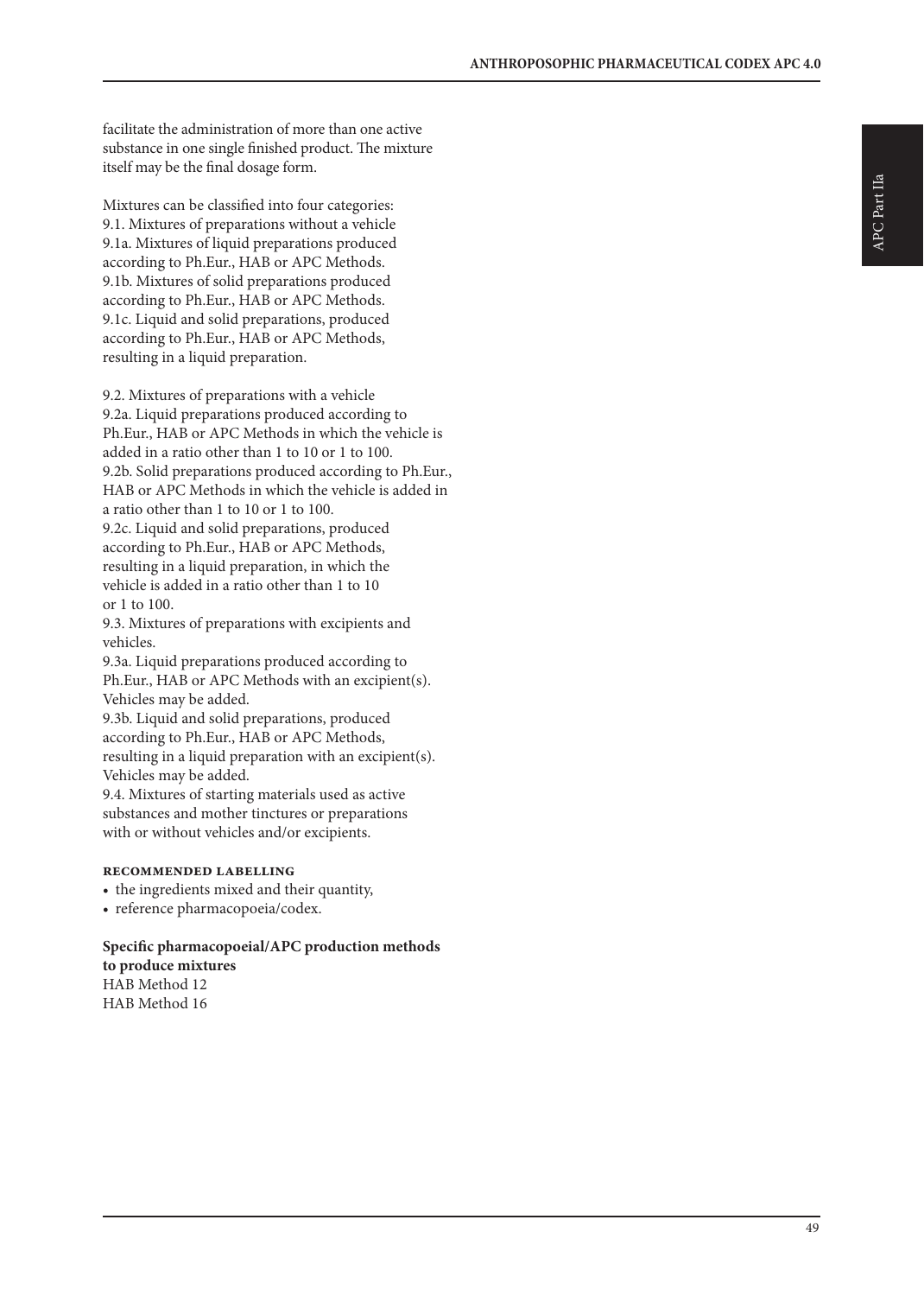# **ANTHROPOSOPHIC PHARMACEUTICAL CODEX APC**

# **PART IIb**

**Individual monographs of starting materials and preparations**

| <b>Table of Content</b><br>Part IIb |                                 |
|-------------------------------------|---------------------------------|
|                                     | CYDONIA OBLONGA, FRUIT,         |
| CYDONIA OBLONGA, FRUIT, HEAT        | MOTHER TINCTURE OBTAINED        |
| TREATED AQUEOUS TINCTURE 1:2.1  51  | BY RHYTHMIC APPLICATION OF HEAT |
| CYDONIA OBLONGA, FRUIT,             | AND COLD CYDONIA OBLONGA        |
| <b>GLYCEROL EXTRACT WITH</b>        |                                 |
|                                     |                                 |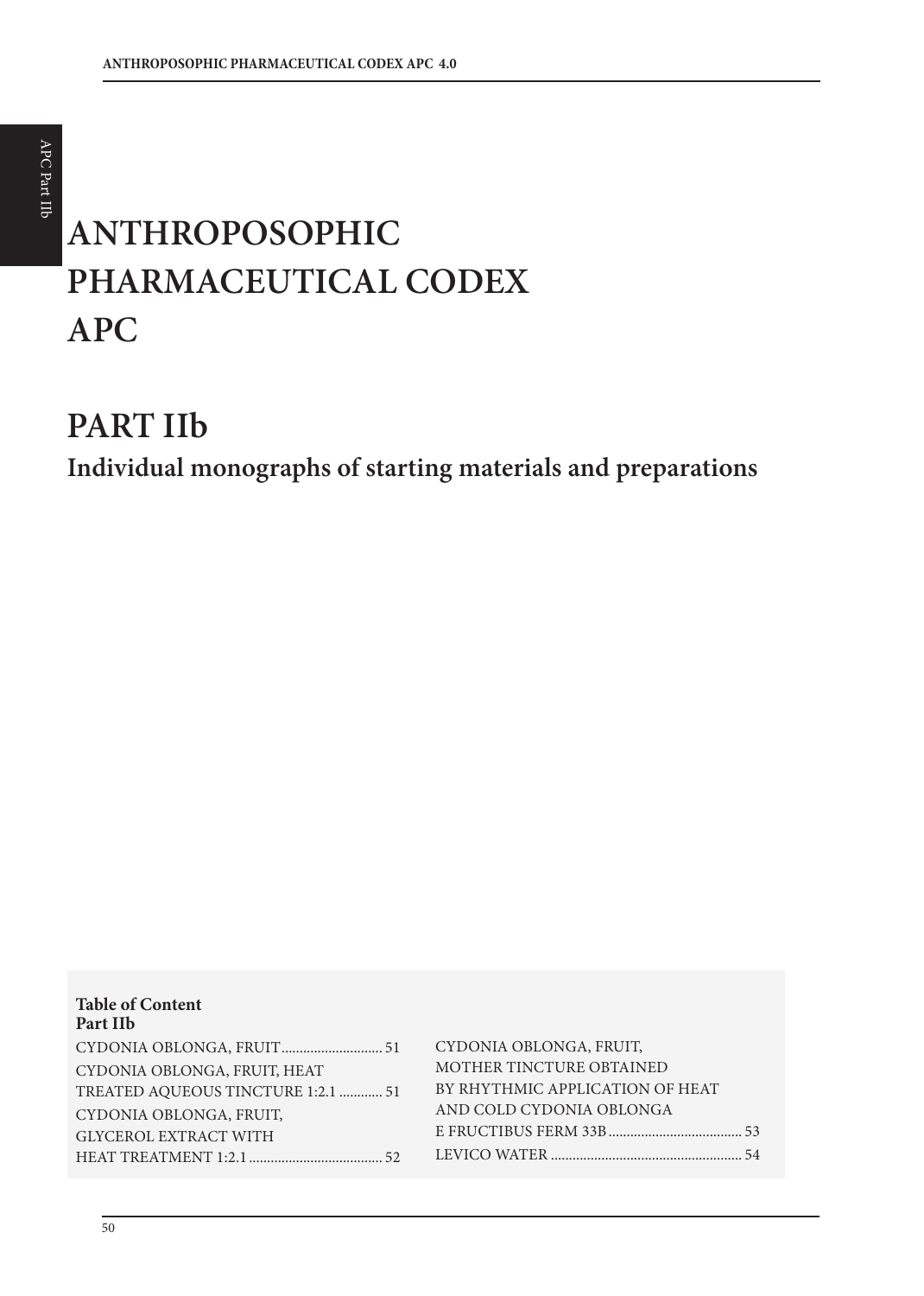# **CYDONIA OBLONGATA, FRUIT**

Cydonia oblonga, Fructus Cydonia

#### **definition**

Fresh, ripe fruit of *Cydonia oblonga* Mill. collected during late summer and autumn.

#### **characters**

The odour is characterised by a typical flowery scent.

#### **identification**

The pear-shaped variety (var. *pyriformis*) is yellow, fragrant, fuzzy, 7 – 15 cm in diameter. The gentle soft pulp is golden yellow.

The apple-shaped variety (var. *maliformis*) is yellow to greenish yellow, fuzzy, 7-15 cm in diameter and less fragrant. The pulp is characterised by stone cells. Both varieties obtain five oblong-ovate sepals with serrate margins which are located in a depression. They are completely adnate with the 5 carpels. The 5 loculi of the core generally each contain 5 to 15 or sometimes more brown, cuneate seeds arranged in 2 vertical rows and stuck together with a mucilaginous coat.

#### **tests**

**Foreign matter** (*Ph.Eur. 2.8.2*).

As low as possible. The whole batch is checked during manufacture. Foreign matter is sorted out.

#### **Adulteration.**

Fruits from Japanese quince [*Choenomeles japonica* (Thunb.) Lindl. ex Spach, syn. *Cydonia japonica* Pers., Rosaceae] and Chinese quince [*Choenomeles speciosa* (Sweet) Nakai, Rosaceae] are 4 to 5 cm in diameter with a smooth peel and being devoid of stone cells.

#### **preparations**

1. Heat treated aqueous preparation according to the individual monograph,

2. Heat treated preparation with glycerol according to the individual monograph,

3. Tincture obtained by rhythmic application of heat and cold according to APC method 3.13 and method HAB 33b.

#### **CYDONIA OBLONGA, FRUIT, HEAT TREATED AQUEOUS TINCTURE 1:2.1**

#### **definition**

*The heat treated aqueous tincture* is prepared from the fresh cut fruit of *Cydonia oblonga* Mill., see Cydonia oblonga, Fruit (Cydonia oblonga, Fructus; Cydonia) APC

#### **production**

*The heat treated aqueous tincture* is prepared in a ratio of fresh fruits to purified water 1:2.1 and by heat treatment at 65 – 70 °C as follows:

The whole fresh ripe fruit are cut into pieces  $(2 - 4$  cm). To 1 part of the cut fruit add 2.1 parts of purified water and mix thoroughly. Heat to 65 – 70 °C in a closed container and keep at this temperature for one hour swirling repeatedly. After cooling to 40 – 45 °C separate by straining the mixture through gauze, filter the resulting liquid and process immediately.

#### **characters**

*Appearance*: light yellow, slightly turbid liquid. *Odour*: fruity.

#### **identification**

Thin-layer chromatography *(Ph.Eur. 2.2.27)*.

*Test solution.* Apply 10 mL onto a cartridge filled with octadecylsilylated silica gel *RH* (particle size 55 – 110 µm, 360 mg), preconditioned sequentially with 10 mL of methanol *R* and 10 mL of water *R*. Wash the cartridge with 10 mL of water *R*. Elute with 10 mL of methanol *R*. Evaporate the eluate to dryness under reduced pressure. Dissolve the residue in 1 mL of methanol *R*.

*Reference solution.* Dissolve 5 mg of rutin *R*, 5 mg of hyperoside *R* and 5 mg of scopoletin *R* in 10 mL of methanol *R.*

*Plate:* TLC silica gel plate *R*.

*Mobile phase:* anhydrous formic acid *R,* water *R*, ethyl acetate *R* (15:15:70 *V/V/V*).

*Application:* 20 µL as bands.

*Development:* over a path of 10 cm.

*Drying:* at 105 °C for 5 min.

*Detection:* spray the plate while still warm with a 10 g/L solution of diphenylboric acid aminoethyl ester *R* in methanol *R*. Subsequently spray with a 50 mL/L solution of macrogol 400 *R*. Examine in ultraviolet light at 365 nm within 30 min.

*Results:* see below the sequence of the zones present in the chromatograms obtained with the reference solution and the test solution. Other faint zones may be present in the chromatogram obtained with the test solution.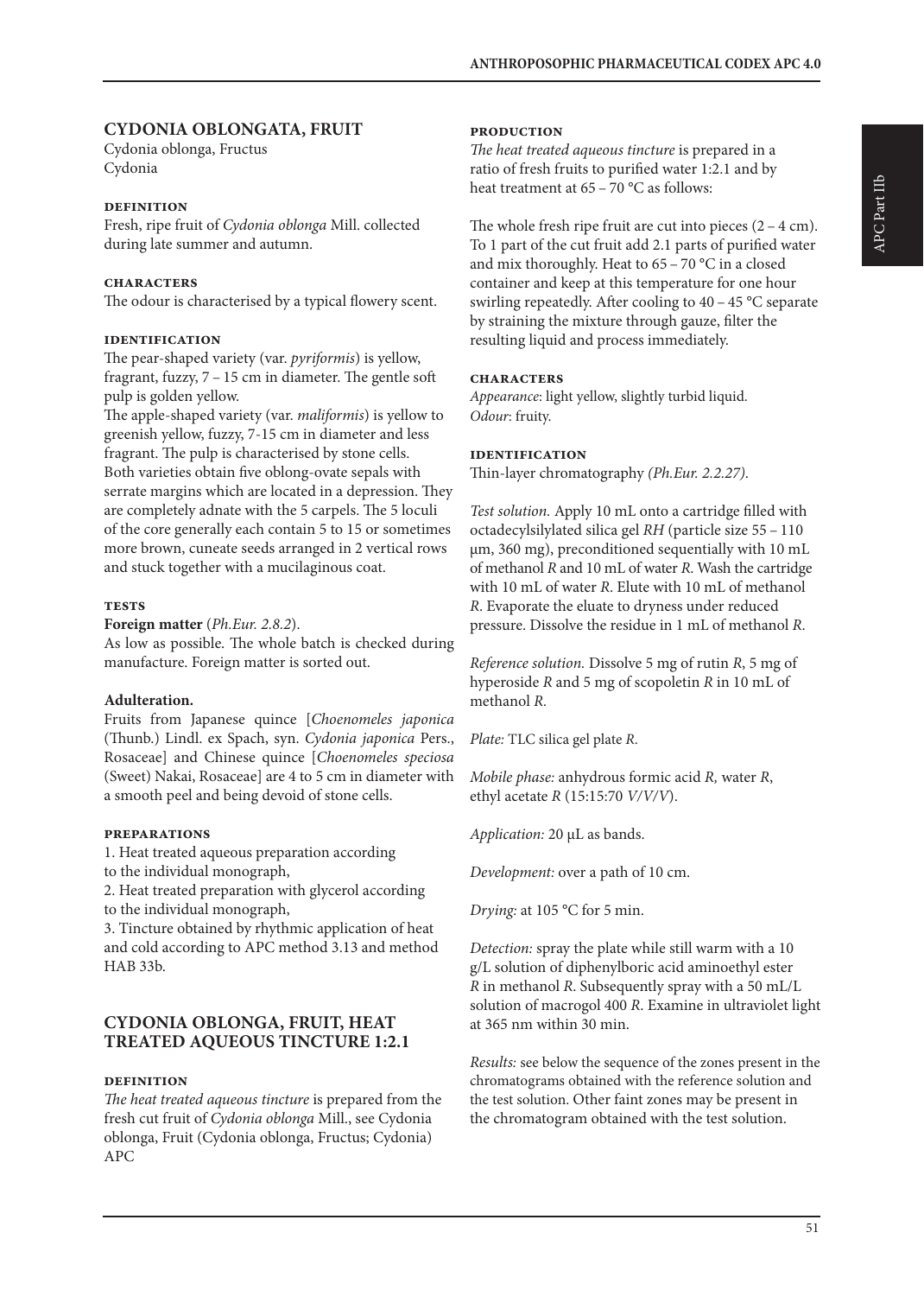|                                                        | Top of the plate                              | separate the mixture by straining through gauze, then<br>filter if necessary.                                                                                                                                                                                                                                                                                                                                                                                                                                                                                                            |  |  |  |
|--------------------------------------------------------|-----------------------------------------------|------------------------------------------------------------------------------------------------------------------------------------------------------------------------------------------------------------------------------------------------------------------------------------------------------------------------------------------------------------------------------------------------------------------------------------------------------------------------------------------------------------------------------------------------------------------------------------------|--|--|--|
| Scopoletin: a blue zone                                | A blue zone                                   | <b>CHARACTERS</b><br>Appearance: light yellow, slightly turbid, viscous liquid.<br>Odour: fruity.                                                                                                                                                                                                                                                                                                                                                                                                                                                                                        |  |  |  |
|                                                        | A blue zone                                   | <b>IDENTIFICATION</b><br>Thin-layer chromatography (Ph.Eur. 2.2.27).                                                                                                                                                                                                                                                                                                                                                                                                                                                                                                                     |  |  |  |
| Hyperoside:<br>an orange zone<br>Rutin: an orange zone | A strong light<br>blue zone<br>An orange zone | Test solution. To 5 mL add 15 mL of water R. Apply the<br>mixture onto a cartridge filled with octadecylsilylated<br>silica gel RH (particle size 55 - 110 µm, 360 mg),<br>preconditioned sequentially with 10 mL of methanol R<br>and 10 mL of water R. Wash the cartridge with 10 mL<br>of water R. Elute with 10 mL of methanol R. Evaporate<br>the eluate to dryness under reduced pressure. Dissolve<br>the residue in 0.5 mL of methanol R.<br>Reference solution. Dissolve 10 mg of rutin R, 10 mg<br>of hyperoside $R$ and $2$ mg of scopoletin $R$ in $10$ mL of<br>methanol R. |  |  |  |
| <b>Reference solution</b>                              | <b>Test solution</b>                          | Plate: TLC silica gel plate R.                                                                                                                                                                                                                                                                                                                                                                                                                                                                                                                                                           |  |  |  |
| <b>TESTS</b>                                           |                                               | Mobile phase: anhydrous formic acid R, water R,<br>ethylacetate $R$ (15:15:70 $V/V/V$ ).                                                                                                                                                                                                                                                                                                                                                                                                                                                                                                 |  |  |  |

*Application:* 20 µL as bands.

*Drying:* at 105 °C for 5 min.

light at 365 nm within 30 min.

*Development:* over a path of 10 cm.

*Detection:* spray the plate while still warm with a 10 g/L solution of diphenylboric acid aminoethyl ester *R* in methanol *R*. Subsequently spray with a 50 mL/L solution of macrogol 400 *R*. Examine in ultraviolet

*Results:* see below the sequence of the zones present in the chromatograms obtained with the reference solution and the test solution. Other faint zones may be present in the

chromatogram obtained with the test solution.

#### **tests**

**Relative density** *(Ph.Eur. 2.2.5)*: 1.002 to 1.022. **pH** *(Ph.Eur. 2.2.3)*: 3.0 to 4.0. **Dry residue** *(Ph.Eur. 2.8.16)*: min. 2.5 % (3 g initial weight and dry at 105 °C for 2 hours).

#### **storage**

If stored it must meet the requirements of sterility, store in well closed containers, protected from light.

# **CYDONIA OBLONGATA, FRUIT, GLYCEROL EXTRACT WITH HEAT TREATMENT 1:2.1**

#### **definition**

*The glycerol extract with heat treatment* is prepared from the fresh cut fruit of *Cydonia oblonga* Mill., see Cydonia oblonga, Fruit (Cydonia oblonga, Fructus; Cydonia) APC.

#### **production**

*The glycerol extract with heat treatment* is prepared in a ratio of fresh fruits to glycerol (85 per cent) 1:2.1 and by heat treatment at 65 – 70 °C as follows:

The whole fresh ripe fruit is cut into pieces  $(2 - 4$  cm). To 1 part of the cut fruit add 2.1 parts of glycerol (85 per cent) and mix thoroughly. Heat to 60 – 70 °C in a closed container and keep at this temperature for one hour swirling repeatedly. After cooling to 40 – 45 °C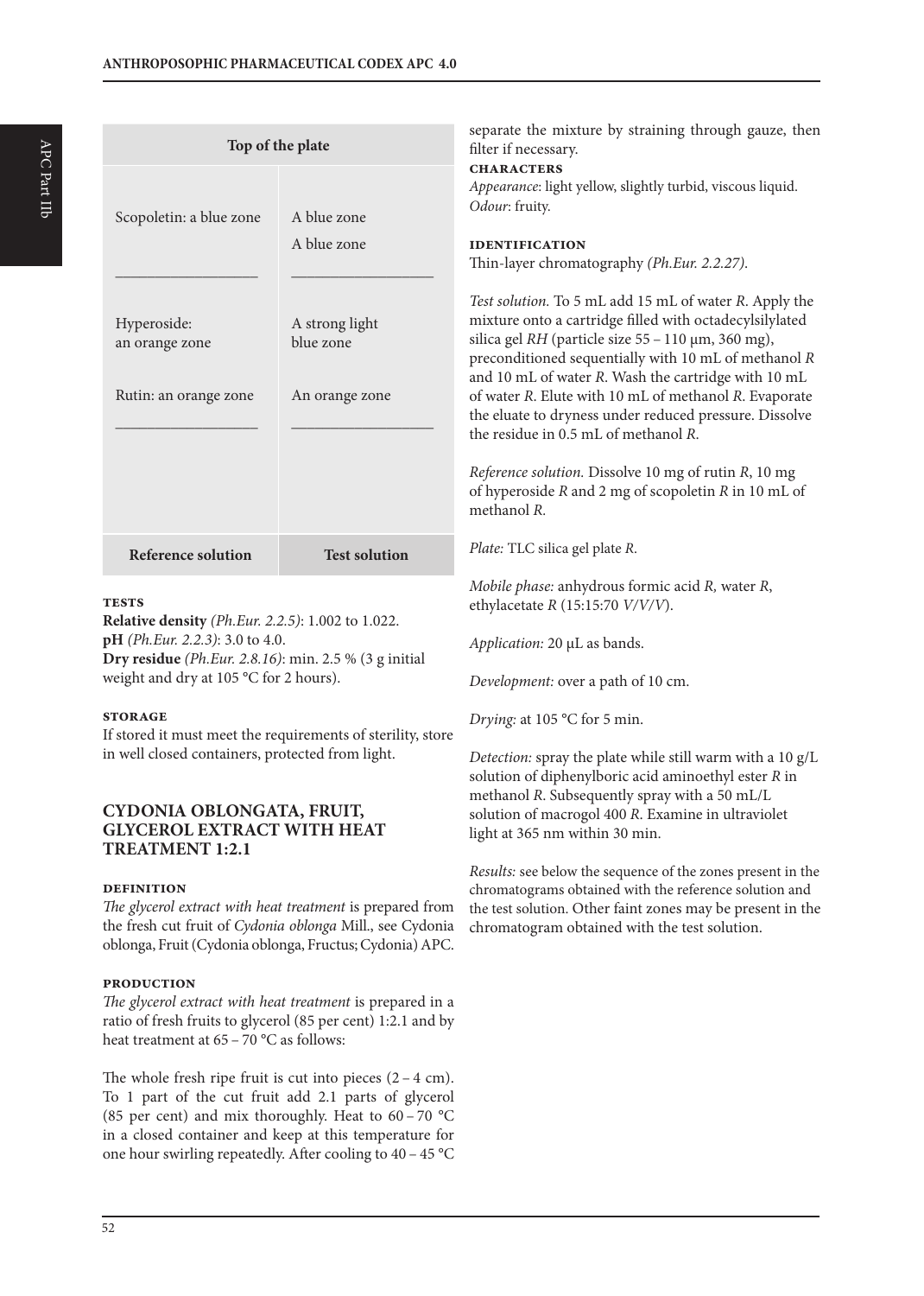| Top of the plate<br>A blue zone<br>Scopoletin: a blue zone<br>A blue zone |                             | <b>IDENTIFICATION</b><br>Thin-layer chromatography (Ph.Eur. 2.2.27)<br>Test solution. Apply 2 mL of the tincture onto a<br>cartridge filled with octadecylsilylated silica gel RH<br>(sorbens mass 500 mg, 3 mL reservoir) preconditioned<br>sequentially with 2 mL of methanol R and 2 mL of<br>water R. Wash the cartridge with 10 mL of water R.<br>Elute with 10 mL of ether R. The eluate is evaporated to<br>dryness. Dissolve the residue in 0.5 mL of methanol R. |
|---------------------------------------------------------------------------|-----------------------------|---------------------------------------------------------------------------------------------------------------------------------------------------------------------------------------------------------------------------------------------------------------------------------------------------------------------------------------------------------------------------------------------------------------------------------------------------------------------------|
| Hyperoside:<br>an orange zone                                             | A strong light<br>blue zone | Reference solution. Dissolve 10 mg of caffeic acid R and<br>10 mg of hyperoside R in 10 mL of methanol R.<br>Plate: TLC silica gel plate R.                                                                                                                                                                                                                                                                                                                               |
| Rutin: an orange zone                                                     | An orange zone              | Mobile phase: anhydrous formic acid R, water R, ethyl<br>acetate $R(10:10:80 \frac{V}{V/V}).$<br>Application: 60 µL of test solution and 10 µL of<br>reference solution, as bands.<br>Development: over a path of 8 cm.                                                                                                                                                                                                                                                   |
| <b>Reference solution</b>                                                 | <b>Test solution</b>        | Drying: in air.                                                                                                                                                                                                                                                                                                                                                                                                                                                           |
|                                                                           |                             |                                                                                                                                                                                                                                                                                                                                                                                                                                                                           |

#### **tests**

**Relative density** *(Ph.Eur. 2.2.5)*: 1.170 to 1.185. **pH** *(Ph.Eur. 2.2.3)*: 3.5 to 5.0.

#### **storage**

Protected from light.

#### **CYDONIA OBLONGATA, FRUIT, MOTHERTINCTURE OBTAIND BY RHYTHMIC APPLICATION OF HEAT AND COLD CYDONIA OBLONGATA E FRUCTIBUS FERM 33B**

#### **definition**

*The tincture obtained by rhythmic application of heat and cold* is prepared from the fresh minced fruit of *Cydonia oblonga* Mill., see Cydonia oblonga, Fruit (Cydonia oblonga, Fructus; Cydonia) APC.

#### **production**

The tincture obtained by rhythmic application of heat and cold is prepared according to HAB method 33b (APC method 3.13).

#### **characters**

*Appearance:* slightly yellow liquid. *Odour:* sour, fruity.

*Detection:* spray with a 10 g/L solution of diphenylboric acid aminoethyl ester *R* in methanol *R*. Subsequently spray with a 50 g/L solution of macrogol 400 *R* in methanol *R*. Examine in ultraviolet light at 365 nm after 30 min.

*Results:* See below the sequence of the zones present in the chromatograms obtained with the reference solution and the test solution. Other faint zones may be present in the chromatogram obtained with the test solution.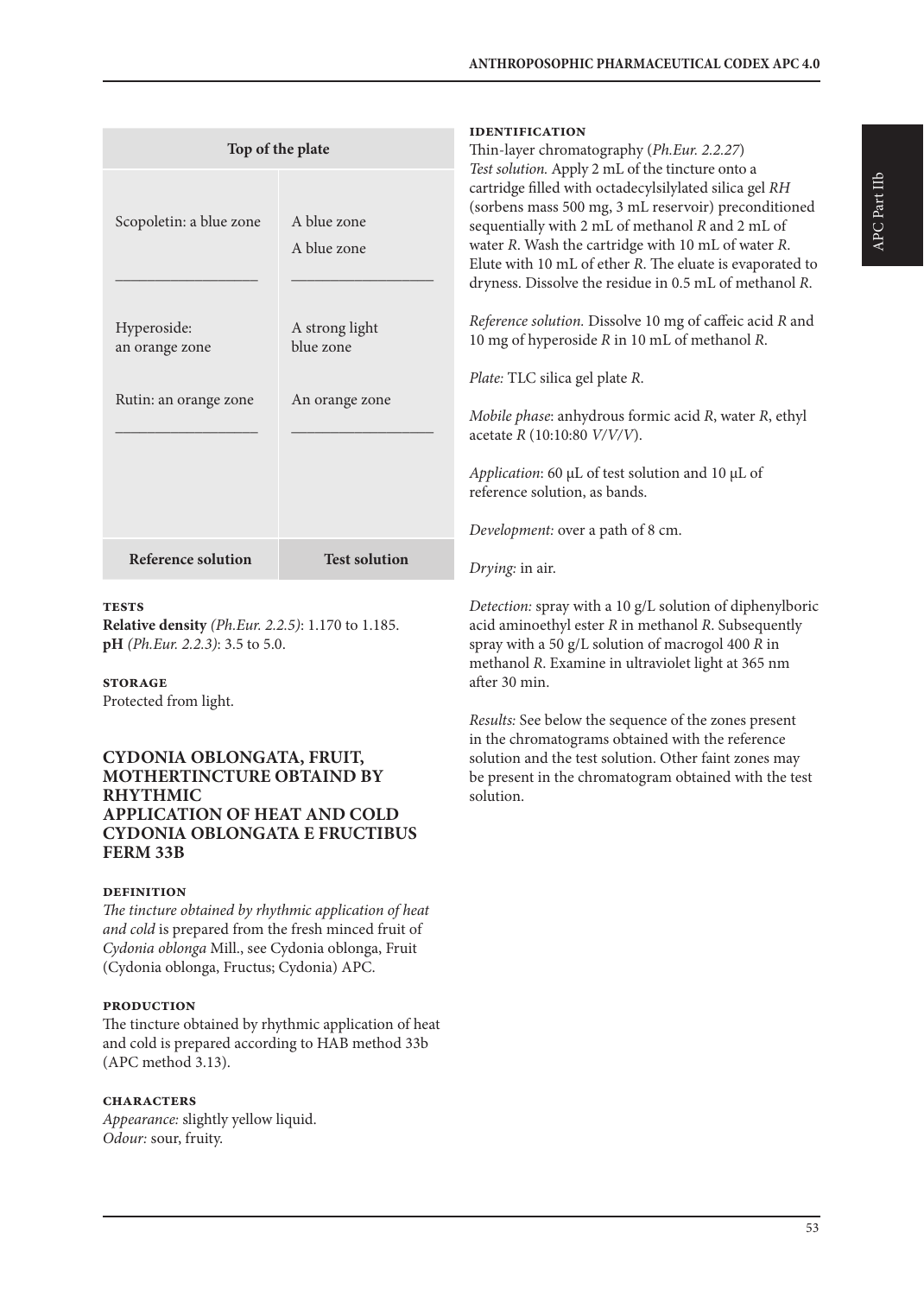| Top of the plate                                                           |                                        | ł                                                                          |
|----------------------------------------------------------------------------|----------------------------------------|----------------------------------------------------------------------------|
| Caffeic acid:<br>a light blue zone<br>Hyperoside:<br>an orange yellow zone | A light blue zone<br>A light blue zone | I<br>I<br>ľ<br>I<br>$\overline{\mathcal{L}}$<br>$\mathbf C$<br>£<br>ľ<br>0 |
| <b>Reference solution</b>                                                  | <b>Test solution</b>                   | I<br>ł<br>S<br>I<br>$\mathbf{i}$<br>S<br>F                                 |

#### **tests**

**Relative density** (*Ph.Eur. 2.2.5*): 1.001 to 1.013. **Dry residue** (*based on Ph.Eur. 2.2.32 d*): minimum 1.0 per cent, determined on 1.000 g of mother tincture by drying for 4 to 5 hours at 105 °C.

Calculate the dry residue (per cent *m/m*) from the expression:

$$
\frac{(m_3-m_1)}{m_2}\; \cdot 100
$$

 $m<sub>i</sub>$  = mass of the crucible used, in grams;  $m<sub>2</sub>$  = mass of the mother tincture used, in grams;  $m<sub>3</sub>$  = mass of the crucible containing the mother tincture after drying, in grams. **pH** (*Ph.Eur. 2.2.3*): 3.0 to 4.2.

#### **storage**

In a well closed container at a temperature of max 15 °C.

### **LEVICO WATER**

Aqua Levici  $evico$ 

#### **definition**

Naturally occurring spring water from the source Levico (Italy). *Content*: *• Arsenic*: 4 – 8 ppm

*• Iron*: 1000 – 2500 ppm

#### **characters**

*Appearance:* colourless to yellowish-brown liquid, usually clear, a slight sediment may occur. *Odour:* almost odourless.

#### **identification**

A. Identification of arsenic by atomic absorption spectrometry (*Ph.Eur. 2.2.23*), see Assay. *Results*: the absorbance obtained with the test solution is not below the absorbance obtained with the reference solution with the lowest concentration. B. Identification of iron by atomic absorption spectrometry (*Ph.Eur. 2.2.23*), see Assay. *Results*: the absorbance obtained with the test solution is not below the absorbance obtained with the reference solution with the lowest concentration. C. Identification of copper by atomic absorption spectrometry (*Ph.Eur. 2.2.23*, Method I). *Test solution.* To 1.0 mL add 0.200 mL nitric acid *R* and dilute to 10.0 mL with water *R*. *Reference solution.* Prepare the reference solutions (0.5, 1.0, 2.0 and 4.0 ppm Cu) using copper standard solution *R*, diluted as necessary with a 5 per cent *(V/V)* solution of nitric acid *R*. Alternatively, commercially available copper standard solutions for atomic absorption spectrometry can be used. *Source*: copper hollow-cathode lamp using a transmission band preferably of 0.5 nm. *Wavelength*: 324.8 nm. *Flame*: air-acetylene. *Results*: the absorbance obtained with the test solution is not below the absorbance obtained with the reference solution with the lowest concentration. D. To 0.5 mL add 4.5 mL of water *R*. The solution gives reaction a on sulfates (*Ph.Eur. 2.3.1*).

#### **tests**

**Relative density** (*Ph.Eur. 2.2.5*): 1.004 to 1.015. **pH** (*Ph.Eur. 2.2.3*): 1.5 to 2.5.

#### **assay**

**Arsenic:** 4 ppm to 8 ppm. Atomic absorption spectrometry (*Ph.Eur. 2.2.23*, Method I).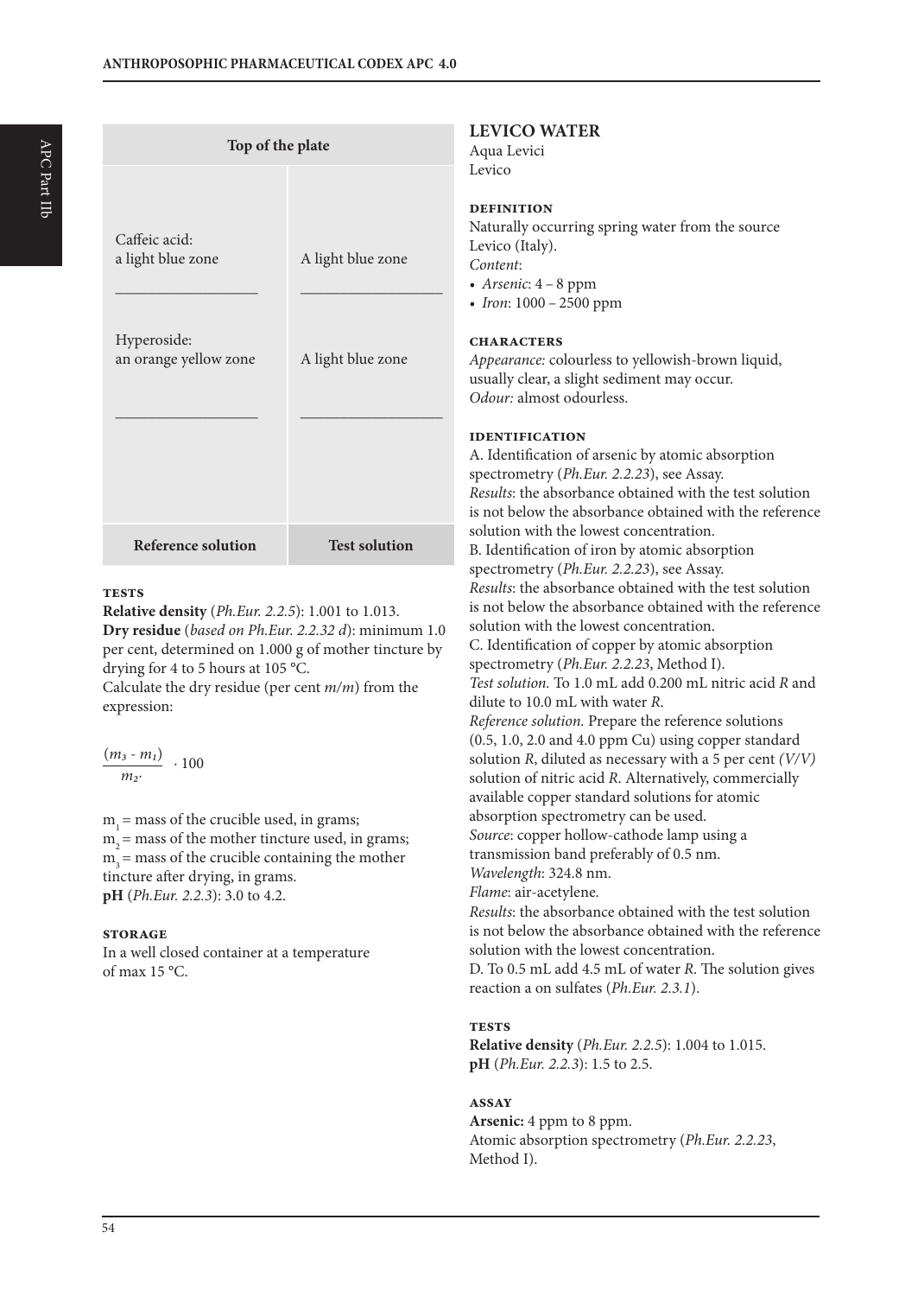*Test solution.* To 0.200 mL add 2.00 mL nitric acid *R* and dilute to 100 mL with water *R*. *Reference solutions.* Prepare the reference solutions (5.0, 10.0, 15.0 and 20.0 ppb As) using arsenic standard solution *R*, diluted as necessary with a 5 per cent *(V/V)* solution of nitric acid *R*. Alternatively, commercially available arsenic standard solutions for atomic absorption spectrometry can be used. *Source*: arsenic hollow-cathode lamp using a transmiss\$ion band preferably of 0.5 nm. *Wavelength*: 193.7 nm. *Atomisation device*: graphite furnace. Calculate the content of arsenic in mg/kg from the expression:

$$
X\left[ppm\right] = \left(\frac{A_1 \cdot F_1}{F_2}\right) / 1000
$$

 $A<sub>1</sub>$ : measured concentration of arsenic in  $\mu$ g/L  $F_i$ : 100 mL (dilution factor)  $\mathrm{F}_2$ : 0.200 mL

**Iron:** 1000 ppm to 2500 ppm. Atomic absorption spectrometry (*Ph.Eur. 2.2.23*, Method I).

*Test solution.* To 0.500 mL add 2.00 mL nitric acid *R* and dilute to 100 mL with water *R*. *Reference solutions.* Prepare the reference solutions (5.0, 10.0, 15.0 and 20.0 ppm Fe) using iron standard solution *R*, diluted as necessary with a 5 per cent *(V/V)* solution of nitric acid *R*. Alternatively, commercially available iron standard solutions for atomic absorption spectrometry can be used. *Source*: iron hollow-cathode lamp using a transmission

band preferably of 0.2 nm. *Wavelength*: 372.0 nm. *Flame*: air-acetylene. Calculate the content of iron in mg/kg from the expression:

$$
X\left[ppm\right] = \frac{A_2 \cdot F_1}{F_2}
$$

 $A_2$ : measured concentration of iron in mg/L  $F_i$ : 100 mL (dilution factor)  $F_2$ : 0.500 mL

#### **storage**

Store in a well-closed container, protected from light.

#### **preparations**

According to Ph.Eur., monograph 2371 Methods 3.1.1, 3.1.2.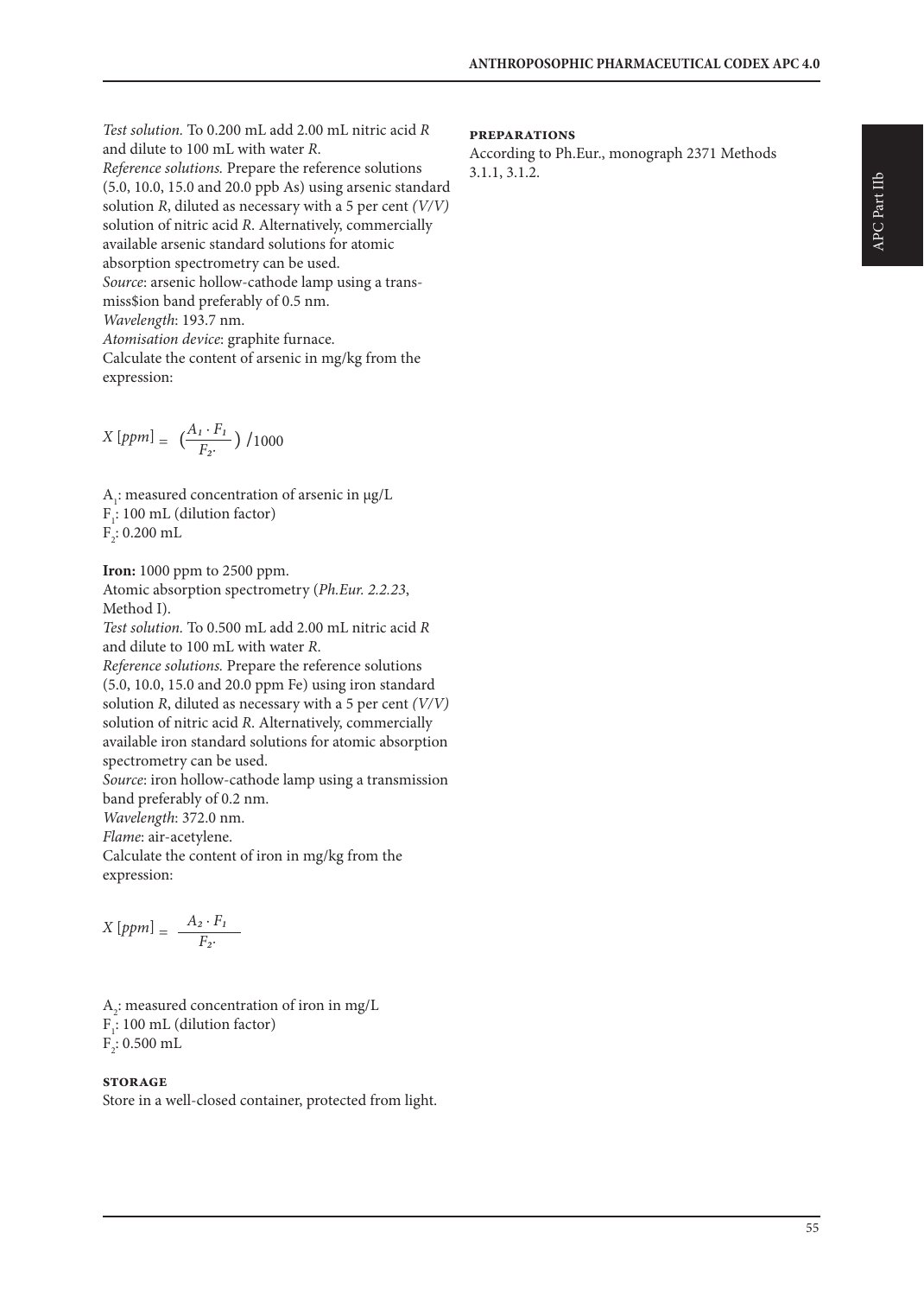# **ANTHROPOSOPHIC PHARMACEUTICAL CODEX APC**

**PART III Dosage forms**

**Table of Content Part III** Dosage forms ............................................................ 56 Index list of terms of part I, II and III.................... 60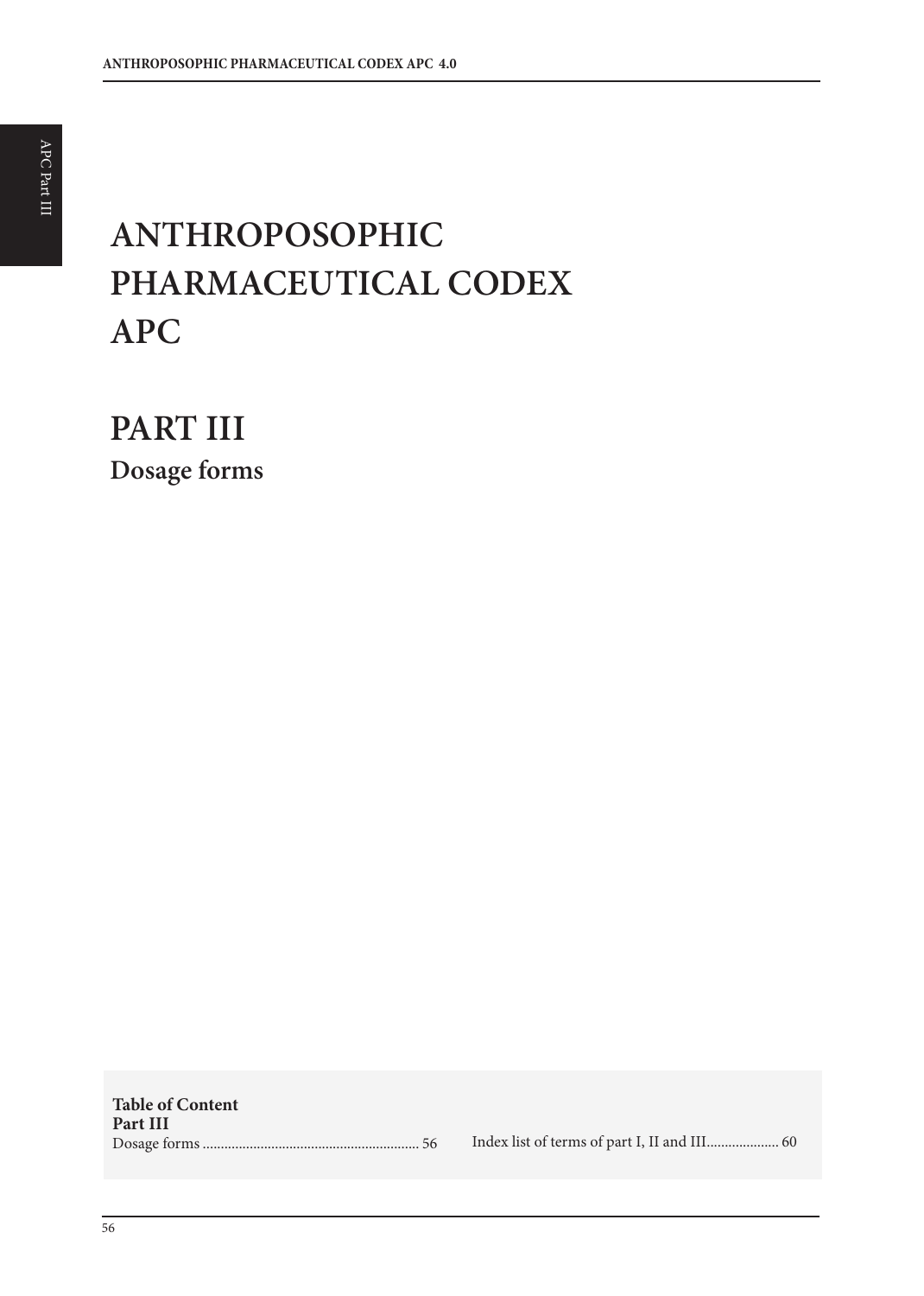# **Dosage forms**

Principally an anthroposophic medicinal product can be in the European Pharmacopoeia or in pharmacopoeias administered in every dosage form, including external (topical), internal and parenteral dosage forms, with or without excipients.

A dosage form of an anthroposophic medicinal product complies with any relevant dosage form monograph

and any relevant test for that dosage form as described currently used officially in the EU Member States.

Main dosage forms for anthroposophic medicinal products and concerning references to official pharmacopoeias:

| Main dosage forms for oral use        |                              | Relevant monograph(s) in (Monograph number): |
|---------------------------------------|------------------------------|----------------------------------------------|
| <b>Standard term</b>                  | <b>Traditional name</b>      |                                              |
| Capsules                              | Capsules                     | Ph.Eur. (0016)                               |
| Granules                              | Granules                     | Ph.Eur. (0499)                               |
| Homoeopathic Pillules,<br>coated      | Globuli velati               | Ph.Eur. (1038, 2786), HAB Method 39          |
| Homoeopathic Pillules,<br>impregnated | Pillules                     | Ph.Eur. (1038, 2079), HAB Method 10          |
| <b>Tablets</b>                        | <b>Tablets</b>               | Ph.Eur. (1038, 0478), HAB Method 9           |
| Powders, oral                         | Trituration                  | Ph.Eur. (1165)                               |
| Oral drops                            | Oral drops                   | Ph.Eur. (0672)                               |
| Syrups                                | Syrups                       | Ph.Eur. (0672)                               |
| Oral solution                         | Mother tincture,<br>Dilution | Ph.Eur. (0672)                               |

| Main dosage forms for cutaneous use |                         | Relevant monograph(s) in (Monograph number): |
|-------------------------------------|-------------------------|----------------------------------------------|
| <b>Standard term</b>                | <b>Traditional name</b> |                                              |
| Creams                              | Creams                  | Ph.Eur. (0132)                               |
| <b>Ointments</b>                    | <b>Ointments</b>        | Ph.Eur. (0132), HAB Methods 13 and 48        |
| Gels                                | Gels                    | Ph.Eur. (0132), HAB Method 13                |
| Lotions                             | Lotions                 | B.P., Ph.Eur. (0927)                         |
| Oils                                | Oils                    | HAB Methods 12, Ph.Eur. (0927)               |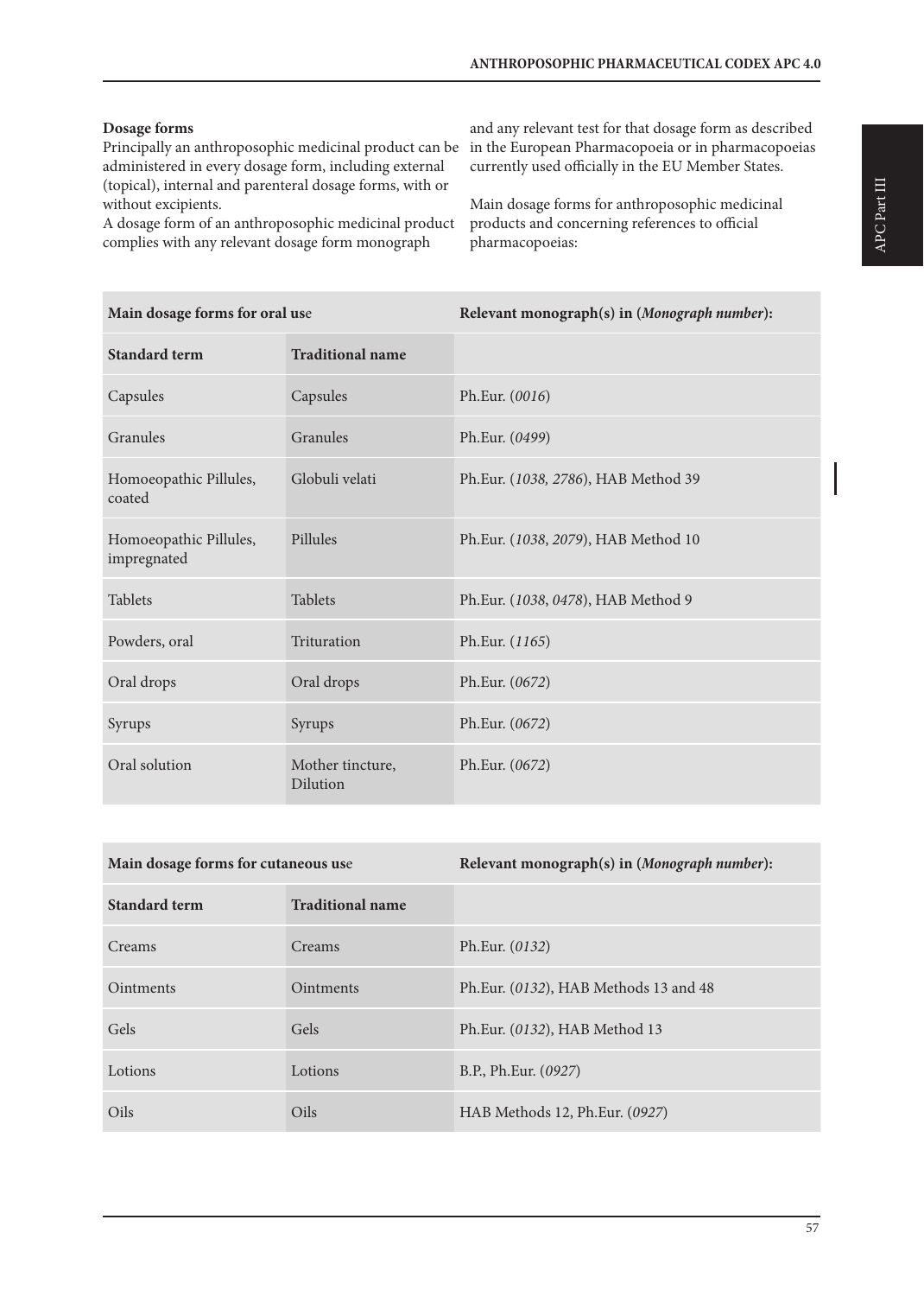| Main dosage forms for cutaneous use |                                                                   | Relevant monograph(s) in (Monograph number): |
|-------------------------------------|-------------------------------------------------------------------|----------------------------------------------|
| Liquid preparations<br>(other)      | Tinctures for external<br>use, external emulsions,<br>suspensions | Ph.Eur. (0927), HAB Methods 12               |
| Powders                             | Powders                                                           | Ph.Eur. (1166)                               |

| Main dosage forms for auricular use |                         | Relevant monograph(s) in (Monograph number): |
|-------------------------------------|-------------------------|----------------------------------------------|
| Standard term                       | <b>Traditional name</b> |                                              |
| Ear drops                           | Ear drops               | Ph.Eur. (0652)                               |

| Main dosage forms for ophthalmic use |                         | Relevant monograph(s) in (Monograph number): |
|--------------------------------------|-------------------------|----------------------------------------------|
| <b>Standard term</b>                 | <b>Traditional name</b> |                                              |
| Eye drops                            | Eye drops               | Ph.Eur. (1163), HAB Method 15                |
| Semi-solid eye<br>preparations       | Eye ointments           | Ph.Eur. (1163)                               |

| Main dosage forms for nasal use |                         | Relevant monograph(s) in (Monograph number): |
|---------------------------------|-------------------------|----------------------------------------------|
| <b>Standard term</b>            | <b>Traditional name</b> |                                              |
| Nasal drops, solution           | Nasal drops             | Ph.Eur. (0676), HAB Method 45                |
| Nasal spray, solution           | Nasal spray             | Ph.Eur. (0676)                               |

| Main dosage forms for oromucosal use |                         | Relevant monograph(s) in (Monograph number):         |
|--------------------------------------|-------------------------|------------------------------------------------------|
| <b>Standard term</b>                 | <b>Traditional name</b> |                                                      |
| Gels                                 | Gels                    | Ph.Eur. (1807)                                       |
| Solutions                            | Solutions               | Ph.Eur. (1807)                                       |
| Sprays                               | Sprays                  | Ph.Eur. (1807)                                       |
| Pillules                             | Pillules                | Ph.Eur. (1038, 2079, 2786), HAB Methods 10<br>and 39 |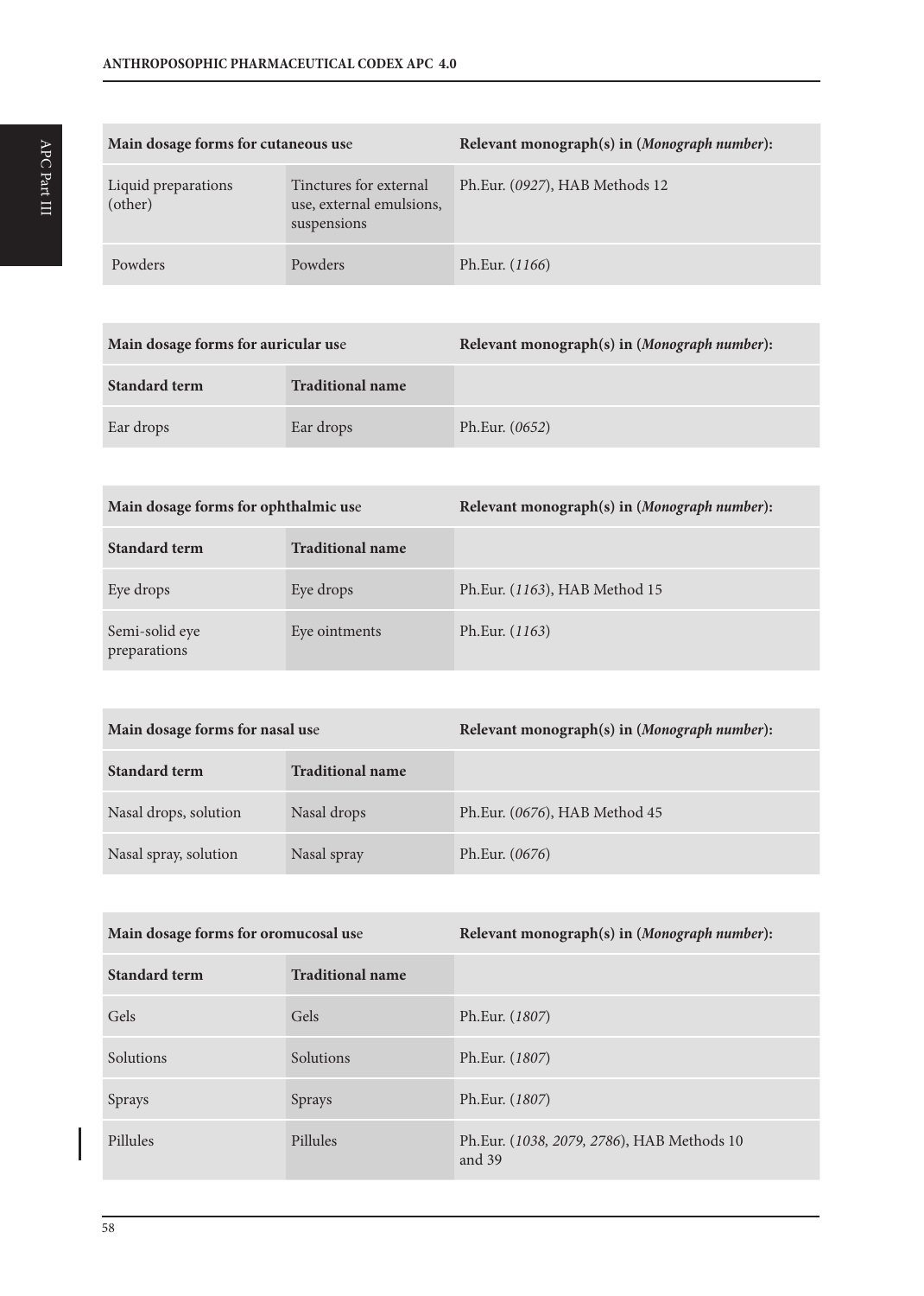| Main dosage forms for vaginal use  |                         | Relevant monograph(s) in (Monograph number): |
|------------------------------------|-------------------------|----------------------------------------------|
| Standard term                      | <b>Traditional name</b> |                                              |
| Gels                               | Gels                    | Ph.Eur. (1164)                               |
| Semi-solid vaginal<br>preparations | Globules                | Ph.Eur. (1164)                               |
| Vaginal tablets                    | Vagitories              | Ph.Eur. (1164)                               |

| Main dosage forms for rectal use |                         | Relevant monograph(s) in (Monograph number): |
|----------------------------------|-------------------------|----------------------------------------------|
| <b>Standard term</b>             | <b>Traditional name</b> |                                              |
| Suppositories                    | Suppositories           | Ph.Eur. (1145), HAB Method 14                |

| Main dosage forms for parenteral use |                                                                         | Relevant monograph(s) in (Monograph number): |
|--------------------------------------|-------------------------------------------------------------------------|----------------------------------------------|
| <b>Standard term</b>                 | <b>Traditional name</b>                                                 |                                              |
| Injections                           | Liquid dilutions for<br>injection, ampoules,<br>Solutions for injection | Ph.Eur. (0520), HAB Method 11                |

# **APC Pillules containing lactose (related to HAB Method 10)**

APC Pillules containing lactose are pillules made by applying one or more potentised liquid preparations to saccharose pillules, which may contain up to 5 per cent of lactose. The potentising ratio usually is 1:100 (*v/m* or *m/m)*. The ethanol concentration of the potentised liquid preparation(s) is at least 70 per cent (*V/V*). If this is not the case and interactions are excluded, the last potentisation step for decimal potentised preparations must be carried out with ethanol of at least 70 per cent (*V/V*). In case incompatibilities are expected, use ethanol of lower concentration. Preformed pillule sizes Ph.Eur. 3 and 6: Ph.Eur. size 3: 110 to 130 pillules weigh 1 g Ph.Eur. size 6: 20 to 28 pillules weigh 1 g. Dry the pillules after impregnation in air.

#### **recommended designation**

the designation states: the amount of potentised preparation(s), the potency degree, the potentising ratio in case other than 1:100.

59

APC Part III

APC Part III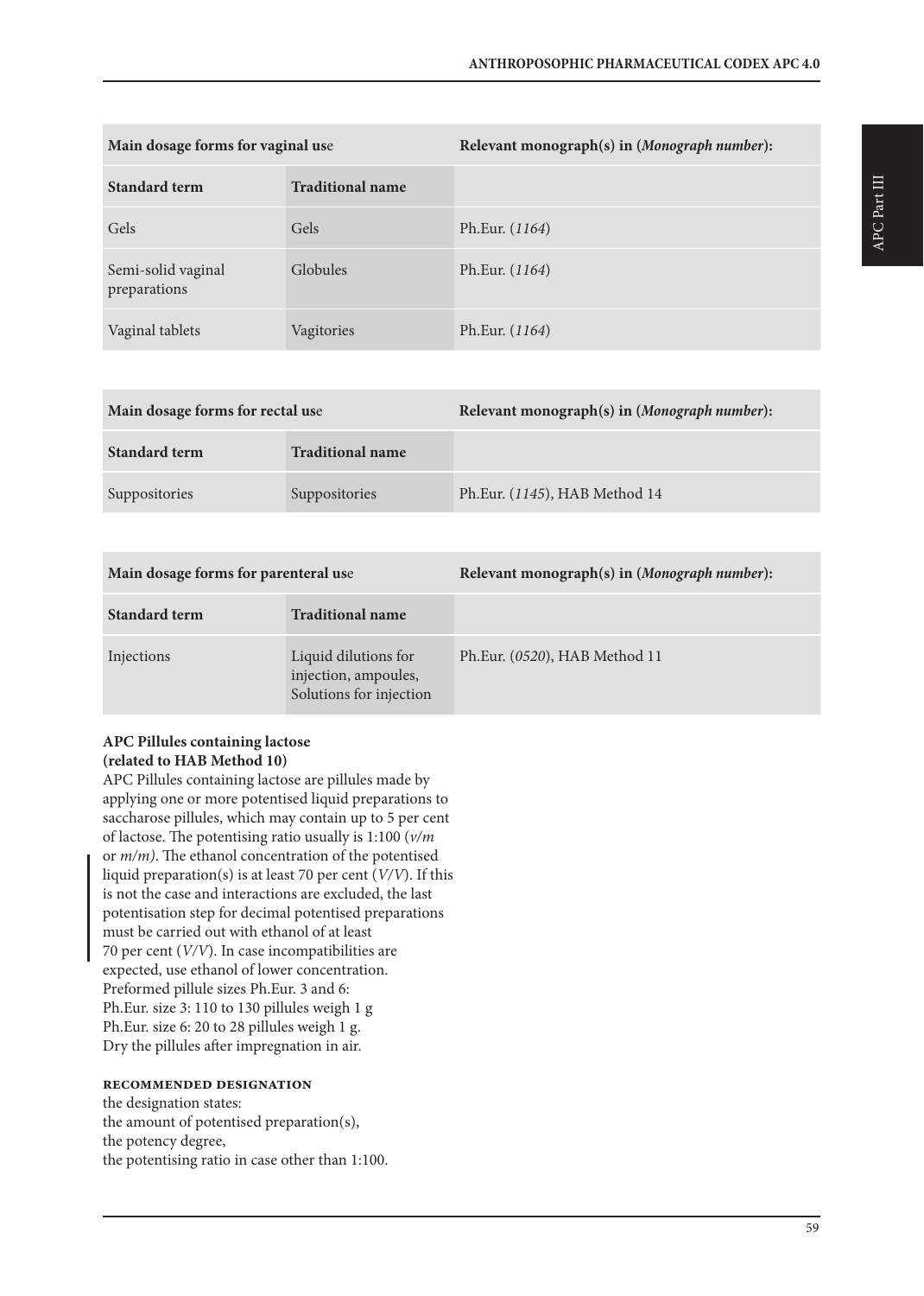# **INDEX LIST OF TERMS OF PART I, II AND III**

# **A**

Active substances 16, 18 Agate water 17 Algae 16, 17 Animal matter 27, 28, 29, 30, 39, 40 Animal origin 18, 28 Anis-Pyrit 43 Anode 26 Anthroposophic medicinal products 7, 8, 12, 16, 18, 57 Anthroposophic Pharmaceutical Codex 7, 8, 12, 13 Anthroposophic pharmacy 7, 8, 12, 14, 16, 20, 24 Anthroposophic preparations 8, 12 APC 13 Aqua maris 17 Argentum metallicum praeparatum 25 Argon 26 Ascorbate phosphate buffer solution 31 Ash process 20 Astronomical aspects 21, 46

# **B**

Bark 17 Biennial 17, 24 Biodoron 18 Biodynamic cultivation 17 Blood products 16, 17 Botanical origin 16, 17 Brazilian Pharmacopoeia 9 British Homoeopathic Pharmacopoeia 8, 9, 13

# **C**

Calcareous products 16, 17 Capsules 57 Carbo 19, 23, 39, 40 Carbo Gentianae 40 Carbonisation 20 Carbons 19, 23, 39, 40 Cathode 26, 54, 55 Cinis 23, 39, 40, 41, 45 Cinis e fructibus Avenae sativae cum Magnesio phosphorico 45 Cinis Tabaci 41 Cissus-Ossa 45 Cold maceration 20 Compositions 14, 45 Composting process 24 Contaminants 17 Co-potentisation 47 Co-potentising 19, 21, 46, 47 Council Directive (EEC) 17, 18

Creams 57 Crystal 17 Cuprum mirror foil 25 Cutaneous application 48 Cydonia oblonga 37, 51, 52, 53

# **D**

DAB<sub>13</sub> DAC 13 Demeter 17, 18 Digestion 19, 20, 22, 33, 34 Directive 2001/83/EEC 7 Distillate 37, 38 Distillation products 16, 17 Dornach 7, 16, 18 Dosage forms 12, 14, 16, 18, 32, 37, 47, 48, 57, 58, 59

# **E**

Ear drops 58 Equisetum arvense Silicea cultum 24 Essential oils 16, 17 European Pharmacopoeia 7, 8, 9, 13, 16, 18, 57 Excipient 14, 18 Extracts 16, 17, 19, 22, 23, 30, 31, 32, 34, 36, 37, 41, 42, 43, 44, 45 Eye drops 47, 58

# **F**

Ferm 33, 38, 44, 53 Fermentation 26, 32, 33, 38, 39, 44 fermented tinctures 22 Ferrum-Quartz 14 Ferrum-Quarz 43 Flowers 17 French Pharmacopoeia 8, 13 Fungi 16, 17

# **G**

Gels 57, 58, 59 German Homoeopathic Pharmacopoeia 7, 8, 13 German Pharmacopoeia 8, 13 GHP 13 Glycerol macerates 26, 29 Granules 57 Growing season 24

# **H**

Heat treatment 19, 22, 26, 33, 36, 37, 39, 43, 51, 52 Hepar-Magnesium 43 Hepar sulfuris 43 Herbal Medicinal Products 7 Homoeopathic manufacturing method 7 Homoeopathic manufacturing procedure 7, 8 Homoeopathic preparations 8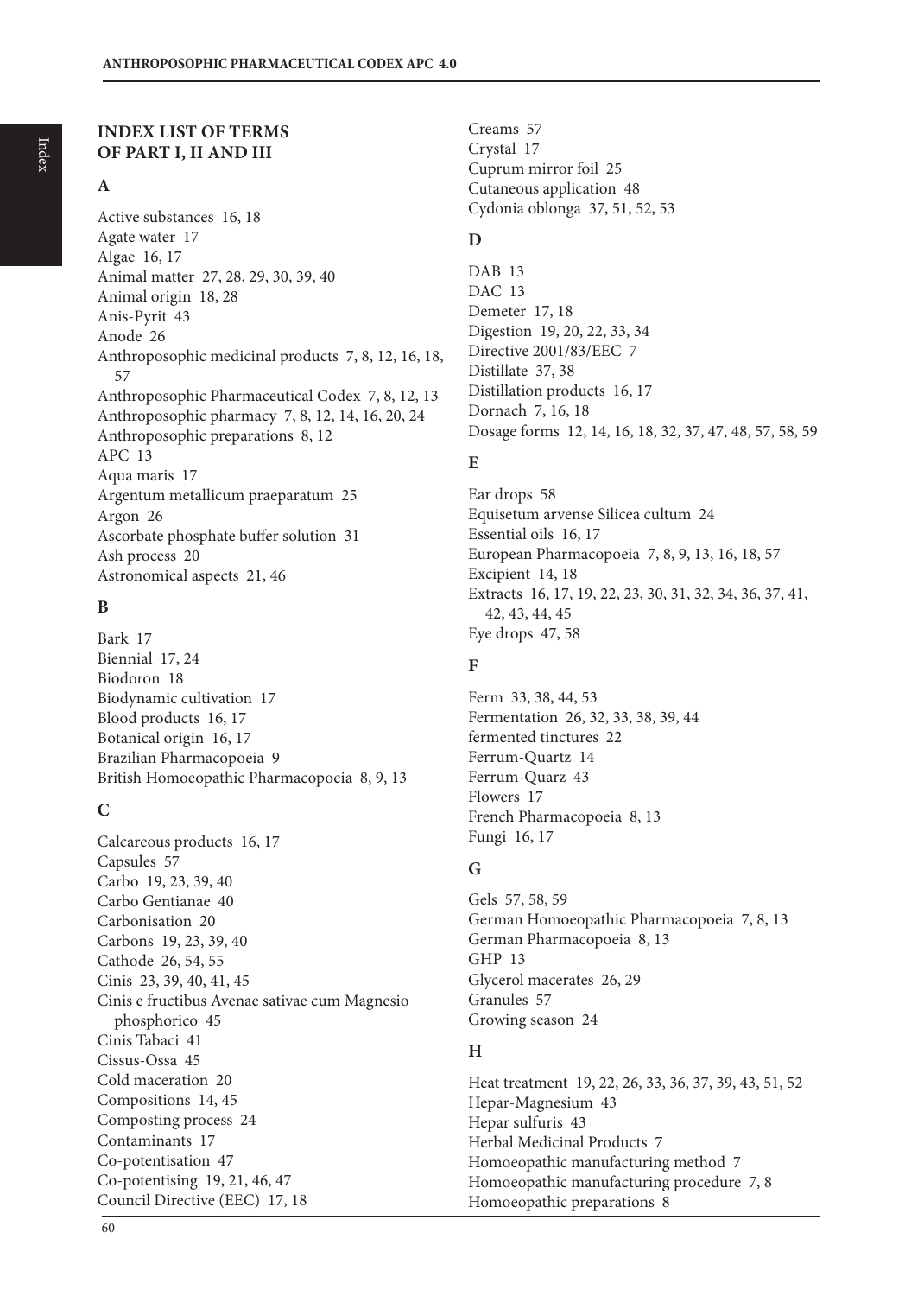Homoeopathic stocks 7 HPUS 12, 13

# **I**

IAAP 5, 8, 9, 13, 16, 21 Infusion 19, 20, 22, 34, 35 Infusum 19, 22, 34, 35 Injections 59 Isotonic solution 18, 26, 45, 47

# **J**

Juices 16, 17, 19, 23, 34, 41, 42

# **K**

Kalium aceticum comp. 43 KC Monograph 13 Kommission C 13

# **L**

Lactobacillus plantarum suspension 44 Leaves and shoots 17 Levico 17, 54 Lichens 16, 17 Life cycle 24 Liquid dilutions 42, 59 Liquid potencies 21, 46 Liquid preparations 19, 22, 30, 49, 58 Liquid solutions 23, 42 Lotions 57 Lunar eclipse 21, 46

# **M**

Maceration 19, 20, 22, 26, 27, 28, 29, 30 Magnetrom 26 Medicinal Products Act 8 Metabolic system 20 Metallicum praeparatum 25 Metal mirrors 25, 26 Metal plant-compost 24 Metal preparations 22 Metal salts 25 Metal vapour 26 Minerals 15, 16, 17 Miner, Carl S. 28 Mixtures 23, 48, 49 Mother tinctures 13, 17, 18, 19, 22, 26, 27, 28, 31, 32, 33, 34, 35, 36, 38, 39, 43, 44, 45, 46, 47, 49

# **N**

Nasal drops 58 Nasal spray 58 Nitrogen 31

# **O**

Oils 57 Ointments 48, 57 Oleoresins 16, 17 Oral drops 57 Oral solution 57 Organs 16, 17

# **P**

Parenteral preparations 18, 47 Percolate 30 Percolation 19, 30, 31 Perennial plants 17 Petioles 24 Pharmaceutical processes 18, 19, 20, 26, 43, 45, 46 Pharmaceutical quality 8 Pharmacopoea Helvetica 13 Pharmacopoeia 7, 8, 14, 24, 25, 26, 27, 29, 30, 31, 32, 33, 35, 36, 37, 38, 40, 41, 42, 43, 45, 46, 47, 48, 49 Ph.Helv. 22, 23 Pillules 57, 58, 59 Plant secretions 16, 17 Plumbum mellitum 43 Potentised preparations 21, 46 Powders 57, 58 Preparations 20

# **Q**

Quartz 25

# **R**

Rh 13, 38, 39 Rhythmically diluted 47 Rhythmic application 19, 23, 26, 38, 51, 53 Rhythmic processing 20 Rhythmic succussion 21, 46 Rhythmic system 20 Rocks 15, 16, 17 Rotating disk 45

# **S**

Semi-solid vaginal preparations 59 Silica 25, 51, 52, 53 Silicium 25 Silicium dioxide 25 Solar or lunar eclipse 21, 46 Solid or semi-solid potencies 46 Solid preparations from plants 23, 41 Solid starting materials obtained by heat 23, 39 Solutions 58, 59 Solutio Sacchari comp. 43 Sprays 58 Sputtering 25, 26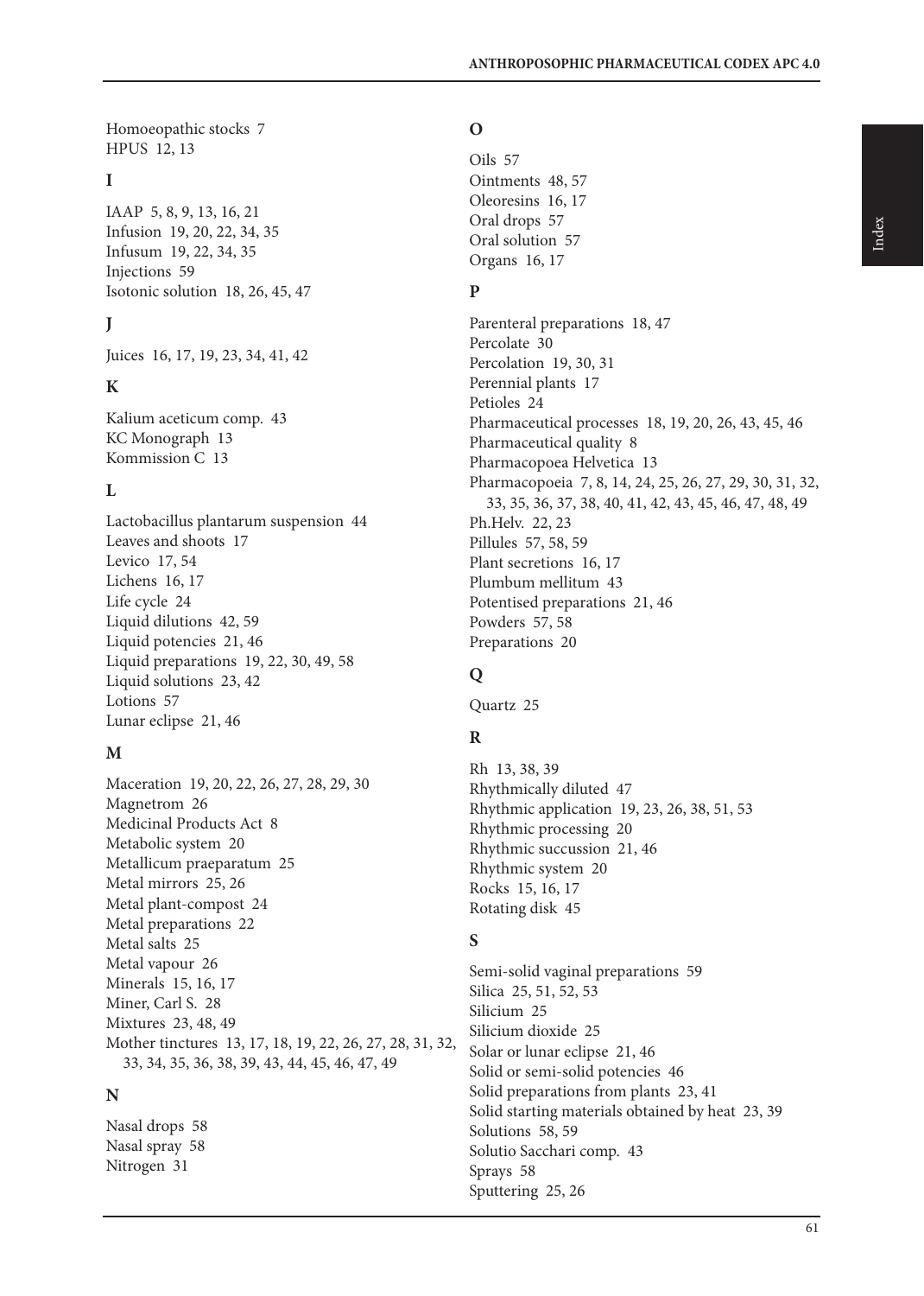Starting material of botanical origin 15 Summer extract 44, 45 Suppositories 59 Swiss Pharmacopoeia 13, 14 Syrups 57

# **T**

Tabacum Cupro cultum 24 Tablets 57 Thuja 24 Tincture 13, 21, 24, 27, 31, 33, 34, 35, 41, 44, 45, 51, 53, 57 Toasted preparations 39, 40 Toasting 20 Tosta 19, 23, 39 Triturations 46, 48

# **V**

Vaginal tablets 59 Vapour decomposition 25, 26 Vegetabilisation 18, 24 Vegetabilised metals 24 Vegetation period 24 Viscous extracts 26, 37

# **W**

Waters, natural 16, 17

# **Z**

Zoological origin 15, 16, 17, 18, 26, 27, 28, 29, 39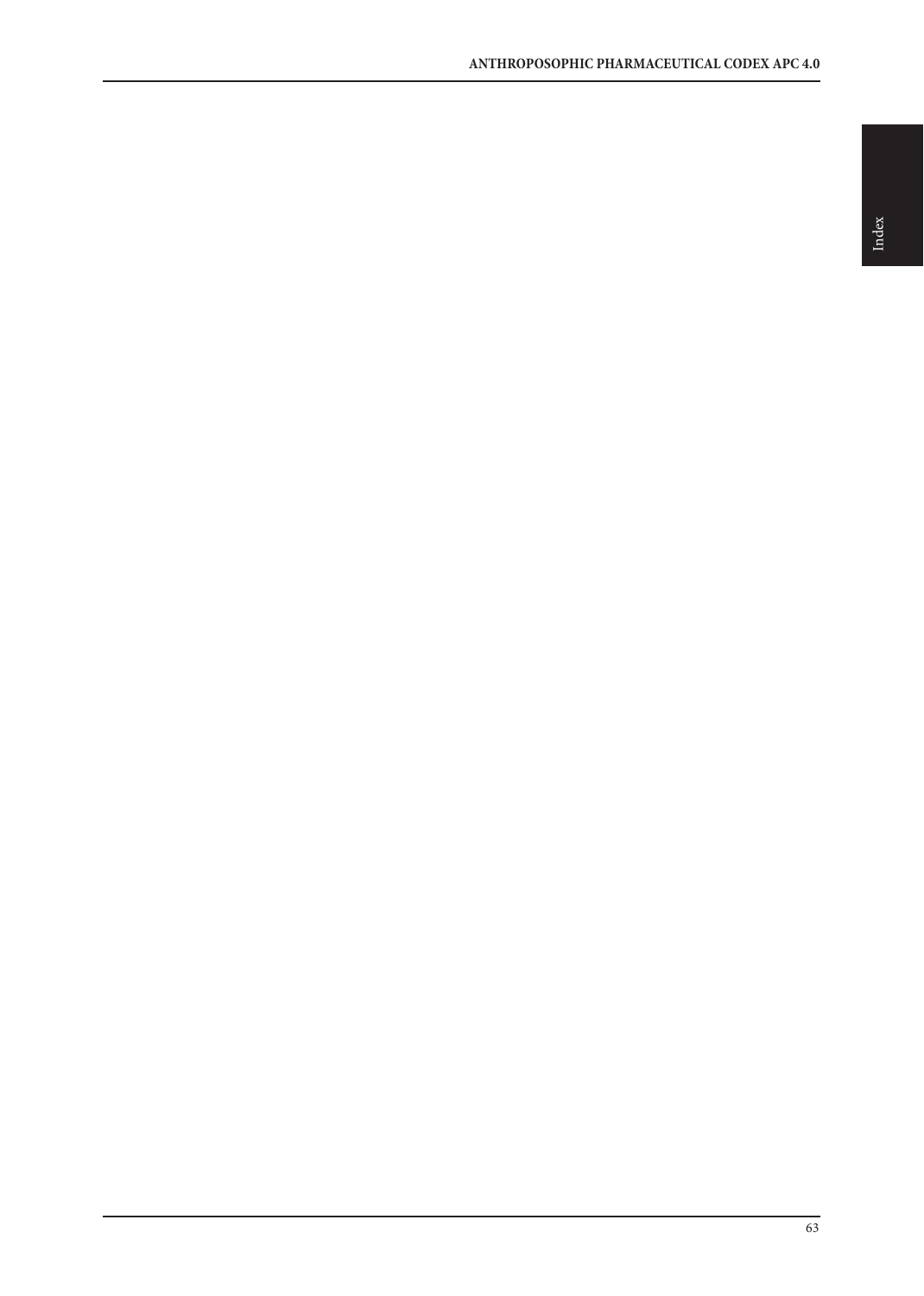# **ANTHROPOSOPHIC PHARMACEUTICAL CODEX APC**

**PART IV Appendices**

#### **Table of Content Part IV**

| Note concerning appendices 2.1., 2.4. and 2.665   |
|---------------------------------------------------|
| References concerning nomenclature                |
|                                                   |
| Note concerning the references for use in anthro- |
| posophic medicine in appendices 2.1. to 2.7.  65  |
| References concerning use in anthroposophic       |
|                                                   |
| IVAA statement concerning starting materials of   |
| animal origin not yet mentioned in published      |
| anthroposophic medical literature or in published |
| official regulatory documents concerning          |
|                                                   |
| Appendix 2.1.                                     |
|                                                   |
| Appendix 2.2.                                     |
| List of starting materials of botanical origin83  |
|                                                   |

| Appendix 2.3.                                       |
|-----------------------------------------------------|
| List of starting materials of zoological origin 135 |
| Appendix 2.4.                                       |
| List of starting materials that can be.             |
|                                                     |
| Appendix 2.5.                                       |
| List of starting materials that have undergone      |
|                                                     |
| Appendix 2.6.                                       |
|                                                     |
| Appendix 2.7.                                       |
| Stocks with special manufacturing methods201        |
|                                                     |
| .205                                                |
| Correlation table: Ph.Eur. / HAB manufacturing      |
| methods used in anthroposophic pharmacy             |
| and corresponding manufacturing                     |
| .205                                                |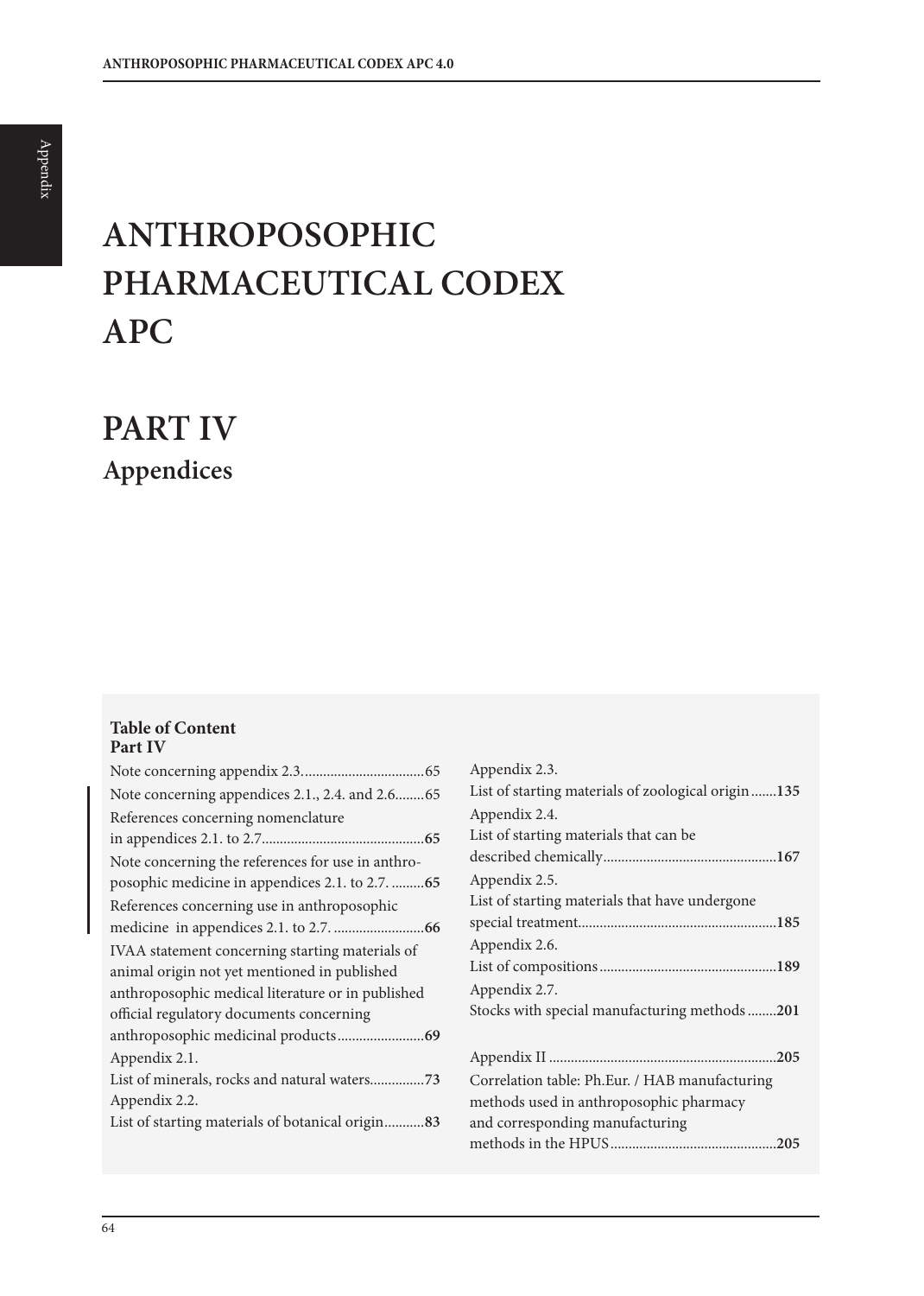#### **Note concerning appendix 2.3.**

Animal substances marked with "\*" belong to category A materials according to "Note for guidance on minimising the risk of transmitting animal spongiform encephalopathy agents via human and veterinary medicinal products" if sourced e.g. from cattle *Bos taurus* L. Though sourcing from animals below 6 months of age from herds not fed with meat bone meal has been practice up to now in the field of concerning anthroposophic quality management, pharmaceutical manufacturers must continuously adapt their sourcing to the requirements of the Note for guidance, such as changing the donor animal. The APC Committee needs to reflect the existing practice and will adapt to implemented changes.

#### **Note concerning appendices 2.1., 2.4. and 2.6.**

Unfortunately chemical formulae and concentrations have not always been written in the conventional format (e.g. H2O and 10-5). This will be corrected in the next APC edition 4.1.

**References concerning nomenclature in appendices 2.1. to 2.7.**

Erhardt W, Götz E, Bödeker N, Seybold S. Zander: Handwörterbuch der Pflanzennamen. Stuttgart: Eugen Ulmer; 2008.

Roberts WL, Rapp GR Jr, Weber J. Encyclopedia of Minerals. New York: Van Nostrand; 1974.

Schindler H, Helma F. Tiere in der Pharmazie und Medizin. Stuttgart: Hippokrates-Verlag; 1961.

Teuscher E. Biogene Arzneimittel. Stuttgart: Wissenschaftliche Verlagsgesellschaft mbH; 1997.

#### **Note concerning the references for use in anthroposophic medicine in appendices 2.1. to 2.7.**

The references given in the columns to the right in the appendices 2.1 to 2.6 aim to provide evidence, that the particular starting material is known and has been part of the medicinal tradition in anthroposophic medicine.

Where available, the monographs of the Commission C for medicinal products for human use dealing with the anthroposophic therapeutic direction (according to §25 of the German Drug Law) published in the German Federal Gazette (Bundesanzeiger) have been referred to. Some starting materials are mentioned in monographs of combined products only (e.g. Amethyst in Tropaeolum comp.)

Not all starting materials are mentioned in the Commission C monographs, because on the one hand its work stopped in 1994 after the 5th amendment of the German Drug law prior to completion work. On the other hand a number of starting materials in the lists are only known in the anthroposophic medicine tradition in countries other than Germany. The Commission C monographs also refer to specific and composed active substances as well as existing pharmaceutical products. A number of references from other sources may refer generically to particular raw or starting materials, sometimes without linking to specific active substances. The latter references show that the raw or starting material has been considered in therapeutic and pharmaceutical grounds in anthroposophic medicine. They may however also refer to specific active substances.

Where there is no reference, the particular starting material has not yet been presented or discussed in publications. However anthroposophic pharmaceutical manufacturers place medicinal products on the market obtained from those starting materials. The IAAP sees it as its task to promote the writing of publications, to support the relevance of the starting material in anthroposophic medicine. Much work still needs to be done.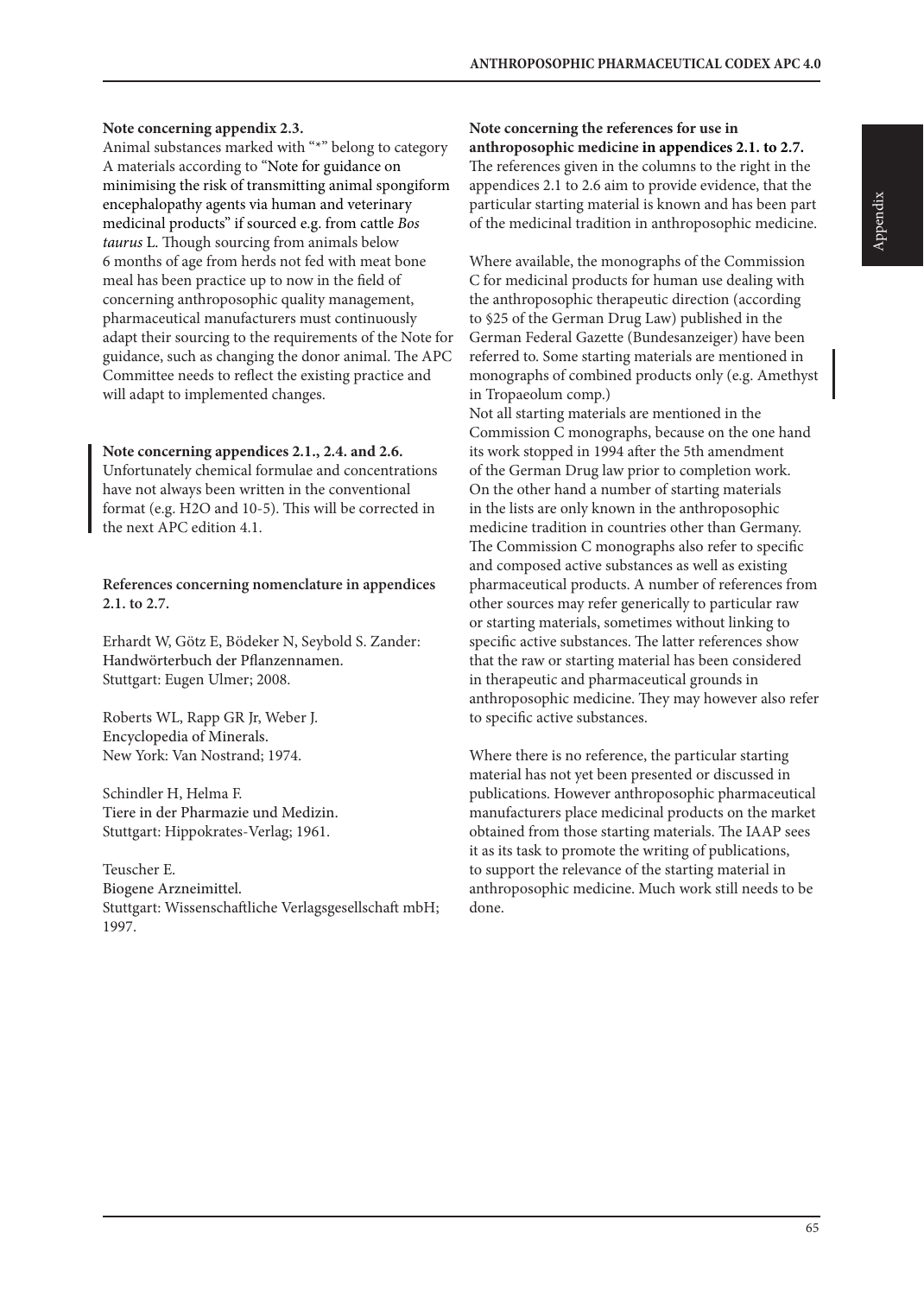Der Merkurstab (Zeitschrift für anthroposophische Medizin – Journal of Anthroposophic Medicine). Munich: Gesellschaft Anthroposophischer Ärzte in

Deutschland (Society of anthroposophic doctors in Germany).

Gardin N, Schleier R.

Vademecum, medicamentos antroposoficos. São Paulo-SP: João de Barra Editora Ltda; 2009. Portugese. Abbr. ABMA Vademecum

Glöckler M.

Anthroposophische Arzneitherapie (Anthroposophic Therapy with Medicinal Products). Stuttgart: Publisher Wissenschaftliche Verlagsgesellschaft; 2010.

International Federation of Anthroposophic Medical Associations, IVAA.

Statement concerning starting materials of animal origin not yet mentioned in published anthroposophic medical literature or in published official regulatory documents concerning anthroposophic medicinal products.

Brussels: printed in APC Appendix I; 2013.

Monographs of the Commission C for medicinal products for human use dealing with the anthroposophic therapeutic direction (according to §25 of the German Drug Law) published in the German Federal Gazette (Bundesanzeiger). Publication as compilation: Anthroposophische Arzneimittel, Aufbereitungsmonographien der Kommission C, published by Gesellschaft Anthroposophischer Ärzte in Deutschland e.V. (Society of anthroposophic doctors in Germany registered association) on behalf of the Medical Section at the Goetheanum, Dornach/ Switzerland; 1999.

Gesellschaft Anthroposophischer Ärzte in Deutschland e.V. and Medizinische Sektion der Freien Hochschule für Geisteswissenschaft Dornach. Vademecum Anthroposophische Arzneimittel. Munich (Germany); 2013; 3rd edition 2013. Abbr. Vademecum

Les Associations francaises de médecine anthroposophique: Répertoire de médecine d'orientation anthroposophique. Edition Juin 2016. (abbr. Répertoire de med. anthr.)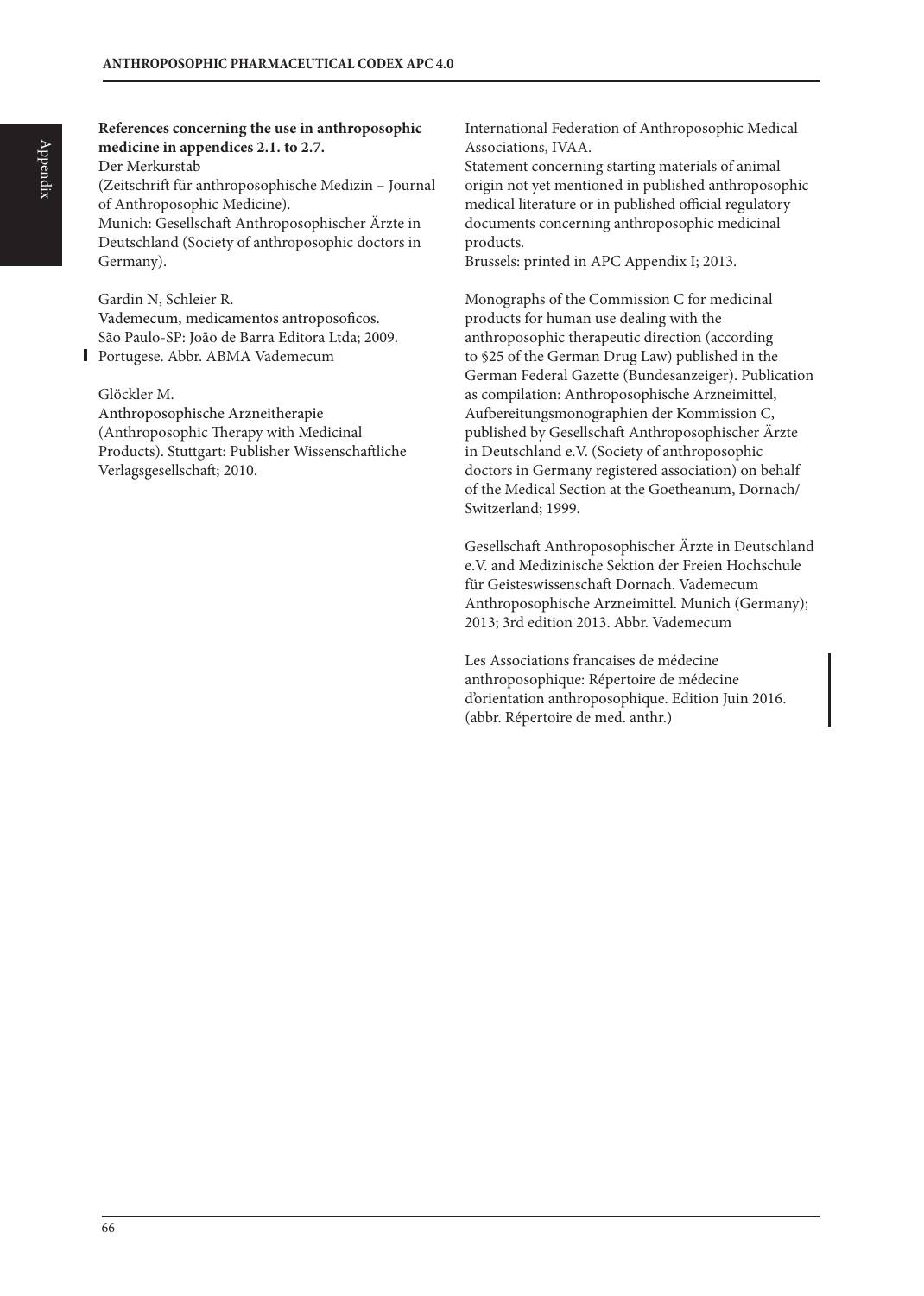Internationale Vereinigung Anthroposophischer Ärztegesellschaften International Federation of Anthroposophic Medical Associations Fédération Internationale des Associations Médicales Anthroposophiques

### **Statement concerning starting materials of animal origin not yet mentioned in published anthroposophic medical literature or in published official regulatory documents concerning anthroposophic medicinal products**

Anthroposophic medicinal products containing preparations from starting materials of animal origin belong to the range of anthroposophic therapeutics.<sup>1</sup>

Most of these starting materials and/or the anthroposophic medicinal products concerned are mentioned in anthroposophic medical literature or in official regulatory documents. A certain number of these however are not mentioned in such references, although belonging to the range of anthroposophically used starting materials of animal origin. The anthroposophic medicinal products concerned are available to doctors.<sup>2</sup>

This statement confirms the anthroposophic therapeutic usage and relevance of these starting materials.3

The starting materials of animal origin are listed on the following papers.4

For the IVAA

*Dr. Peter Zimmermann Dr. Andreas Arendt*

15.02.2013

<sup>&</sup>lt;sup>1</sup> Girke M. Innere Medizin. 2. edition. Berlin: Salumed Verlag; 2012.

 $^2$  Jütte R. Organpräparate in der Geschichte der "Schulmedizin", der Homöopathie und der Anthroposophischen Medizin. Der Merkurstab 2009; 1: 49–60.

<sup>3</sup> Roemer F. Sommer M. Zur Bedeutung der potenzierten Organpräparate in der anthroposophischen Therapierichtung. Der Merkurstab 1998; Sonderheft Organpräparate.

<sup>4</sup> Gesellschaft Anthroposophischer Ärzte in Deutschland e.V. and Medizinische Sektion der Freien Hochschule für

Geisteswissenschaft Dornach. Vademecum Anthroposophische Arzneimittel. 2. edition. Filderstadt (Germany); 2011.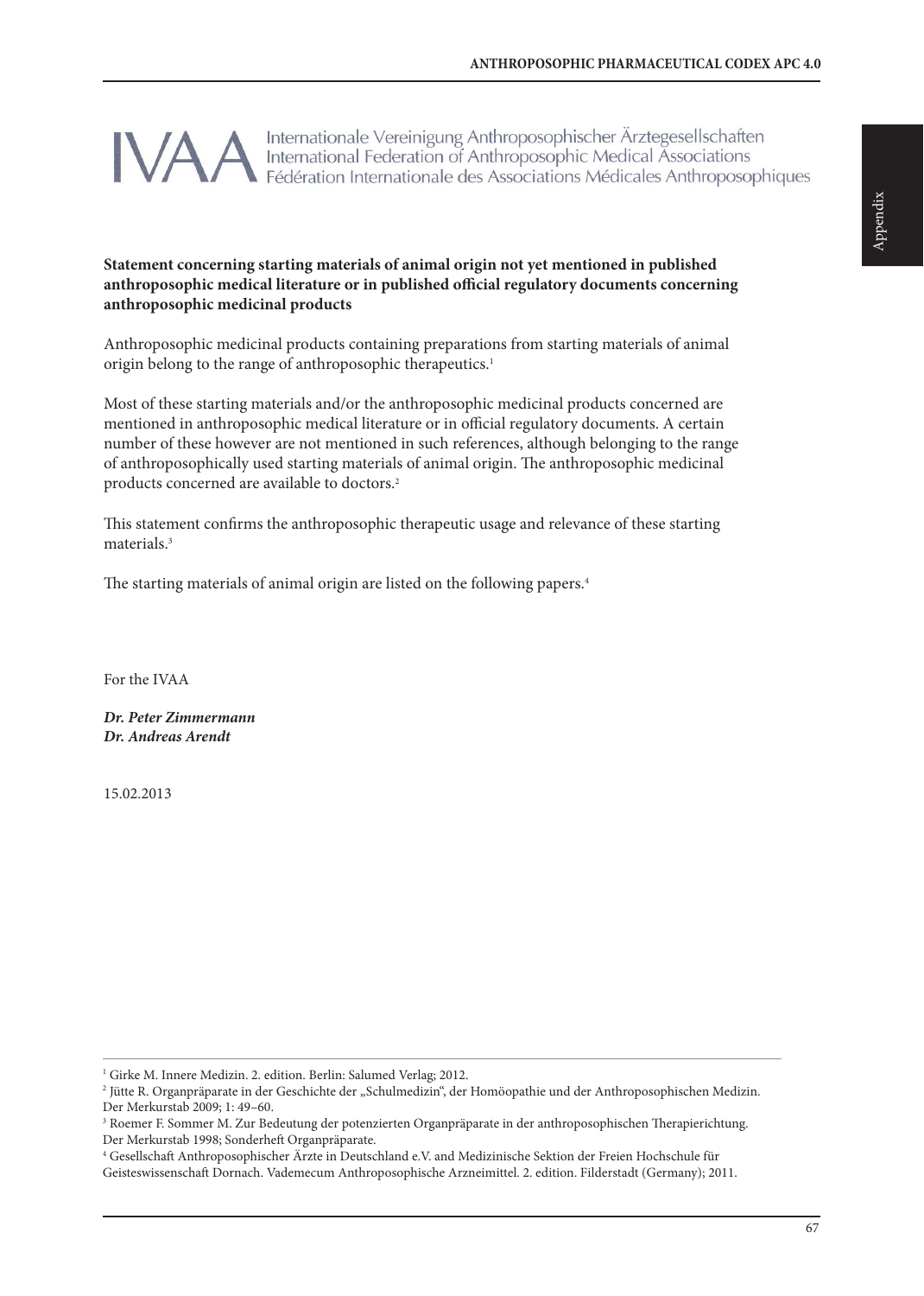| Scientific name                                  | Scientific name<br>of the animal | <b>Abbreviated definition</b>                                                                                                                                       |
|--------------------------------------------------|----------------------------------|---------------------------------------------------------------------------------------------------------------------------------------------------------------------|
| Aorta                                            | Oryctolagus cuniculus<br>L.      | Aorta from the rabbit                                                                                                                                               |
| Aranea avicularis                                | Avicularia avicularia L          | Whole bird spider                                                                                                                                                   |
| Arteria basilaris                                | Bos taurus L.                    | Arteria basilaris from the calf                                                                                                                                     |
| Arteria brachialis                               | Bos taurus L.                    | Arteria brachialis from the calf                                                                                                                                    |
| Arteria coeliaca                                 | see Truncus coeliacus            |                                                                                                                                                                     |
| Arteria pulmonalis                               | Bos taurus L.                    | Arteria pulmonalis from the calf                                                                                                                                    |
| Arteria renalis                                  | Bos taurus L.                    | Arteria renalis from the calf                                                                                                                                       |
| Articulatio cubiti                               | Bos taurus L.                    | Elbow joint with parts from the bones that form the joint, joint<br>cartilage, parts of joint capsule, synovia and parts of the<br>ligaments from the calf          |
| Articulatio<br>radiocarpea                       | Bos taurus L.                    | Radiocarpal joint with parts of the bones, cartilage, ligaments<br>and joint capsule that form the proximal carpal joint from the<br>calf                           |
| Articulatio tem-<br>poromandibularis             | Bos taurus L.                    | Parts of the os mandibulare and of the os temporale in the joint<br>area, of the joint capsule, of the ligaments, of cartilage, as well<br>as synovia from the calf |
| Articulationes<br>intercarpeae                   | Bos taurus L.                    | Parts of the bones forming the joint, of the cartilage like surface<br>of the articulation, as well as synovia from the calf                                        |
| Articulationes<br>intervertebrales<br>cervicales | Bos taurus L.                    | Region of the cervix: Parts of the bone process that participate<br>to the intervertebral joints, cartilage and joint capsules, as well<br>as synovia from the calf |
| Articulationes<br>intervertebrales<br>lumbales   | Bos taurus L.                    | Region of the loin: Parts of the bone process that participate to<br>the intervertebral joints, cartilage and joint capsules, as well as<br>synovia from the calf   |
| Asterias rubens                                  | Asterias rubens L.               | The whole starfish                                                                                                                                                  |
| Atlas                                            | Bos taurus L.                    | Parts of the Atlas (1. cervical) from the calf                                                                                                                      |
| Axis                                             | Bos taurus L.                    | Parts of the Axis (2. cervical) from the calf                                                                                                                       |
| <b>Blatta</b> orientalis                         | Blatta orientalis L              | The whole fresh or dried animal                                                                                                                                     |
| Cartilago articularis<br>coxae                   | Bos taurus L.                    | Cartilage of the hip joint from the calf                                                                                                                            |
| Cervix uteri                                     | Bos taurus L.                    | Parts of the neck of the womb from the cow                                                                                                                          |
| Circulus arteriosus<br>cerebri                   | Bos taurus L.                    | Circulus arteriosus cerebri of the pituitary shaft<br>from the calf                                                                                                 |
| Coccus cacti                                     | Dactylopius coccus<br>Costa      | The dried, fertilized, female of Dactylopius coccus Costa                                                                                                           |
| Columna anterior                                 | Bos taurus L.                    | Parts of the columna anterior of the spinal chord<br>from the calf                                                                                                  |
| Columna posterior                                | Bos taurus L.                    | Parts of the columna posterior of different parts of the spinal<br>chord from the calf                                                                              |
| Cornu Caprae ibecis                              | Capra ibex L.                    | Horn from the ibex                                                                                                                                                  |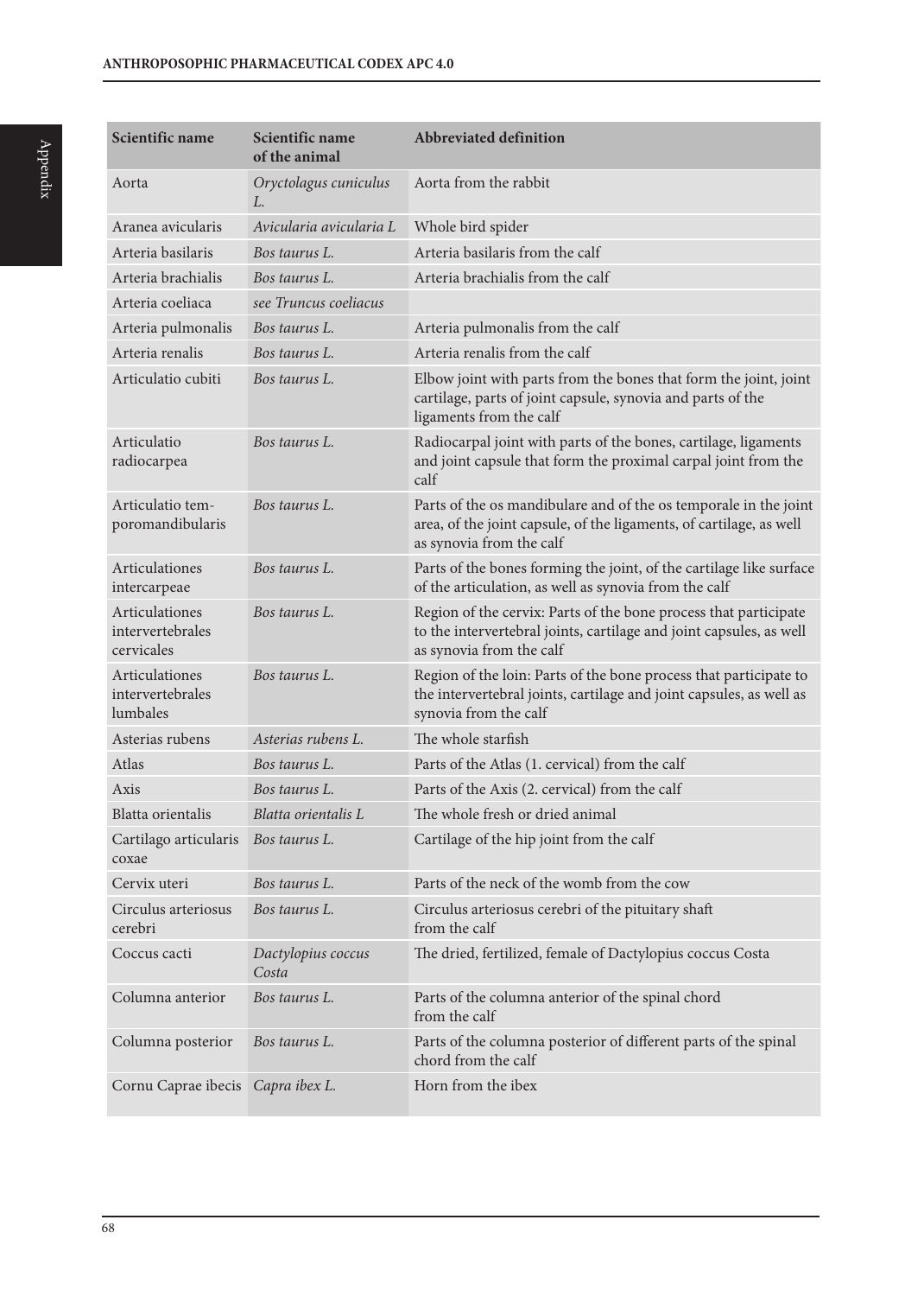| Scientific name                         | Scientific name<br>of the animal          | <b>Abbreviated definition</b>                                                                               |
|-----------------------------------------|-------------------------------------------|-------------------------------------------------------------------------------------------------------------|
| Dactylopius coccus                      | see Coccus cacti                          |                                                                                                             |
| Dens                                    | Bos taurus L.                             | Teeth from the calf                                                                                         |
| Diencephalon                            | Bos taurus L.                             | Diencephalon from the calf                                                                                  |
| Ductus deferens                         | Bos taurus L.                             | Ductus deferens from the calf                                                                               |
| Dura mater<br>encephali                 | Bos taurus L.                             | Dura mater encephali from the calf                                                                          |
| Elaps                                   | Micrurus corallinus<br>Merrem             | Poison from Micrurus corallinus Merrem                                                                      |
| Endocardium                             | Bos taurus L.                             | Endocardium from the calf                                                                                   |
| Epididymis                              | Bos taurus L.                             | Left epididymis from the bull                                                                               |
| Erytrocytes                             | Equus przewalskii f.<br>caballus Poliakov | Erythrocytes from the blood of the horse                                                                    |
| Favus                                   | Apis mellifera L.                         | Honey combs with pollen                                                                                     |
| Folliculi lymphatici<br>aggregati       | Sus scrofa domestica L.                   | Parts of Peyers's patch of the small intestine from the pig                                                 |
| Galea aponeurotica                      | Bos taurus L.                             | Parts of the superficial fascia of the forehead from the calf                                               |
| Glandula parotis                        | Bos taurus L.                             | Glandular tissue of the body of the parotid gland<br>from the calf                                          |
| Glandula<br>suprarenalis<br>(Cortex)    | Bos taurus L.                             | Glandula suprarenalis (cortex) from the calf                                                                |
| Glandula<br>suprarenalis<br>(Medulla)   | Bos taurus L.                             | Medulla glandulae suprarenalis of both adrenal glands<br>from the calf                                      |
| Glucogenum                              | Oryctolagus cuniculus<br>L.               | Glycogen from the rabbit liver                                                                              |
| Gyrus cinguli                           | Bos taurus L.                             | Gyrus cinguli from the calf                                                                                 |
| Hepar                                   | Oryctolagus cuniculus<br>L.               | Liver from the rabbit                                                                                       |
| Jejunum                                 | Sus scrofa domestica L.                   | Jejunum from the pig                                                                                        |
| Keratinum Equi                          | Equus przewalskii f.<br>caballus Poliakov | Hoof from the horse                                                                                         |
| Lac vaccae                              | Bos taurus L.                             | Fresh cow's milk                                                                                            |
| Ligamentum<br>longitudinale<br>anterius | Bos taurus L.                             | Parts of the ligamentum longitudinale anterius of thoracic and<br>lumbar regions of the spine from the calf |
| Lingua                                  | Bos taurus L.                             | Parts of the tongue muscles, mucous membrane and papillae<br>from the calf                                  |
| Liquor<br>cerebrospinalis               | Bos taurus L.                             | Liquor cerebrospinalis from the calf                                                                        |
| Mephitis putorius                       | Mephitis mephitis<br>Schreb.              | Liquid secretion of anal glands from Mephitis<br>mephitis Schreb.                                           |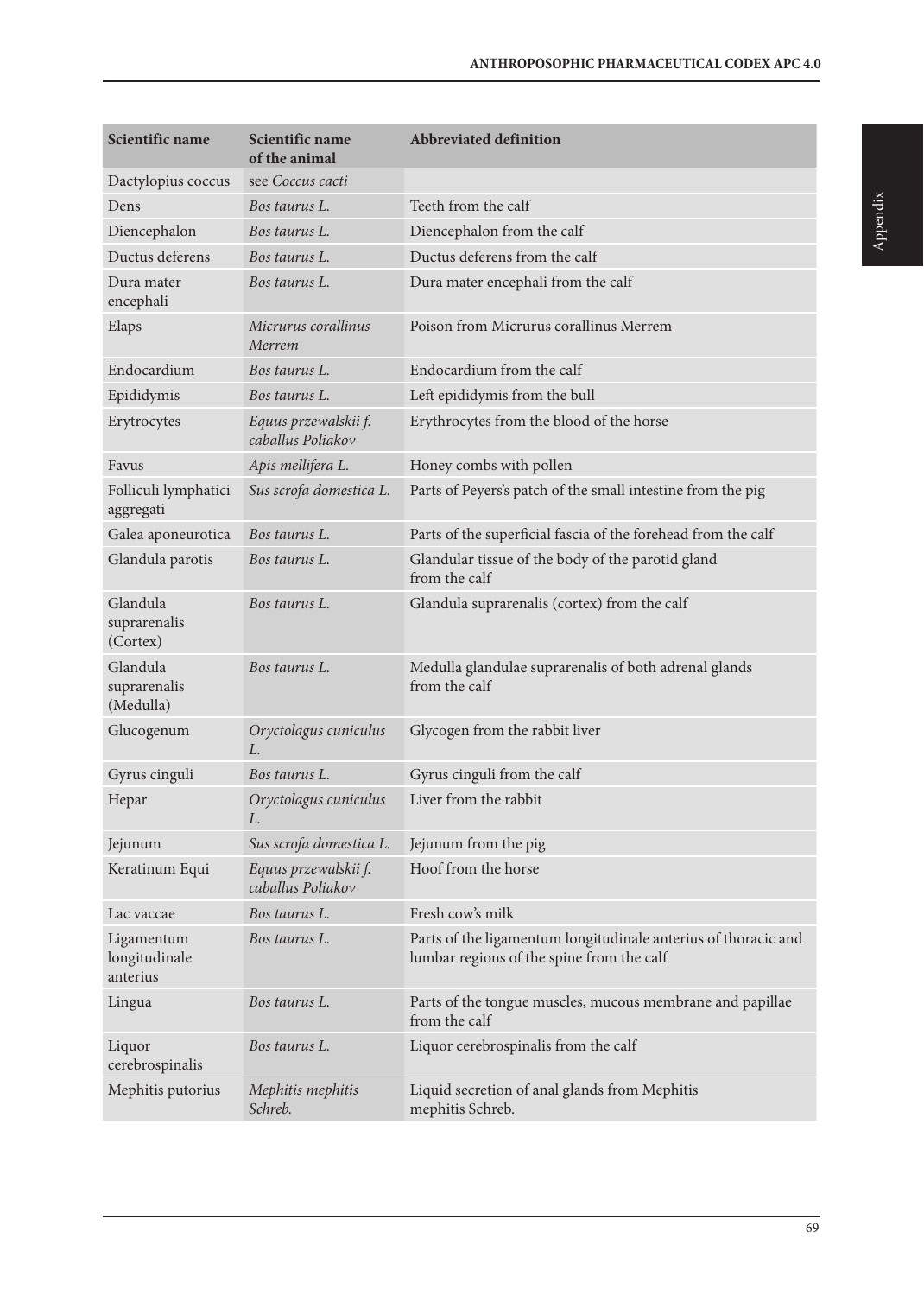| Moschus                       | Moschus moschiferus L.                    | Secretion of bursa from male Moschus moschiferus L.                                                                                                                          |
|-------------------------------|-------------------------------------------|------------------------------------------------------------------------------------------------------------------------------------------------------------------------------|
| Scientific name               | Scientific name<br>of the animal          | <b>Abbreviated definition</b>                                                                                                                                                |
| Musculi glutaei               | Bos taurus L.                             | Gluteal muscles from the calf                                                                                                                                                |
| Musculus soleus-<br>Komplex   | Bos taurus L.                             | Parts of the musculus soleus-complex, musculus soleus,<br>musculus fibularis (peronaeus) longus, musculus<br>gastrocnemius from the calf                                     |
| Mygale avicularis             | see Aranea avicularis                     |                                                                                                                                                                              |
| Naja tripudians               | Naja naja L.                              | Carefully dried poison from Naja naja L.                                                                                                                                     |
| Nervus abducens               | Bos taurus L.                             | Nervus abducens from the calf                                                                                                                                                |
| Nervus accessorius            | Bos taurus L.                             | Nervus accessorius from the calf                                                                                                                                             |
| Nervus femoralis              | Bos taurus L.                             | Nervus femoralis from the calf                                                                                                                                               |
| Nervus hypoglossus            | Bos taurus L.                             | Nervus hypoglossus from the calf                                                                                                                                             |
| Nervus pudendus               | Bos taurus L.                             | Nervus pudendus from the calf                                                                                                                                                |
| Nervus radialis               | Bos taurus L.                             | Nervus radialis from the calf                                                                                                                                                |
| Nervus tibialis               | Bos taurus L.                             | Nervus tibialis from the calf                                                                                                                                                |
| Nervus ulnaris                | Bos taurus L.                             | Nervus ulnaris from the calf                                                                                                                                                 |
| Oesophagus                    | Sus scrofa domestica L.                   | Oesophagus from the pig                                                                                                                                                      |
| Ossa longa                    | Bos taurus L.                             | Ossa longa from the calf                                                                                                                                                     |
| Ossicula auditus              | Bos taurus L.                             | Auditory bones from the calf                                                                                                                                                 |
| Papillae duodeni              | Sus scrofa domestica L.                   | Papilla duodeni region of the small intestine<br>from the pig                                                                                                                |
| Pars pallida                  | Bos taurus L.                             | Parts of the base of the brain from the calf                                                                                                                                 |
| Patella                       | Bos taurus L.                             | Patella from the calf                                                                                                                                                        |
| Pelvis renalis<br>(et Ureter) | Bos taurus L.                             | Parts of the pelvis renalis and ureter from the calf                                                                                                                         |
| Penis                         | Bos taurus L.                             | Penis from the bull                                                                                                                                                          |
| Pia mater encephali           | Bos taurus L.                             | Pia mater encephali from the calf                                                                                                                                            |
| Plexus lumbalis               | Bos taurus L.                             | Plexus lumbalis from the calf                                                                                                                                                |
| Plexus rectalis               | see Plexus haemorr-<br>hoidalis           |                                                                                                                                                                              |
| Portio vaginalis              | Bos taurus L.                             | Portio vaginalis from the cow                                                                                                                                                |
| Renes, regio<br>pyelorenalis  | Bos taurus L.                             | Parts of tissue from the pelvis renalis and medulla renalis<br>from the calf                                                                                                 |
| Sclera                        | Bos taurus L.                             | Sclera from the calf                                                                                                                                                         |
| Sinus cavernosus-<br>Komplex  | Bos taurus L.                             | Parts of the sinus cavernosus-complex; sinus cavernosus,<br>nervus opticus, nervus oculomotorius, nervus trochlearis,<br>nervus trigeminus and nervus abducens from the calf |
| Tarantula hispanica           | Lycosa hispanica                          | The whole spider Lycosa tarantula L., Allocosa fasciiventris<br>Duf., or Hogna hispanica Walck.                                                                              |
| Thrombocytes                  | Equus przewalskii f.<br>caballus Poliakov | Thrombocytes from the blood of the horse                                                                                                                                     |
| Tonsilla pharyngea            | Bos taurus L.                             | Tonsilla pharyngea from the calf                                                                                                                                             |